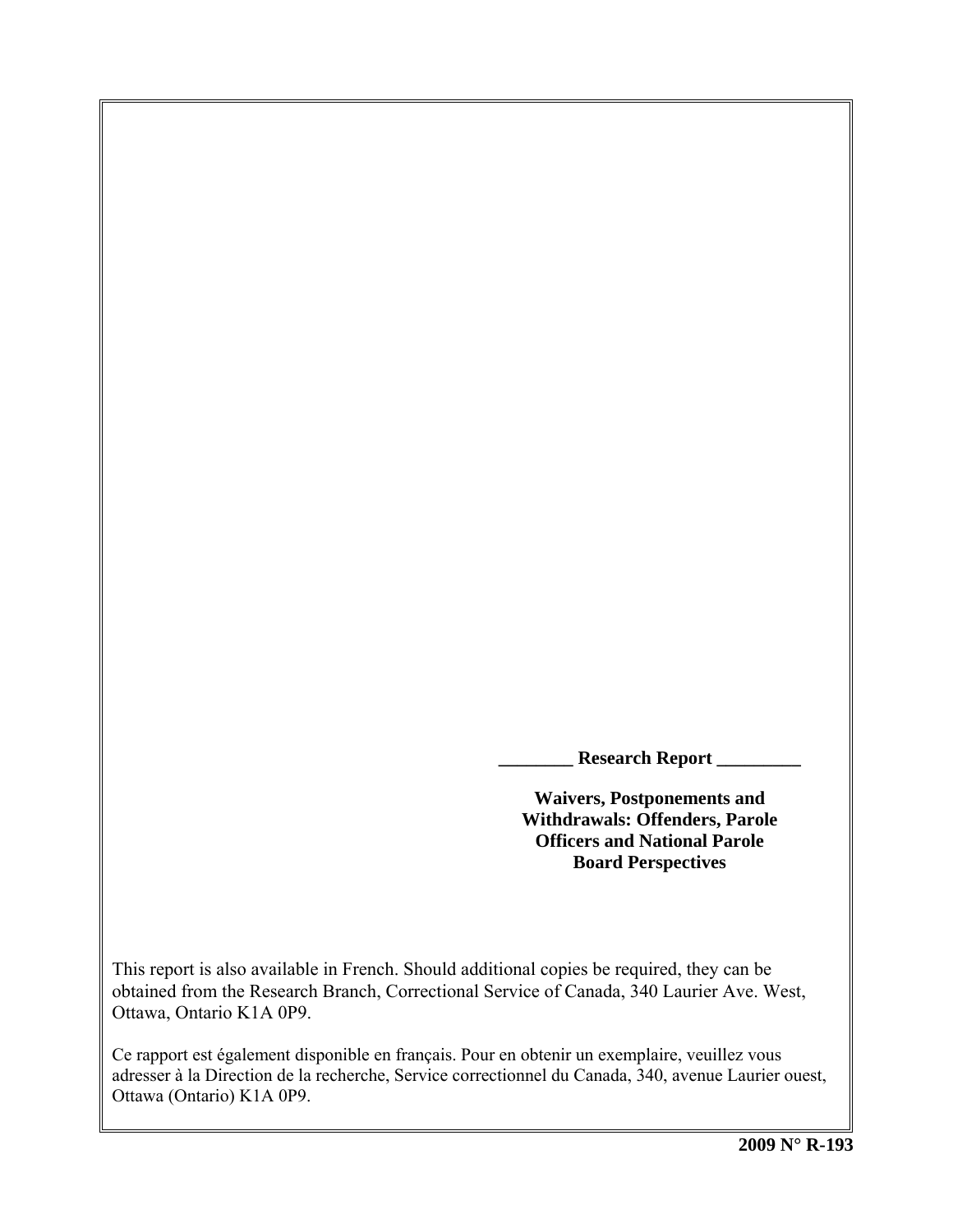**Waivers, Postponements and Withdrawals: Offenders, Parole Officers and National Parole Board Perspectives** 

> Tammy Cabana Research Branch Correctional Service Canada

Tara Beauchamp Policy, Planning and Operations National Parole Board

Karla Emeno Policy, Planning and Operations National Parole Board

# &

Shauna Bottos Research Branch Correctional Service Canada

Correctional Service of Canada

March 2009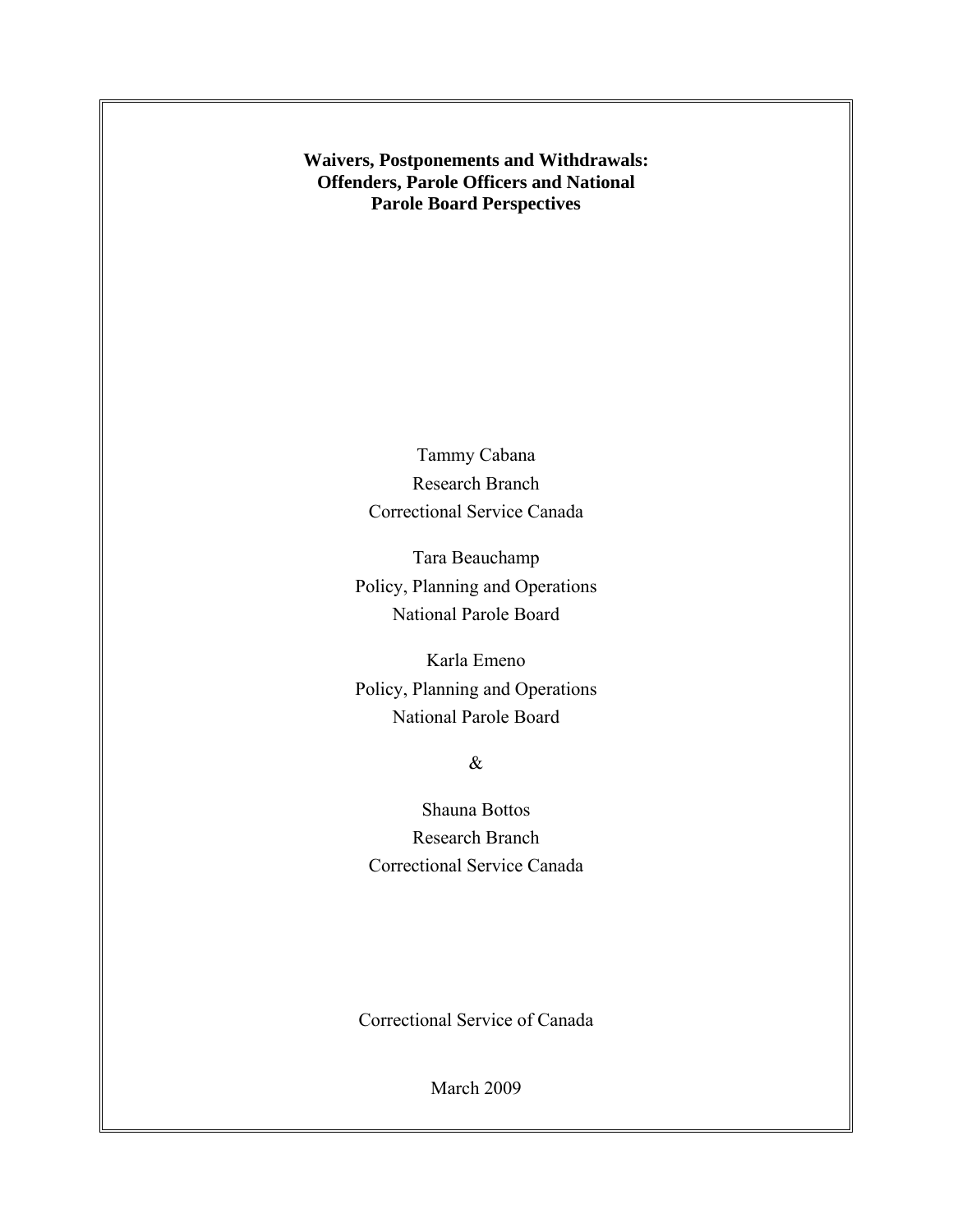# **Acknowledgements**

<span id="page-2-0"></span>We would like to offer a special thanks to other Correctional Service Canada (CSC) staff Renée Gobeil, Colette Cousineau, Kim Allenby, and Aileen Harris for their assistance with the data collection process.

The authors would also like to thank the staff from the regional National Parole Board (NPB) offices as well as the federal institutions in the Atlantic region (Dorchester Penitentiary and Westmorland Institution), Quebec region (La Macaza), Ontario region (Kingston Penitentiary and Pittsburgh Institution), Prairie region (Bowden Institution) and Pacific region (Masqui Institution) for their assistance with the coordination of, and participation in, this study. This project could not have been completed successfully without the help of Connie Carter, Theresa Thiessen, Ron Harrison, Genevieve Ricard, Denise Theriault, Jennifer Fillmore and Jim Russion who coordinated our site visits and interviews. Additionally, we would like to share our appreciation to the NPB Regional Directors: Brain Chase, Jean-Marc Trudeau, Denise Preston, Bernard Petrie, and Michelle Van De Bogart who organized the focus groups within the regions with NPB representatives. We would also like to thank the NPB regional staff and Board members and parole officers interviewed for discussing their experiences and providing valuable insight.

We would like to acknowledge and thank Shelley Trevethan, Brian Grant, Kelley Blanchette and Rick Ruddell for their guidance and insight throughout the research process.

Finally, we would like to thank all participants who agreed to be interviewed. Without their participation, this project would not have been possible.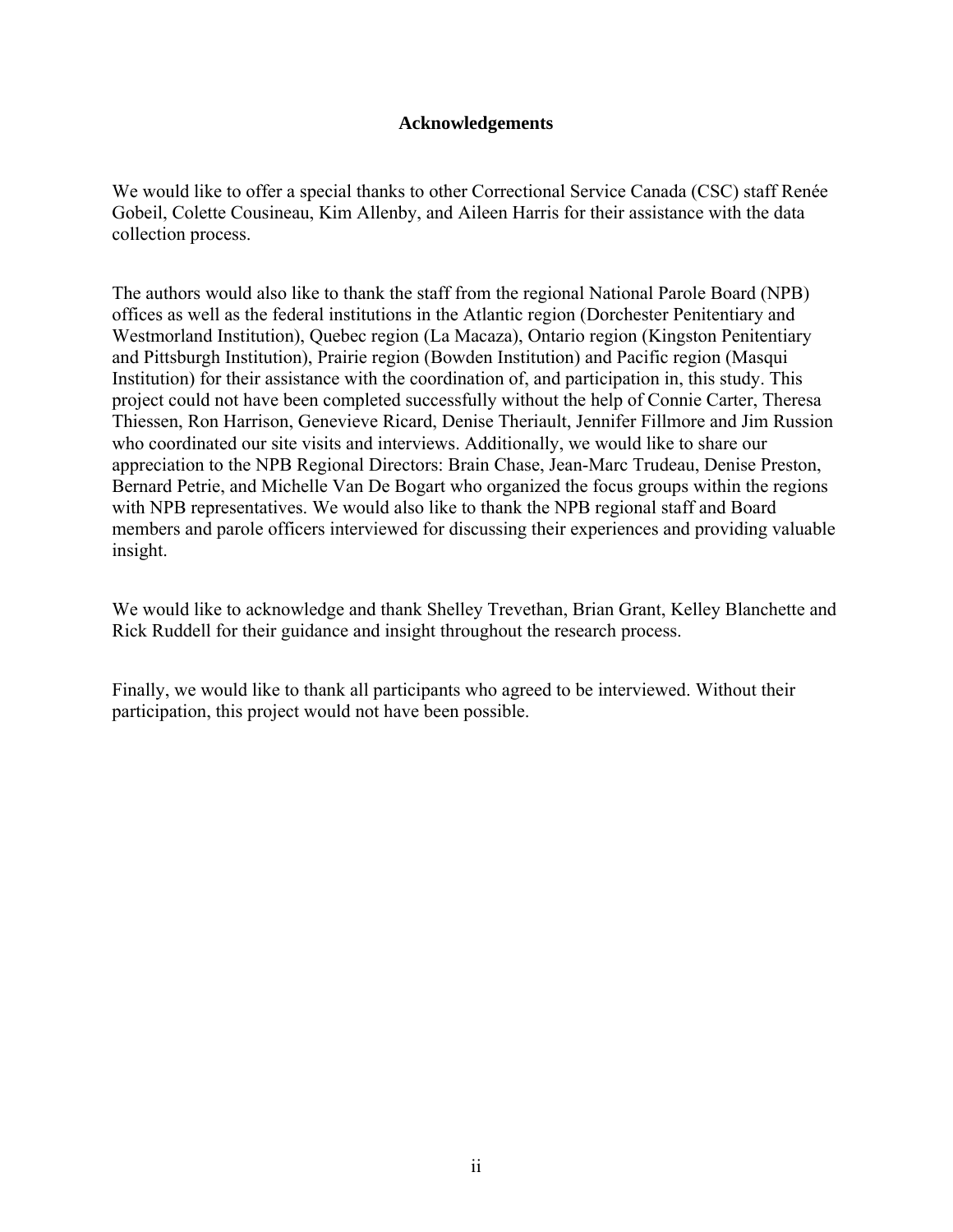# **Executive Summary**

<span id="page-3-0"></span>The waivers, postponements, and withdrawals research was conducted collaboratively by the Correctional Service Canada (CSC) and the National Parole Board (NPB) to examine the reasons offenders chose not to appear before the NPB for a parole review (waived, postponed, or withdrew a parole application). This research also examined the impact and reasons for adjournments and administrative adjournments of parole hearings.

Trends in delays and cancellations of parole reviews are of concern to both the CSC and the NPB. The proportion of federal full parole pre-release decisions delayed (postponed, and adjourned) or cancelled (waived or withdrew) increased from 55% in 1998/99 to 62% in 2007/08 (NPB, 2008a). Identifying measures that may reduce the number of delays and cancellations of parole reviews is a key step toward promoting offenders' safe and gradual community reintegration. Examining the reasons behind these trends is also important for managing the costs of incarceration and parole hearings, and for ensuring that periods of incarceration are not longer than necessary from a risk management perspective.

A two part study, a profile and qualitative study, was undertaken to provide a better understanding of the characteristics of offenders who waive, postpone or withdraw a parole review application and the reasons for choosing not to appear before the Board.

The profile study examined offenders who waived, postponed or withdrew a parole application between April 2005 and March 2006. A comparison of these offenders with offenders who applied for a parole review and did not subsequently waive, postpone or withdraw their application suggested that those who delay or cancel their parole review were more likely to be male, Aboriginal offenders and to have higher risk and need ratings. This group was also characterized by a more extensive criminal history, and were serving longer sentences for more serious and multiple offences.

The qualitative study examined reasons for delays and cancellations as reported by offenders, parole officers and NPB staff and Board members, and was developed based on the profile study. A total of 118 offender interviews were completed (104 with offenders who waived, postponed or withdrew an application and 14 with offenders who had parole review adjourned or administratively adjourned). In addition, 22 institutional parole officers were interviewed and focus groups were conducted with NPB representatives (members and staff) in all five regions.

The most frequently reported reasons for parole cancellations cited by offenders interviewed were related to incomplete correctional programming, perceived lack of support from their parole officer and/or case management team, and recent or past factors that reflect poorly on their behaviour (e.g., institutional misconduct, recent security increase, previous failed releases, or positive urinalysis).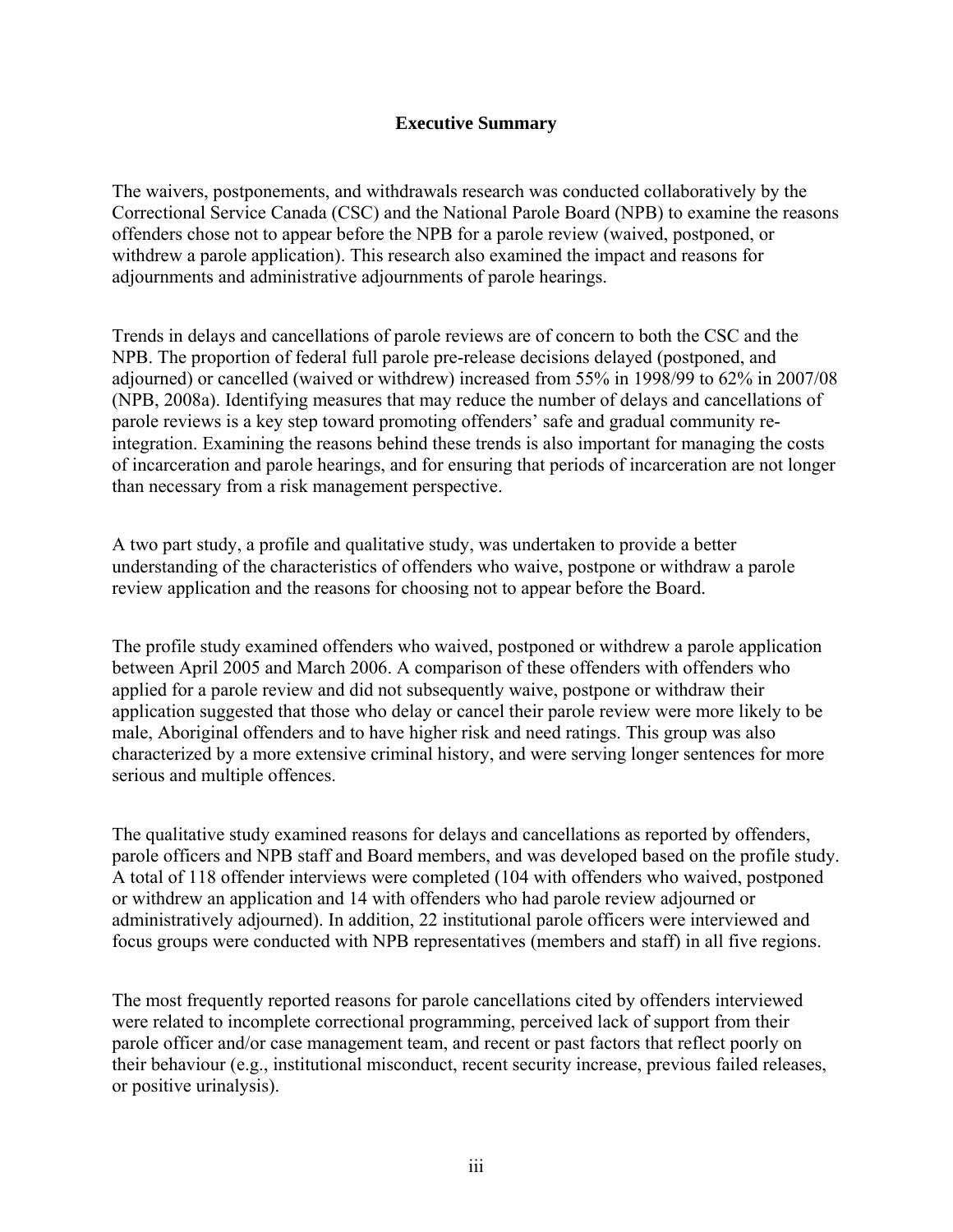Interviews with parole officers suggested that, in general, they did not view the rates of parole waivers, postponements and withdrawals of applications as problematic. Most felt that these were being used in appropriate circumstances. When asked about reasons they perceived as influencing offender's decisions not to appear before the Board, parole officers provided a broad range of responses. Factors they perceived as contributing to delays and cancellations included: program completion/waitlists, staffing and increasing offender caseloads, intake assessment and case management practices, and challenges with the information sharing process.

There was consensus among NPB staff and members that most waivers, postponements and withdrawals occur for legitimate reasons; however, last minute decisions (within 21 days of the scheduled hearing date) are of concern because they have considerable time and resource implications. Factors perceived by NPB staff and Board members as contributing to delays and cancellations included incomplete correctional programming, challenges related to the information sharing process, offenders waiting to be released at their statutory release (SR) date, and a high turnover of CSC staff resulting in a lack of continuity in case management and supervision.

Furthermore, NPB staff and Board members and parole officers identified challenges with the information sharing process. It is not clear whether this is a result of difficulties with the process itself or because reports and other documentation are incomplete and/or not available to be shared. However, from the perspective of CSC and NPB staff participants, the information sharing process is an area of concern and greater attention may help determine how it can be improved. NPB staff and Board members also noted that last minute decisions are an issue because they are costly, both in terms of time and financial resources. This highlights the importance of accuracy in monitoring and reporting on the decision processing timelines, which may help to determine how to reduce and/or eliminate last minute decisions.

One interesting observation of trends in this study was that a relatively small group of offenders  $(n = 376)$  accounted for almost one-quarter of the delays and cancellations for the entire nation. In FY 2007/08, for example, 66% of offenders had only one decision recorded, approximately one-quarter of all offenders had two or three delays or cancellations, while 8% of offenders had four or more decisions each, accounting for 24% of the total number of decisions (1,899 of 8,061 decisions). Follow-up studies will examine the characteristics of this group and the factors that may be contributing to multiple decisions.

Several key findings and observations can be drawn from this study. Findings indicate that the majority of offenders interviewed felt that being released on parole, both day and full, was important to them. When asked about their understanding of the parole decision-making process an equal number reported having a good or very good understanding as those who reported having limited to no understanding of the process.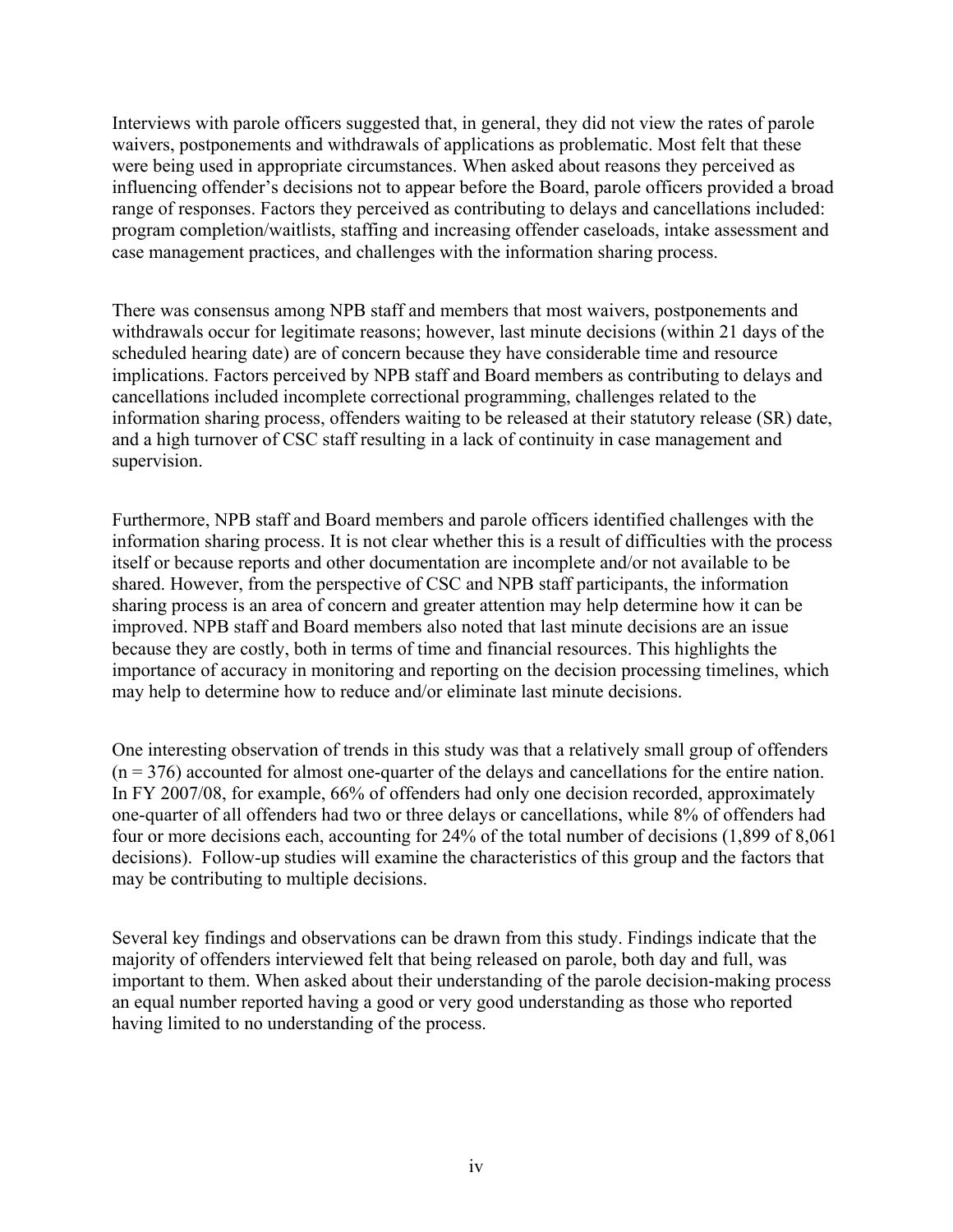Taken together, this suggests that offender-focused measures, such as orientation, information sharing and open communication, are important for reducing the number of delays and cancellations.

Findings from this research provide several different perspectives on the factors contributing to delays and cancellations of parole review. Together, these can provide direction for the development of strategies to reduce the number and impact of these decisions. Suggestions for future direction were formulated as recommendations and include: strengthening information sharing processes, offering offender orientation and/or information sessions, early identification and minimization of last minute decisions, improving the accuracy of recorded timeframes (e.g., the dates entered into OMS), efforts to reduce program waitlists and improve program availability, defining the roles and resposibilities of staff, encouraging more effective communication and developing appropriate training and knowledge transfer practices.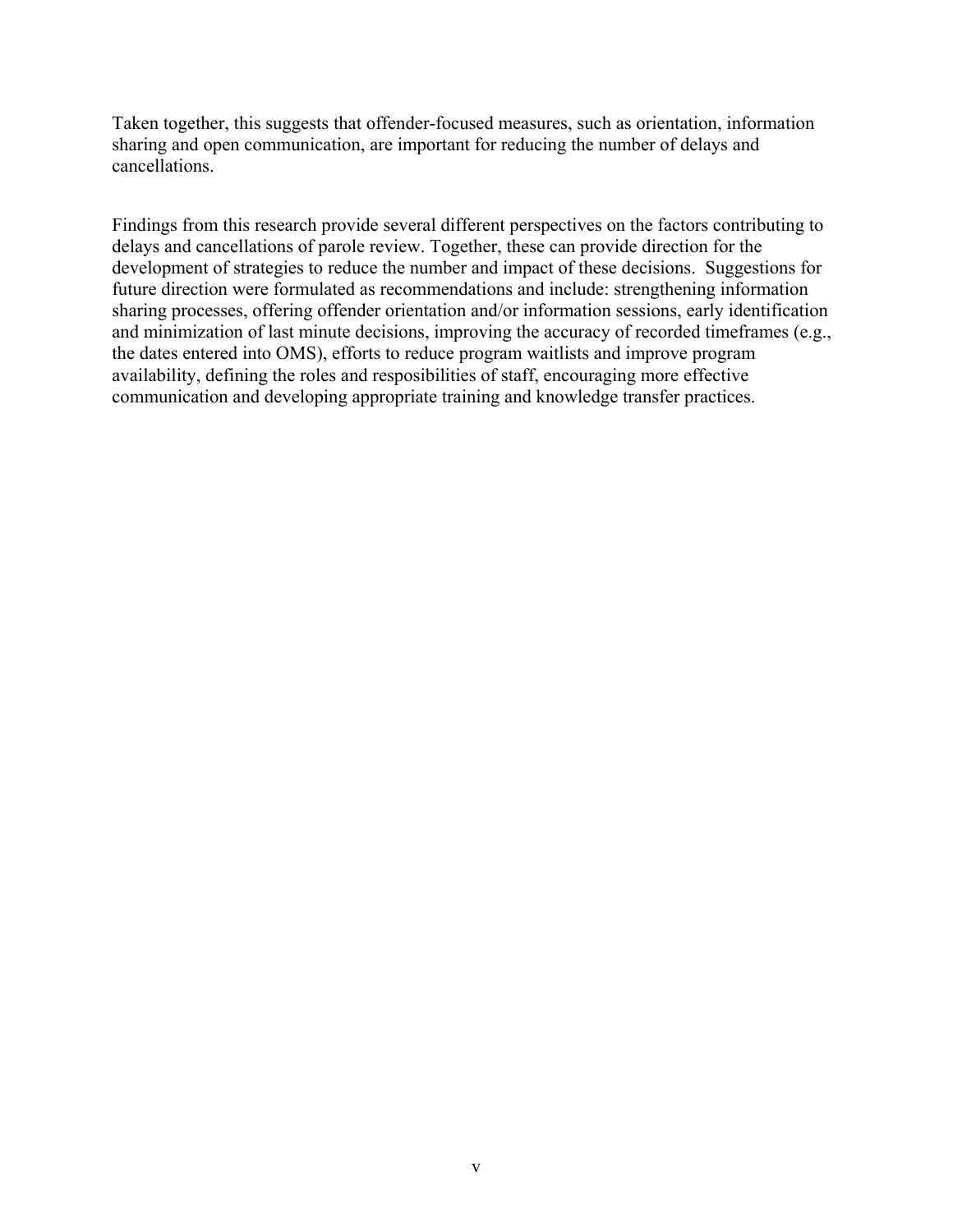# **Table of Contents**

<span id="page-6-0"></span>

| Part 1: Profile Of Federal Offenders Who Waive, Postpone Or Withdraw A Parole |  |
|-------------------------------------------------------------------------------|--|
|                                                                               |  |
|                                                                               |  |
|                                                                               |  |
|                                                                               |  |
|                                                                               |  |
|                                                                               |  |
|                                                                               |  |
|                                                                               |  |
|                                                                               |  |
|                                                                               |  |
|                                                                               |  |
|                                                                               |  |
|                                                                               |  |
|                                                                               |  |
|                                                                               |  |
|                                                                               |  |
|                                                                               |  |
|                                                                               |  |
|                                                                               |  |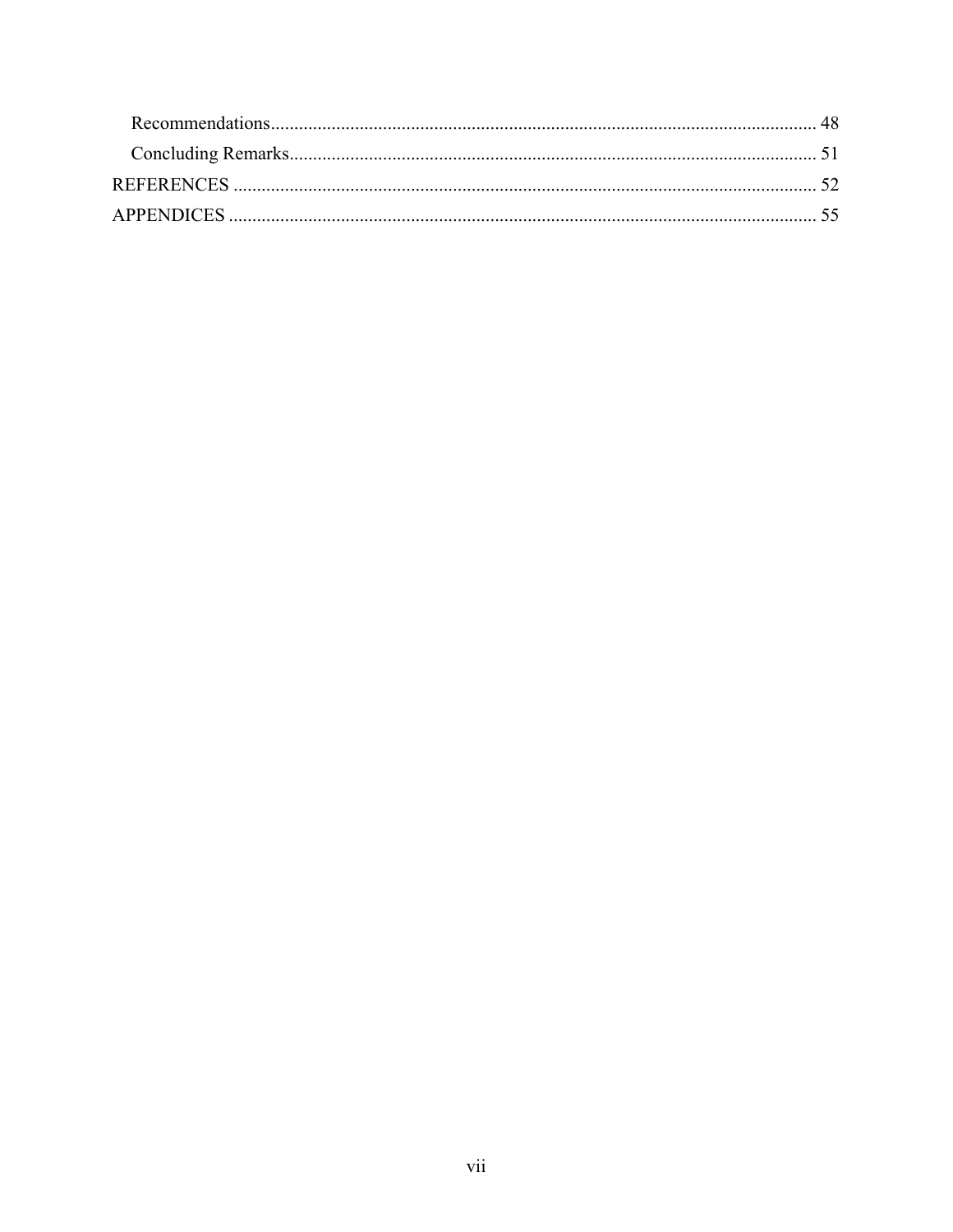# **List of Tables**

<span id="page-8-0"></span>

| Table 1: Comparison of Waiver, Postponement and Withdrawal Group and             | 12 |
|----------------------------------------------------------------------------------|----|
| Table 2: Comparison of Waivers, Postponements and Withdrawals by Male and        | 12 |
| Table 3: Comparison of Waiver, Postponement and Withdrawal Group and             | 13 |
| Table 4: Comparison of Waivers, Postponements and Withdrawals by Aboriginal and  |    |
| Table 5: Risk/Need Assessment at Intake and Most Recent Assessment for Offenders |    |
|                                                                                  |    |
|                                                                                  |    |
| Table 8: Percentage of Aboriginal and Non-Aboriginal Offenders Interviewed who   | 25 |
|                                                                                  |    |
| Table 10: Summary of Reasons Offenders Reported for Waiving, Postponing or       |    |
|                                                                                  |    |
| Table 12: Summary of Reasons for Waivers, Postponements and Withdrawals.         | 34 |
| Table 13: Ranking of Reasons by Frequency Reported by Offenders and Parole       | 38 |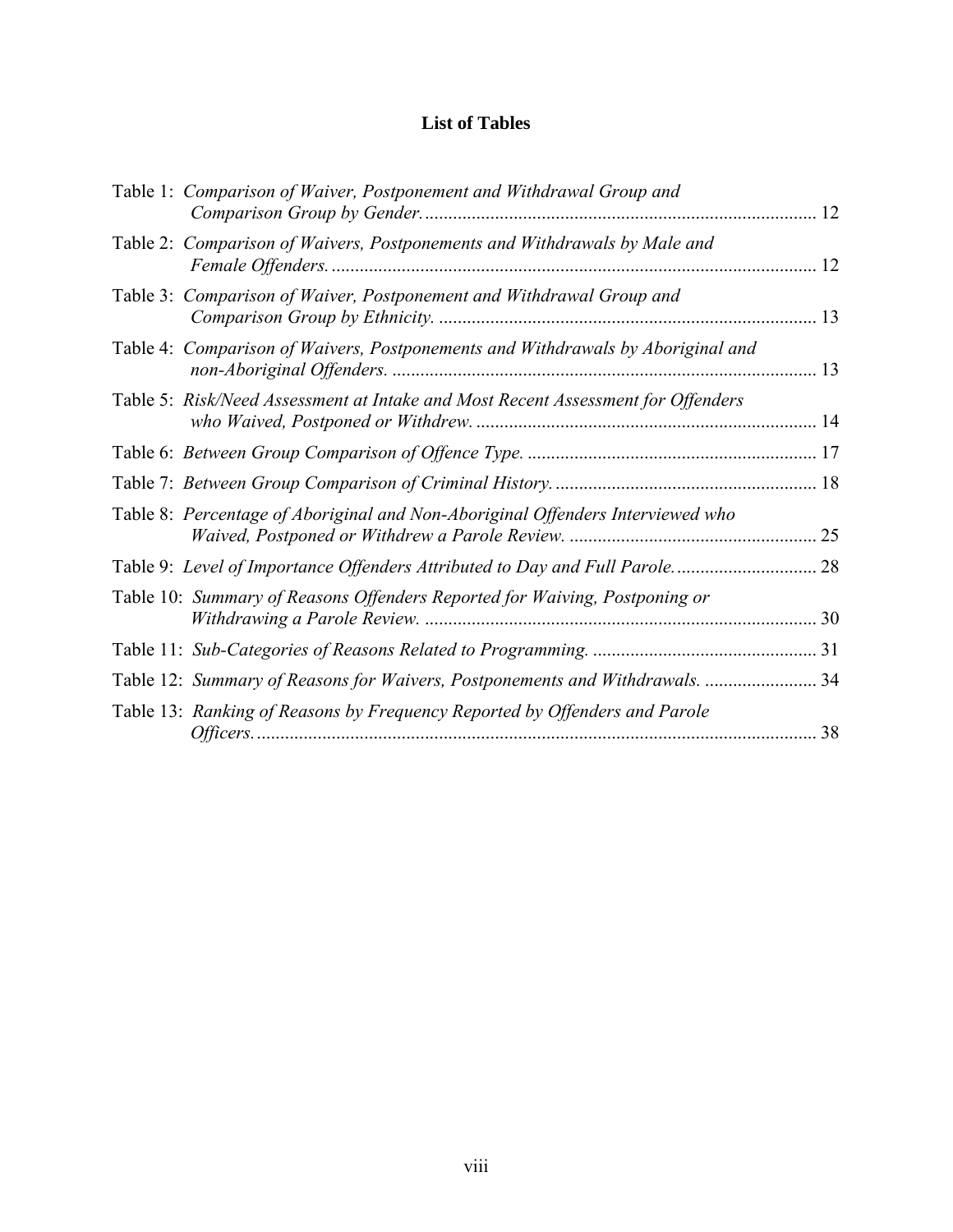# **List of Figures**

<span id="page-9-0"></span>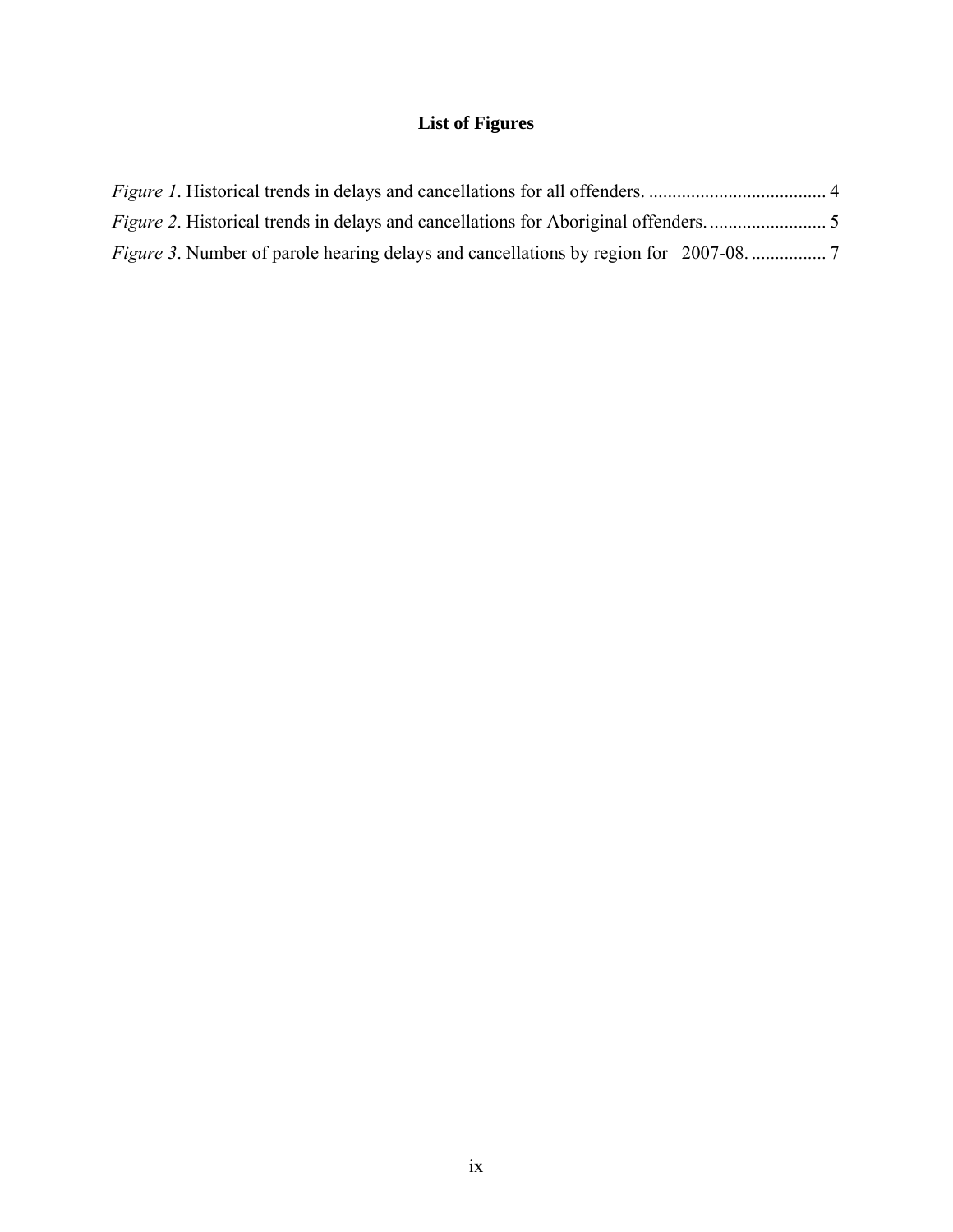# **List of Appendices**

<span id="page-10-0"></span>

| Appendix B: Sites Visited and Distribution of Offender Interviews within Institutions 56 |  |
|------------------------------------------------------------------------------------------|--|
| Appendix C: Sites Parole Waiver Project Research Branch, Correctional Service of         |  |
| Appendix D: Offender Interview Questionnaire – Waivers, Postponements and                |  |
| Appendix E: Offender Interview Questionnaire – Adjournments and Administrative           |  |
|                                                                                          |  |
|                                                                                          |  |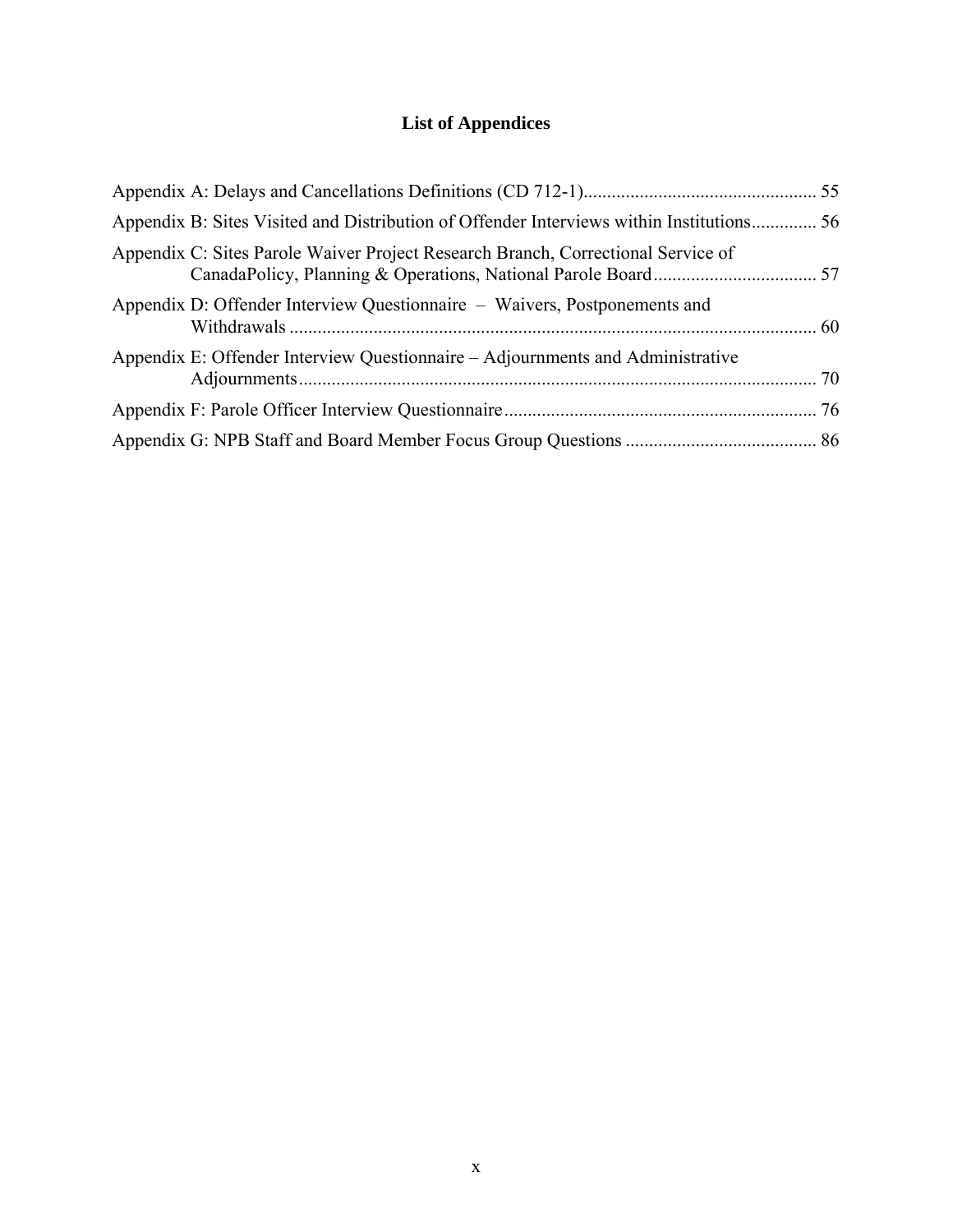#### **Introduction**

<span id="page-11-0"></span>The Correctional Service of Canada (CSC or the Service) and the National Parole Board (NPB or the Board) share responsibility under the *Corrections and Conditional Release Act*  (CCRA) for federal corrections in Canada and contribute to public safety by ensuring the safe transition of offenders to the community. While CSC is responsible for administering federal sentences, preparing offenders for release, and supervising offenders in the community until warrant expiry, the NPB is responsible for making independent decisions for appropriate and timely release, as well as making pardon and clemency recommendations. Both agencies recognize that a gradual, controlled and supervised release is the most effective way of ensuring public safety (Motiuk & Cousineau, 2006; NPB, 2008b). In fact, research suggests that offenders are most likely to become productive law-abiding citizens when there has been a gradual and structured transition from the correctional environment to the community (Motiuk & Cousineau, 2006).

Under the legislative framework of the CCRA, conditional release programs provide offenders the opportunity to serve a portion of their sentence in the community under the supervision of a parole officer. The discretionary release process is informed by assessments of risk to re-offend and has been found to effectively identify those offenders most likely to successfully return to the community (Motiuk & Cousineau, 2006). Findings indicate that offenders granted discretionary releases (e.g., day or full parole) are less likely to violently reoffend while under supervision than offenders returning to the community at their statutory release date (Motiuk & Cousineau, 2006).

Despite having clear criteria in place upon which parole boards can make informed, rational decisions about who to release into the community under supervision, very few systematic investigations have been conducted examining the actual influence of these criteria on release decisions. The literature in this area, drawn from the United States has, nevertheless, revealed that the most influential factors in predicting release decisions are those variables that are assessed during the initial risk assessment stage, particularly those offence-related variables pertaining to sentence length, offence severity, total felony convictions, and the number of previous paroles (Heinz, 1976; Morgan & Smith, 2005; Scott, 1974). In general, as the length of

1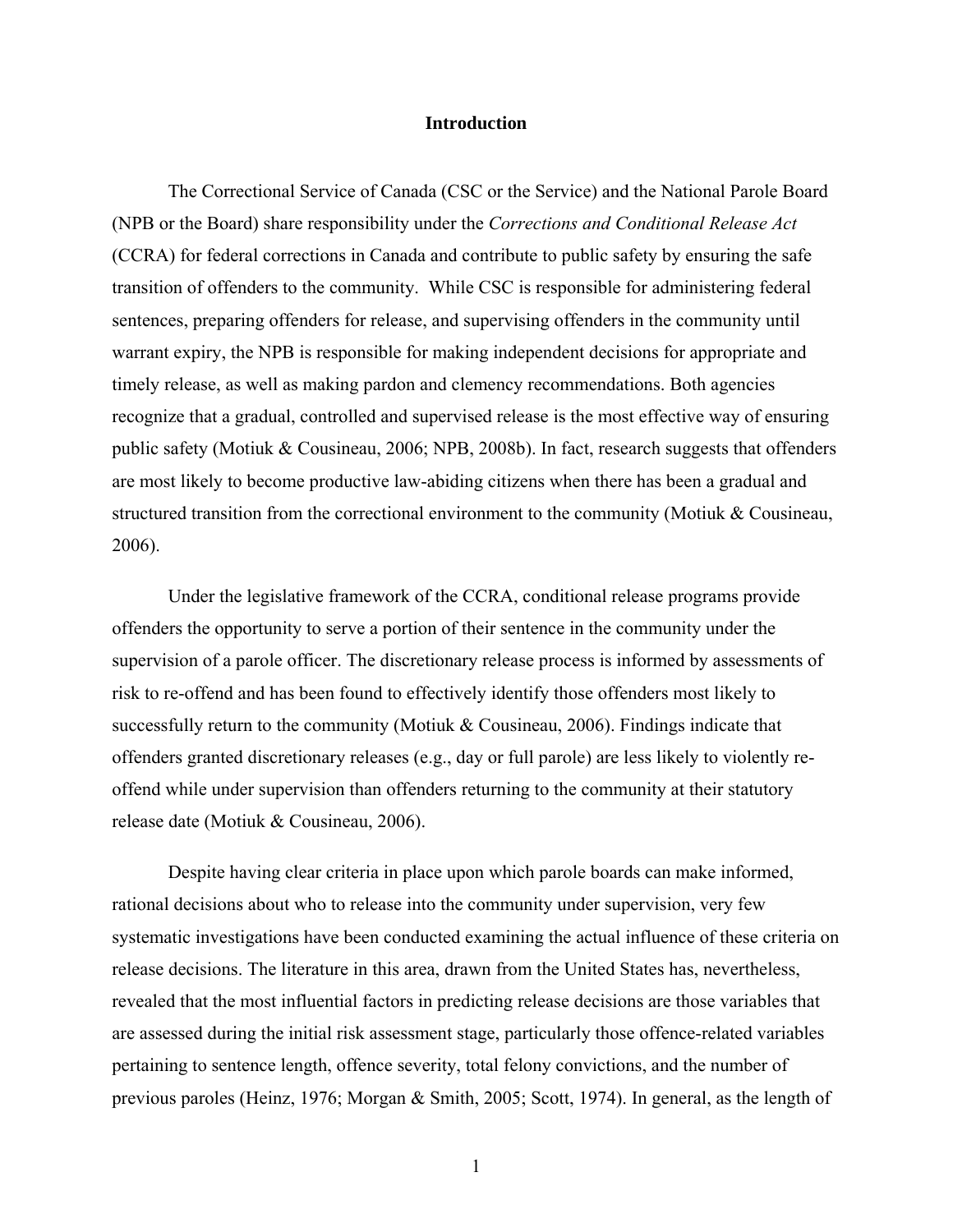the original sentence, the severity of the offence, and the total number of felony convictions and prior parole releases increase, the likelihood of being granted parole decreases. Although institutional variables such as offenders' participation in treatment programs and the number of disciplinary infractions incurred are predictive of parole release decisions, they appear to be less critical in the decision-making process than offence-related variables (Feder, 1994; Heinz, 1976; Morgan & Smith, 2005; Scott, 1974), though one study did find that positive personnel recommendations were amongst the strongest predictors of offenders being granted parole (Morgan & Smith, 2005). The few studies that have also examined offender characteristics have provided mixed evidence regarding their impact on release decisions. Where Scott (1974) found that younger, married offenders, and those with more educational and employment experience before their incarceration, were more likely to be granted parole, Morgan and Smith (2005) reported that of these variables, only educational attainment had a marginal impact on release decisions. Similarly, while some have found offenders' race to impact parole decisions (e.g., Carroll, 1976; Scott, 1974), recent studies have not (Morgan & Smith, 2005). As a result, further research examining factors influencing the Board's decision to grant or deny parole is needed.

There are several circumstances under which a parole review for a discretionary release may not take place as scheduled. For example an offender may waive, postpone or withdraw an application for a parole review. A waiver is a written statement by the offender that renounces his or her legal right to a hearing and/or review by the NPB (Commissioner's Directive [CD] 712-1; *Corrections and Conditional Release Act*, ss. 123(2)). Generally, a waiver is valid until the next review date (two years) as required by legislation (*Corrections and Conditional Release Act*, ss. 123(5)). A postponement is a request made by the offender to delay a review or hearing and can be made anytime before the review or hearing begins (CD 712-1). Postponements should not normally exceed three months (NPB Policy Manual, 2009) however, the Board may accept requests for lengthier postponements. An offender may also withdraw a parole review application to appear before the Board by submitting a request advising the Board that they no longer wish to be reviewed (CD 712-1). The Board may also temporarily suspend or adjourn a parole hearing or review. An administrative adjournment generally occurs when one or more required documents are not available to the Board 21 days prior to the scheduled hearing or review. If the Board has already begun reviewing the information presented for their decision and find they do not have sufficient information to reach a decision, they may adjourn the

2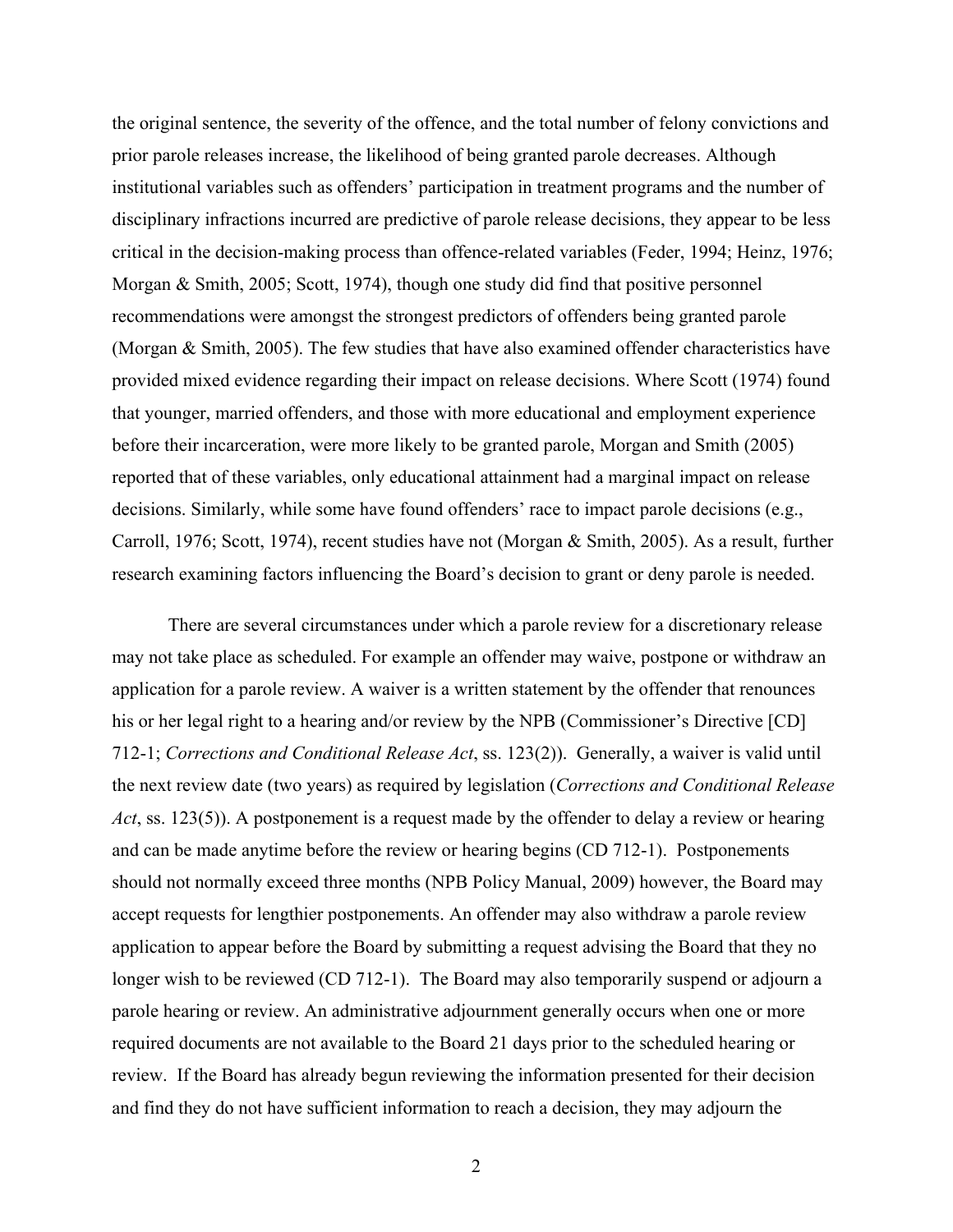hearing or review *(Corrections and Conditional Release Act*, ss. 122(3), 123(4); *Corrections and Conditional Release Regulations*, 157(4), 158(4)). (Appendix A provides a summary of the terms defined here). Under any of these conditions, a parole review is not completed as scheduled and a decision to release is not made. As discussed in the second phase of this study, these decisions have implications for the offender, the CSC and the NPB.

Although offender population profiles frequently focus on rates of admission, conditional release decisions, parole outcome, and rates of return, these do not provide information on decisions occurring during the sentence that may help understand in-custody and community supervision trends.

In recent years, federal releases from institutions have decreased (1.5% decrease in 2006- 07) (NPB, 2007). More specifically, the number of offenders released on day and full parole has decreased while statutory release has remained relatively stable and the number released at warrant expiry has increased (NPB, 2007). Furthermore, there has been a steady increase in the statutory release population over the last 12 years (NPB, 2007). This trend may be attributed, in part, to the increase in the number of offenders not appearing before the Board for full parole reviews (e.g., waiving all reviews or withdrawing all parole applications) (NPB, 2007). Since 1998/99, the number of full parole reviews that were waived and parole applications withdrawn has increased 29.1%, while during the same period the statutory release population increased 8.4% (NPB, 2007). Between 1992 and 2008, offenders who had not been released on parole during their sentence were equally likely to have waived all parole reviews (50%) as they were to have appeared before the Board and received a negative decision (50%) (NPB, 2008a). Furthermore, 23% of all offenders who began and completed a determinate sentence between April  $1<sup>st</sup>$ , 1992 and March  $31<sup>st</sup>$ , 2008, waived all parole reviews (NPB, 2008a).

Trends in delays and cancellations of parole reviews are of concern to both the CSC and the NPB. The proportion of federal full parole pre-release decisions delayed (postponed or adjourned) or cancelled (waived or withdrew) increased from 55% in 1998/99 to 62% in 2007/08 (NPB, 2008a).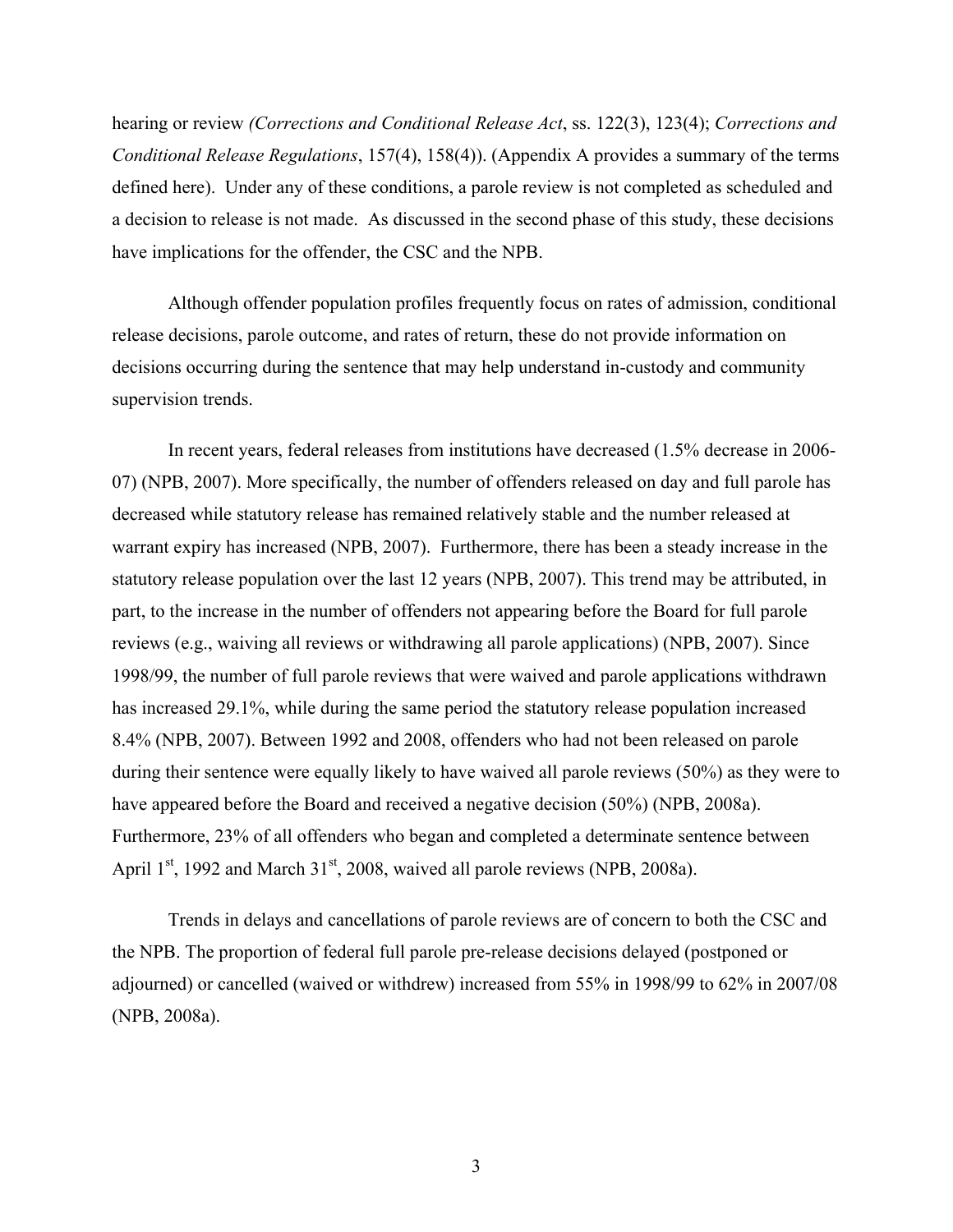<span id="page-14-0"></span>[Figure 1](#page-14-1) presents the trends for parole hearing postponements, waivers, withdrawals, adjournments, and administrative adjournments for all federal offenders between 1998-99 and 2007-08. Trends specific to Aboriginal offenders are presented in [Figure 2](#page-15-1). These figures show that trends in delays and cancellations vary considerably over time and between decision types. They also suggest that rates of delays and cancellations may be inter-related and that variations in trends may be influenced by individual decision types.

<span id="page-14-1"></span>

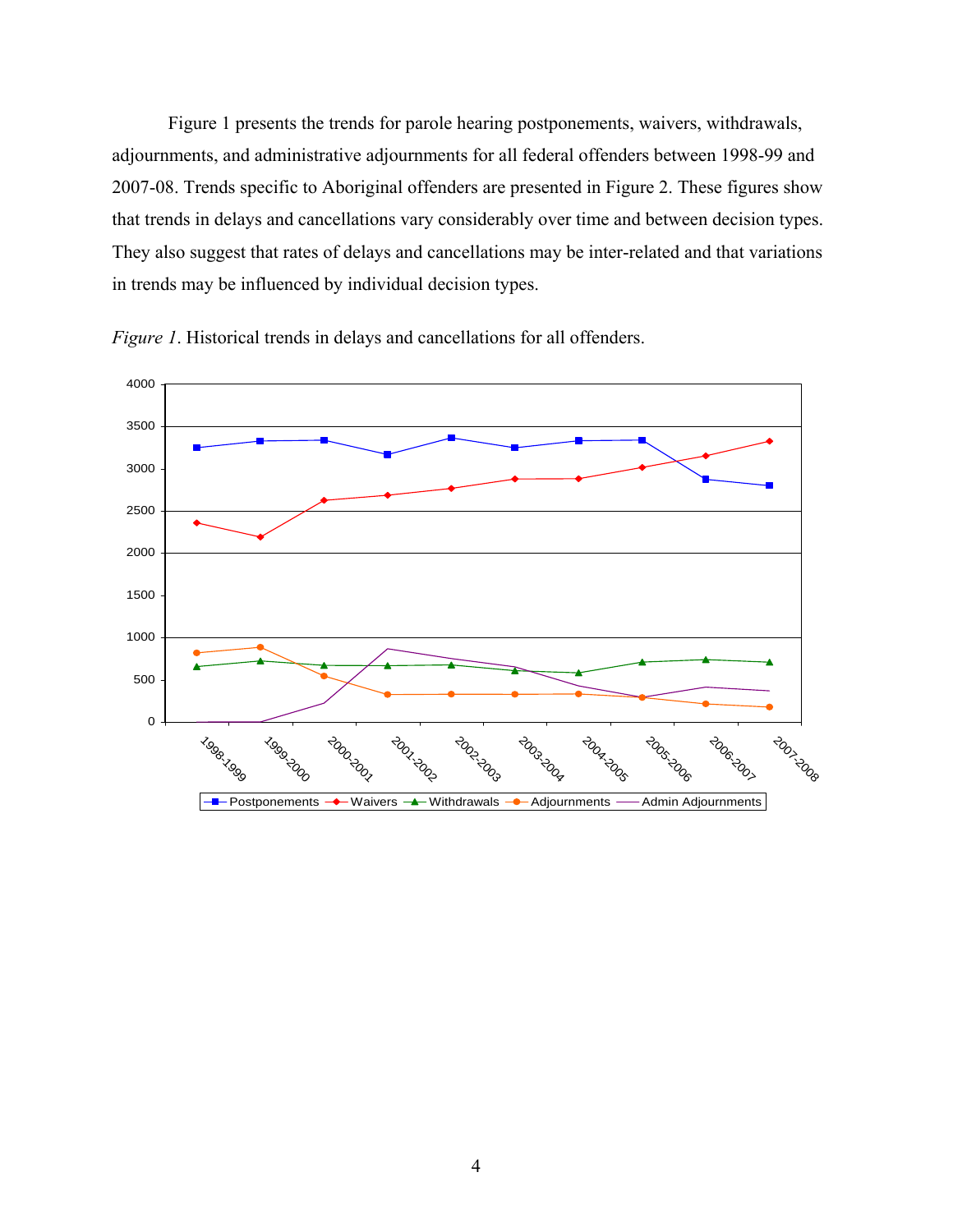<span id="page-15-1"></span>

<span id="page-15-0"></span>*Figure 2*. Historical trends in delays and cancellations for Aboriginal offenders.

In 2007-08, waivers accounted for the largest proportion of full parole delays and cancellations for the general offender population as well as for Aboriginal offenders (45% of all offender and 50% of Aboriginal offender decisions) (NPB, 2008c). There has been a steady increase in the number of waivers since 1999-00 (from 2,190 to 3,324 – an increase of 52%) (NPB, 2008c). A similar increase in the number of waivers by Aboriginal offenders also occurred during this timeframe (from 570 to 788 – an increase of 38%) (NPB, 2008c).

The number of postponements decreased among the general offender population but has increased among Aboriginal offenders since 2003-04 (from 442 to 552 – a 25% increase) (NPB, 2008c). Postponement trends for Aboriginal offenders may be explained, in part, by the increase in the Aboriginal offender population in-custody since 1999-2000 (from 2,179 to 2,657 in 2007- 08) (Public Safety Canada, 2004, 2008).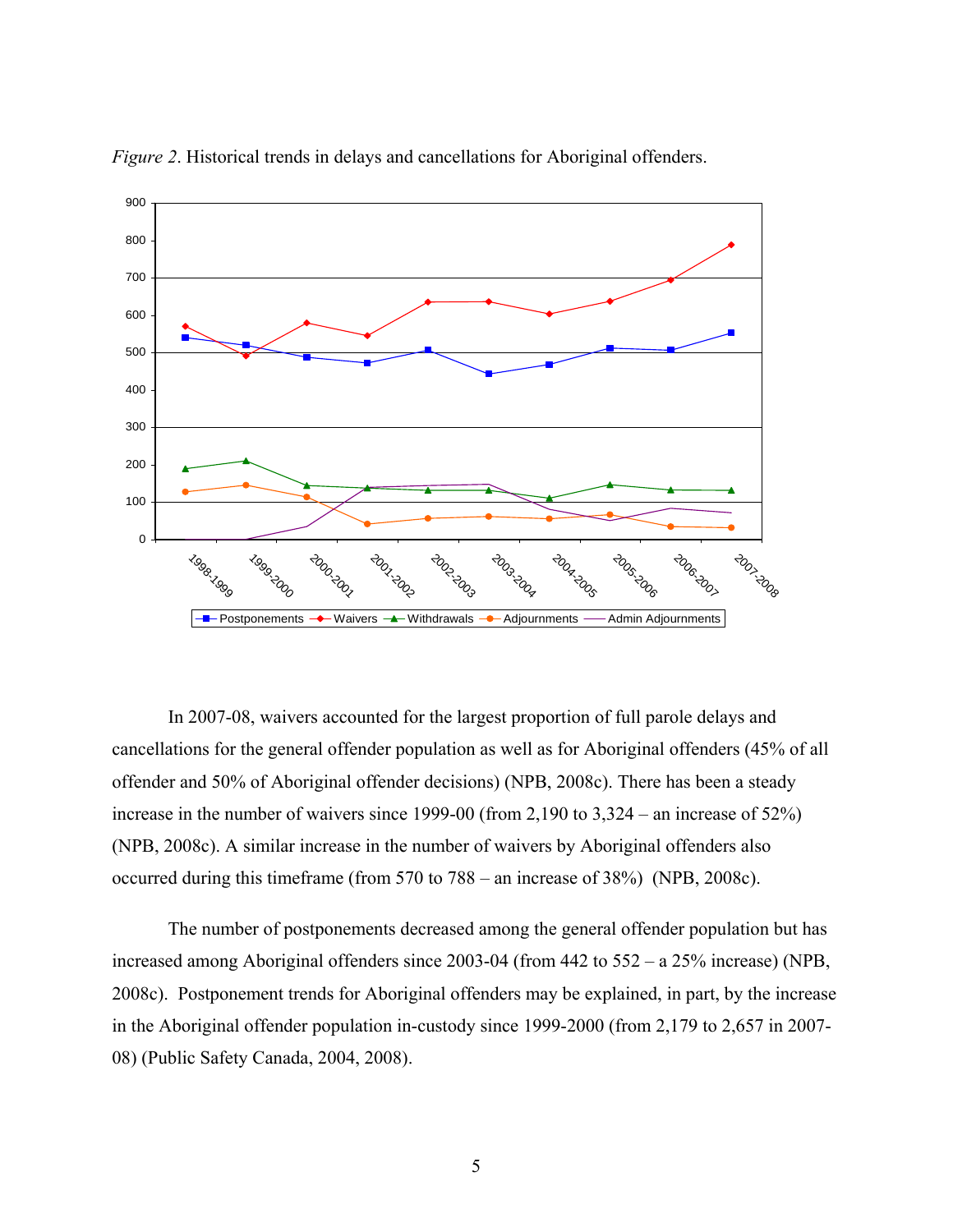Withdrawals have been fairly consistent across years for the general offender population (from 656 to 708 – increase of 8% since 1998-99) (NPB, 2008c). However, the number of withdrawals has been decreasing for Aboriginal offenders (from 189 to 131 – a decrease of 31%) (NPB, 2008c).

The number of adjournments and administrative adjournments has declined considerably over time. The number of adjournments decreased from 885 in 1999-00 to 178 in 2007-08 (a decrease of 80%), while the number of administrative adjournments increased until 2001-02 (from 0 to 868) and have since decreased (369) (NPB, 2008c). The number of adjournments for Aboriginal offenders has decreased (from 127 to  $31 - a$  75% decrease), while administrative adjournments increased until 2003-04 (from 0 to 147) then decreased to 71 in 2007-08 (NPB,  $2008c$ ).<sup>[1](#page-16-0)</sup>

Shifts in delay and cancellation trends over time are likely influenced by several different factors including changes in the offender population profile, changes in the interpretation, application and reporting of these decisions, as well as level of attention to decision types for administrative reasons. One factor that may be influencing national trends in delays and cancellations are regional differences. [Figure 3](#page-17-1) shows clear regional differences in the types of delays and cancellations in 2007-08. For example, in the Quebec and the Pacific regions, postponements made up the largest proportion of hearing delays and cancellations (54% and 42%, respectively), whereas in the Atlantic, Ontario and Prairie regions, waivers made up the greatest proportion (54%, 47%, and 56%) (NPB, 2008c). In the Atlantic region, by contrast, adjournments and administrative adjournments rarely occur (NPB, 2008c). Although reasons for these regional variations remain unclear, it is possible that waivers and postponements in particular, may be used differently by offenders in each region. That is, in some regions offenders may be requesting lengthier postponements, generally greater than three months, while in other regions offenders may be requesting several shorter consecutive postponements. The data presented in [Figure 3](#page-17-1) suggest that although examining delay and cancellation trends at a national level is useful, it is important to further examine regional differences to better understand the factors contributing to these trends.

1

<span id="page-16-0"></span><sup>&</sup>lt;sup>1</sup> It should be noted that these trends are based on the number of decisions recorded, not proportions. Information on the total number of offenders eligible for parole was not available to calculate these proportions.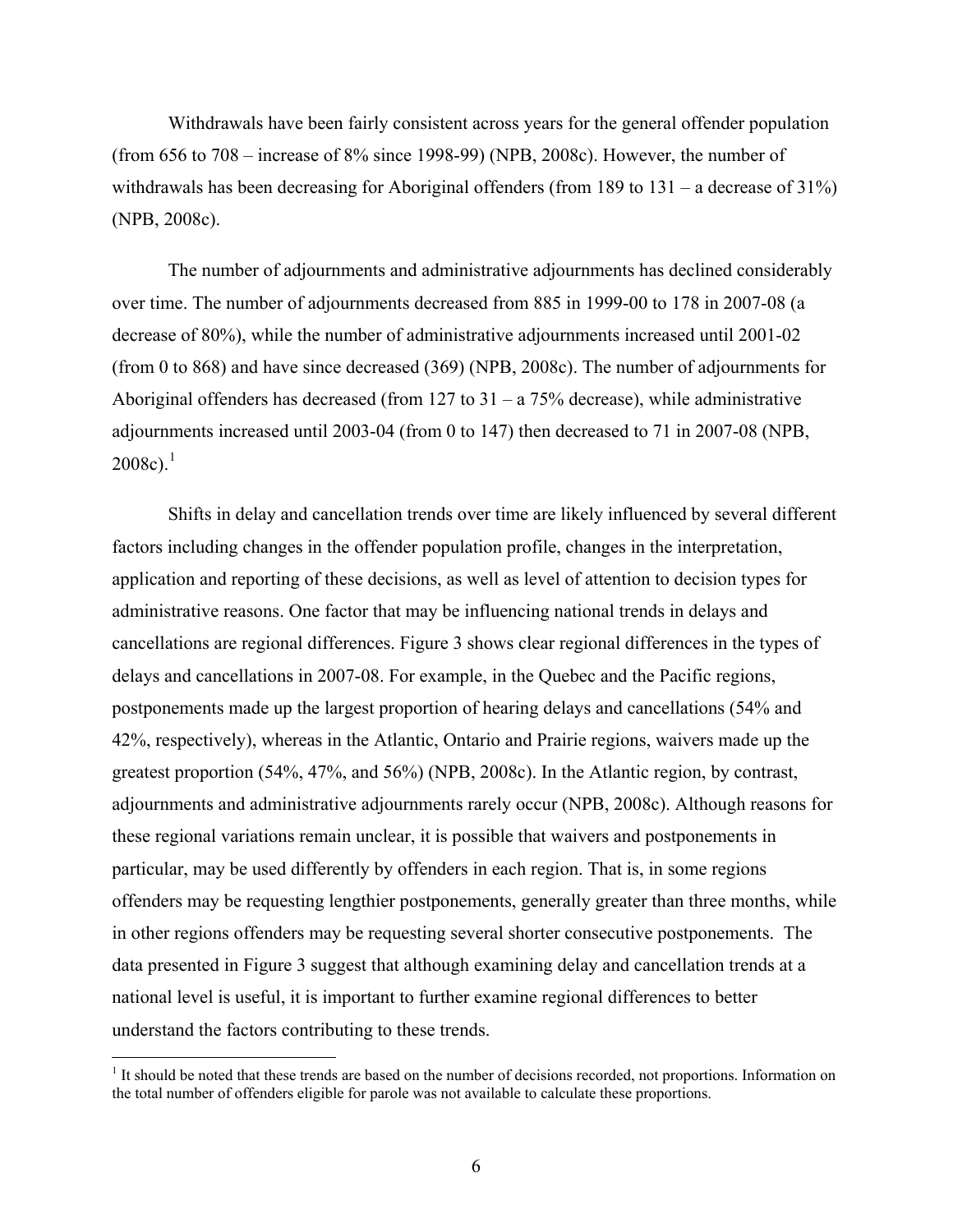<span id="page-17-1"></span>

<span id="page-17-0"></span>*Figure 3*. Number of parole hearing delays and cancellations by region for 2007-08.

A large body of research has focused on the discretionary release decision-making process (Bonham, 1986; Feder, 1994; Gottfredson & Gottfredson, 1988; Morgan & Smith, 2005; Serin, 2006), the population of offenders granted or denied parole (Carroll, 1976; Public Safety, 2008; Welsh, 2000) as well as offenders supervised in the community (Lefebvre, 1994; Taylor & Flight, 2004; Trevethan, Moore, & Rastin, 2002; Trevethan & Rastin, 2003). Several publications also report on trends in conditional release decisions, statutory releases, as well as delays and cancellations (e.g., Motiuk & Cousineau, 2006; NPB, 2007; Public Safety, 2008). However, there is a gap in the research literature with regards to the sub-population of offenders who choose not to appear before the Board for a day or full parole review and the factors influencing these decisions.

Between April  $1<sup>st</sup>$ , 2007, and March  $31<sup>st</sup>$ , 2008, a total of 4,924 offenders accounted for 8,061 decisions that resulted in delays or cancellations of day or full parole review hearings. Ninety-two percent of cases had three or fewer decisions recorded on file during this timeframe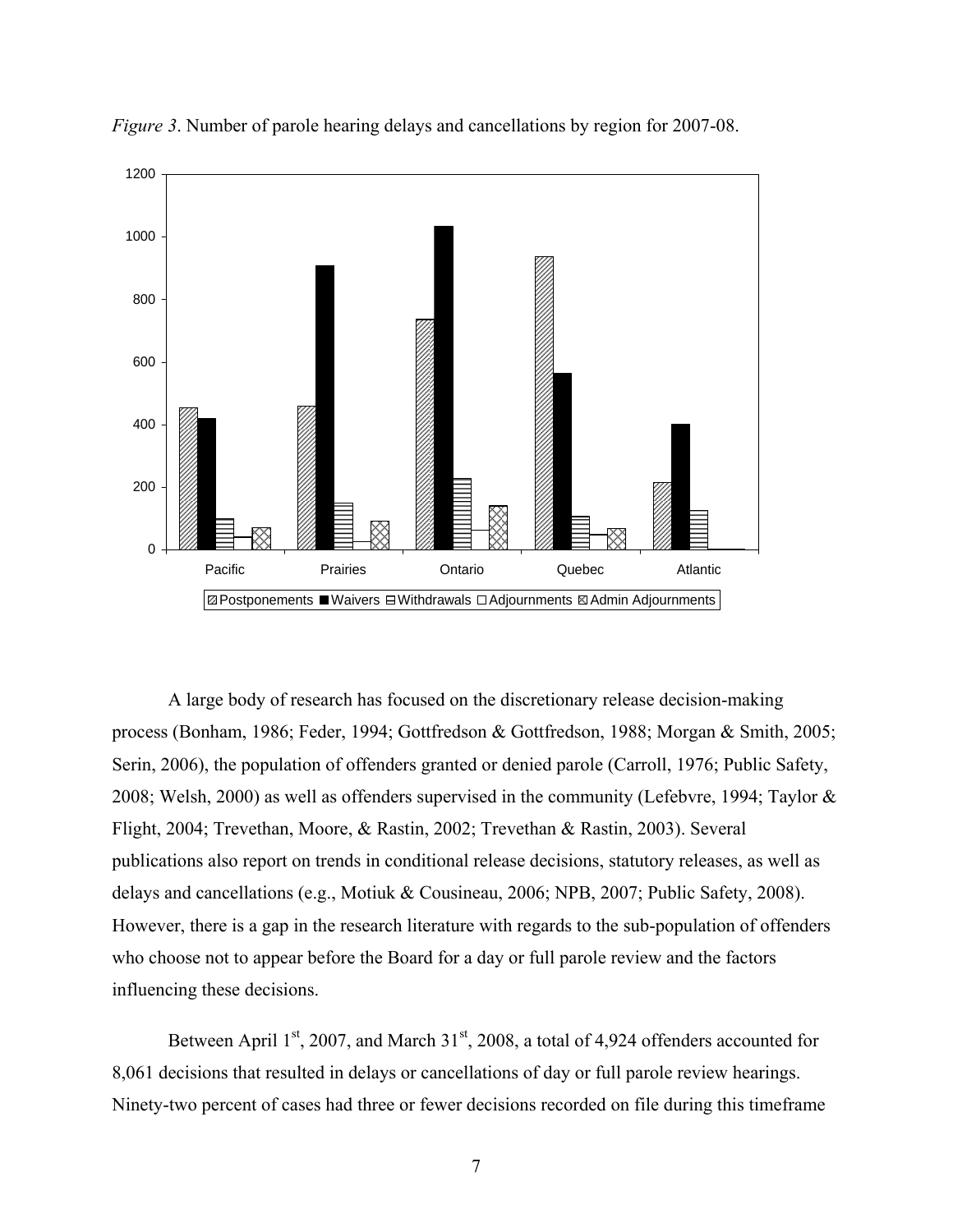and two thirds (66%) of offenders had only one decision recorded. Correspondingly, 376 offenders with four or more decisions accounted for 24% of the total number of delays and cancellations across Canada (1,899 of 8,061 decisions). This suggests that a small number of offenders may be driving the larger trends<sup>[2](#page-18-0)</sup>. It is important to note however, that these reflect the number of decisions and that two decisions, one for day parole review and one for full parole review, are sometimes recorded for the same scheduled parole review or hearing.

The Office of the Correctional Investigator (OCI) has recommended that research be conducted on parole waivers, postponements and withdrawal. In the OCI's 2000-01 annual report, it was recommended that CSC initiate a review of program access and timely conditional release focused on the specific reasons for waivers, postponements and adjournments as well as to identify actions required to reduce these numbers (OCI, 2001). Similarly, in recent reports the OCI identified waivers, postponements and withdrawals of NPB hearings related to program access as a barrier to reintegration, and made further recommendations to bring attention and resources to address these issues (OCI, 2007, 2008).

In response to the need for research in this area, a two phase study was undertaken. The first phase provides a descriptive profile that examines the characteristics of offenders who waived, postponed or withdrew an application for a parole review. The second phase, building on the results of the first, used interviews to examine reasons for delays and cancellations. This qualitative research examined the reasons offenders chose not to appear before the NPB for a day or full parole review. It also aimed to collect information on reasons for adjournments and administrative adjournments of parole hearings.

Better understanding the characteristics of this offender sub-group, the reasons influencing decisions to waive, postpone or withdraw a parole review, and the factors contributing to adjournments and administrative adjournments places the Service and the Board in a better position to determine how and where to focus efforts to minimize the impacts of delays and cancellations of parole reviews. Research in this area also provides a broader perspective on the impacts of delays and cancellations, one that includes the offender, CSC, and the NPB. In sum, examining factors that may be contributing to delays and cancellations of

 $\overline{a}$ 

<span id="page-18-0"></span> $2$  Available data suggest that multiple decisions per offender occur at a similar rate across regions except for lower numbers in the Atlantic region. Further research on this group is required.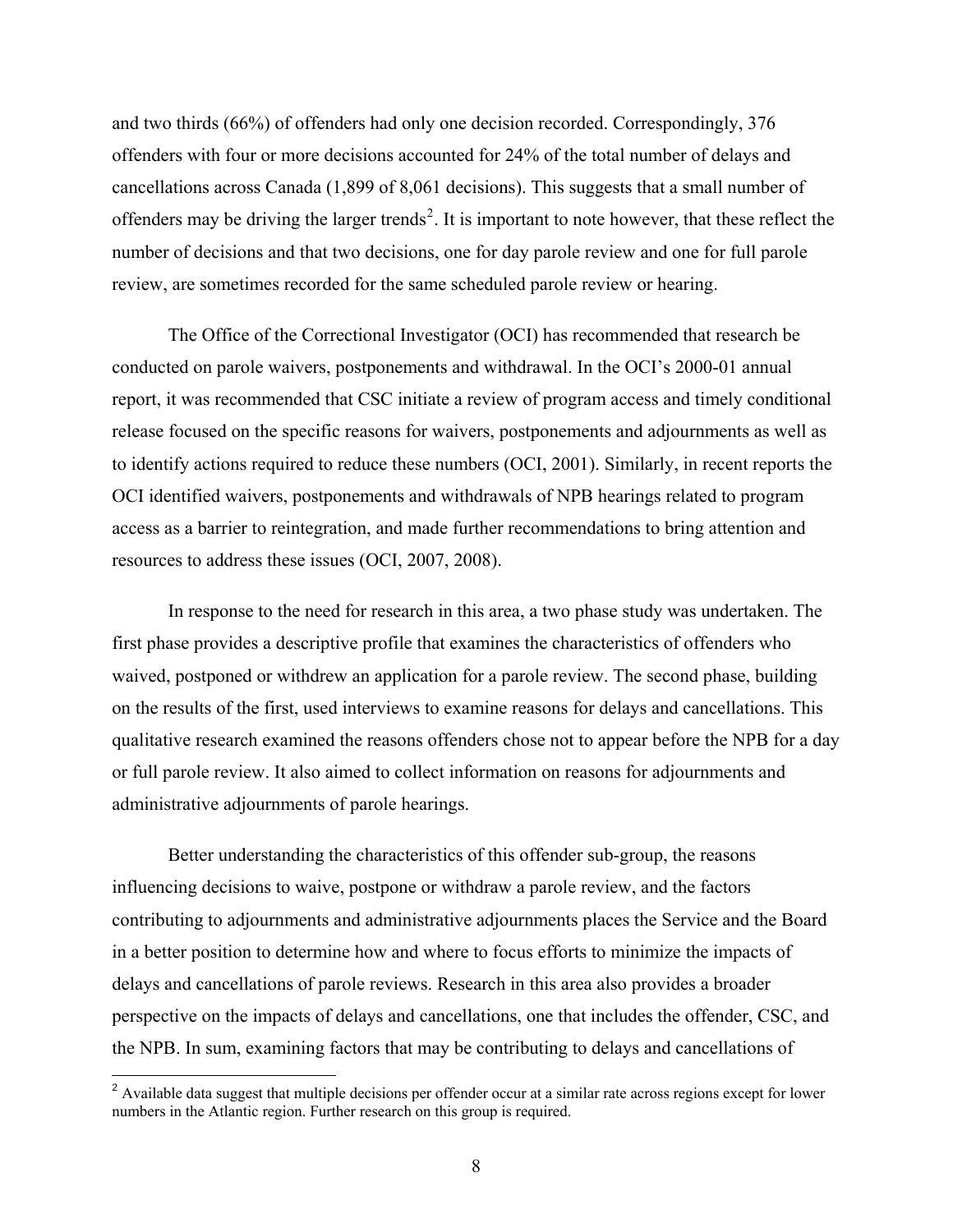parole reviews is important for several reasons, including: (1) promoting and working toward a safe, gradual return of offenders to the community; (2) considering time and resource costs associated with these decisions for CSC in terms of population management and for NPB in terms of parole hearings; (3) ensuring that periods of incarceration are not longer than necessary from a risk management perspective; and (4) to recognize that in instances where offenders are released without appearing before the Board, victims are not given the opportunity to attend the hearing and to provide a victim impact statement.

Altogether, this research examines an issue important to both the CSC and NPB. The following sections describe the two phases of the study conducted, findings, implications for both CSC and NPB, and provide a discussion and summary of findings that suggest possible next steps to minimize the number and impact of delays and cancellations of parole reviews.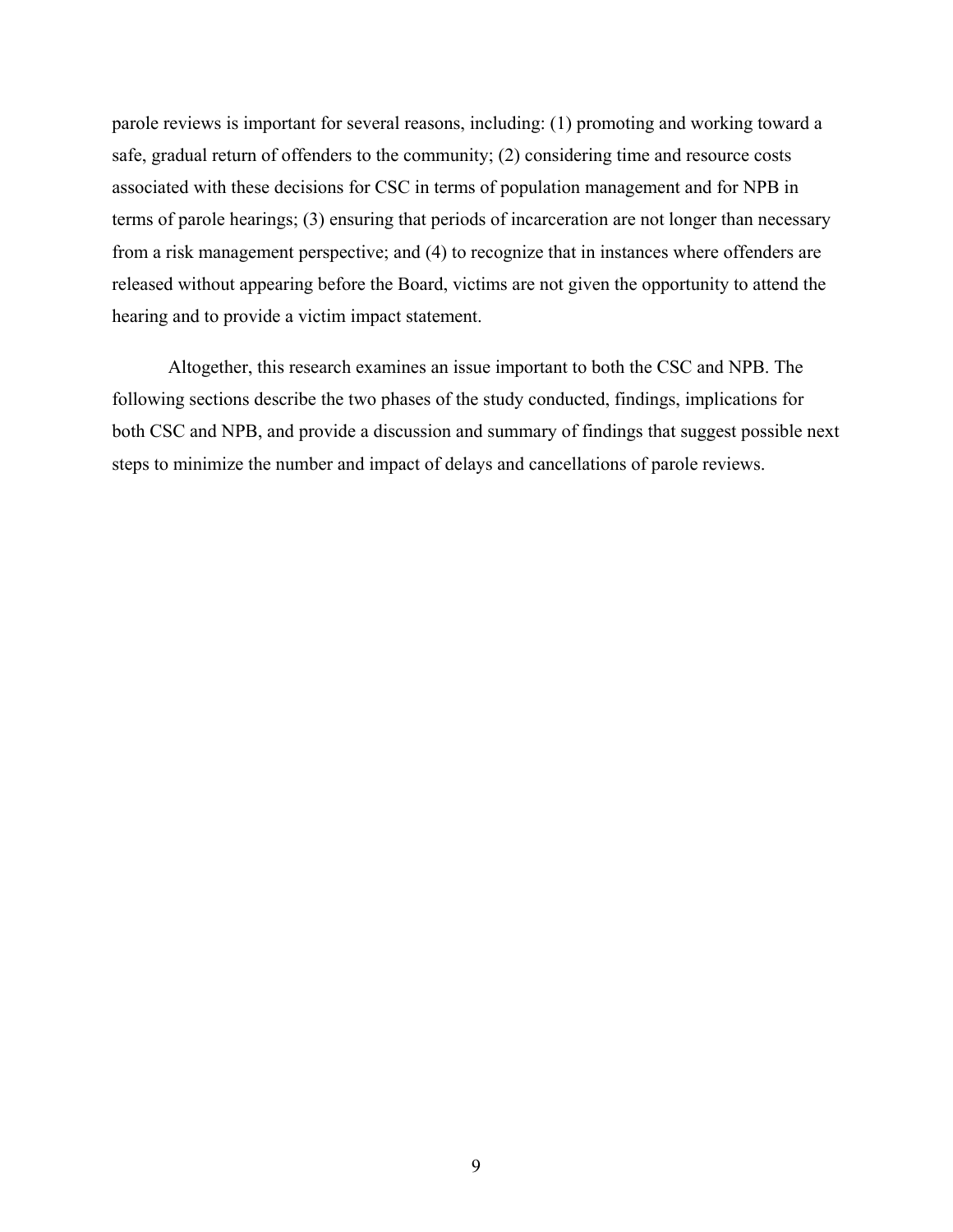# <span id="page-20-0"></span>**Part 1: Profile Of Federal Offenders Who Waive, Postpone Or Withdraw A Parole Review**

The purpose of this component of the study was to develop a profile of offenders who waived, postponed, and/or withdrew their initial parole review and to address the following research questions:

- What characteristics describe federal offenders who waive, postpone, and/or withdraw their first parole hearing or review during their current sentence?
- Are there significant differences between offenders who waive, postpone, and/or withdraw their first parole review and those who do not?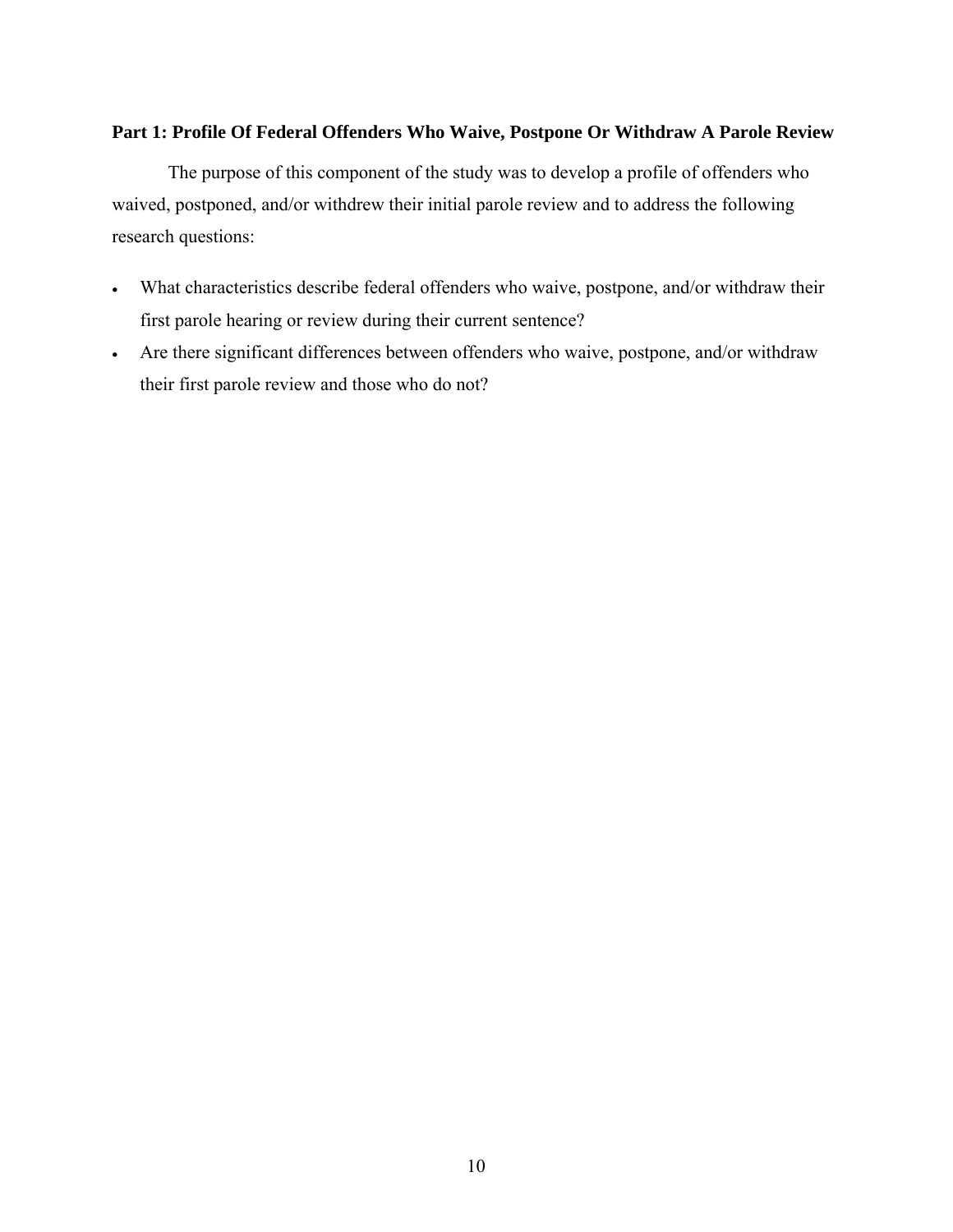#### **Method**

<span id="page-21-0"></span>Data for these analyses were obtained from the CSC Offender Management System (OMS) database. The population studied included all federal offenders who waived, postponed, or withdrew their first parole review between April  $1<sup>st</sup>$ , 2005 and March 31 $<sup>st</sup>$ , 2006. For this time</sup> period, a total of 2,495 offenders waived, 1,800 postponed, and 281 withdrew their initial parole application ( $n = 4,576$ ). A comparison group was selected by randomly sampling 3,744 federal offenders who had not waived, postponed, or withdrawn their parole review.

Three broad classes of variables were examined including: *offender characteristics* (e.g., gender, age, and ethnicity, intake and most recent risk/need ratings); *offence-related variables and criminal history* (e.g., current offence information, including sentence length, number of current offences, offence type and seriousness, and prior offence history information, including previous contact with adult or youth courts, previous incarceration, and previous community supervision and conditional release failure); and *institutional variables* (e.g., number of institutional misconducts).  $3\overline{)}$  $3\overline{)}$ 

 $\overline{a}$ 

<span id="page-21-1"></span> $3$  Although mental health variables were not examined in this study, the impact of mental health needs on parole reviews and decisions should be examined in future research.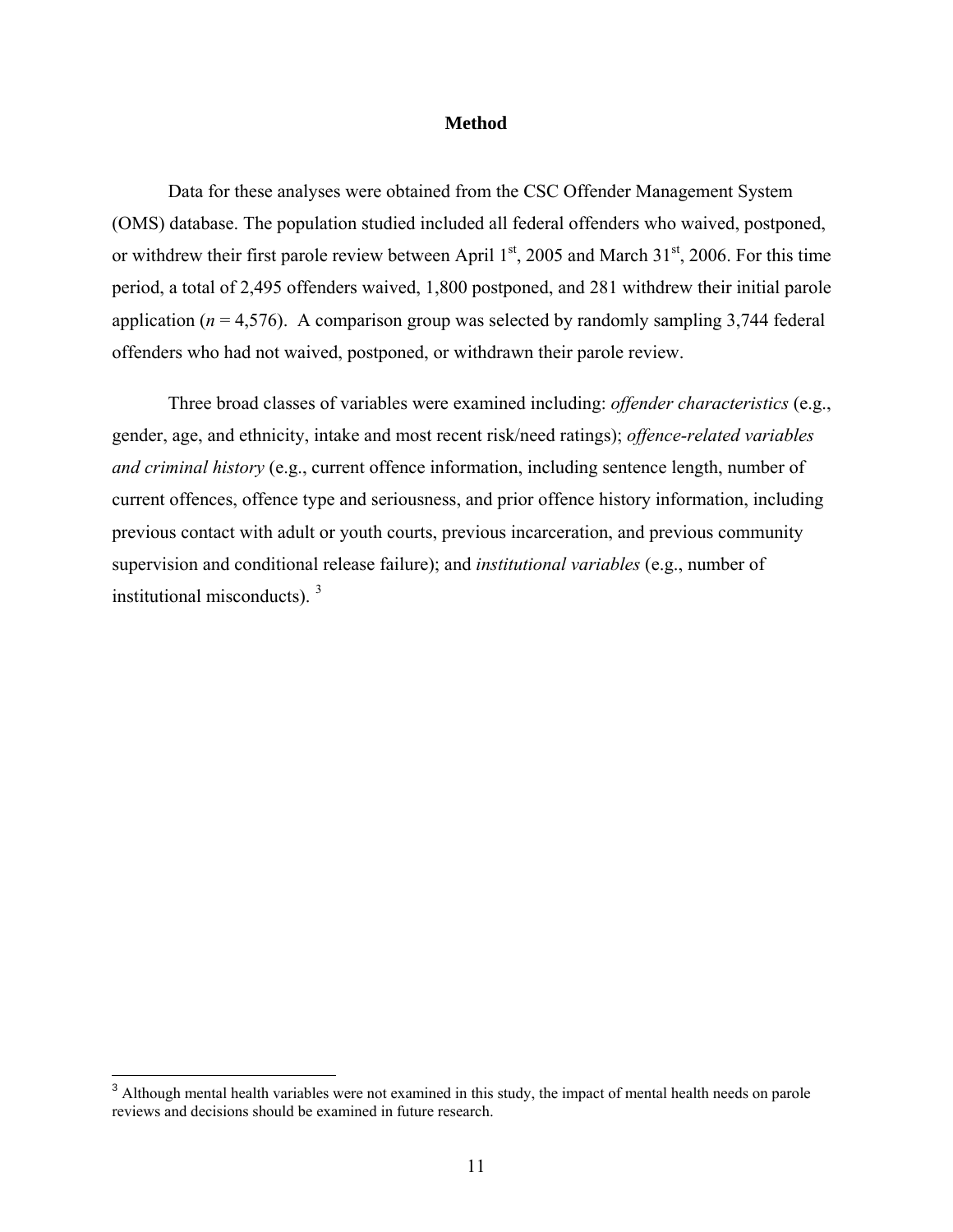#### **Results**

<span id="page-22-0"></span>When compared with offenders who had a parole review decision recorded for the identified timeframe (see [Table 1\)](#page-22-2), male offenders were found to be more likely to waive, postpone or withdraw a parole review relative to female offenders. Chi-square analyses revealed that this difference was statistically significant (56% vs. 35%, respectively;  $\chi^2(1) = 65.13$ ,  $p<.001$ ). <sup>[4](#page-22-1)</sup>

<span id="page-22-2"></span>Table 1:

*Comparison of Waiver, Postponement and Withdrawal Group and Comparison Group by Gender.* 

| Gender | Waiver, Postponement,<br>Withdrawal Group |                     |        | Comparison Group |                     |        |
|--------|-------------------------------------------|---------------------|--------|------------------|---------------------|--------|
|        | $\frac{0}{0}$                             | $\lfloor n \rfloor$ |        | $\frac{0}{0}$    | $\lfloor n \rfloor$ |        |
| Male   |                                           | 56.0                | (4438) |                  | 40.0                | (3490) |
| Female |                                           | 35.2                | (138)  |                  | 64.8                | (254)  |

An examination of the gender composition across the group of offenders who waived, postponed or withdrew a parole application revealed that both male and female offenders were more likely to waive or postpone a parole review than apply and withdraw their application (see [Table 2](#page-22-3)). However, a higher percentage of female offenders postponed (49%) than waived (40%), while male offenders were more likely to waive (55%) than postpone (39%).

# <span id="page-22-3"></span>Table 2:

 $\overline{a}$ 

*Comparison of Waivers, Postponements and Withdrawals by Male and Female Offenders.*

| Gender | Waived |        | Postponed |                     | Withdrew |       | Total         |        |
|--------|--------|--------|-----------|---------------------|----------|-------|---------------|--------|
|        | $\%$   | n      | $\%$      | $\lfloor n \rfloor$ | $\%$     | n     | $\frac{0}{0}$ | n)     |
| Male   | 54.9   | (2440) | -39       | (1733)              | 6.0      | (265) | 100           | (4438) |
| Female | 39.9   | (55)   | 48.6      | (67)                | 11.6     | (16)  | $00\,$        | (138)  |

<span id="page-22-1"></span> $4$  The chi-square is a non-parametric statistic used to determine whether there are significant differences between groups, while an ANOVA tests whether mean differences between groups are due to chance or represent real differences between groups (Gravetter & Wallnau, 2000).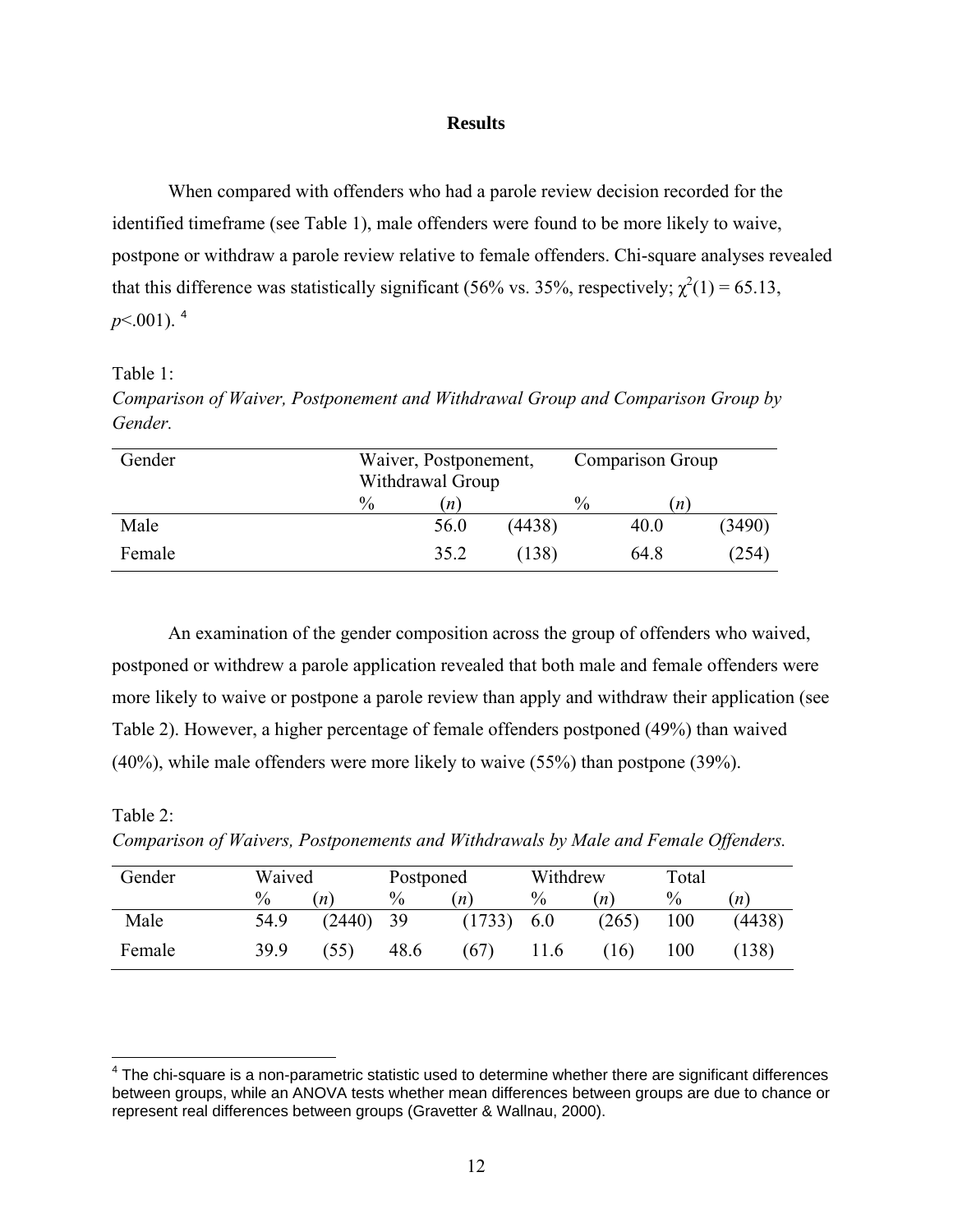<span id="page-23-0"></span>Of those offenders who waived, postponed or withdrew a parole application, 19.5% were Aboriginal while 80.5% were non-Aboriginal. This is consistent with the proportion of offenders who are Aboriginal in the general offender population (Public Safety Canada, 2008). When compared with offenders who had a parole review decision recorded for the identified timeframe (see [Table 3\)](#page-23-1), Aboriginal offenders were more likely to delay or cancel their parole review relative to non-Aboriginal offenders (62% vs. 54%, respectively;  $\chi^2$  (1) = 28.63, *p*<.001).

<span id="page-23-1"></span>Table 3:

*Comparison of Waiver, Postponement and Withdrawal Group and Comparison Group by Ethnicity.* 

|                | Waiver, Postponement,<br><b>Withdrawal Group</b><br><b>Comparison Group</b> |           |      |       |  |  |
|----------------|-----------------------------------------------------------------------------|-----------|------|-------|--|--|
|                | $\%$                                                                        | n)        | $\%$ | (n    |  |  |
| Aboriginal     | 61.5                                                                        | $(890)^*$ | 38.5 | (558) |  |  |
| Non-Aboriginal | 53.8                                                                        | (3671)*   | 46.2 | (3157 |  |  |

\*Data was missing for 15 cases in the Waiver, Postponement, Withdrawal Group, and 29 cases in the Comparison Group. Percentages in the table were calculated from a total of 4,561 offenders and 3,715, respectively.

As shown in [Table 4](#page-23-2), a greater proportion of Aboriginal offenders chose to waive (63%) or withdraw (7%) their parole review relative to non-Aboriginal offenders (52% and 6% respectively). Slightly more non-Aboriginal offenders (42%) postponed their parole review than Aboriginal offenders (29%).

<span id="page-23-2"></span>Table 4:

*Comparison of Waivers, Postponements and Withdrawals by Aboriginal and non-Aboriginal Offenders.* 

|                | Waived |        |      | Postponed           |      | Withdrew         | Total |            |
|----------------|--------|--------|------|---------------------|------|------------------|-------|------------|
|                | $\%$   | n)     | $\%$ | $\lfloor n \rfloor$ | $\%$ | $\boldsymbol{n}$ | $\%$  | (n)        |
| Aboriginal     | 63.1   | (562)  | 29.4 | (262)               | 7.4  | (66)             | 100   | $(890)*$   |
| Non-Aboriginal | 52.4   | (1924) | 41.8 | (1533)              | 5.8  | (214)            | 100   | $(3671)^*$ |

\*Data was missing for 15 cases, percentages in the table were calculated from a total of 4,561 offenders

The risk and need levels assessed at intake and those obtained from the most recent assessment prior to the decision to waive, postpone or withdraw produced very similar results. That is, the majority of the offenders in the waiver, postponement and withdrawal group, at both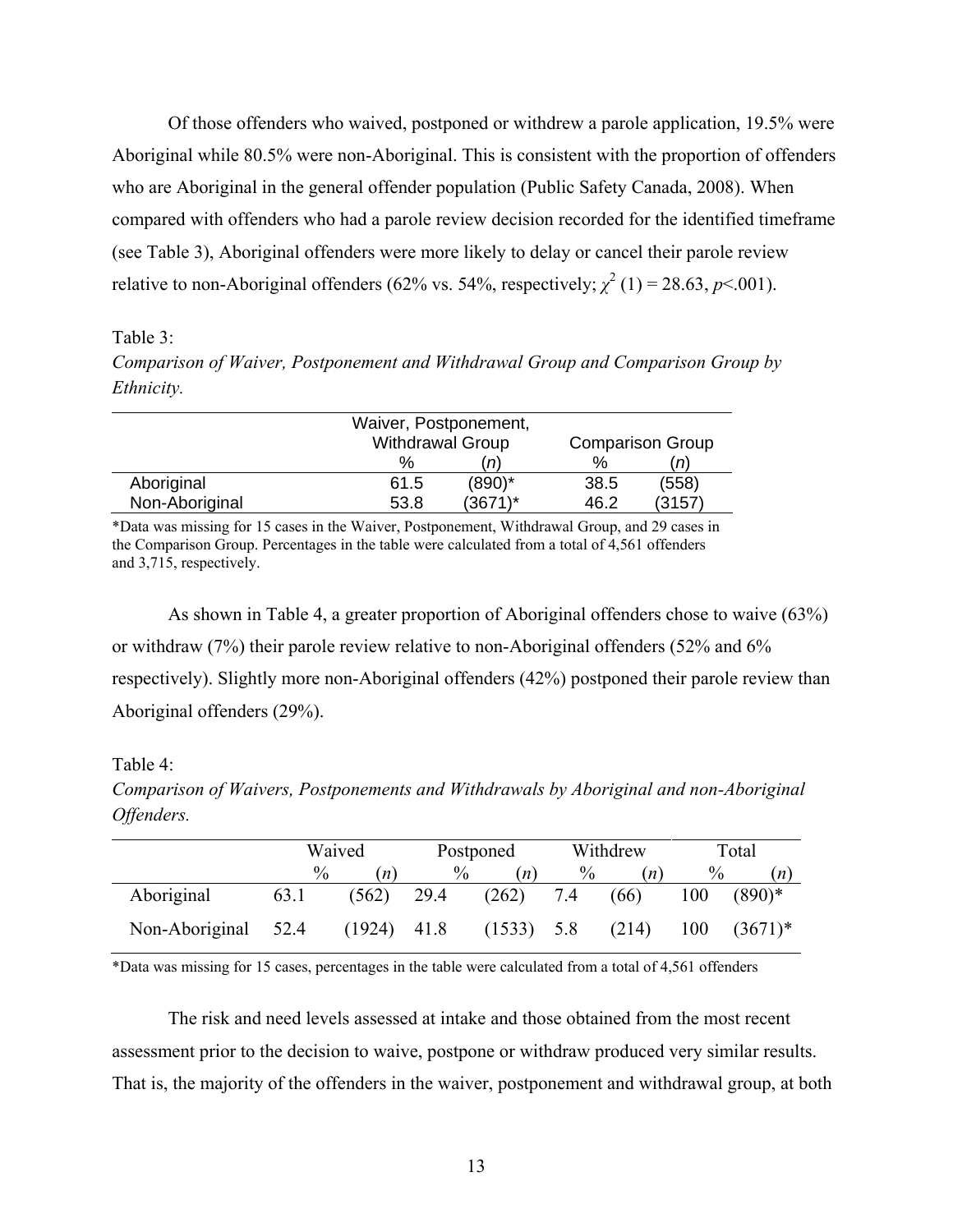<span id="page-24-0"></span>intake and most recent assessment, were classified as high or moderate risk and need, while considerably fewer fell within the low risk and need categories (see [Table 5](#page-24-1)). The parole waiver group showed the highest percentage of offenders in the high risk and need categories relative to offenders who postponed or withdrew their application, the latter two groups of which presented with roughly comparable percentages. This suggests that the higher risk and higher need offenders are choosing not to appear before the Board when parole eligibility is reached.

<span id="page-24-1"></span>Table 5:

|                                | Waived        |        | Postponed     |        | Withdrew      |       |
|--------------------------------|---------------|--------|---------------|--------|---------------|-------|
|                                |               |        |               |        |               |       |
|                                | $\frac{0}{0}$ | (n)    | $\frac{0}{0}$ | (n)    | $\frac{0}{0}$ | (n)   |
| <b>Risk Rating at Intake</b>   |               |        |               |        |               |       |
| Low                            | 3.7           | (92)   | 5.0           | (88)   | 6.9           | (19)  |
| Moderate                       | 28.9          | (715)  | 44.0          | (781)  | 37.0          | (102) |
| High                           | 67.4          | (1668) | 51.0          | (904)  | 56.2          | (155) |
| Need Rating at Intake          |               |        |               |        |               |       |
| Low                            | 2.1           | (51)   | 3.4           | (60)   | 1.4           | (4)   |
| Moderate                       | 20.9          | (518)  | 27.6          | (490)  | 30.1          | (83)  |
| High                           | 77.0          | (1906) | 69.0          | (1223) | 68.5          | (189) |
| <b>Most Recent Risk Rating</b> |               |        |               |        |               |       |
| Low                            | 4.2           | (94)   | 5.8           | (99)   | 6.9           | (18)  |
| Moderate                       | 30.4          | (688)  | 46.2          | 788)   | 40.1          | (105) |
| High                           | 65.4          | (1481) | 48.0          | (820)  | 53.1          | (139) |
| <b>Most Recent Need Rating</b> |               |        |               |        |               |       |
| Low                            | 2.9           | (66)   | 4.1           | (70)   | 1.9           | (5)   |
| Moderate                       | 25.3          | (572)  | 33.1          | (565)  | 33.2          | (87)  |
| High                           | 71.8          | (1625) | 62.8          | (1072) | 64.9          | (170) |

*Risk/Need Assessment at Intake and Most Recent Assessment for Offenders who Waived, Postponed or Withdrew.* 

\* The total number of cases for each risk/need variable may not add to 4,576 due to missing data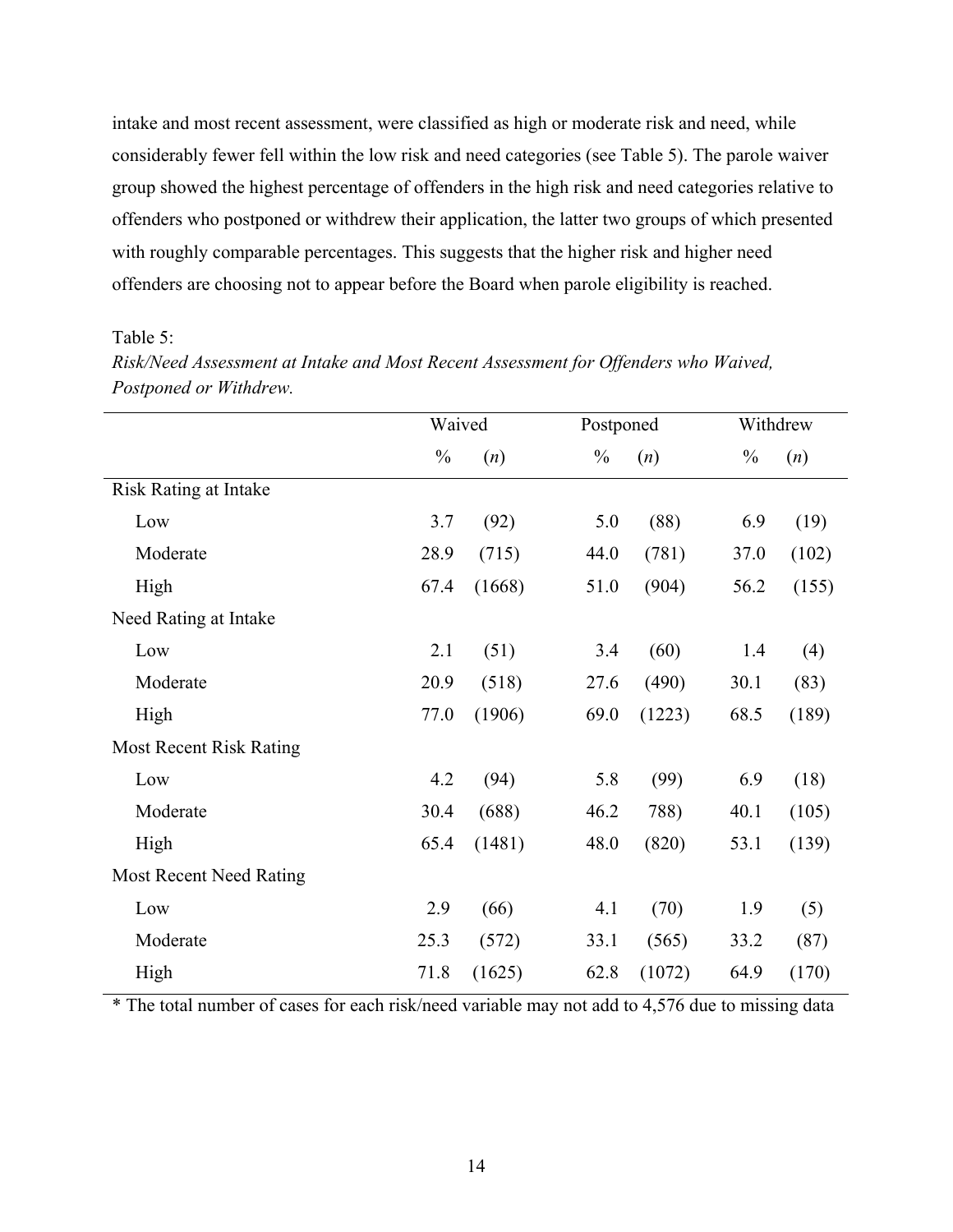A comparison of offenders who waived, postponed or withdrew with those offenders who did not revealed a significant association between the parole review decision and the offenders risk rating at intake,  $(\chi^2(2) = 919.78, p < .001)$ , and need level at intake  $(\chi^2(2) = 798.24, p < .001)$ .001). Of those offenders rated to be high risk at intake, only 30% applied for parole and did not postpone or withdraw this application compared to 81% of offenders rated to be low risk (see [Table 6](#page-27-1)). In other words, 70% of the high risk offenders waived, postponed, or withdrew their parole review, whereas only 19% of the low risk offenders took such actions. Similarly, 34% of offenders classified as high need at intake applied for parole and did not later postpone or withdraw this application compared to 85% of the low need offenders. Consistent with these findings, significant associations were found between offenders' decision and their most recent risk rating ( $\chi^2(2) = 763.11$ ,  $p < .001$ ), and need level ( $\chi^2(2) = 608.20$ ,  $p < .001$ ).

According to the most recent needs assessment, the highest percentages of offenders with identified needs (i.e., "some" or "considerable" need ratings) in each of the seven need domains assessed could be found in the parole waiver group. Analysis of the domains also suggests that for each of the groups examined, offenders demonstrated particularly high needs in their personal/emotional functioning and the substance abuse areas relative to the other domains (i.e., approximately 91% and 77%, respectively).

Associations between decisions to not appear before the Board and need ratings were found in six of the seven need domains (family, associates, substance abuse, community, personal/emotional, and attitude domains). That is, offenders assessed as having "some" or "considerable" needs in these domains were more likely to waive, postpone, or withdraw their application than offenders assessed as having no needs in these areas. Differences between the waiver and comparison groups indicated that offenders who waived, postponed or withdrew their application had considerably lower levels of educational attainment and were less likely to have a high school diploma. The waiver group was also significantly more likely to have been unemployed at the time of arrest and had unstable job histories relative to the comparison group.

Sentence length across the three groups (waiver, postponement, and withdrawal) was found to be comparable  $(M = 4.60 \text{ years})$ . However, significant differences in sentence length were found between offenders who waived, postponed or withdrew an application and those who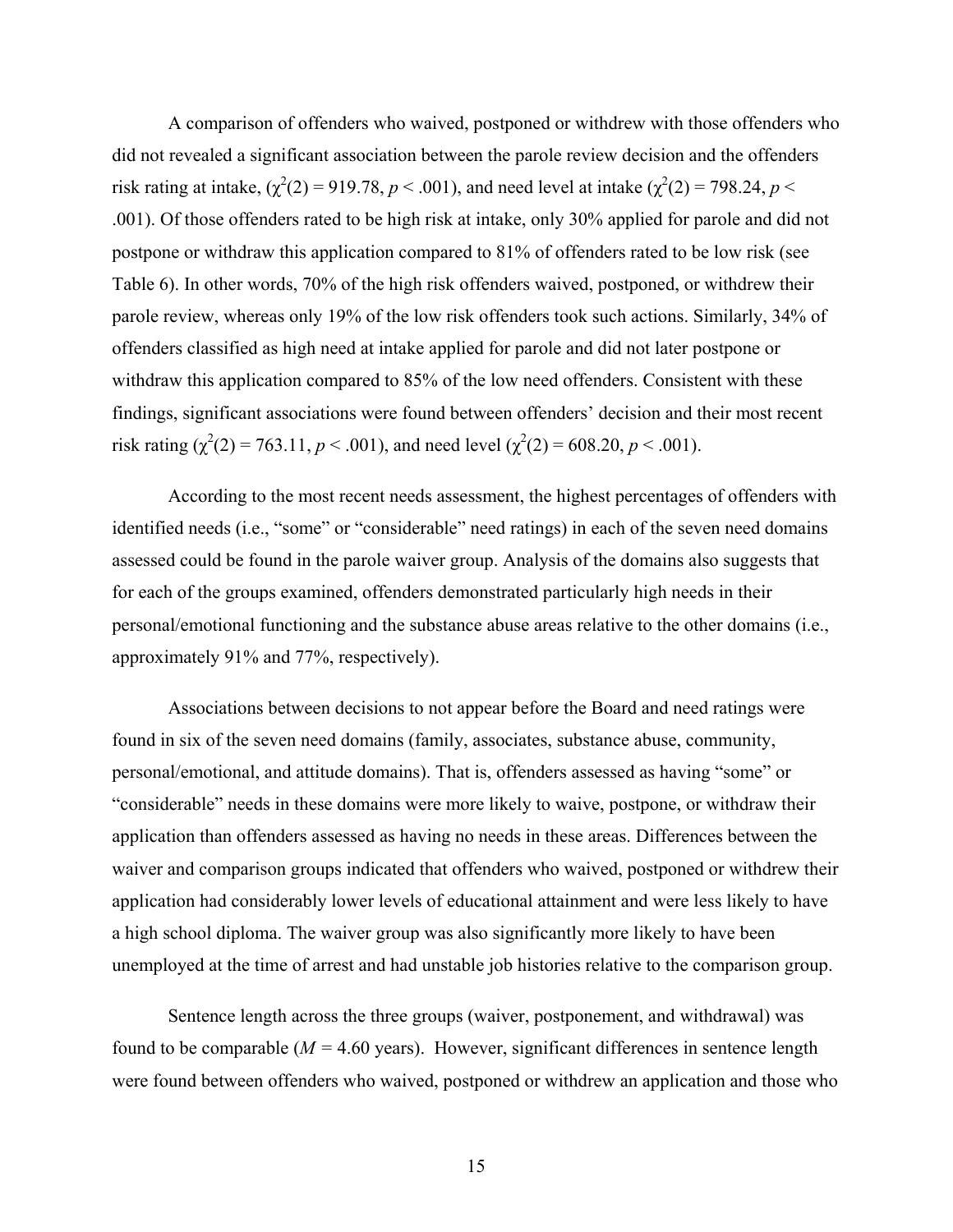did not  $(t(8318) = -8.40, p < .001)$ . Interestingly, offenders who waived, postponed, or withdrew their first parole review were serving notably longer sentences relative to offenders in the comparison group ( $M = 4.60$  years vs. 3.66 years). The waiver, postponement and withdrawal group was also more likely than the comparison group to be serving a sentence for a serious offence (83% vs. 69%, respectively;  $\chi^2(1) = 204.26$ ,  $p < .001$ ). Similarly, there was a noticeable difference between the groups on whether they were serving their sentence for more than one offence,  $(\chi^2(1) = 373.60, p < .001)$ , with offenders in the waiver, postponement and withdrawal group twice as likely to be incarcerated for having committed at least two offences relative to offenders in the comparison group (42% vs. 20%, respectively). [Table 6](#page-27-1) provides a breakdown of offence types between the two groups and indicates statistically significant differences.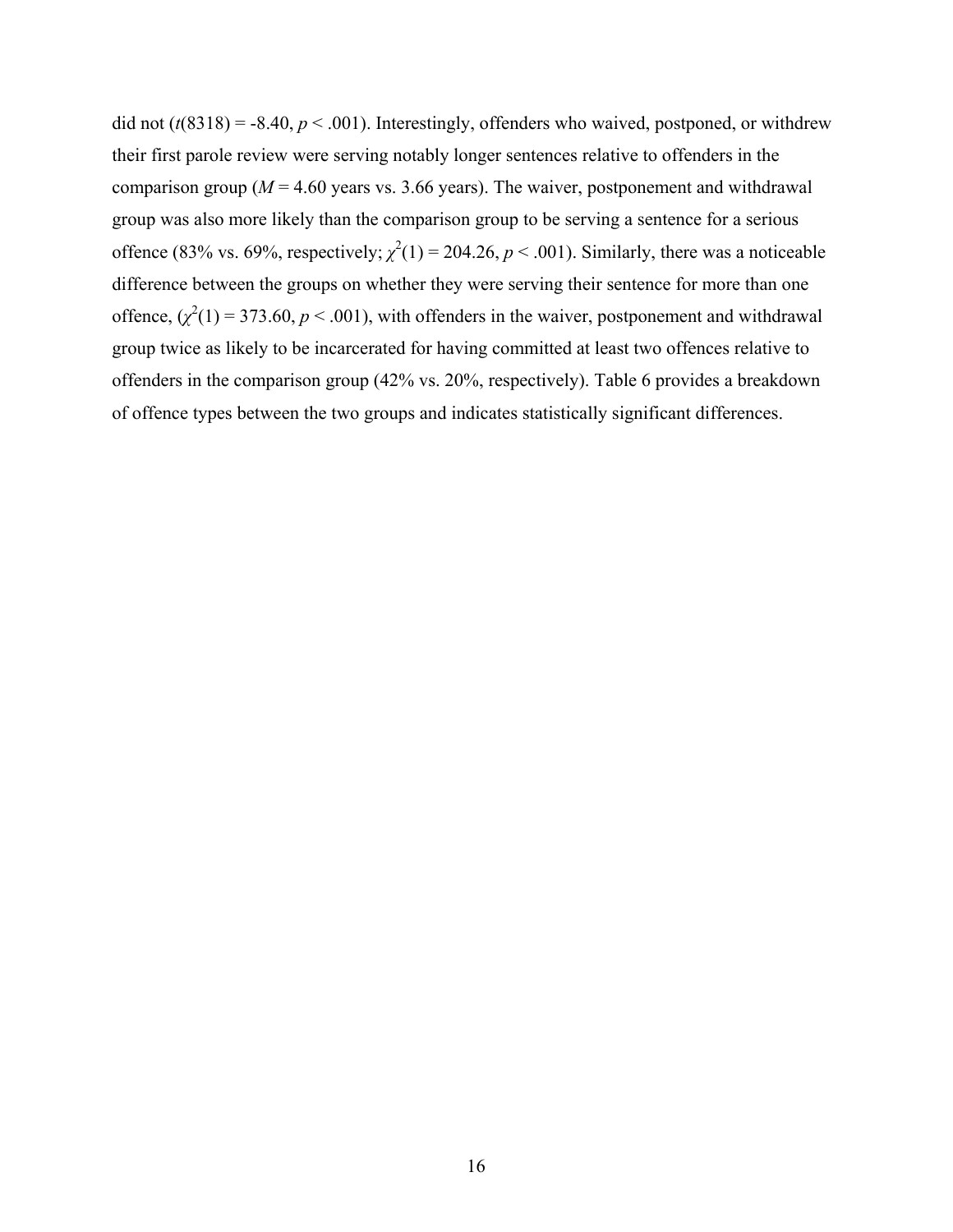|                                     | Waiver,          |        |                  |       |                       |
|-------------------------------------|------------------|--------|------------------|-------|-----------------------|
|                                     | Postponement,    |        | Comparison Group |       | <b>Test Statistic</b> |
|                                     | Withdrawal Group |        | $\%$             | (n)   | $\chi^2$              |
| Offence                             | $\frac{0}{0}$    | (n)    |                  |       |                       |
| <b>Attempted Murder</b>             | 2.6              | (103)  | 1.0              | (32)  | $26.12*$              |
| Homicide                            | 7.8              | (302)  | 6.8              | (220) | 2.37                  |
| Sexual Offence                      | 15.1             | (586)  | 7.1              | (231) | $109.30*$             |
| Other Violent Offences <sup>s</sup> | 60.4             | (2350) | 27.3             | (883) | 779.05*               |
| Drug Offence                        |                  |        |                  |       |                       |
| Drug Cultivation                    | 0.9              | (34)   | 3.7              | (119) | 66.28*                |
| Drug Importation                    | 0.6              | (24)   | 5.2              | (169) | 142.58*               |
| Drug Trafficking                    | 6.0              | (234)  | 24.0             | (776) | $470.31*$             |
| Forced Confinement/                 | 8.0              | (310)  | 3.6              | (118) | 58.30*                |
| Kidnapping                          |                  |        |                  |       |                       |
| Arson                               | 1.5              | (59)   | 1.2              | (39)  | 1.24                  |

<span id="page-27-1"></span><span id="page-27-0"></span>Table 6: *Between Group Comparison of Offence Type.*

*Note.*  $* p < .001$ , <sup>a</sup> Other violent offence includes robbery and assault.

The total number of cases may not add to 4,576 for the Waiver, Postponement, Withdrawal Group and 3,744 for the Comparison Group due to missing data.

In comparison to offenders who did not cancel or delay their parole review, offenders who waived, postponed or withdrew an application were more likely to have had prior contact with adult  $(\chi^2(1) = 93.54, p < .001)$  and youth court  $(\chi^2(1) = 135.35, p < .001)$ . [Table 7](#page-28-1) provides a comparison of the criminal histories of offenders in these two groups. Of particular interest, offenders in the waiver, postponement, and withdrawal group were significantly more likely to have been previously supervised in the community and to have had a failed release than offenders in the comparison group. More specifically, 51% of the waiver, postponement and withdrawal group had previously failed on a conditional release in comparison to 32% of offenders who did not waive, postpone or withdraw their parole review.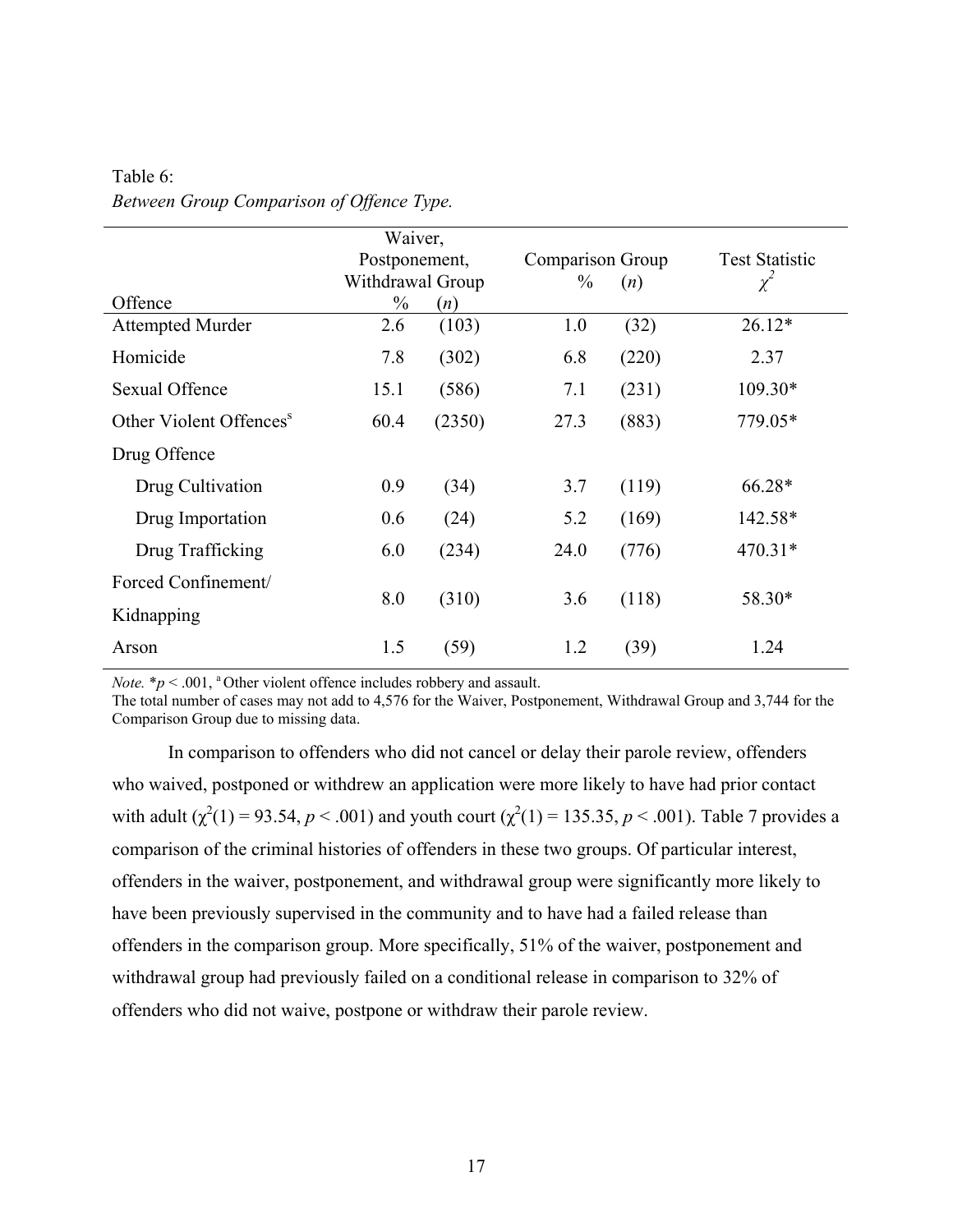| Variable                         | Waiver,       |                  |               |                  |                       |
|----------------------------------|---------------|------------------|---------------|------------------|-----------------------|
|                                  | Postponement, |                  |               | Comparison Group | <b>Test Statistic</b> |
|                                  |               | Withdrawal Group |               |                  |                       |
|                                  | $\frac{0}{0}$ | (n)              | $\frac{0}{0}$ | (n)              | $(\gamma^2)$          |
| <b>Prior Adult Court Contact</b> | 87.6          | (3414)           | 79.1          | (2558)           | 93.54*                |
| Prior Youth Court Contact        | 53.3          | (2073)           | 39.5          | (1267)           | 135.35*               |
| <b>Previous Provincial Term</b>  | 75.7          | (2947)           | 62.0          | (2000)           | 156.24*               |
| Previous Federal Term            | 40.9          | (1593)           | 15.0          | (483)            | 575.67*               |
| <b>Prior Convictions</b>         |               |                  |               |                  |                       |
| At least 1                       | 67.8          | (2616)           | 44.8          | (1436)           | 378.72*               |
| 3 or more                        | 43.3          | (1674)           | 22.1          | (707)            | 354.62*               |
| Prior Violent Offence            | 53.8          | (2063)           | 34.7          | (3171)           | 257.53*               |
| <b>Prior Community</b>           | 79.7          | (3101)           | 68.0          | (219)            | 127.02*               |
| Supervision                      |               |                  |               |                  |                       |
| Failure on Conditional           | 51.3          | (1984)           | 32.1          | (1032)           | 264.54*               |
| Release                          |               |                  |               |                  |                       |

<span id="page-28-1"></span><span id="page-28-0"></span>Table 7: *Between Group Comparison of Criminal History.*

*Note*. \**p* < .001. The total number of cases may not add to 4,576 for the Waiver, Postponement, Withdrawal Group and 3,744 for the Comparison Group due to missing data.

Results from the profile suggest that, within the waiver group, offenders who waived a parole review instigated the highest number of institutional incidents  $(M = 5.09, SD = 12.73)$ , followed by those who withdrew  $(M = 4.62, SD = 10)$  and those who postponed  $(M = 3.12, SD = 10)$ 8.3). Statistically significant differences were found between the offenders who waived and the comparison group wherein offenders in the waiver, postponement and withdrawal group were twice as likely to have been instigators of institutional misconduct.

In sum, this profile provides preliminary descriptive characteristics of offenders who waive, postpone or withdraw a parole review. This offender sub-group is more likely to be male, Aboriginal, have extensive criminal histories, be serving a sentence for a violent offence, have instigated institutional incidents, and have had a previous failed release. Given that the profile provides a description of the characteristics of offenders who waive, postpone, or withdraw a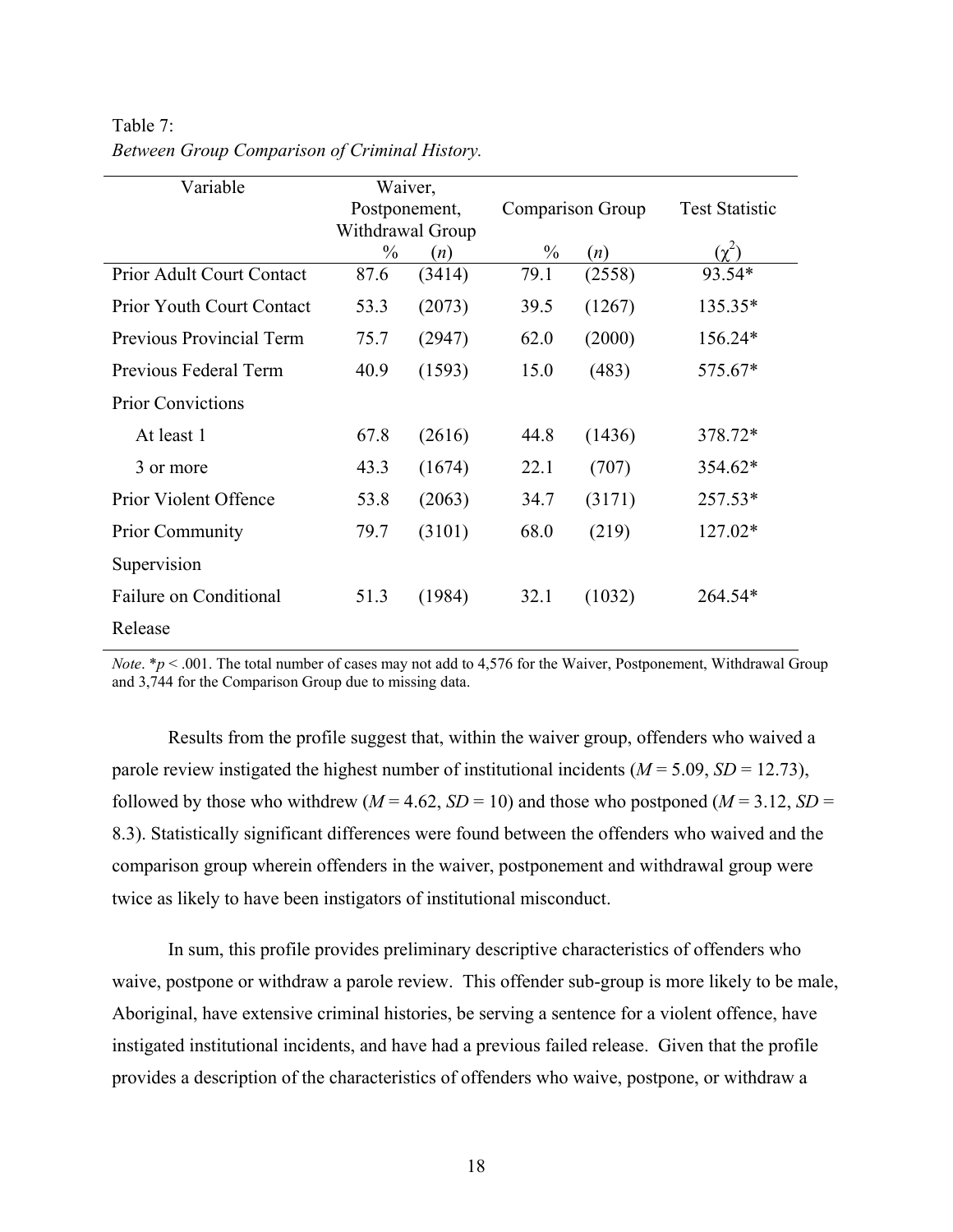parole review, it follows that the reasons influencing offenders' decisions not to appear before the NPB for a parole review should also be examined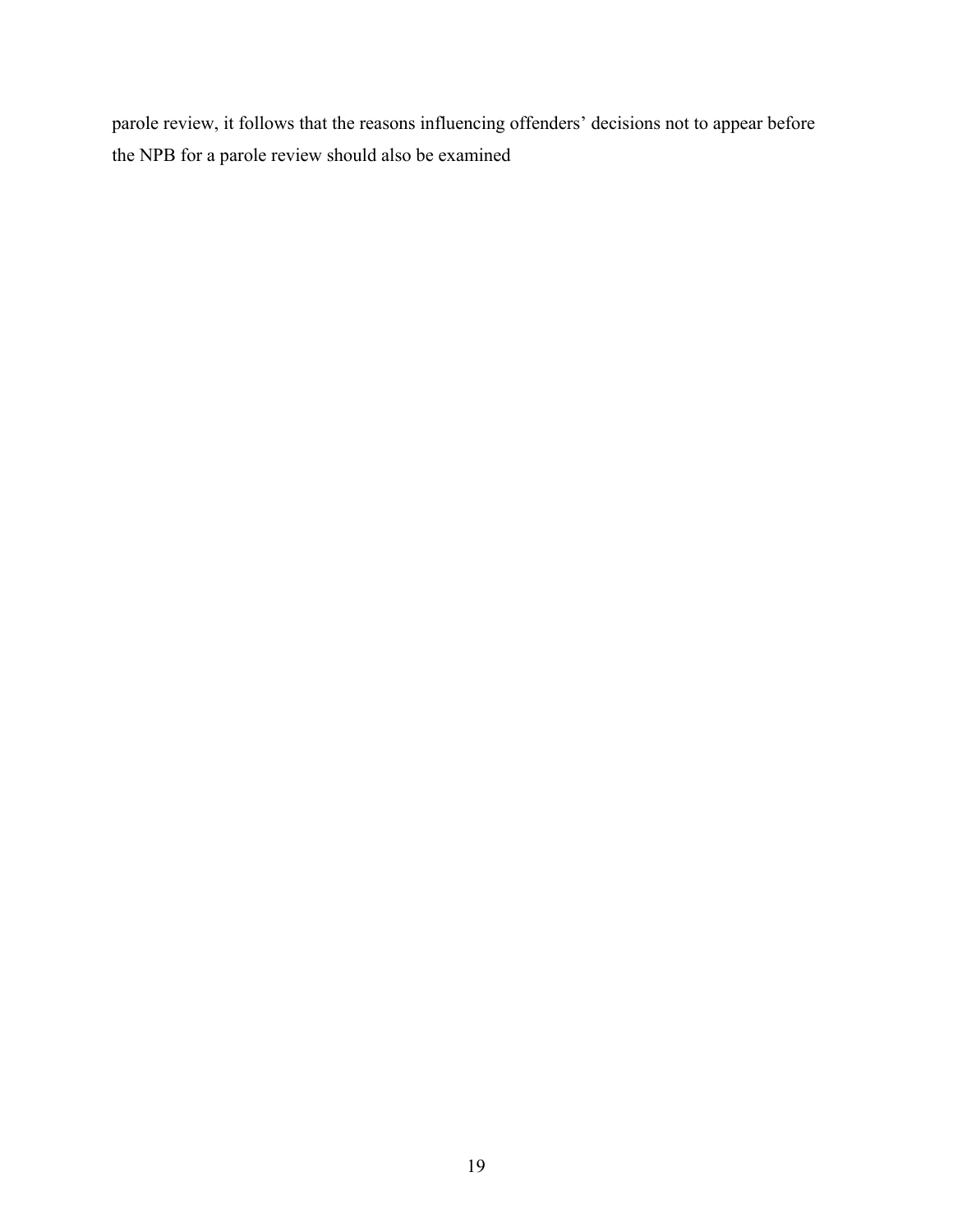# <span id="page-30-0"></span>**Part II: Qualitative Study of Reasons for Delays and Cancellations**

The purpose of the qualitative study was to examine the reasons for delays and cancellations of parole review hearings. The aim was to obtain a better understanding of the reasons offenders choose not to appear before the NPB for parole reviews as well as to obtain the perspective of CSC and NPB staff and Board members on the factors contributing to and impacts of delays and cancellations. In addition to the reasons reported for waivers, postponements, and withdrawals, the following factors were examined:

- The extent to which offenders understand the parole review and decision-making process.
- The role and impact of an offender's parole officer and case management team (CMT) on their decision to waive, postpone or withdraw their parole review.
- The offender's level of motivation to participate in programming and to engage in their correctional plan.
- The offender's level of motivation to be conditionally released and to return to the community under supervision.
- Parole officers, NPB staff, and Board member perspectives on reasons for delays and cancellations.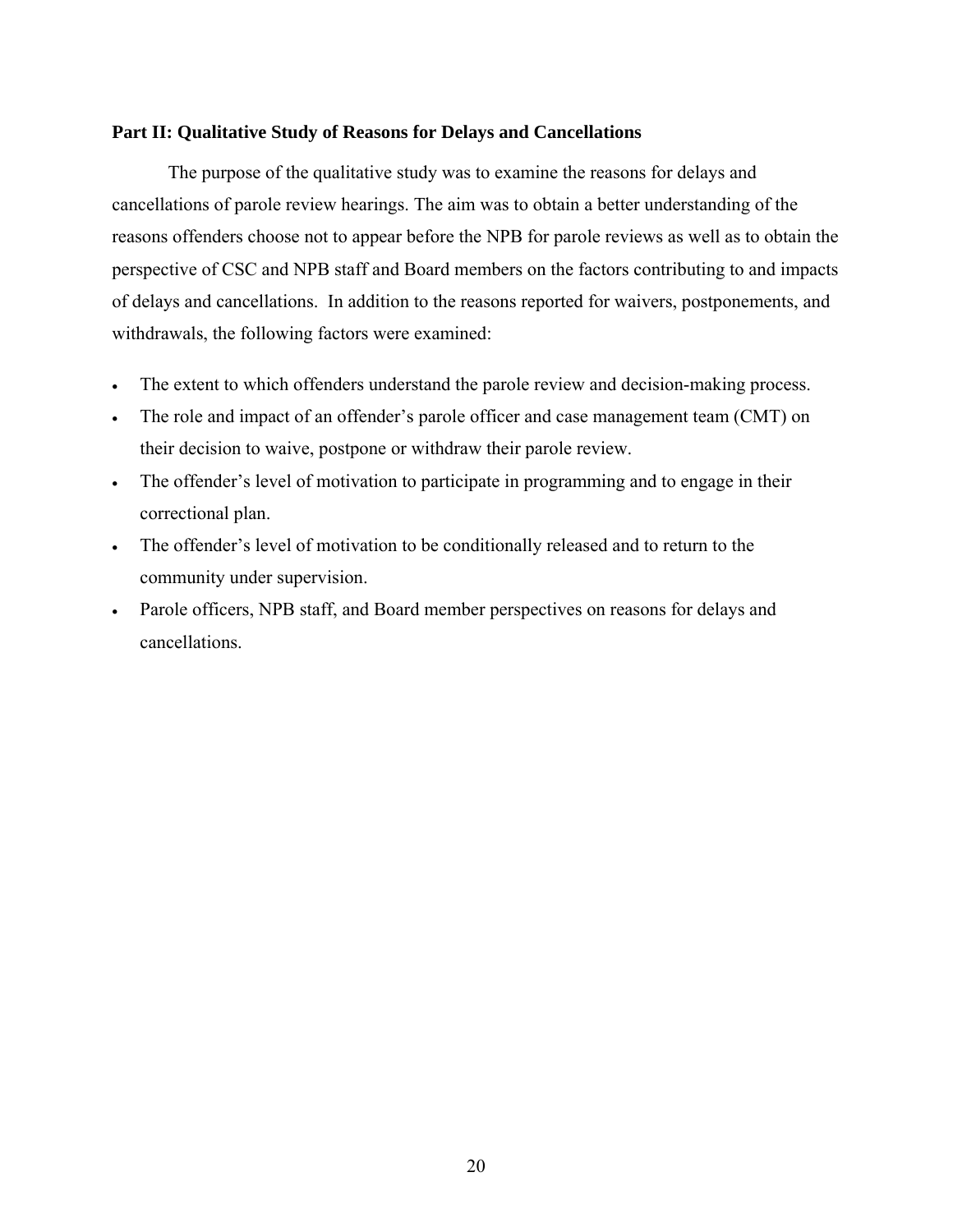### **Method**

<span id="page-31-0"></span>In order to examine the reasons offenders chose not to appear before the Board for a parole review, the following data sources were used:

- Offender files
- Offender interviews
- Interviews with parole officers
- Focus groups with National Parole Board representatives (Board members and staff)

#### **Offender Files**

Data from the Offender Management System (OMS), an automated CSC database containing offender file information, was used to identify the sub-population of offenders whose parole review was delayed or cancelled between April  $1<sup>st</sup>$ , 2007<sup>[5](#page-31-1)</sup> and March 31<sup>st</sup>, 2008. When available, demographic variables and other factors related to an offender's decision not to appear before the Board were also obtained from OMS.

### **Offender Interviews**

 $\overline{a}$ 

The sample selected for offender interviews was obtained from the total number of offenders who waived, postponed or withdrew an application between April 1st, 2007, and March 31st, 2008. Potential interview participants were chosen at random for each of the selected sites. Selection of sites across the five regions was based on the frequency of cases available for interviews and security level. See [Appendix B](#page-66-1) for more information pertaining to the institutions where interviews took place and the distribution of offender interviews for each site.

Women offenders accounted for only 4% (192 of 4,924 cases) of cancellations and delays of parole reviews during the identified timeframe. As a result, women offenders were not included in the interview sample since a limited number of interviews could have been

<span id="page-31-1"></span> $<sup>5</sup>$  This study has a federal focus and does not specifically address the unique challenges of provincial offenders (e.g.,</sup> sentence length and program wait times) which may be associated with increased delays and cancellations.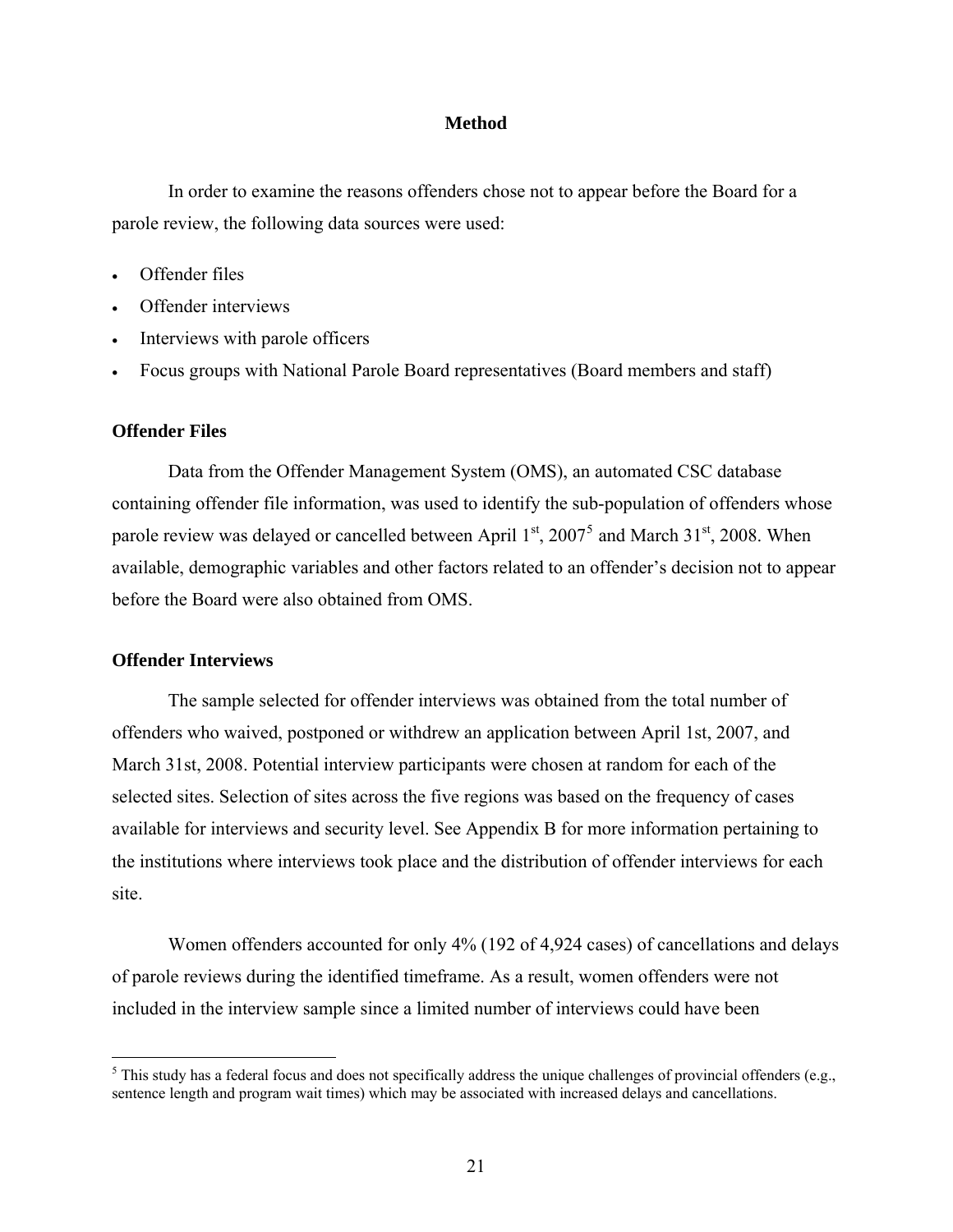completed at women's institutions making analysis and conclusions that would be generalizable to all women offenders difficult.

One-on-one interviews were completed with 104 male offenders who waived, postponed or withdrew an application for day or full parole review and 14 offenders whose parole review was adjourned or administratively adjourned. The response rate for the waiver, postponements and withdrawal interviews was approximately 41%. That is, of 255 offenders selected for interviews, 104 consented to participate. In addition to offenders failing to answer intercom requests to present themselves at a check-in location for their interview, some attrition to the sample occurred due to recent releases or transfers, segregation and inability to participate due to work, programming, and court appearances. In addition, a serious incident resulting in a lockdown at one site delayed interviews and raised suspicion among offenders being called to be interviewed, resulting in a considerable number refusing to meet with research team members. Because the number of adjournments and administrative adjournments on a national level is relatively small, a convenience sample was used based on the institutions selected for the waiver, postponement and withdrawal interviews. The focus of these interviews was to explore qualitatively the level of awareness and understanding of adjournments and administrative adjournments and was not intended to be generalized to the entire offender population. We recruited and interviewed a minimum of one offender at all site locations who had a hearing adjourned or administratively adjourned.

Prior to participating in the study, all of the offenders signed informed consent forms. These consent forms contained general information regarding the study and informed the offenders that they could leave the study at any time during the interview if they no longer wished to participate. Offenders were also informed that they would not be penalized in any way if they chose not to participate in the study and their refusal would not impact their chances of being granted parole in the future (see [Appendix C\)](#page-67-1).

A semi-structured interview guide was used to obtain information on the factors that contributed to the offender's decision to waive, postpone or withdraw an application. In particular, interviews allowed for a more focused look at an offender's level of awareness, knowledge, motive and needs as they relate to their decision not to appear before the Board for a

22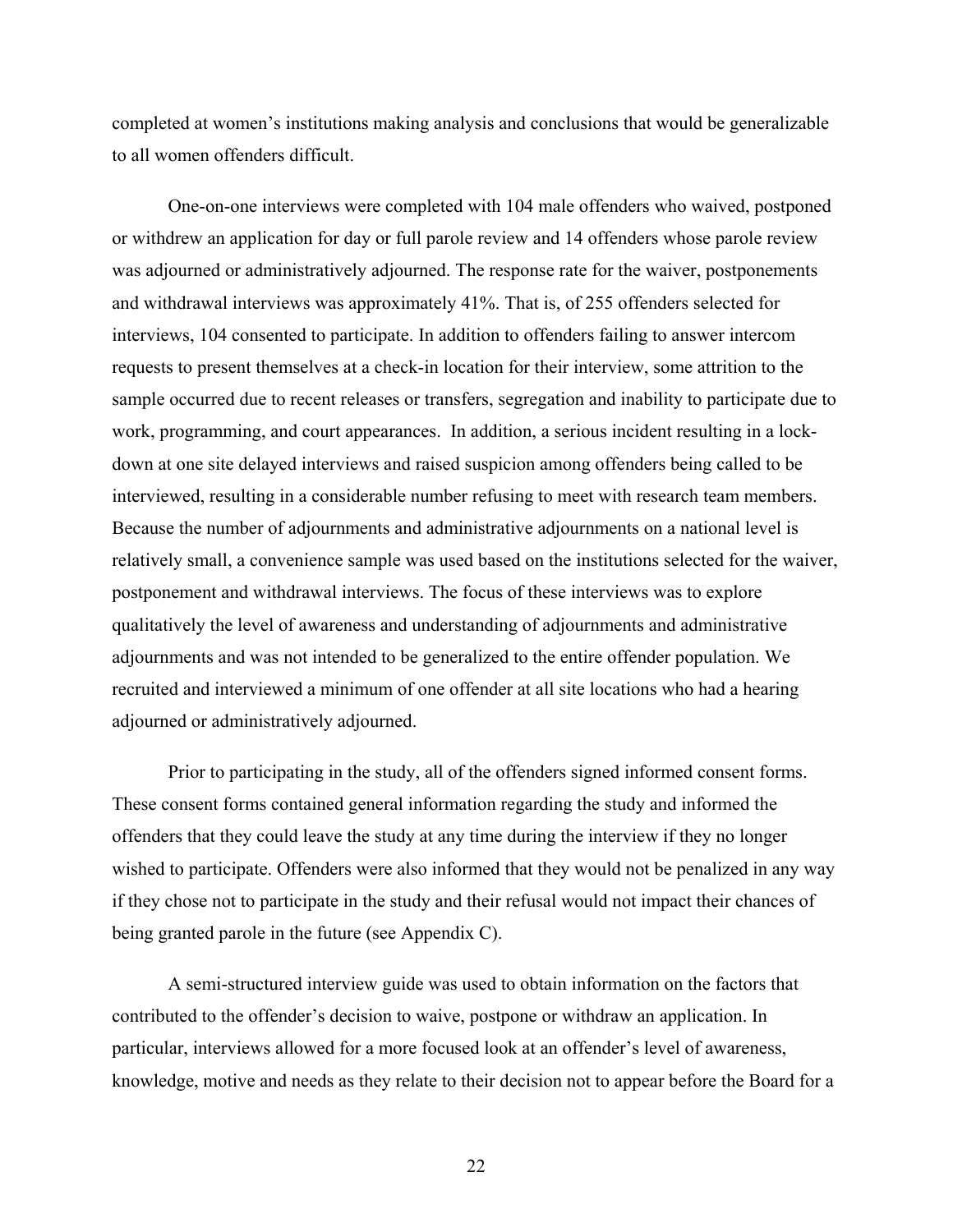<span id="page-33-0"></span>parole review hearing. Interview questions were designed to examine five key areas: (1) reasons for waiving, postponing or withdrawing an application for parole review; (2) level of understanding of the parole review and decision making process; (3) level of motivation to participate in programs and their correctional plan; (4) level of motivation to be released to the community; and (5) impact of an offender's parole officer and/or CMT on their decision not to appear before the Board.

Interview questionnaires were completed on-site and included both closed and openended questions (see [Appendix D](#page-70-1)). A slightly modified version of this guide was used to interview offenders who had their parole hearing adjourned or administratively adjourned to examine the impact of these decisions (see [Appendix E](#page-80-1)). Offenders were interviewed individually by a member of the research team, which included both NPB and CSC staff. Typically, interviews were 30 minutes to one hour in length.

# **Parole Officer Interviews**

 $\overline{a}$ 

A semi-structured interview was used to obtain the perspectives of 22 parole officers, representative of all regions, on the reasons offenders choose not to appear before the Board for a parole review (see [Appendix F\)](#page-86-1). Factors perceived as contributing to delays and cancellations and measures that may address these issues were also discussed.

#### **National Parole Board Focus Groups**

In order to gain a greater understanding of the issues surrounding waivers, postponements and withdrawals, focus groups with NPB representatives were conducted in each of the five CSC regions. Loosely structured focus group discussions were held in person with staff and by teleconference with Board members (see [Appendix G\)](#page-96-1).  $6$  All regions were represented by both staff and Board members. The focus group size ranged from two to eight participants and took between one to three hours to complete. A typical focus group included four participants and was about two hours in length.

<span id="page-33-1"></span><sup>&</sup>lt;sup>6</sup> In some cases Board members submitted their opinions and perspectives in writing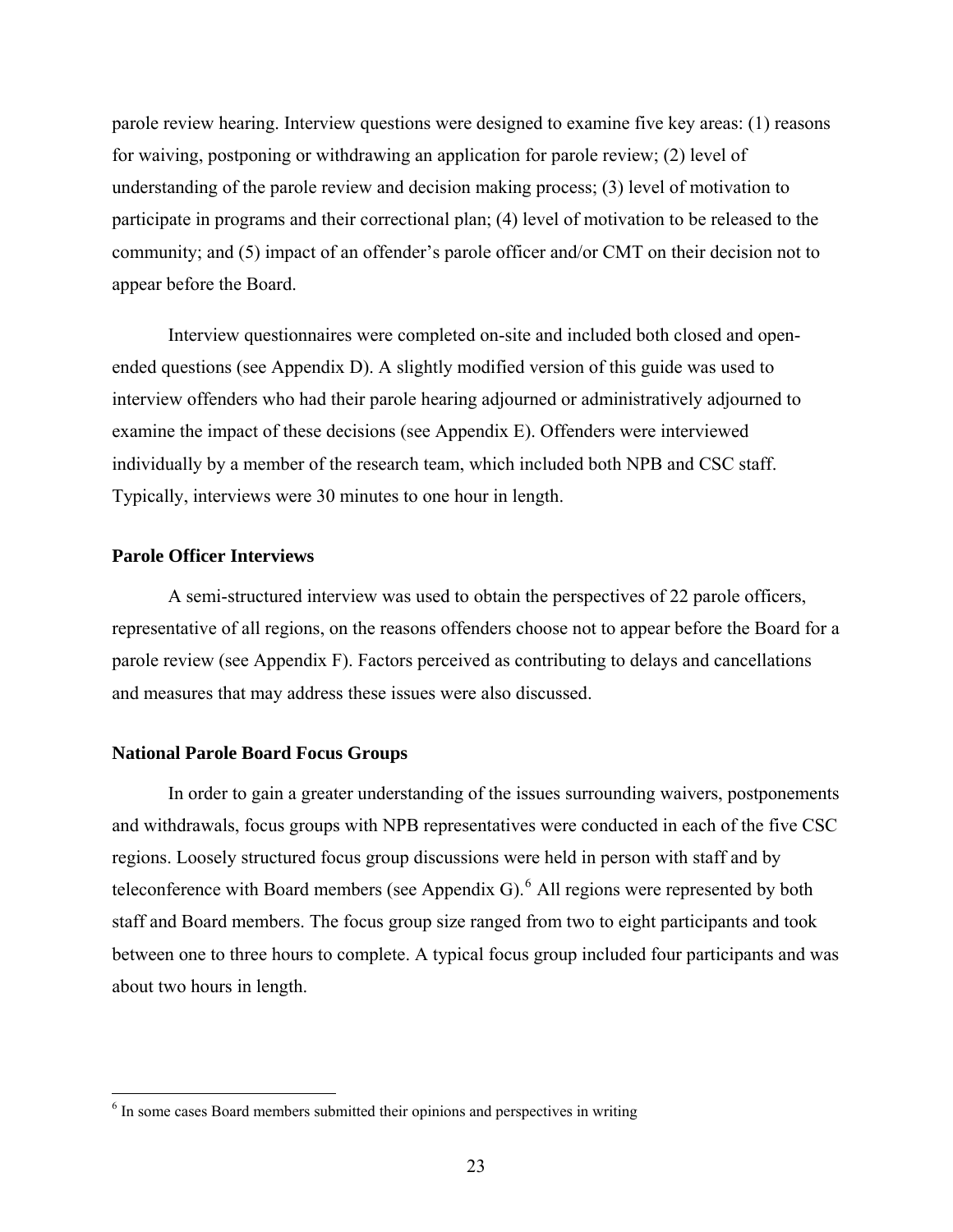#### **Analyses**

<span id="page-34-0"></span>A series of descriptive analyses were completed in order to examine the characteristics of the sample of offenders who were interviewed regarding waiving, postponing or withdrawing an application. Analyses were also conducted in order to examine differences between these three sub-groups. Chi-square and ANOVA tests were used to examine differences between the subgroups as well as to discern any differences based on factors such as age, ethnicity, and sentence length. Information specific to reasons for waiving, postponing or withdrawing was collected from open-ended questions. Initial variable codes had been defined prior to interviews based on OMS categories, however, new classifications were created during the analysis of data to better capture emerging themes and to reflect responses that were not well represented in the original categories. Also, reasons reported varied considerably and were collapsed into broader categories to facilitate analysis and interpretation. Due to the broad range of reasons and low cell counts, statistical testing of differences between groups was not possible in some instances.[7](#page-34-1)

Content analyses were completed to extract key themes from interviews with parole officers and focus group discussions with NPB staff and members. Results from adjournment interviews were also examined qualitatively since statistical analyses were not possible as a result of the small sample size.

 $\overline{a}$ 

<span id="page-34-1"></span> $<sup>7</sup>$  A chi-square statistic test should not be used when expected frequency of any cell is less than five cases. This</sup> tends to occur when the sample size is small and observed frequencies are distributed across multiple levels of a variable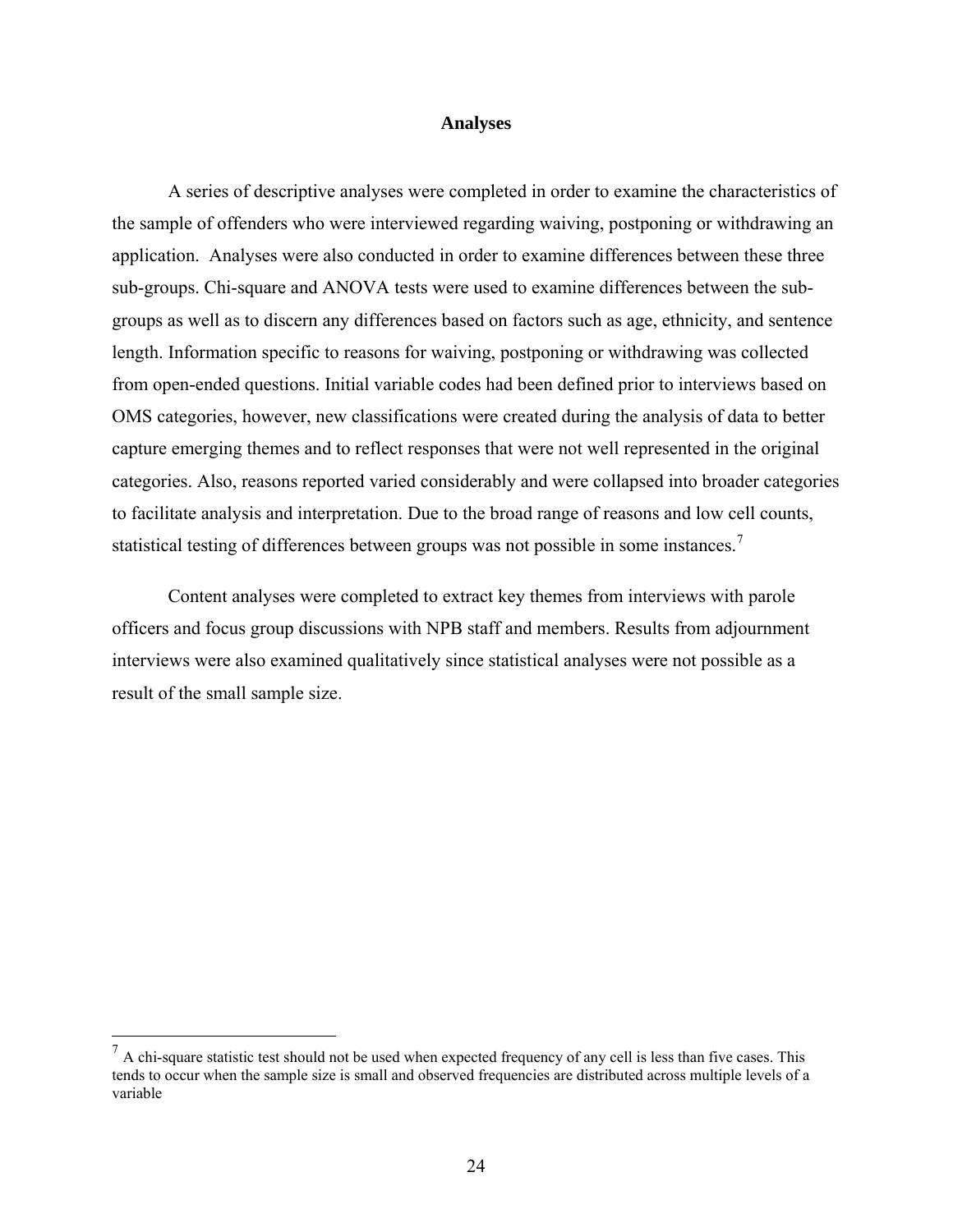#### **Results**

<span id="page-35-0"></span>The majority of offenders interviewed had waived their full parole review (74%), while 18% had postponed either a day or full parole hearing, and 9% had withdrawn an application for parole. The sample is comparable to the full group of offenders who waived (63%), postponed (27%), or withdrew (10%) a parole review application between April  $1<sup>st</sup>$ , 2007, and March  $31<sup>st</sup>$ , 2008.

Over half of offenders interviewed (53%) reported at least one previous waiver, postponement or withdrawal of an application for parole during their current sentence. When asked whether they planned on appearing before the Board in the future, 40% reported wanting to appear for a parole review, 17% would not see the Board again before their statutory release date, and 16% reported plans to waive future parole hearings (one-quarter of participants either refused to answer this question or said that their decision would depend on the circumstances at that time).

Of the offenders interviewed 32 (31%) were Aboriginal (see [Table 8](#page-35-1) ). Similar to non-Aboriginal offenders, Aboriginal offenders were most likely to have waived a full parole review (23 of 32 Aboriginal offender cases). There were, however, no statistically significant differences in the proportion of Aboriginal and non-Aboriginal offenders who waived, postponed, or withdrew an application for parole review  $(\chi^2(2) = 1.1, p = .574)$ .

# <span id="page-35-1"></span>Table 8:

|                | Waived |          | Postponed |     | Withdrew |     | Total |      |
|----------------|--------|----------|-----------|-----|----------|-----|-------|------|
| Ethnicity      |        | $\%$ (n) | $\%$      | (n) | $\%$     | (n) | $\%$  | (n)  |
| Aboriginal     | 71.9   | (23)     | 21.9      |     | 6.3      | (2) | 100   | (32) |
| Non-Aboriginal | 73.6   | (53)     | 15.3      |     |          | (8) | 100   | (72) |

*Percentage of Aboriginal and Non-Aboriginal Offenders Interviewed who Waived, Postponed or Withdrew a Parole Review.* 

*Note.* For the purpose of the present study, the Aboriginal offender group includes Inuit, Métis and First Nations. The non-Aboriginal group captures all other ethnocultural groups.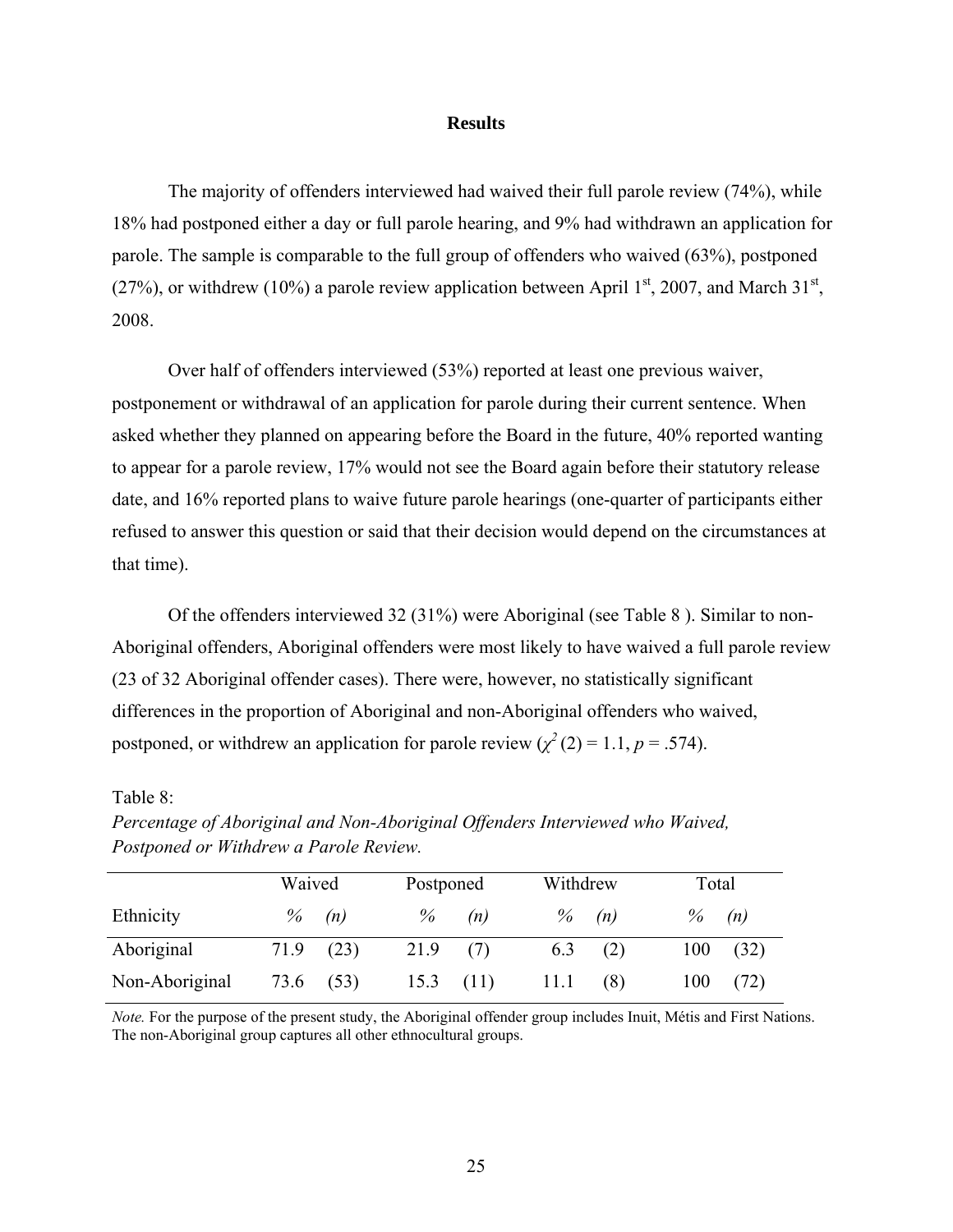Since more than two-thirds of the total number of decisions (to delay or cancel a parole review) in 2007-08 were made by offenders in medium security facilities, the majority of interviews were conducted at medium security sites (77 or 74%). Additionally, 13 (12.5%) interviews were conducted at a maximum security institution, and 14 (13.5%) interviews were completed in minimum security facilities.

The average age of offenders interviewed was 40 years  $(SD = 11.7)$ . This is comparable to the average age of the full group of offenders who waived, postponed or withdrew a parole review during this timeframe ( $M = 38$ ,  $SD = 11.5$ ,  $n = 4,730$ ). ANOVA analyses revealed that the average age of offenders who postponed  $(M = 47, SD = 11)$  was significantly higher than the average age of offenders who waived (*M* = 38.5, *SD* = 11.6) their parole review or withdrew (*M*  $= 37.8, SD = 10.5$ ) their application (*F* (2, 94) = 4, *p* < .05).

According to CSC (2008) data for the general offender population, 25% of offenders have a sentence of less than three years,  $30\%$  are serving a sentence between three and six years, and 23% are serving a life or indeterminate sentence. The average sentence length for offenders interviewed was 4.88 years. Again, this is comparable to the average sentence length for the full group of offenders who waived, postponed, or withdrew a parole review  $(M = 4.4, n = 4,730)$ . There were no statistically significant differences between the length of sentence of offenders who waived ( $M = 4.84$ ,  $SD = 6.6$ ), postponed ( $M = 5.00$ ,  $SD = 6.4$ ) or withdrew ( $M = 4.98$ ,  $SD =$ 3.6) their parole review,  $F(2, 94) = .005$ ,  $p = .995$ .

For offenders interviewed who waived, postponed or withdrew an application for parole review, the most serious index offences included homicide, robbery, and sexual offences. About one-quarter (23%) of offenders who waived a parole review were serving a sentence for homicide. These rates are proportionate to offence categories reported for the general offender population in custody, where one-quarter of offenders are serving a sentence for homicide, onethird for robbery and one-sixth for sex offences (CSC, 2006).

## **Knowledge and Understanding of the Parole Review Process**

When asked how well they understood how the NPB makes parole decisions, over onethird of offenders interviewed (39%) reported having a good or very good understanding of the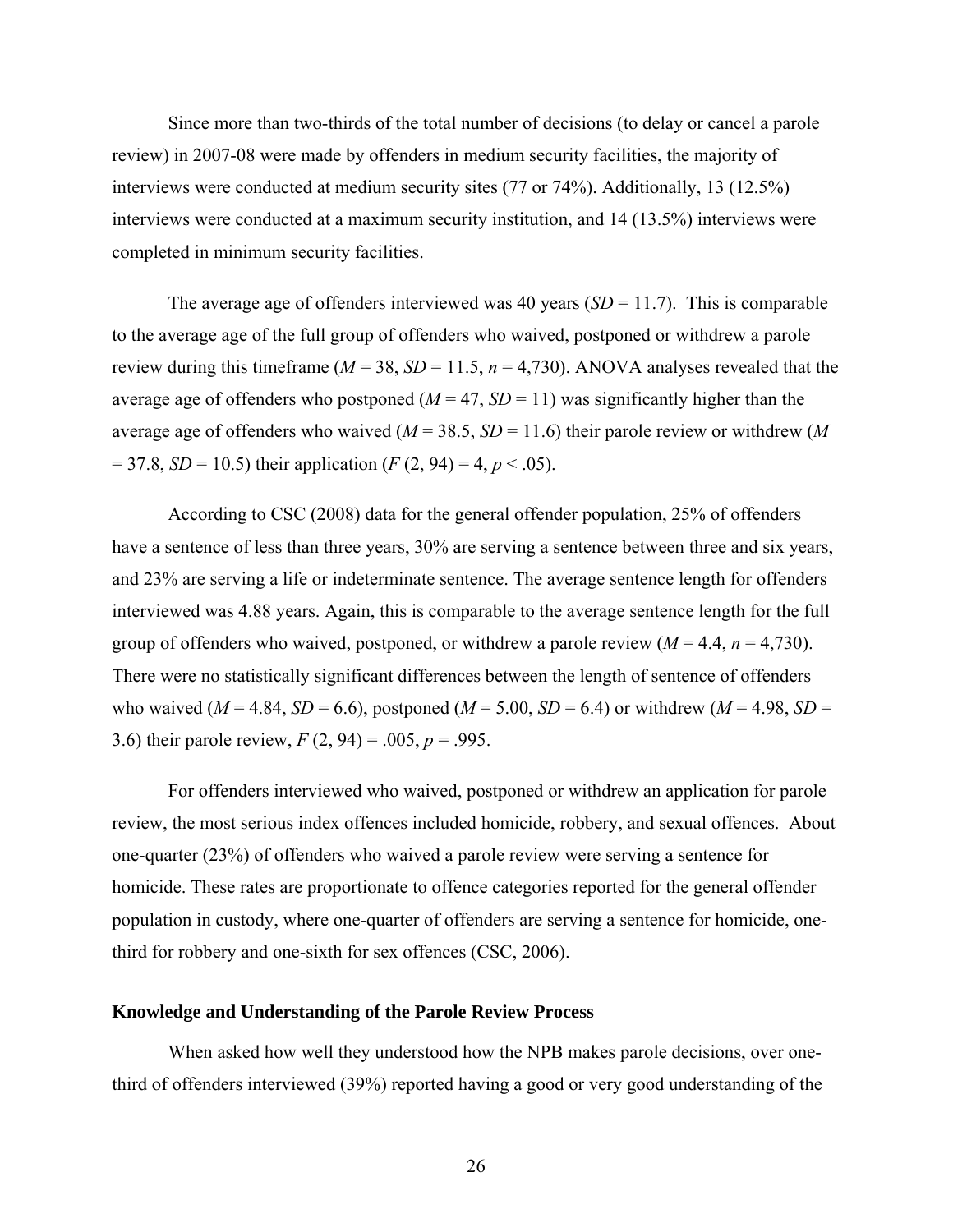process, 22% said they had some understanding, and the remaining 38% reported limited to no understanding of the process. Forty-one percent of respondents said that other inmates were one of their main sources of information, which could lead to the circulation of misinformation if the other offenders are not providing them with accurate advice regarding the parole review process. Slightly fewer respondents (37%) reported that parole officers were among their main sources of information.

Over one-half (52%) of respondents reported an interest in obtaining more information or a better explanation of some aspect of the parole review process. Examples of areas where offenders would like further information included: specific factors taken into account when the NPB makes a parole decision, details on the proceedings of a hearing, information on community options, assistance and services available, and a clear explanation and rational for parole officers reasons to support or not to support an offender's release.

When asked about factors that would likely *positively* impact their chances of being released on a day or full parole, the majority of offenders (84%) identified factors related to positive institutional behaviour (e.g., no misconduct, maintained employment) and completion of correctional programs. Slightly under half (46%) identified positive factors related to release plans (e.g., pro-social support network, employment plans) and community management (e.g., support from a community residential facility) while only 9% mentioned issues related to criminal and social history (e.g., no previous offences, no convictions for violent offences).

Offender's assumptions about what impacts their chances of obtaining parole are relatively accurate. Section 2.1 of the *NPB Policy Manual* describes the criteria for assessing if an offender presents an undue risk to society and the process for pre-release decisions. Board members will consider: the offender's criminal and social history, and his/her functioning and attitude on any previous conditional release, the functioning and attitude of the offender during incarceration indicating a modification of the offender's behaviour, as well as professional reports and relevant actuarial scales and the concrete results and treatment gains of interventions as acknowledged by correctional authorities and others, such as; Parole Officers, Primary Workers in Women's Institutions, treatment personnel, the Institutional Elders, Native Liaison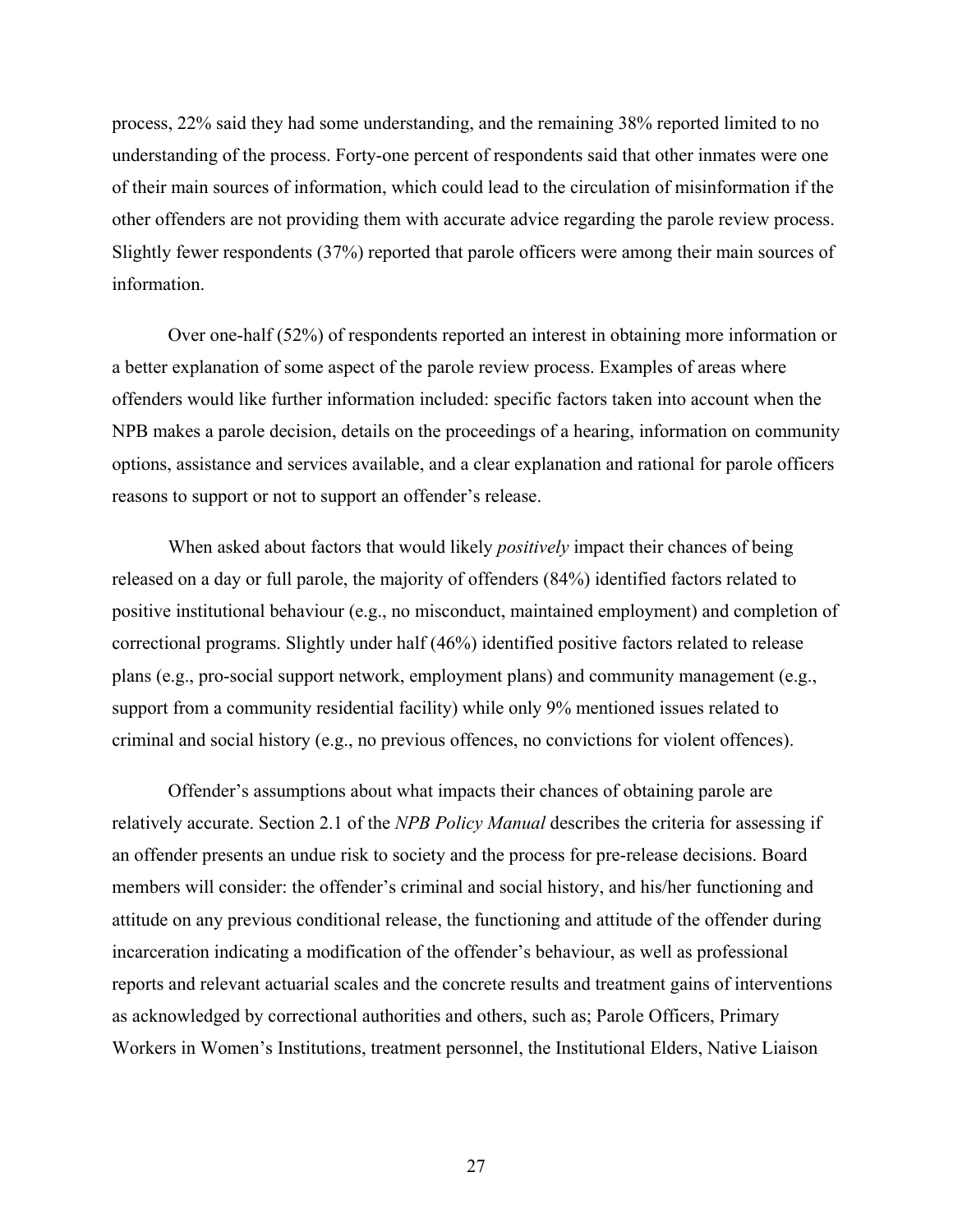Personnel, LifeLine, and In-Reach workers; the release plan, and the community management strategy (NPB, 2009).

When asked about factors that would likely *negatively* impact their chances of being released on a day or full parole over half (59%) identified aspects related to poor institutional behaviour (e.g., positive urinalysis, misconducts, institutional charges) and incomplete correctional programs, 33% identified factors related to criminal and social history (e.g., revocations of previous paroles), and 14% mentioned issues related to release plans and community management (e.g., lack of community support).

#### **Community Reintegration**

Offenders who waived, postponed or withdrew an application for a parole review were asked how important it was to them to be released on day or full parole. Their responses are presented in [Table 9](#page-38-0) .

## <span id="page-38-0"></span>Table 9:

*Level of Importance Offenders Attributed to Day and Full Parole.* 

| Parole Type            | Not Important        |      | Indifferent |      | Important |      |
|------------------------|----------------------|------|-------------|------|-----------|------|
|                        | $\frac{0}{0}$<br>(n) |      | $\%$<br>(n) |      | $\%$      | (n)  |
| Day Parole $(n = 102)$ | 30.4                 | (31) | 8.8         | (9)  | 60.8      | (62) |
| Full Parole $(n=101)$  | 26.7                 | (27) | 14.9        | (15) | 58.4      | (59) |

For both day and full parole, the majority of respondents (61%) stated that it was *important* for them to be released on parole and approximately one-third (30%) responded that it was *not important*. A few offenders indicated that parole was *not important* because they felt that these release options were unattainable given their current circumstances. They felt it was expected of them to 'cascade' through the system and that other objectives had to be met before appearing before the Board for a conditional release (e.g., Escorted Temporary Absences, Unescorted Temporary Absences, or reducing their security levels).

Almost half of offenders interviewed (47%) reported having concerns about returning to the community (e.g., offenders serving long sentences were apprehensive about adjusting to life outside prison, others were worried about finding and maintaining employment and staying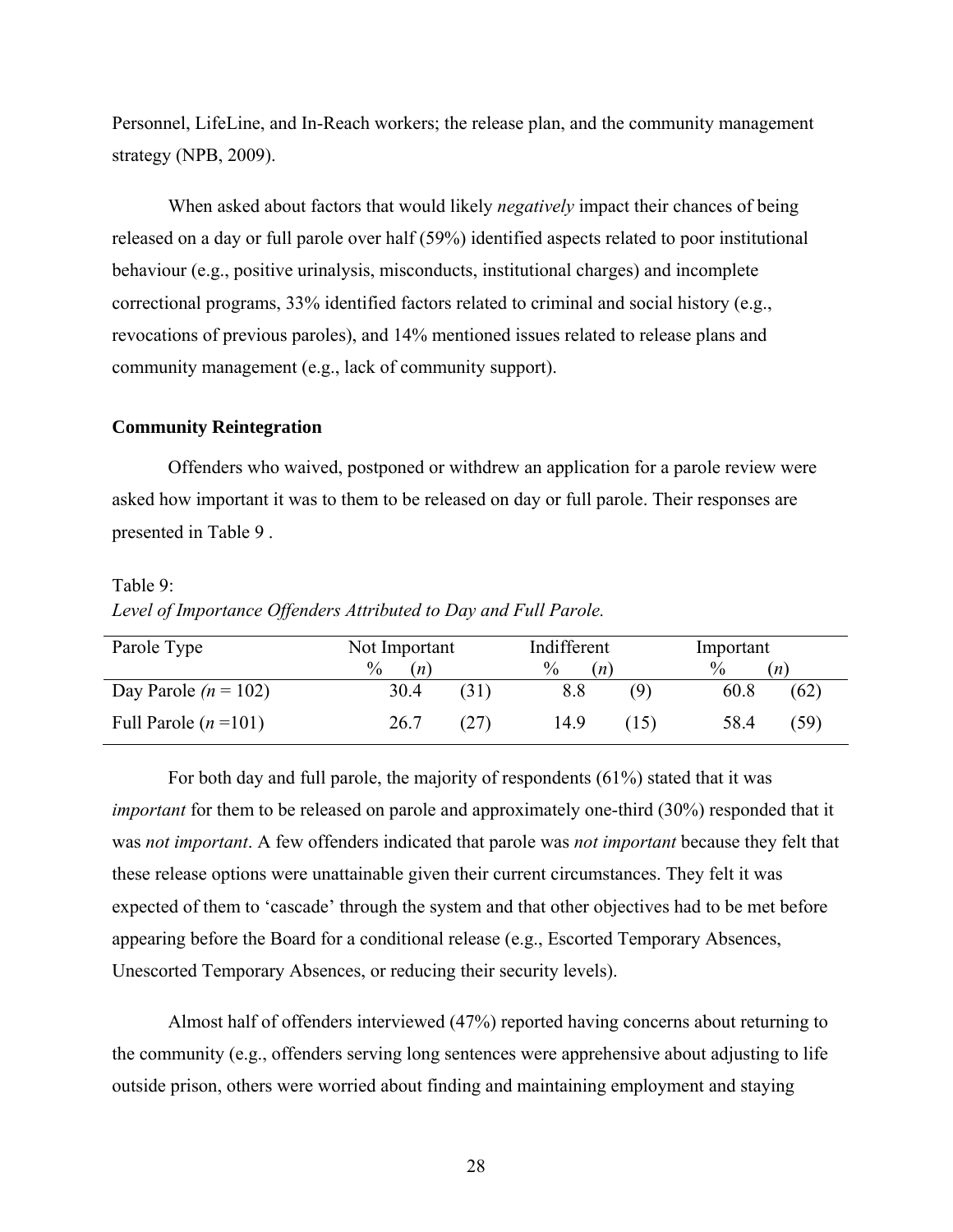substance free). Of these, only 13% reported that these concerns were important enough to lead them to consider delaying their release.

## **Reasons for Waivers, Postponements and Withdrawals**

Offenders were asked an open-ended question about the reasons for their decision to waive, postpone or withdraw their application for parole review. A summary of their responses is presented in [Table 10.](#page-40-0) Offenders most frequently reported reasons related to programming for their decision to delay or cancel their parole hearing (42%), followed by perceived lack of support from PO/CMT (35%), and reasons that may reflect poorly on their behaviour such as previous failed release, recent institutional misconduct or security increase (12%). Reasons falling under each of the remaining categories were reported by less than 10% of offenders. It is important to note that although a considerable number of reasons fall under the programming category, this category should be interpreted with some caution and is discussed in further detail below.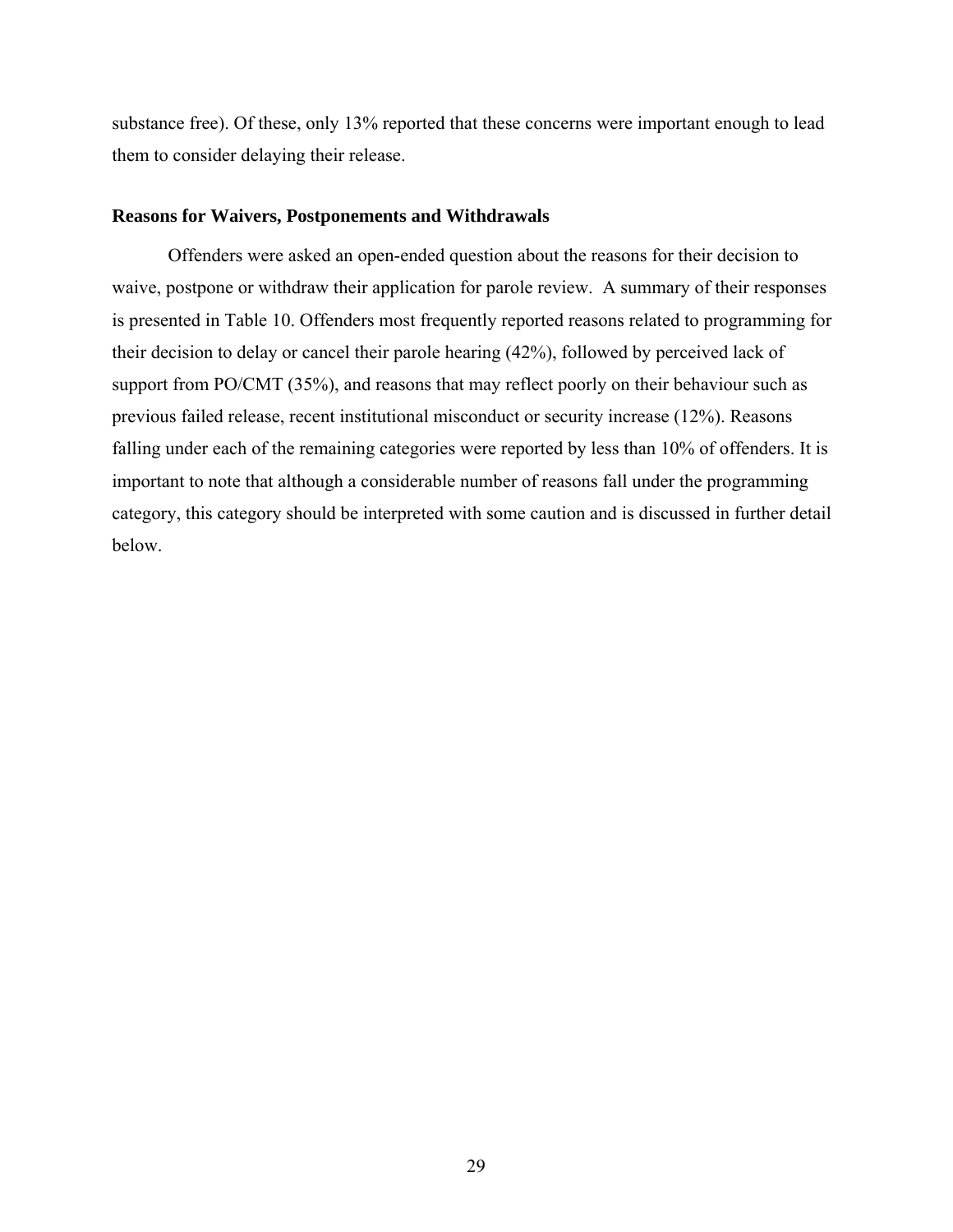<span id="page-40-0"></span>Table 10:

*Summary of Reasons Offenders Reported for Waiving, Postponing or Withdrawing a Parole Review.*

| Reasons                                                                                                                                                                                     | $\frac{0}{0}$ | (n)  |
|---------------------------------------------------------------------------------------------------------------------------------------------------------------------------------------------|---------------|------|
| Reasons related to programming – see Table 11                                                                                                                                               | 42.3          | (44) |
| Perceived lack of support from PO/CMT.                                                                                                                                                      | 34.6          | (36) |
| Reasons related to factor that reflects poorly on behaviour $-$ <i>previous</i><br>revocation, institutional misconduct/charge, positive urinalysis, recent<br>security increase.           | 11.5          | (12) |
| Not interested – in being released/in appearing before the Board.                                                                                                                           | 9.6           | (10) |
| Reasons related to release plan – <i>incomplete plan, application to</i><br>community residential facility not approved, no community support,<br>and adequate support system not in place. | 9.6           | (10) |
| Transfer application/pending.                                                                                                                                                               | 8.6           | (9)  |
| Case preparation incomplete – <i>pending psychological assessment</i> ,<br>pending program performance report, other missing or incomplete<br>documents.                                    | 5.8           | (6)  |
| Believes parole will be denied.                                                                                                                                                             | 5.8           | (6)  |
| Lower security level/more gradual release process.                                                                                                                                          | 4.8           | (5)  |
| Reasons related to parole review process $-$ <i>avoid a negative decision</i> ,<br>intimidated by process, avoid specific Board member.                                                     | 2.9           | (3)  |
| Other reasons – pending court decision, waiting for statutory release,<br>new/conflict with parole officer, offender not ready for release.                                                 | 18.3          | (19) |

\* The Reasons Summary count is greater (161) than the number of offenders interviewed (104) since offenders frequently reported more than one reason for their decision. However, when categories were collapsed only one reason per category was included, therefore percentages are based on the number of offenders interviewed rather than the total number of reasons identified.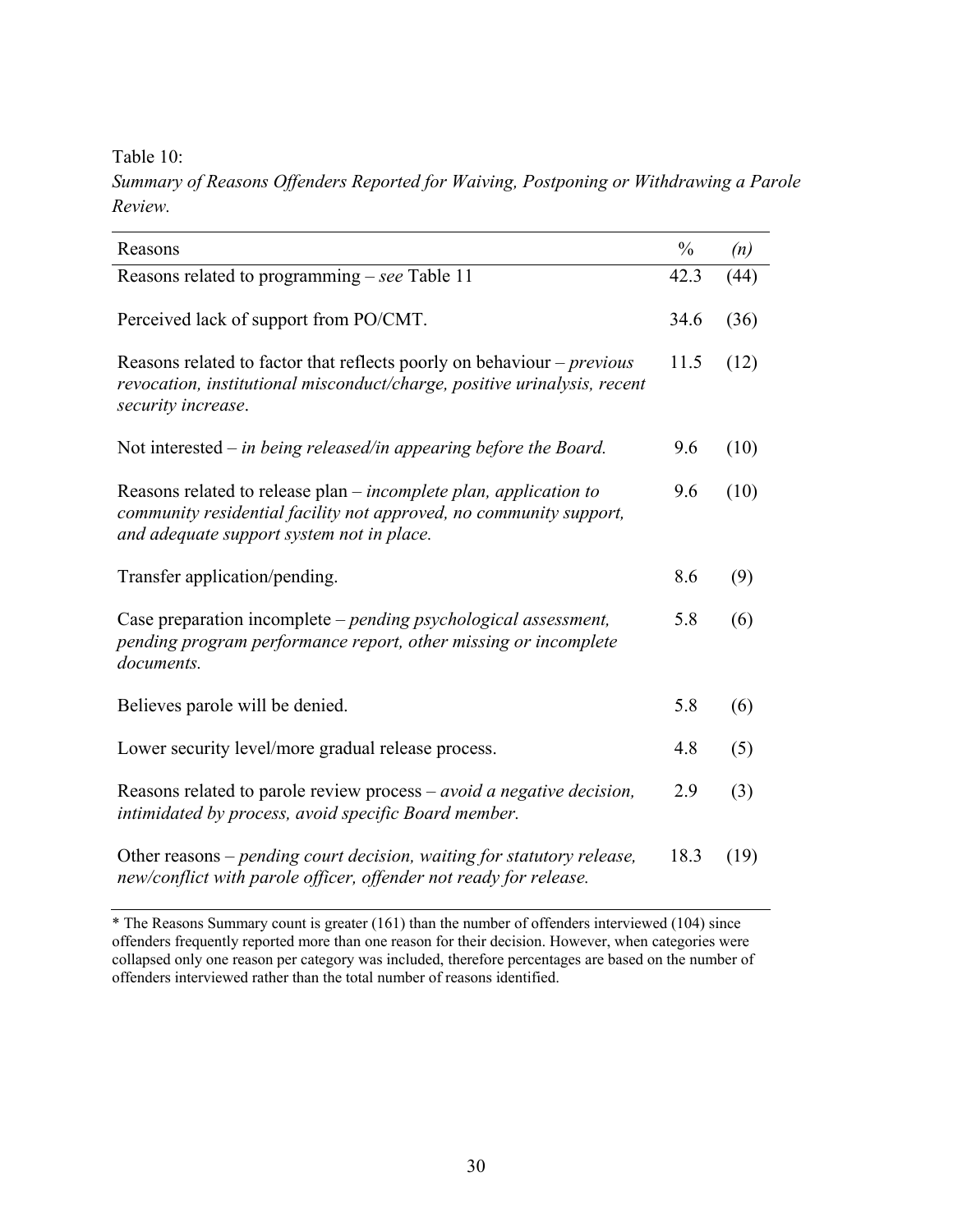Due to the broad range of reasons reported and low number of responses for certain categories, a statistical comparison of reasons reported by Aboriginal and non-Aboriginal offenders was not conducted. However, when reasons were disaggregated by Aboriginal and non-Aboriginal, the two most frequently reported categories remained consistent across both groups; *reasons related to programming* and *perceived lack of support from their parole officer and/or CMT.* This suggests that Aboriginal offenders are waiving, postponing or withdrawing for reasons similar to those reported by non-Aboriginal offenders.

[Table 11](#page-41-0) provides a more detailed overview of the reasons related to incomplete correctional programs reported by offenders as contributing to their decision to waive, postpone, or withdraw their parole review. Of the offenders interviewed who were waiting to complete a program before appearing before the Board for a parole review, one-third reported having previously participated but had not successfully completed the program in question.

#### <span id="page-41-0"></span>Table 11:

|  |  |  |  |  | Sub-Categories of Reasons Related to Programming. |
|--|--|--|--|--|---------------------------------------------------|
|--|--|--|--|--|---------------------------------------------------|

| 34.1 | (15) |
|------|------|
|      |      |
| 27.3 | (12) |
| 11.4 | (5)  |
| 4.5  | (2)  |
| 4.5  | (2)  |
| 9.1  | (4)  |
|      |      |
| 9.1  | (4)  |
| 100  | (44) |
|      |      |

In 2007-08, the rate of completion for programs for all male federal offenders was 76% while the dropout rate was 13% (CSC, 2009c). According to OMS data, of the 104 offenders interviewed, 80 were assigned an average of 2.9 programs (no programs were identified/recorded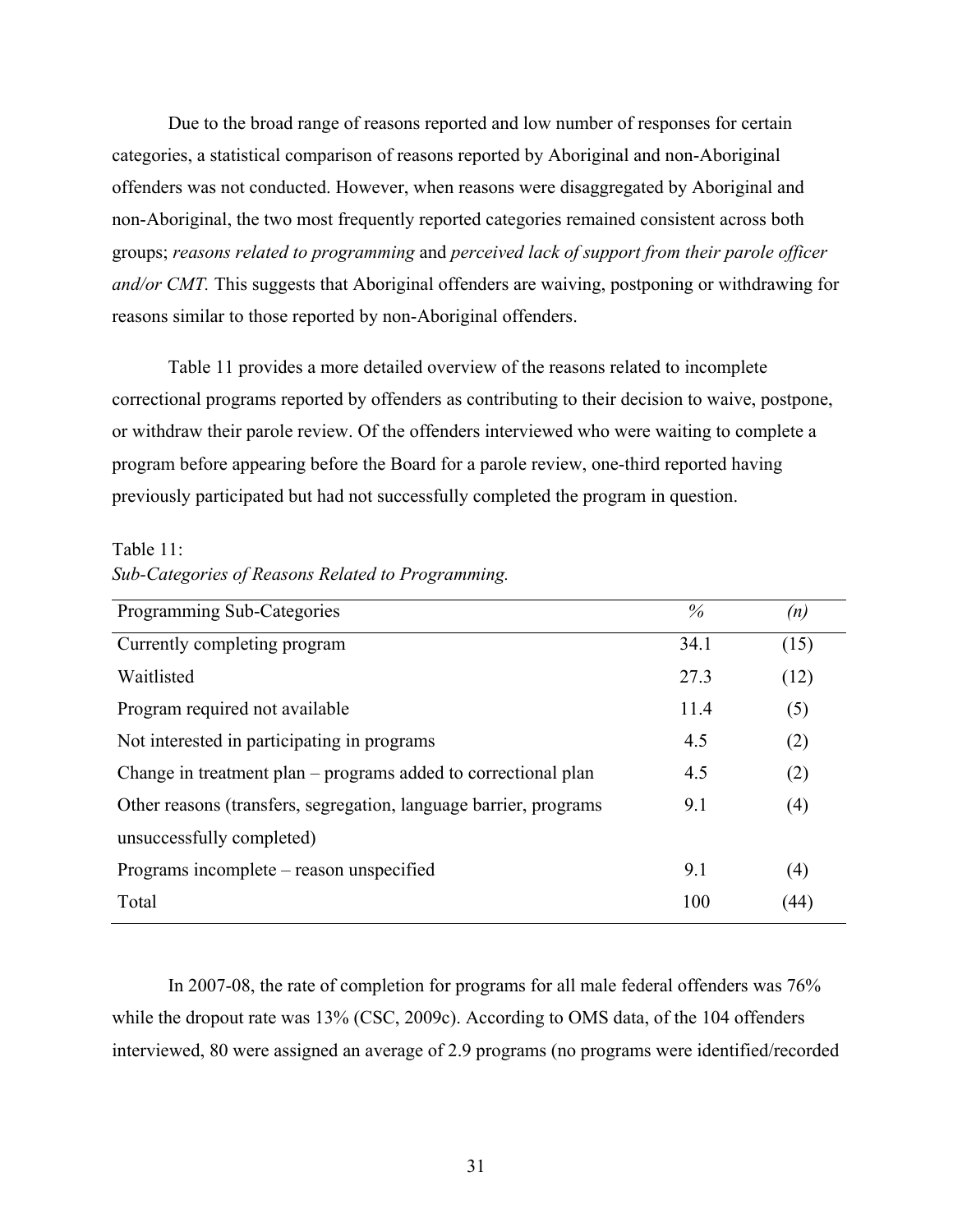for the remaining  $24)^8$  $24)^8$ . Of the 80 offenders assigned to programs, 91% (73 offenders) participated in one or more programs assigned to them, while 75% (60 offenders) participated in all assigned programs. OMS data indicates that the average completion rate (programs in which offenders participated that were successfully completed) for offenders interviewed was 70%, which was slightly less than the national average.

Of the 44 offenders who reported reasons related to programming, 32 reported that timely access to programs was a factor contributing to the delay or cancellation of their parole review (includes those that reported being in the process of completing the required program, being waitlisted, and having to complete a program that was not available at their site). Even before removing cases where the offender had previously participated but had not completed the program causing the delay, access to programs specifically appears to have been an issue raised in only 31% of offender interviews. These offenders were asked about the program causing the delay. Of the 32, most (88% or 28 offenders) were able to provide information on the program causing delays. When possible, information reported relating to ongoing program participation and waitlists was verified in OMS. The programs most often identified as causing delays were National Substance Abuse Programs (16 of 28 cases) followed by Sexual Offender Programs (5 of 28 cases).

Over 70% of offenders interviewed attributed some importance to participating in programs identified in their correctional plan. Of those who reported program participation to be important, offenders cited internal or personal motives (e.g., wants to make permanent behavioural changes, does not want to re-offend) more frequently than external motives (e.g., need to complete programs to transfer to lower security, programs are required for early release).

## **Parole Officer and Case Management Team**

 $\overline{a}$ 

When asked specifically about parole officer or CMT support, over one-third (36%) of offenders reported a perceived lack of support from their parole officers or CMT as a reason contributing to their decision to waive, postpone or withdraw an application for parole review. It should be clarified that the parole officer's decision to support or not to support an offender for a

<span id="page-42-0"></span><sup>&</sup>lt;sup>8</sup> For the purpose of this research programs included those found under the categories of family violence, living skills, sex offender programs, substance abuse programs and violent offenders programs. Aboriginal specific programs are included within these categories.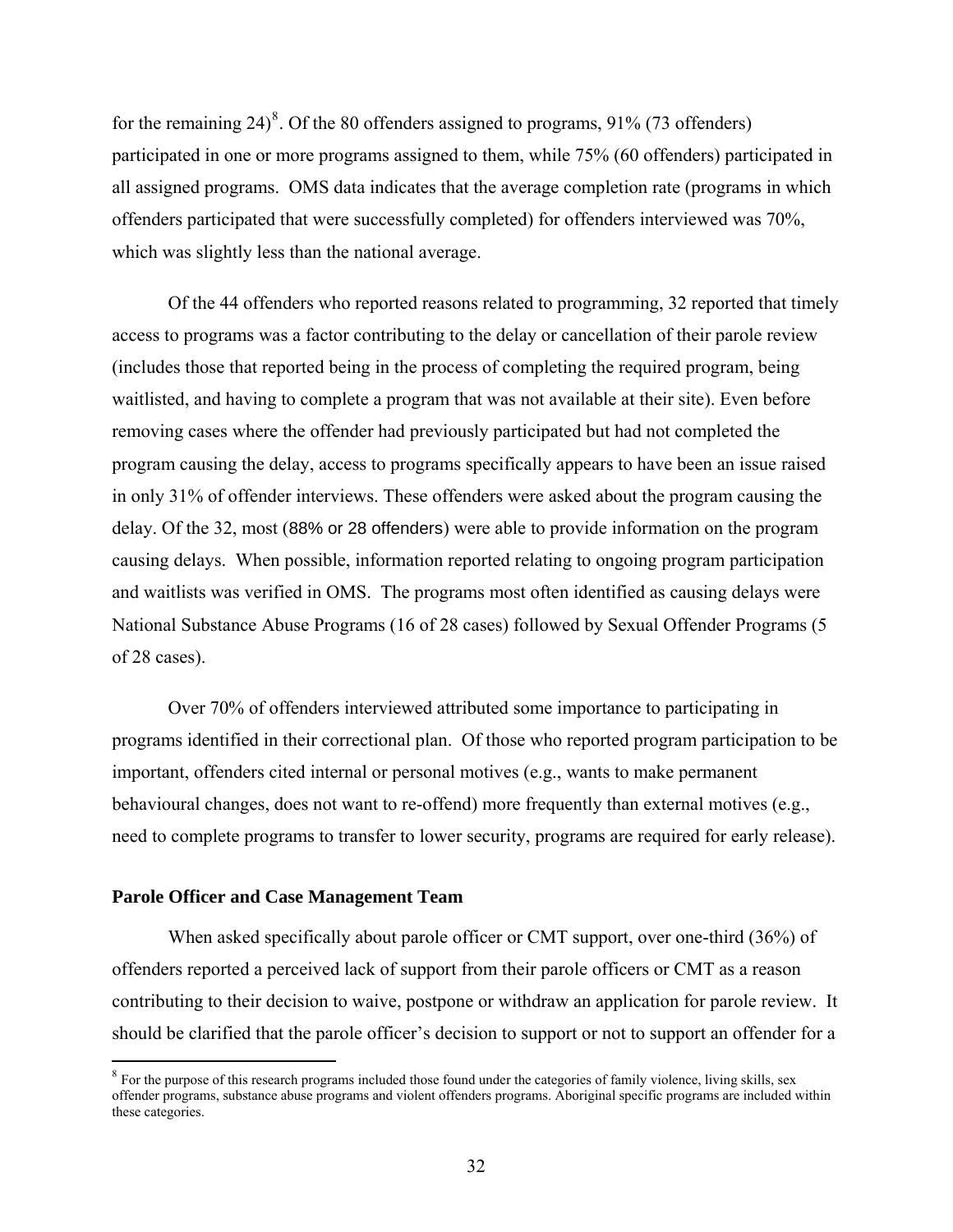conditional release was not in question here. Rather, interviews with parole officers revealed that it is common practice for parole officers to inform the offender of the recommendation for release they will be making in their report to the Board (as required in the Assessment for Decision for day or full parole, Commissioner's Directive 712-1).

Offenders were asked about the discussion they had with their parole officer concerning their upcoming day or full parole review. Almost three-quarters (72%) reported that their parole officer suggested that, given their circumstance, a waiver, postponement, or withdrawal of parole review was an appropriate option. One-quarter (22%) reported either making the decision to delay or cancel their parole review without their parole officers input or reported that their parole officer did not suggest any particular course of action<sup>[9](#page-43-0)</sup>. Nearly half  $(48%)$  of offenders interviewed reported being in agreement with their parole officer regarding the delay or cancellation of their parole review while 28% disagreed with their parole officer's point of view or rationale, 10% did not know or could not say whether they were in agreement or not and 14% chose not to answer this question. Examples of grounds on which offenders disagreed with their parole officer included feeling that they had demonstrated progress and should be supported for release, disagreements on programs identified and to be completed, and being displeased with the management of their file and case work preparation.

In order to facilitate interpretation of the findings on reasons for waivers, postponements and withdrawals offender responses were summarized according to the following four broad categories: Offender-specific, operations/programs-specific, parole officer/CMT-specific, and community-specific. Offender-specific factors include lack of interest in participating in programs, lack of interest in appearing before the Board or being conditionally released, as well as other issues identified by offenders which reflect poorly on their behaviour (e.g., failed urinalysis or institutional misconduct). The parole officer and case management-specific factors pertain mostly to the offender's perception of lack of support for a conditional release but also include incomplete reports and incompatibility with the offender. As mentioned previously, the parole officer's decision to support or not to support is not in question here. Rather, the impact of knowing their parole officer's recommendation for release on their decision to appear before the

<span id="page-43-0"></span><sup>&</sup>lt;sup>9</sup> The remaining offender responses did not provide a clear indication of the parole officer's position with regards to their upcoming parole review.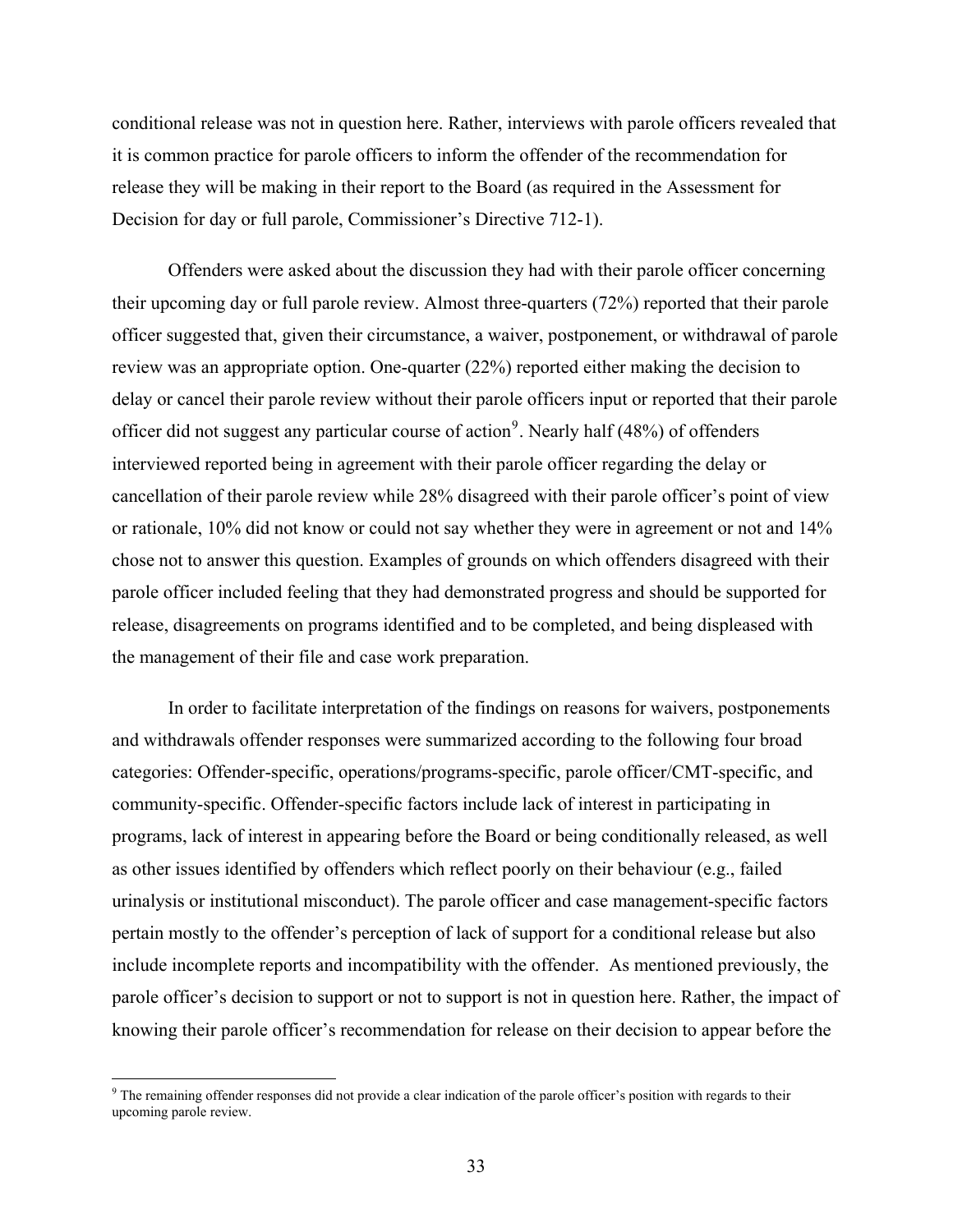Board is of interest. Operations/programs-specific reasons include all factors related to the availability and accessibility of required programs as well as other operational activities that may cause delays (e.g., pending transfers). Community-specific reasons are those related to lack of support from community networks or an incomplete release plan.

[Table 12](#page-44-0) shows the distribution of offender responses according to these four categories. There is a fairly even split across offender-specific reasons, parole officer/CMT-specific reasons, and operations/programs-specific reasons with all three categories being reported by approximately 40% of offenders.

# % Number of reasons Offender-Specific Reasons 43.3 45 Parole Officer/CMT-Specific Reasons 40.4 42 Operations/Programs-Specific Reasons 42.3 44 Community-Specific Reasons 3.8 4

<span id="page-44-0"></span>Table 12: *Summary of Reasons for Waivers, Postponements and Withdrawals.*

Since offenders could report more than one reason for their decision, the summary count will not add to 104 and added percentages will be greater than 100. However, when categories were collapsed only one reason per category was included, therefore percentages are based on the number of offenders interviewed ( $n = 104$ ) rather than the total number of reasons identified.

## **Adjournments and Administrative Adjournments**

As previously mentioned, in addition to waivers, postponements, and withdrawals of parole review hearings, the current study also examined reasons why NPB hearings are adjourned or administratively adjourned. In total, 14 offenders were interviewed whose NPB hearing had been adjourned or administratively adjourned. Given the small sample size, the description of characteristics of respondents may not be representative of all federal offenders whose parole reviews are adjourned or administratively adjourned. Offender characteristics (e.g., age, ethnicity) are presented for the sole purpose of providing information concerning the 14 offenders interviewed in this study. Please note that only frequencies (e.g., *n* values) are reported in this section as percentages could be misleading with such a small sample.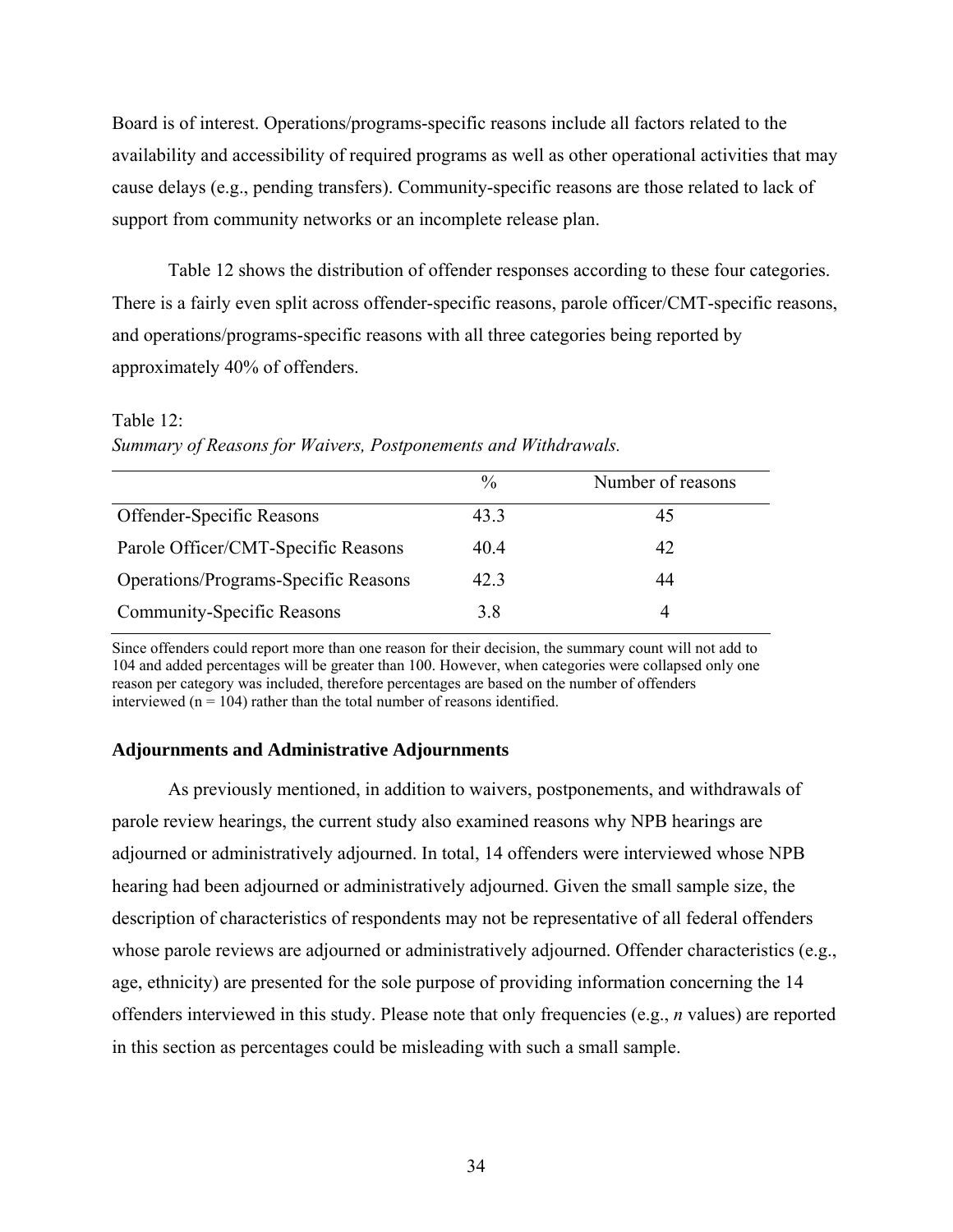#### **Offender Characteristics**

Of the offenders interviewed, ten were non-Aboriginal and the remaining four were Aboriginal offenders. Nine interviews were conducted at medium security institutions, four were at minimum security institutions and one was completed at a maximum security institution. The average age of the 14 offenders interviewed was  $42.4$  years  $(SD = 8.01)$ .

## **Awareness**

During the interview, offenders were asked to report on their level of awareness in regards to their parole hearing being adjourned. Four of the 14 offenders reported that they were not aware that their parole review had been adjourned. Of those who were aware that their parole review had been adjourned (10), six stated that the adjournment had a big impact on them, three reported that it had a medium impact and one stated no impact. Nine of the offenders stated that they were informed of the reason why their parole review was adjourned. To their knowledge, reasons for the adjournments included waiting on a community assessment (2), paperwork not completed (2), program not completed (2), psychological assessment/report not completed (2), and missing documents (1). According to OMS, five of the ten offenders had previous adjournments or administrative adjournments during their current sentence. However, when asked, only three offenders reported having had a hearing adjourned or administratively adjourned during their current sentence. This again suggests that offenders were not always aware that their parole reviews had been adjourned.

#### **Knowledge and Understanding**

Offenders were asked whether they understood why the NPB decides to adjourn a parole review. Six of the 14 offenders stated that they understood very well, two stated that they had some level of understanding, while the remaining five said they had little to no understanding of the adjournment process. Furthermore, five of the offenders felt that they were not given enough information about the reasons for their adjournment. When offenders were provided with information about adjournments in general, the most commonly cited sources of information were parole officers (6) and other inmates (5), followed by legal aid (2), NPB staff (2), family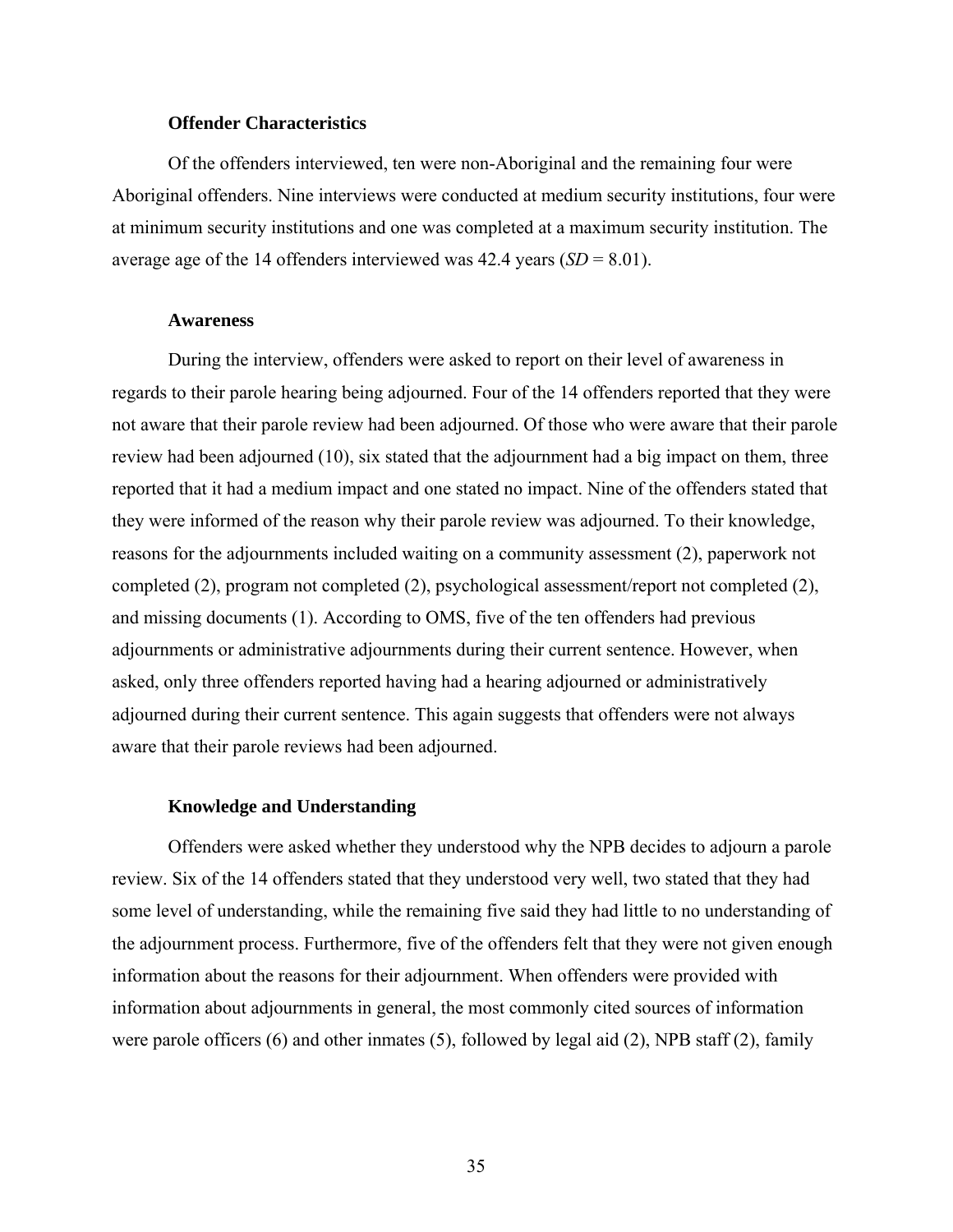members (1), Commissioner's Directives (1), Lifeline (1), CSC mission statement (1), Aboriginal Elder (1), and sections 81-84 of CSC pamphlet  $(1)^{10}$  $(1)^{10}$  $(1)^{10}$ .

#### **Role of Parole Officer/Case Management Team**

Offenders were also asked several questions about the discussions they had with their parole officer with regards to their parole review. According to these respondents, three parole officers recommended the offender appear before the Board for a review, two parole officers recommended waiving the review, two parole officers recommended postponing the review, and the remaining seven parole officers did not make a recommendation to the offender about their parole review. Six of the offenders did not agree with their parole officer's recommendation for their review. In addition, eight of the 14 offenders felt that their parole officer played a role in their adjournment for reasons such as paperwork not being completed on time (4), lack of communication (2), not having their parole officer's support (1), and delays in receiving a psychological assessment due to a late request by the parole officer (1). Some of the offenders also felt partially responsible for the adjournment with four reporting that they could have done something to prevent it, such as being more proactive (2), fighting harder (1), or refusing to sign it  $(1)^{11}$  $(1)^{11}$  $(1)^{11}$ . Some also believed others, such as someone on the outside (1) or CSC employees (1), could have done something to prevent the adjournment.

#### **Parole Officer Perspective**

 $\overline{a}$ 

#### **Waivers, Postponements, Withdrawals.**

The 22 parole officer interviews were analyzed qualitatively. Generally, parole officers did not view the rates of parole waivers, postponement and withdrawals of applications as problematic. Most (55%) felt that these were being used in appropriate circumstances. Respondents who reported that waivers, postponements and withdrawals were sometimes an issue emphasized that the decision not to appear before the Board was usually justified, however, the underlying factors leading to these decisions may require attention.

<span id="page-46-0"></span><sup>&</sup>lt;sup>10</sup> Please note that the values add up to more than 14 as offenders were able to report more than one source of information.

<span id="page-46-1"></span> $11$  The Board makes the decision to adjourn or administratively adjourn a parole review and the offender is not required to sign a form in order for an adjournment to take place. This offender's comment demonstrates that the adjournment process may not be well understood.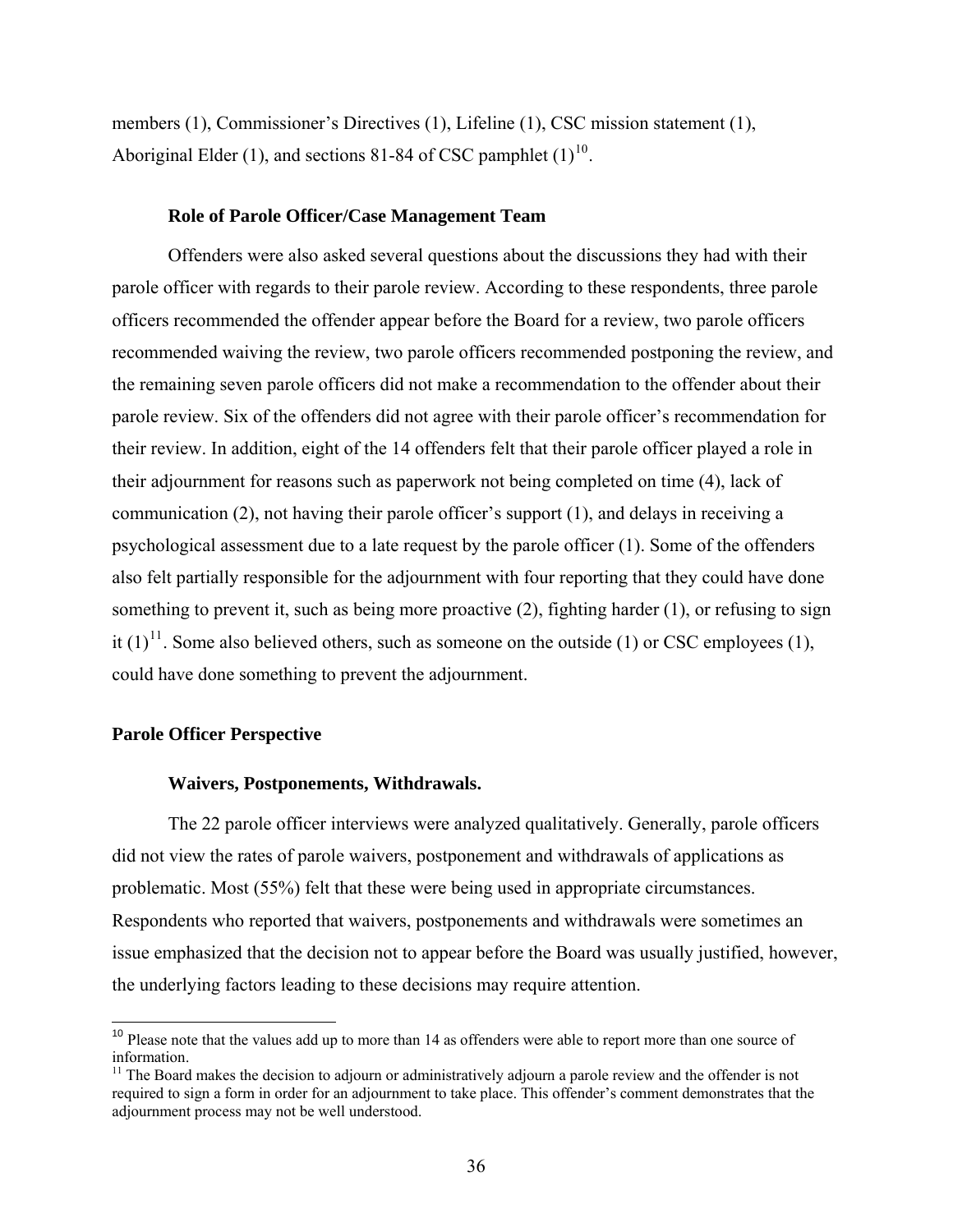When asked, from their perspective, why offenders choose not to appear before the Board, parole officers provided a broad range of responses. Consistent with those identified by offenders, the reasons most frequently cited by parole officers were related to programming, including the need to complete programs underway, and program waitlists. Interestingly, several felt that offenders wanted to avoid a negative recommendation and/or decision from the Board, a factor cited infrequently by offenders. Parole officers appeared to be aware of the impact of their recommendation for parole as an important factor influencing the offender's decision to appear before the Board. [Table 13](#page-48-0) provides a frequency ranking for each reason based on the number of respondents who reported that reason (e.g., ranking of 1 was assigned to the reason reported most frequently); frequency rankings are provided for both parole officers and offenders. For example, reasons related to programming were most frequently reported by both offenders and parole officers. Examination of [Table 13](#page-48-0) reveals that offenders and parole officers were similar, but not identical, in their frequency rankings. For example, perceived lack of support from PO/CMT was cited second most often by offenders, whereas reasons related to parole review process were reported second most often by parole officers.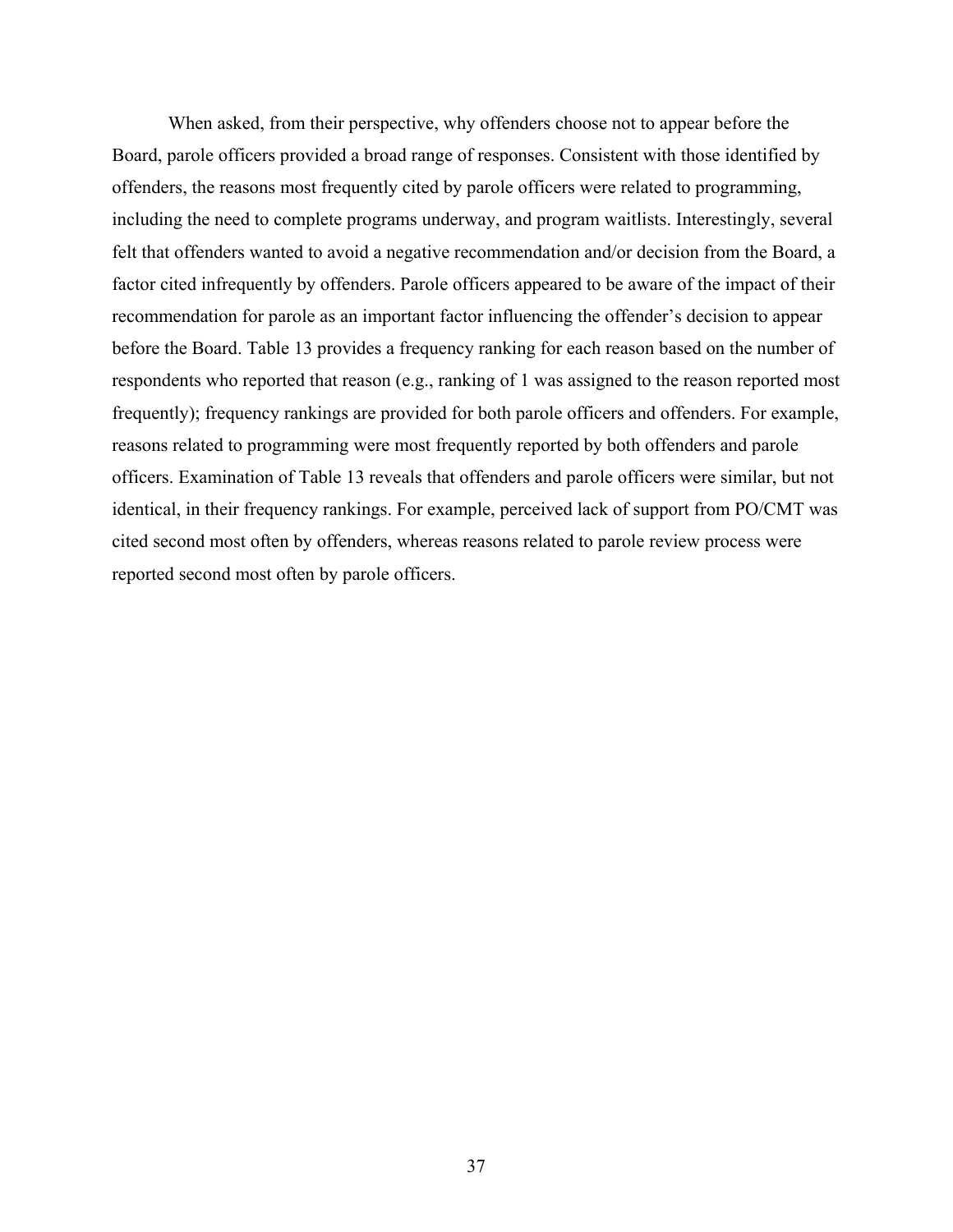<span id="page-48-0"></span>Table 13:

|                                         | Frequency Ranking |                 |  |
|-----------------------------------------|-------------------|-----------------|--|
|                                         | Offenders         | Parole Officers |  |
| Reasons                                 | $(n = 104)$       | $(n = 22)$      |  |
| Reasons related to programming.         | 1                 | T               |  |
| Perceived lack of support from          | $\overline{2}$    | $\overline{4}$  |  |
| PO/CMT.                                 |                   |                 |  |
| Reasons related to factor that reflects | $\overline{4}$    | $\overline{7}$  |  |
| poorly on behaviour.                    |                   |                 |  |
| Not interested (in being released/in    | 5                 | 3               |  |
| appearing before the Board).            |                   |                 |  |
| Reasons related to release plan.        | 6                 | 5               |  |
| Transfer application/pending.           | $\overline{7}$    |                 |  |
| Case preparation incomplete.            | 8                 | 8               |  |
| Lower security level/more gradual       | 9                 |                 |  |
| release process.                        |                   |                 |  |
| Reasons related to parole review        | 10                | $\overline{2}$  |  |
| process.                                |                   |                 |  |
| Other reasons.                          | 3                 | 6               |  |

*Ranking of Reasons by Frequency Reported by Offenders and Parole Officers.*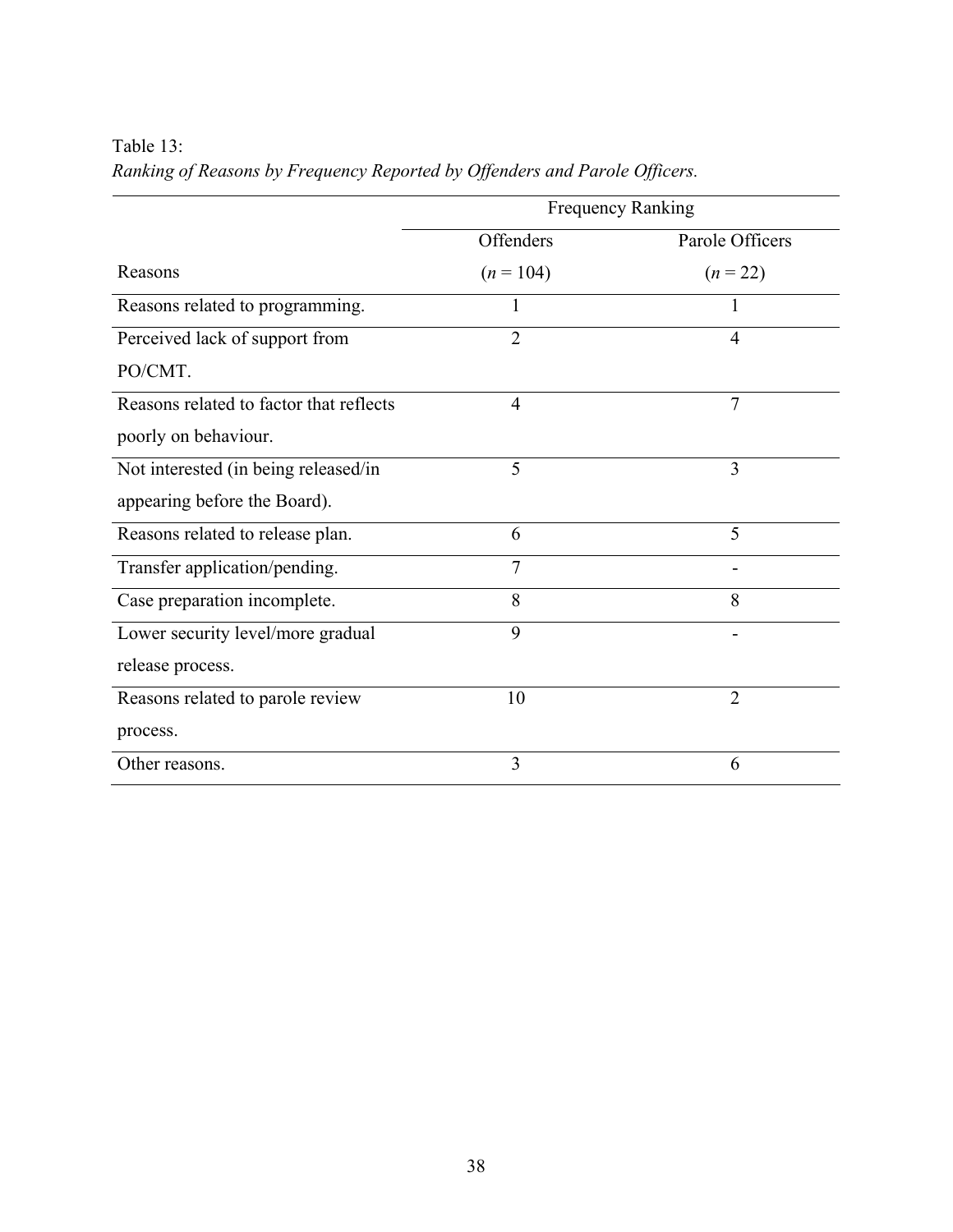#### **Adjournments and Administrative Adjournments**

The majority of parole officer respondents felt that adjournments of parole review occur infrequently but were usually the result of missing information, incomplete reports, and/or requests that could not be fulfilled within the 28 day timeframe. Many respondents felt that offenders may not understand why their parole review did not take place, which may lead to feelings of confusion and frustration. However, some felt that adjournments allow for valuable information to be shared with the Board for their review. When asked about the impact of adjournments for CSC, most indicated that impacts were indirect in that there are clear internal pressures on parole officers to avoid having cases adjourned. Parole officers also acknowledged the time and resource losses for the NPB as a result of adjournments of parole review.

When asked about factors contributing to delays and cancellations, parole officer's responses touched on four main themes; programming, staffing and offender caseload, intake assessment and case management, and the information sharing process. Several parole officers identified the need for more program facilitators in order to increase the frequency of programs and reduce program waitlists. Respondents noted the high turnover in parole officers and the impact of having a new parole officer, often with limited experience, take on a case approaching a parole review date. Parole officers perceived that their case load size were increasing and identified this as a factor limiting the amount of time available for case preparation and one-onone time with offenders. Another issue identified was the need to strengthen the link between intake assessment reports, correctional planning, and the content of reports provided to the NPB for release recommendations. It was felt that greater attention should be given to parole review and release planning, particularly during intake assessment. Lack of continuity in case management was also a factor causing challenges. For example, parole officers noted that is it sometimes difficult to prepare reports for parole review if they disagree with the results from the intake assessments (e.g., risk/needs ratings) or if they feel that the initial correctional plan was not realistic. Finally, measures that would facilitate the information sharing process, such as having information sharing clerks at all sites, as well as identifying a point of contact in each regional NPB office may help to strengthen communications between institutions and the NPB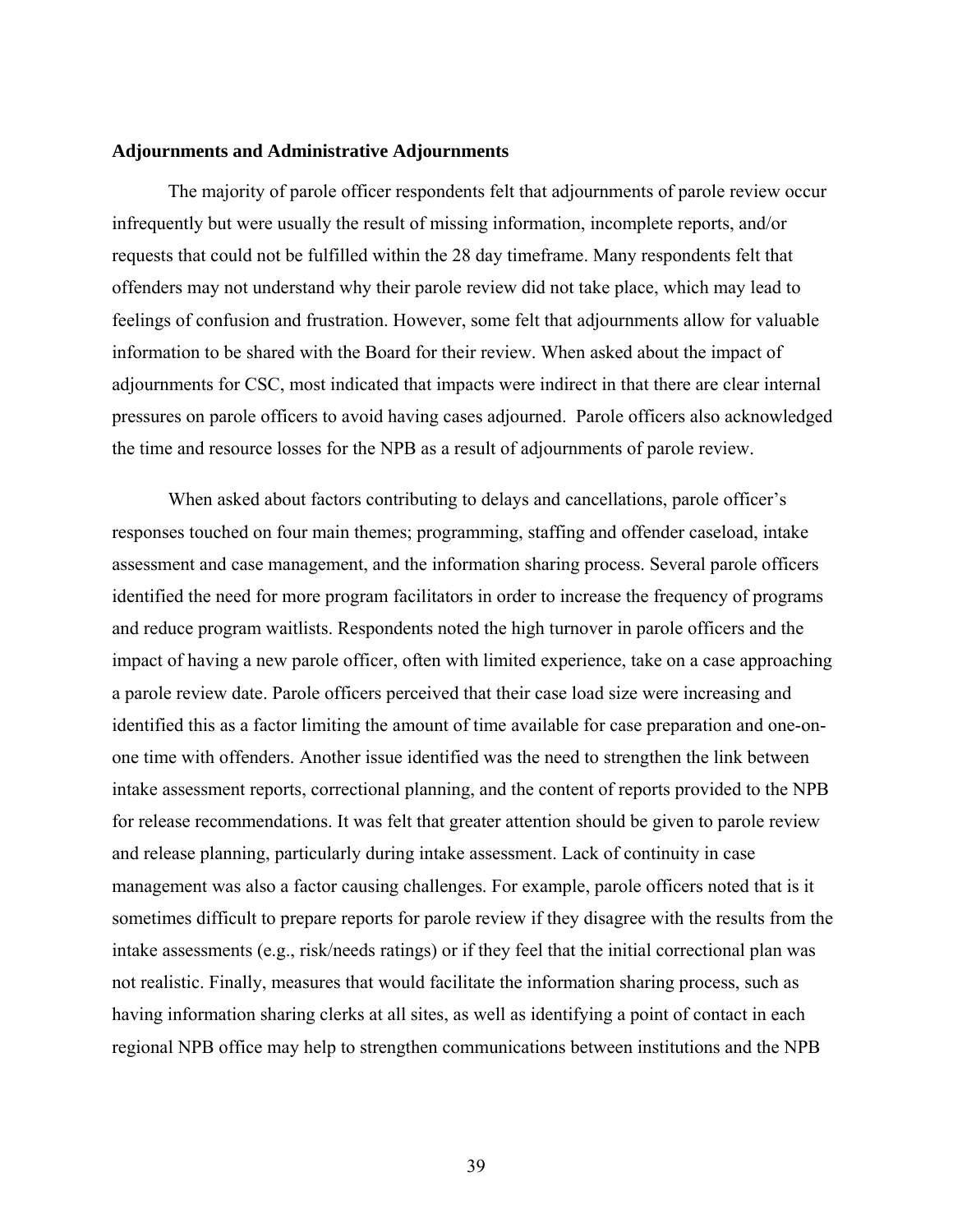and in turn reduce time and resource costs incurred from delays and cancellations of parole reviews.

#### **NPB Staff and Board Member Perspective**

NPB staff and Board members from all five regions participated in focus groups that examined the issues of waivers, postponements, withdrawals, adjournments and administrative adjournments. A content analysis of their responses was conducted in order to interpret their comments and feedback. Although a series of questions were used to guide the focus group discussions, the content analysis revealed that, overall, many of the opinions expressed during the focus groups could be grouped into two categories: (1) reasons why waivers, postponements, withdrawals, adjournments or administrative adjournments are occurring, and (2) ways to decrease the number of these delays. This suggests that most NPB staff and Board members had not only reflected upon the issue of waivers, postponements, withdrawals, adjournments and administrative adjournments within their region, but had also considered ways of resolving these issues. More specific findings from the NPB staff and member focus groups are presented below. It is important to note that the following are observations made by NPB staff and members and are not meant to serve as recommendations.

When asked whether or not waivers, postponements and withdrawals are a cause for concern, the general consensus among NPB staff was that delays and cancellations that are done for legitimate reasons (e.g., offender wants to wait until he/she has finished a particular program or it is not possible for a necessary report to be completed in time for the hearing) are not an issue. Rather, it is the last minute waivers, postponements and withdrawals that are problematic because they can be costly for the NPB. Any delays and cancellations that are made after Board members have begun reviewing the case file are considered last minute. Thus, the exact timeframe for a decision to be considered last minute will vary depending on how far in advance Board members begin reviewing their cases and this may vary by region.

When asked about the implications of an increase in waivers, postponements and withdrawals, NPB staff and members stated that when parole review delays are identified early, they have little impact on NPB casework. Last minute delays, however, do impact on efficiency and are costly in terms of time and resources, especially when travel is involved.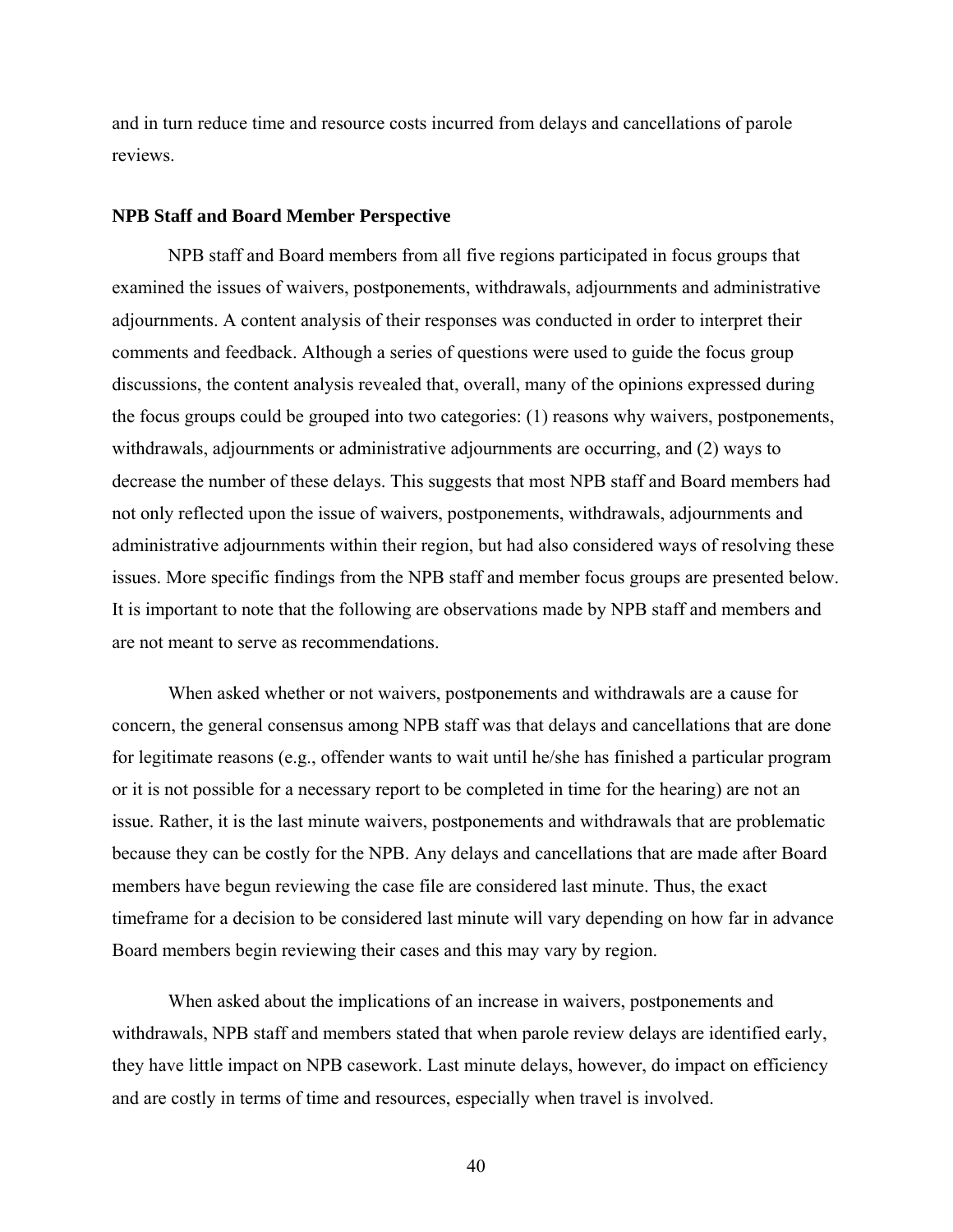When asked what effect adjournments or administrative adjournments have on the NPB, many NPB staff and members mentioned how adjournments are costly in terms of time, money, and resources. When an adjournment occurs, time must be spent re-reviewing the file until the hearing finally proceeds. Adjournments are costly enough when the file is re-examined by the same Board member, but many times the file is handled by a different Board member the second time around, which only adds to their workload demands.

NPB staff and Board members mentioned a number of reasons for unnecessary waivers, postponements, and withdrawals. These reasons included:

- Some offenders are simply waiting until they reach their statutory release date instead of going before the Board for review because they are aware that fewer conditions and/or less supervision will be imposed on them.
- There is high turnover for the CSC (e.g., parole officers), which results in a lack of continuity in case management and preparation.
- Quality control issues result in some files having mistakes that could have been addressed prior to the offender appearing before the Board.
- In Quebec, the province will cover the expenses associated with an offender having a lawyer serve as their assistant. As a result of this, it is more likely in Quebec than in other regions that the offender's assistant will be a lawyer. Some delays in Quebec are due to the fact that the offender's assistant might not see the file until the last minute, at which time they may advise the offender to delay their parole hearing.

In terms of decreasing the number of waivers, postponements, withdrawals, adjournments and administrative adjournments, NPB staff and Board members made the following suggestions:

- Incomplete programming is a common cause for delay in parole hearings. Allowing offenders to participate in one program at a time and shortening certain programs may help offenders complete programs in a more timely manner.
- Obtaining proper case documentation also causes delays in parole hearings. Timely sharing of documents, submitting paperwork on time, getting mandatory psychological reviews done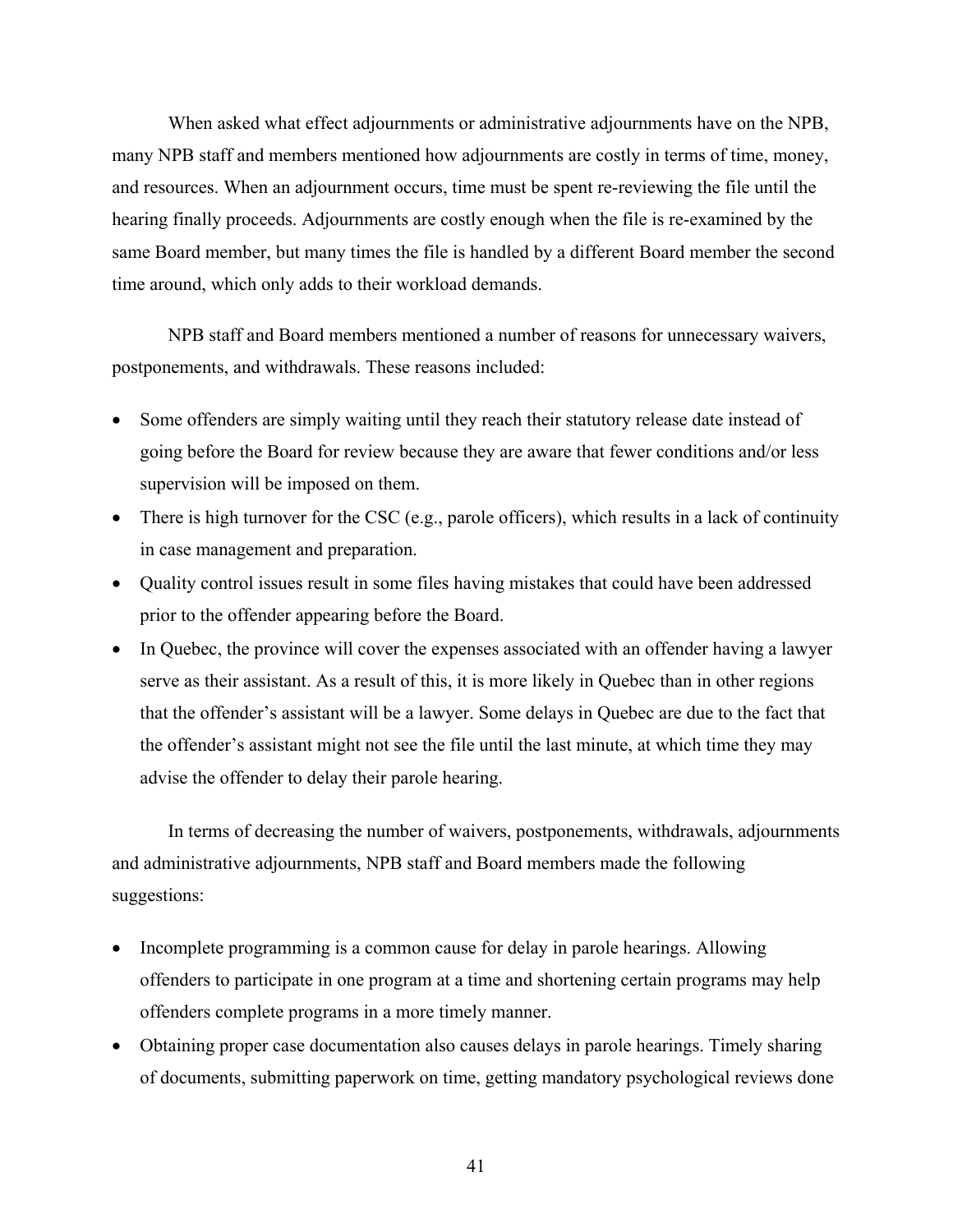in a timely manner, and encouraging communication between NPB and parole officers, reduces the number of parole hearing delays caused by late documents.

- The NPB could conduct mandatory orientation and training sessions for new parole officers. Annual training updates would also be useful for all parole officers. This ensures that parole officers understand what needs to be submitted to the NPB for parole hearings and when. It would also be beneficial to offer this training to other relevant personnel, such as information sharing officers.
- The quality of reports submitted to the Board for review could be improved. In addition, there should be ownership/accountability for cases being properly prepared.
- The criteria for accepting waivers, postponements, or withdrawals at panel could be changed. More specifically, if the case isn't ready, the offender could be encouraged to postpone, but put limits in place (e.g., do not approve all last minute postponements; establish criteria for reasons to waive or postpone after a specific date). Consequences could be imposed on those offenders who change their mind at the last minute without a valid reason.
- Frequent communication should be strongly encouraged between offenders and their parole officers in order to better prepare the offender for their hearing and provide them with the information necessary to make an informed decision about their parole review in advance. For example, instituting mandatory meetings between an offender and parole officer one month prior to their hearing date might result in fewer unnecessary last minute hearing delays and cancellations.
- Identify or flag cases that will likely be delayed to prevent time loss in unnecessary case preparation.
- Formally verify at a specific point in time that all requirements for the hearing have been met (e.g., support persons have been identified, victims invited to attend, offender has seen his or her assistant and the offender wants to proceed).

When asked whether their region currently had any initiatives in place to reduce the number of waivers, postponements and withdrawals, NPB staff and Board members responded with the following:

• The Pacific region is in the process of setting up an online Frequently Asked Questions (FAQ) system for institutional parole officers that responds to areas of the parole process that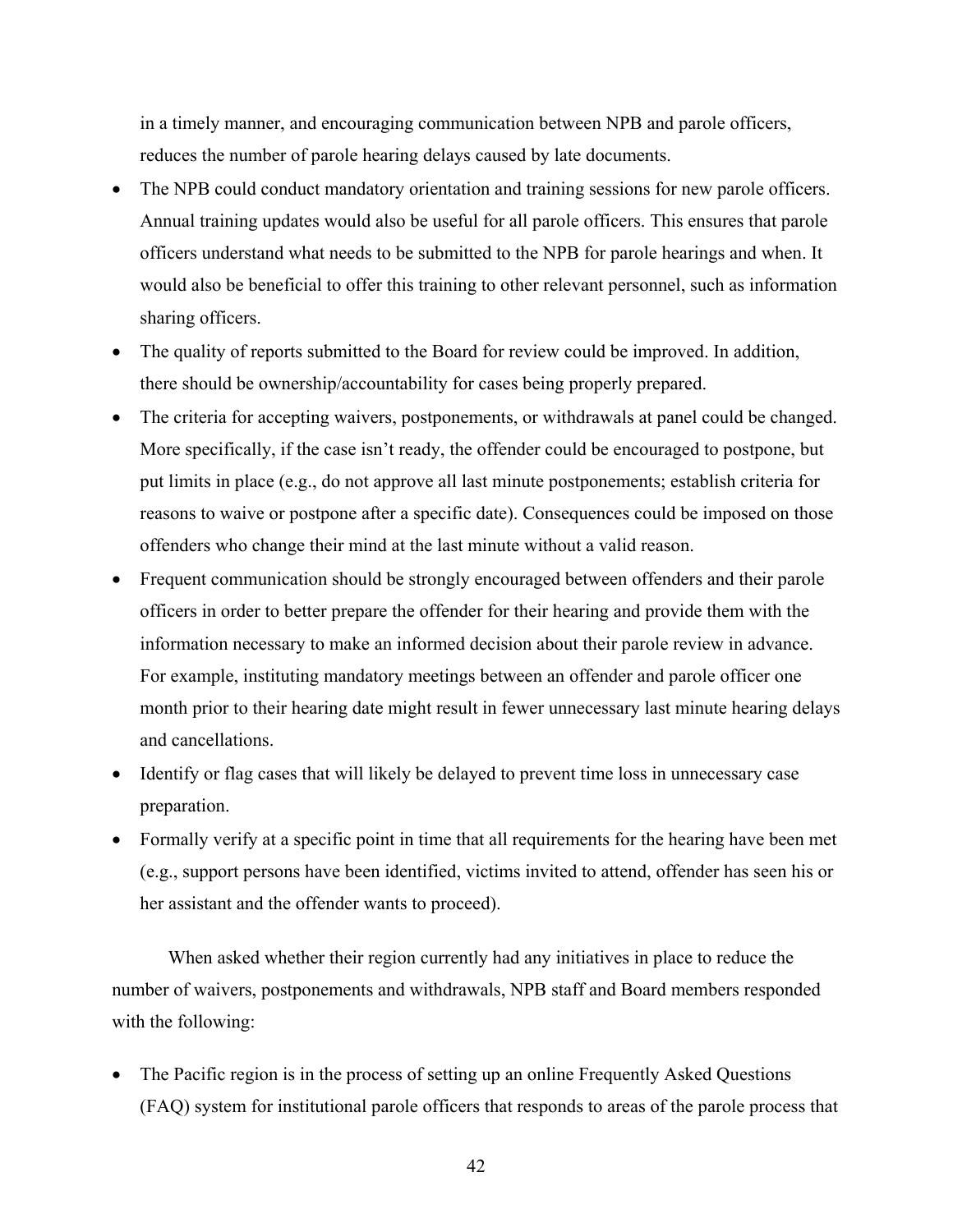are recurring problems/issues. This online FAQ system is intended to reduce the number of waivers, postponements and withdrawals. In addition, the Pacific region holds monthly quality control meetings. For lifers and other offenders who waive their legislated review every two years, the Board in the Pacific region requests that the offender appear for a decision after 2-3 consecutive waivers (offenders who are eligible but choose not to see the Board over a period of approximately six years). A paper decision is made if the offender chooses to not appear for the hearing.

- In Quebec, informal meetings via videoconference are arranged between the offender and the hearing officer prior to the hearing. This usually occurs when hearings are to be held at geographically isolated locations where cancellations are most costly in terms of travel. These informal meetings help increase offender accountability for their decision to appear before the Board and help reduce the number of last minute decisions.
- The Prairie region does not have any specific measures in place at this time, but parole officers do understand the importance of identifying waivers, postponements and withdrawals as early as possible and do a good job briefing the offender. Offenders are also notified well in advance of victims, observers, media, and others who may be present during their hearing in order to avoid last minute delays and cancellations in cases where the offender does not want to face these participants or observers.
- The Atlantic region currently takes part in institutional site visits to improve communication between CSC and NPB staff. A key focus of these visits is information sharing issues and the clerical staff involved in the sharing process. This region is also committed to maintaining a low rate of administrative adjournments. Working with CSC, they ensure that every occurrence is investigated and corrective action is taken.
- The Ontario region did not identify any formal initiatives to reduce the number of waivers, postponements, and withdrawals.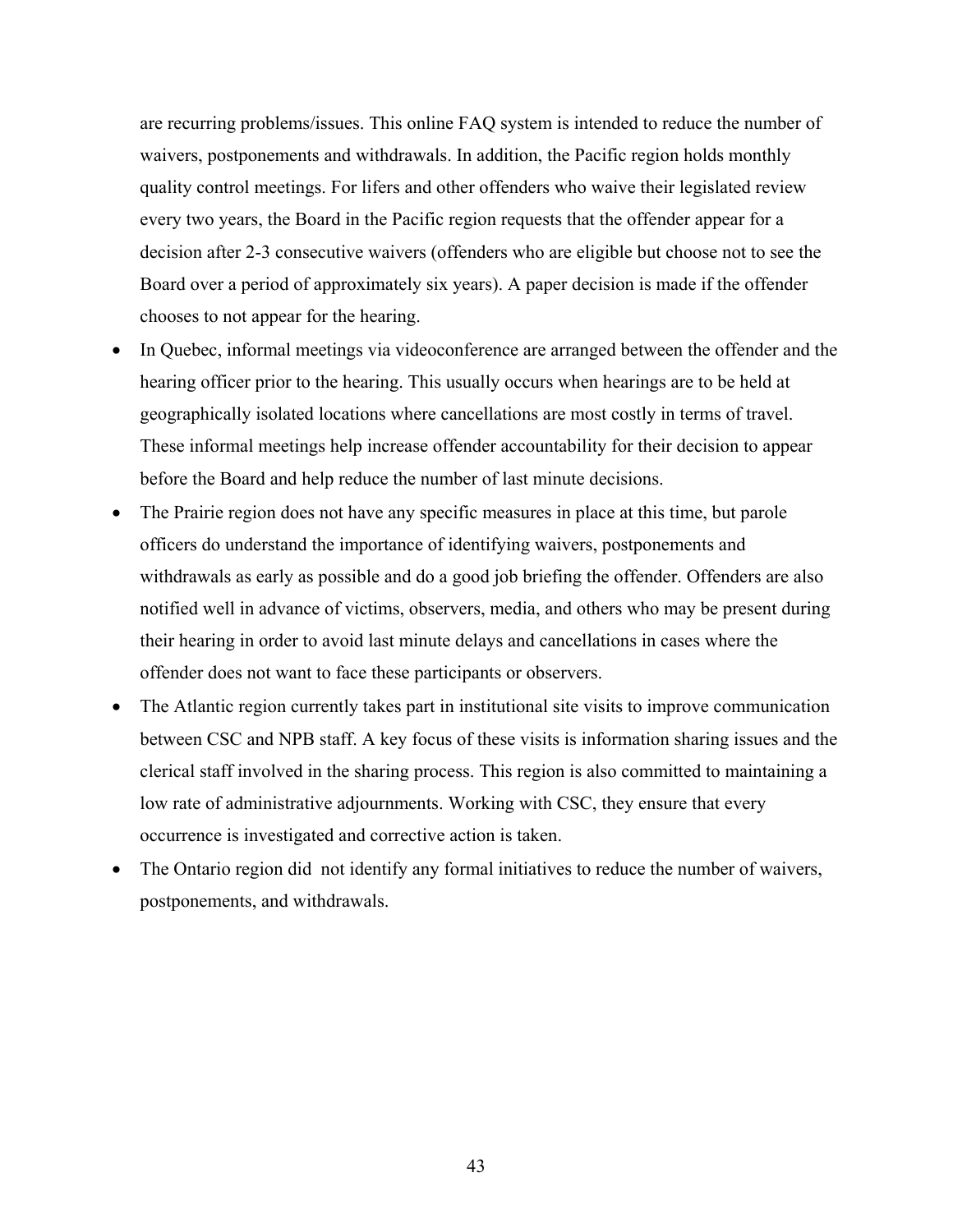#### **Discussion**

This research provides a number of different, though often overlapping, perspectives on the reasons for delays and cancellations. Circumstances under which offenders choose not to appear before the Board are varied and often multi-faceted. Given the broad range of reasons for waivers, postponements and withdrawals of applications, the findings are discussed in terms of offender-specific factors, parole officer and case management-specific factors, and operations/programs-specific factors.

Offender-specific factors pertain to reasons given by the offender that are related to the individual's behaviours, attitudes and beliefs, and are generally factors within his/her control. This category captures features that are relevant to offender's motivation and level of engagement. The CSC Review Panel Report (2007) notes that there is "a portion of offenders who have no interest in rehabilitation and are content to 'wait out' the system until they reach statutory release" (p.9). Findings from this study show that approximately one-third of offenders interviewed were not interested in programming, reported no motivation to be released on parole, and stated that they had no intention of appearing before the Board for a parole review, thus waiting to be released at their statutory release date. However, over half (61%) indicated that being released on parole, both day and full, was important to them. Most respondents also expressed interest in participating in correctional programs and planned on appearing before the Board for a parole review in the future.

Since reasons in the offender-specific category are related to behaviours, attitudes and beliefs, changes in the number of waivers, postponements or withdrawals of parole applications require offender-focused measures. Over a third of offenders interviewed reported limited understanding of the parole review process. NPB and CSC could work together to provide instructional videos or distribute educational pamphlets in an attempt to improve offender's understanding of parole decision options and implications, as well as help manage offender's expectations. Given that almost half of respondents reported other inmates as their main source of information regarding the parole review process, it is particularly important that offender-tooffender sharing of misinformation is minimized and that offenders receive consistent and accurate information.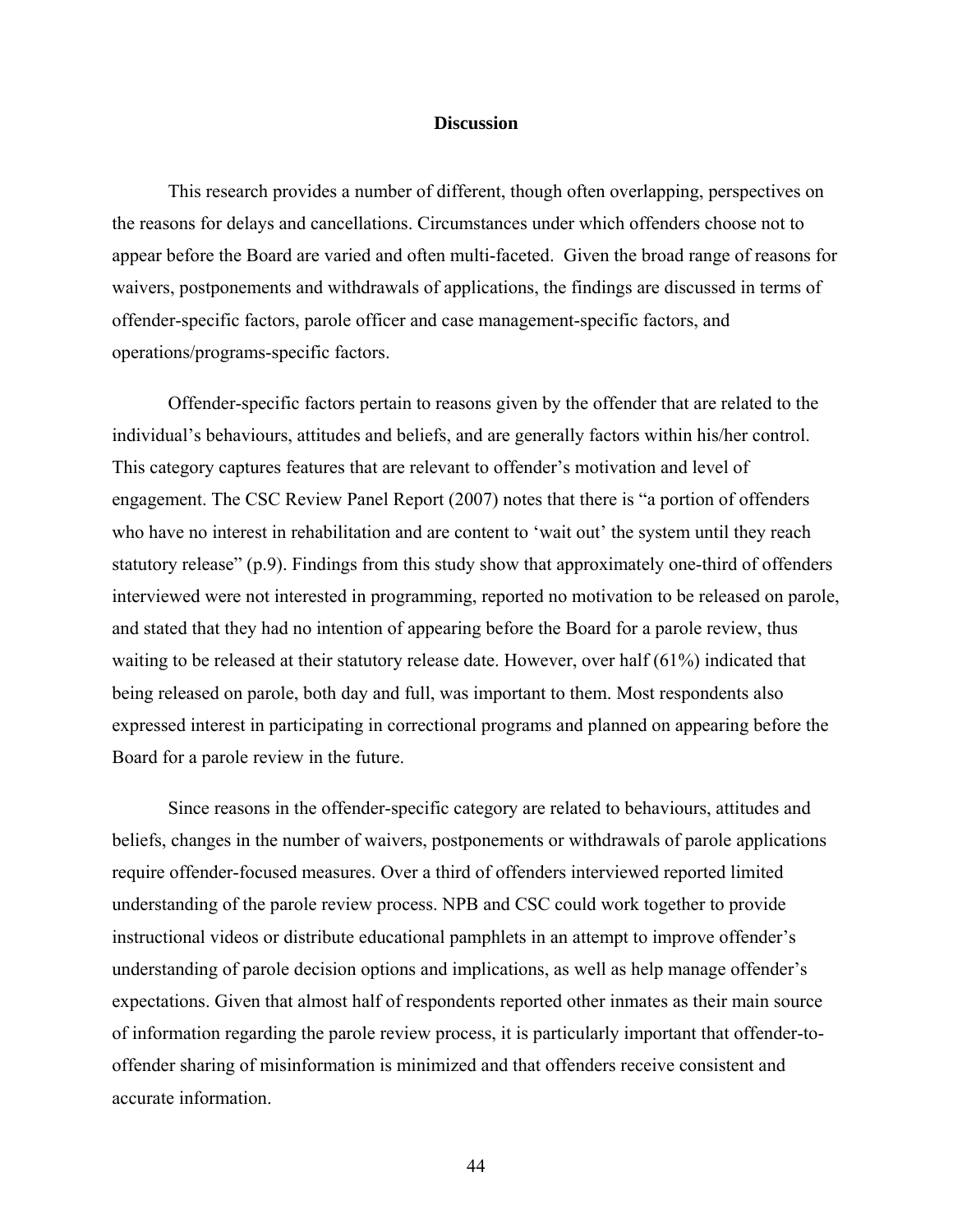Issues related to offender motivation, engagement and accountability extend far beyond the decisions to waive, postpone or withdraw parole applications. The Review Panel Report (2007) raised the need to make greater efforts to motivate disengaged offenders while also highlighting the importance of shared responsibility in the rehabilitative process. The Service is responsible for providing the opportunities and the tools needed by offenders to change their behaviour, however, the offender should be held responsible for learning from these opportunities and applying the tools of rehabilitation to attain and maintain long-term behavioural and lifestyle changes (Review Panel Report, 2007).

Parole officer and case management-specific factors reflect the impact of a parole officer's recommendation on an offender's decision to delay or cancel their parole hearing. A parole officer is required to make a release recommendation when an offender appears before the Board for a parole review. Regardless of the factors influencing this recommendation, findings from this study suggest that almost one-quarter of offenders are waiving, postponing or withdrawing an application for parole because of a perceived lack of support for release from their parole officer or CMT. This suggests that some offenders perceive their parole officer's recommendation to weigh heavily on the outcome of their parole hearing. With respect to the decision not to support an offender for release, some parole officers interviewed noted that, although program participation is an important factor, having completed identified programs does not automatically translate into support for release. Future research should examine how trends in the changing offender profile, CSC recommendations for release to the Board, and subsequent decisions to waive, postpone, or withdraw a parole review application are interrelated. It is possible that an increase in the number of offenders assessed as high risk and high need are associated with negative recommendations for parole, and impact upon offender decisions to not appear before the Board for a parole review.

Operations/programs-specific factors pertain to reasons for waivers, postponements and withdrawals that included activities related to sentence management and rehabilitation. The need to address issues related to incomplete correctional programming and the implications for meeting parole eligibility dates has been identified in previous reports (OCI, 2001, 2007). Incomplete programs was also a key issue raised by offenders, parole officers and NPB staff. It is, without question, an important factor contributing to delays and cancellations of parole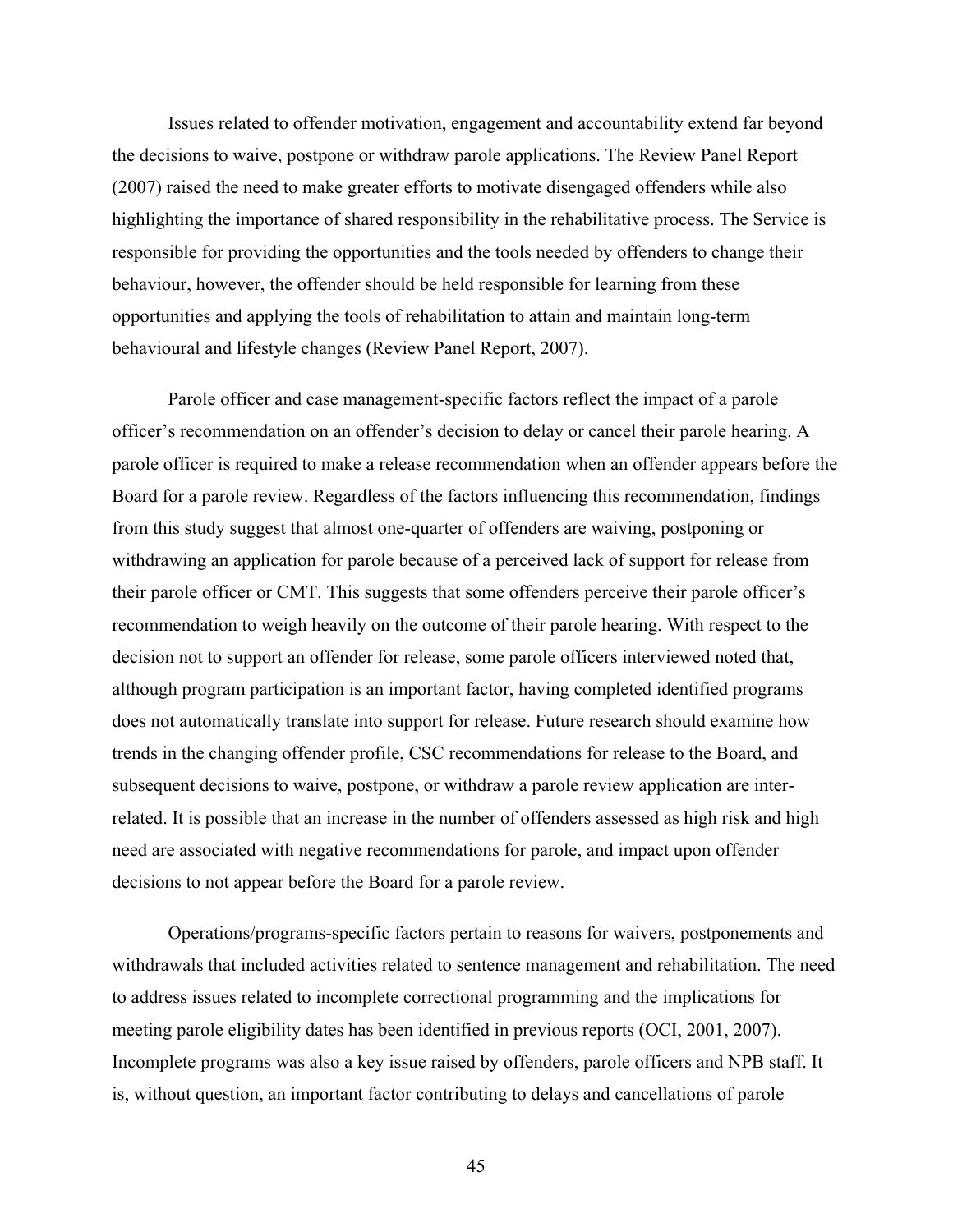review. In the context of CSC's Transformation Agenda, correctional interventions have been identified as key priorities for immediate action (CSC, 2009a). CSC is currently moving forward with initiatives meant to facilitate the management and delivery of correctional programs. For instance, developers of the Integrated Correctional Program Model (ICPM) anticipate that this approach will allow for more timely access to, participation in, and completion of correctional programs (CSC, 2009b). Other initiatives include the implementation of a revised intake assessment process as well as making programs available at intake (CSC, 2009a).

Although findings from this research provide support for the need to address program availability and program waitlists, it also highlights the importance of properly defining OMS codes and interpreting information used to record waiver reasons in a useful and meaningful way. Codes used to record waiver reasons currently provide an incomplete picture of circumstances under which these decisions are made. Code categories for waivers, postponements and withdrawals may be over-stating operational factors contributing to these decisions while under-representing the impact of other important factors. That is, by allowing only one reason to be recorded, which is usually the *programs not completed* classification, any additional information that would explain why programs are incomplete is lost. In this way, the existing codes fail to capture the inter-relatedness of reasons contributing to delays and cancellations which may lead to misinterpreting data to mean that these issues exist in isolation of each other.

According to NPB staff and Board members, many delays and cancellations are the result of information not being shared in a timely manner. Parole officers also identified challenges with the information sharing process. It is currently unclear whether information required by the Board is not shared as a result of deficiencies with the information sharing process (e.g., staff are not clear as to which documents are required, sites need a sharing clerk to facilitate this process, and/or lack of communication between CSC and NPB) or because reports and other documentation are incomplete and/or not available to be shared (e.g., psychological assessments are not complete, program performance reports have not been received, assessment for decision is incomplete). Such challenges are likely the result of a combination of these factors and will vary across regions and sites. Investigating this further could help to determine exactly where the information sharing process needs improvement so that measures can be introduced in order to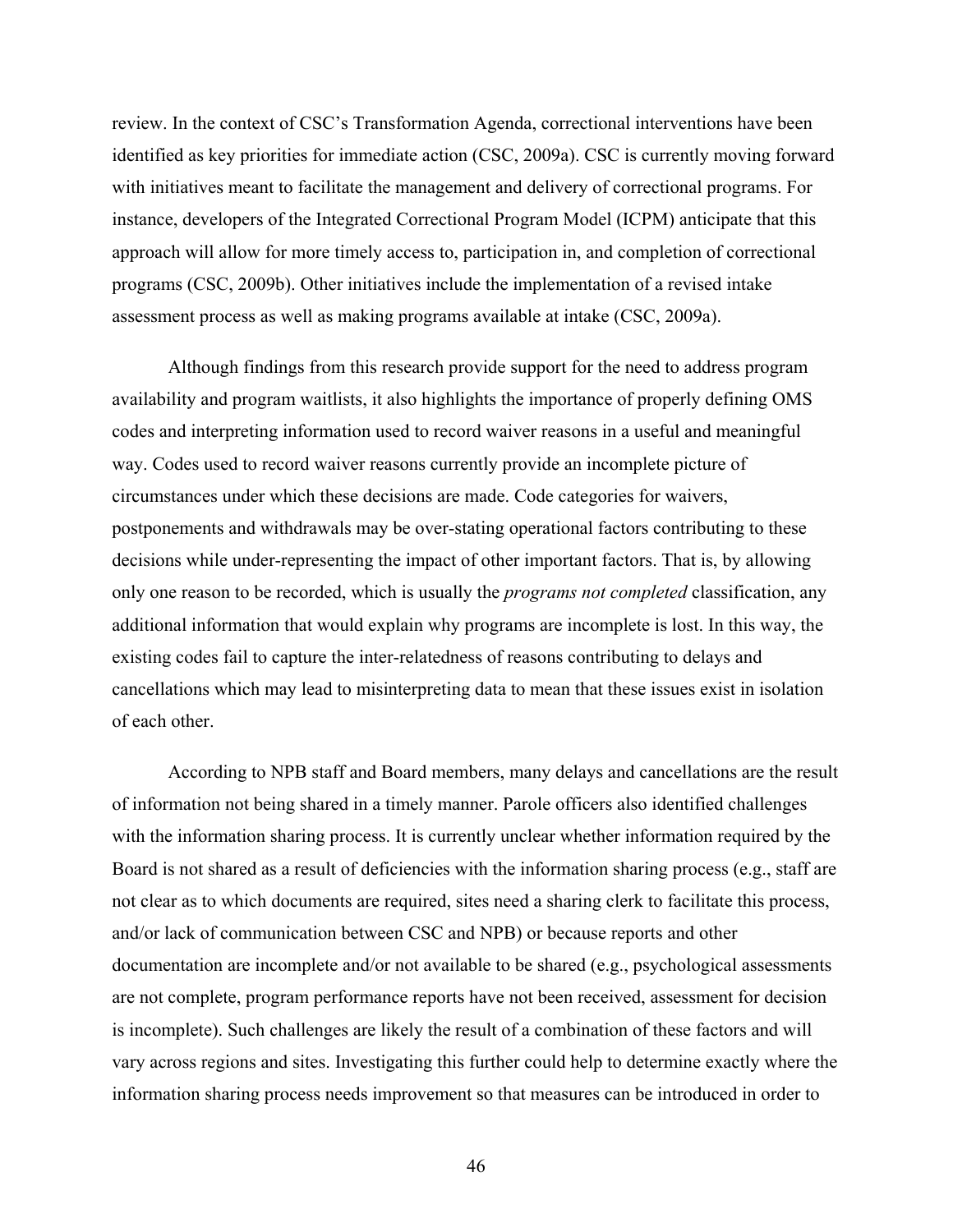decrease the number of delays and cancellations that result from incomplete documentation and sharing.

NPB staff and Board members also reported that delays and cancellations that occur for valid reasons are not the cause for concern; however, last minute decisions have considerable time and resource implications. Thus, the goal is not necessarily to reduce the number of parole hearings delayed and cancelled in general, but rather to focus on reducing those delays and cancellations that are not done for legitimate reasons or are submitted shortly before the scheduled parole hearing. Current OMS data make it difficult to assess the frequency at which decisions to waive, postpone or withdraw an application are submitted within 21 days of a scheduled hearing. Greater accuracy in monitoring and reporting on the decision processing timelines may help determine how to reduce these last minute decisions.

Together, issues related to the information sharing process and last minute decisions not to appear for a scheduled hearing suggest that proactive measures could be introduced to minimize preventable delays and cancellations. In previous efforts to address the number of cases scheduled for hearings where a parole decision was not made, NPB staff in the Quebec region developed a set of guidelines that more clearly defines the roles and responsibilities of all CSC and NPB staff involved in the parole review process. For example, NPB hearing officers are responsible for preparing case files for review and liaising with the parole officer or sharing clerk to ensure that all information is received. It also outlines actions that should be taken by parole officers in preparation for parole hearings such as meeting with the offender 7 to 10 days prior to the hearing to verify that the offender still wishes to move forward, sharing of all documents with NPB, and helping the offender prepare for the hearing. Development of more formal guidelines that ensures that all procedural verifications have been made and that measures are in place to prevent last minute decisions may help ease the time and resource costs associated with these decisions.

In line with the above statement, informal discussions with parole officers also provided insight into the extent to which delays and cancellations have been construed as negative and undesirable. It is necessary to explore, and perhaps better define, when delays and cancellations are perceived as appropriate and acceptable in order to make a distinction between those that are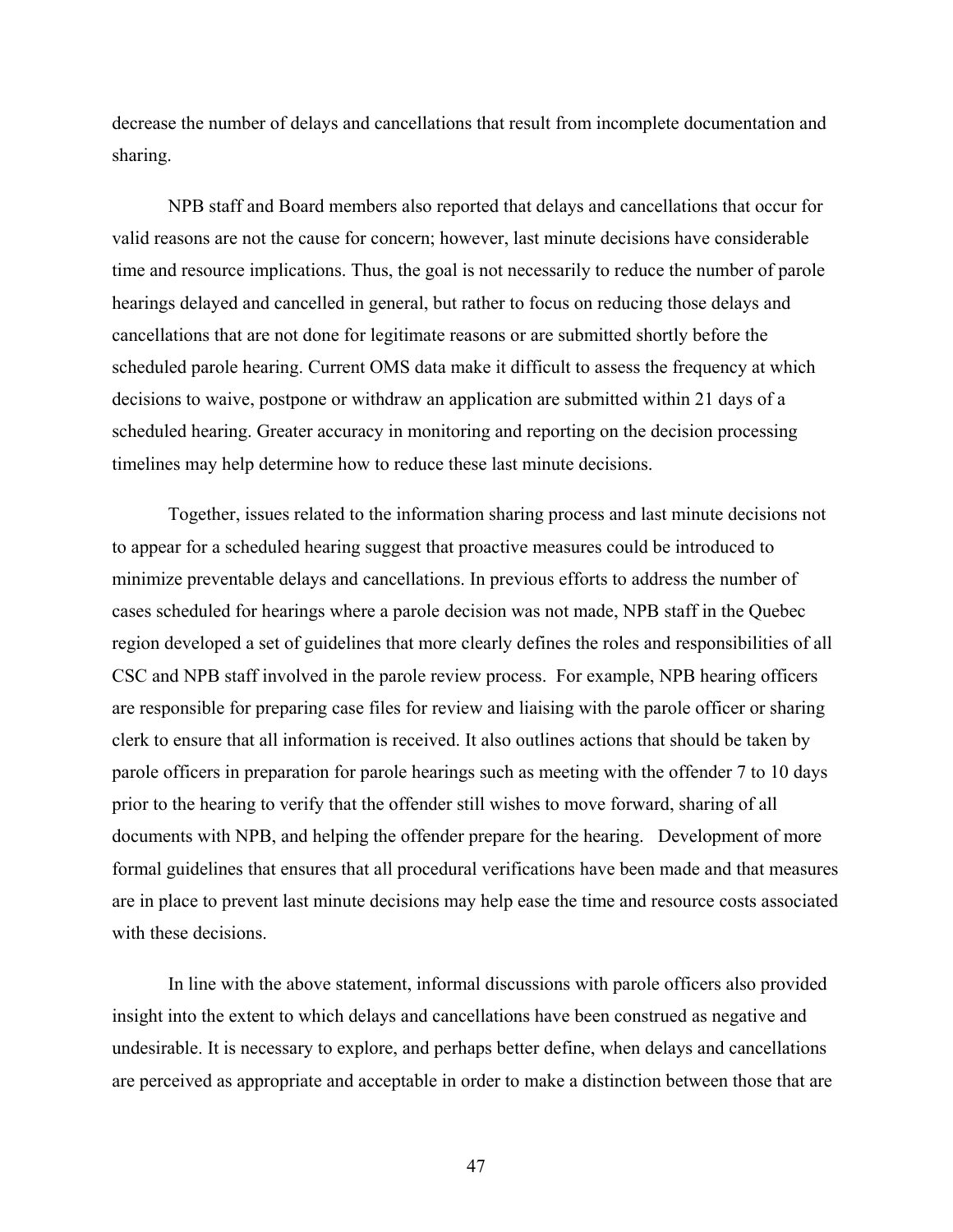done for valid reasons and those that are not. It may be worthwhile to formalize guidelines defining appropriate and acceptable use of waivers, postponements and withdrawals in order to prevent the misuse of these parole decision options.

In addition to waivers, postponements and withdrawals, the current study also examined adjournments and administrative adjournments. Although adjournments have steadily decreased over time, they have implications for offenders and NPB. Some offenders who were interviewed in this study were not aware that their parole review had been adjourned, which indicates that better communication needs to take place between the parole officer, offender, and the Board. Almost half of offenders identified issues with their case file (e.g., missing documents, waiting on reports, incomplete paperwork) as the reason for the adjournment. This finding suggests that improving case preparation would reduce the number of adjournments. These results also suggest that adjournments have a key impact on almost all offenders who are aware that their parole review had been adjourned. Given that adjournments are last minute, which makes them costly to NPB and results in a significant impact on the offender, it is important that the reasons for adjournments are addressed so that they can be avoided whenever possible or at the very least be identified earlier in the parole review process.

#### **Recommendations**

Identifying measures that may reduce the number of waivers, postponements and withdrawals of parole reviews is an important step toward promoting offenders' safe and gradual community reintegration. For CSC, examining the reasons for these trends is important for managing the costs of incarceration and for ensuring that periods of incarceration are not longer than necessary to ensure public safety. From an NPB perspective, decisions not to appear before the Board for a scheduled hearing have time and resource implications. Findings of the current research provide some suggestions as to where to direct efforts to address the factors contributing to delays and cancellations, thereby minimizing the impacts on offenders, CSC and NPB. Several of the following recommendations may appear to overlap, however, they are meant to address different elements of the parole review process.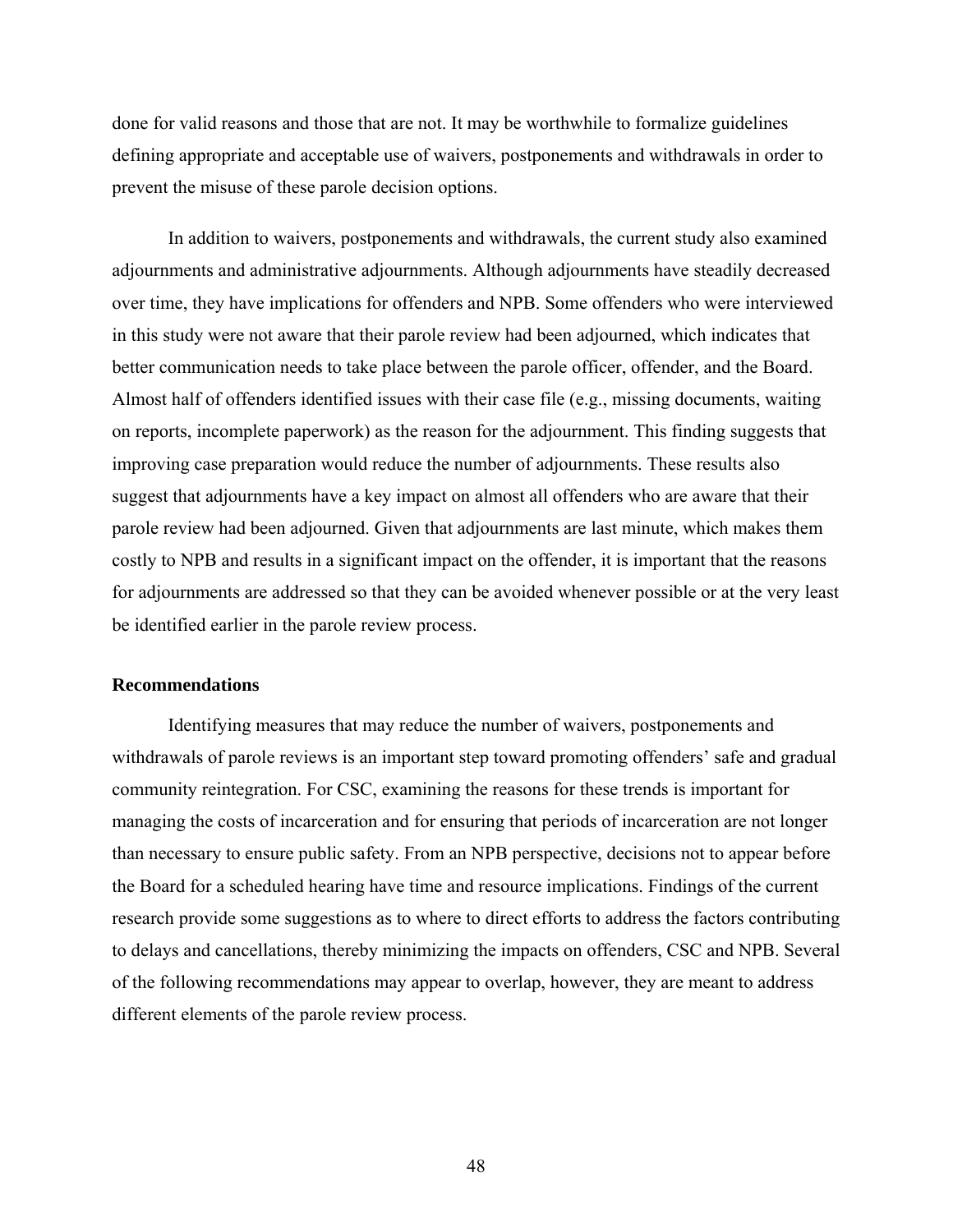## **These recommendations include:**

## 1. **Increase training and knowledge transfer**.

CSC staff should receive proper training in case preparation and the parole review process. Orientation training at hiring as well as regular training updates should be mandatory. Training will increase consistency across staff, institutions, and regions in terms of document sharing and report preparation. Ongoing communication between NPB and CSC, as well as between parole officers and offenders, will ensure that knowledge is shared among all parties involved in the parole review process.

# 2. **Clarify roles and responsibilities of staff**.

CSC and NPB should have a clear understanding of both agencies' roles and responsibilities regarding case file preparation and the parole review process. A better definition of expectations for CSC staff working with offenders and involved in the information sharing process will ensure a more efficient process.

## 3. **Encourage more effective communication**.

CSC and NPB should encourage open communication at all levels. The national and regional Interlinkages meetings of senior executives of the NPB and CSC are one example of where discussions could take place. In addition, CSC should promote enhanced communication between the offender and their CMT.

## 4. **Strengthen information sharing**.

Measures that enhance the information sharing process should be identified for each region. CSC should establish clearly defined timelines for document sharing. In addition, CSC and NPB should also identify a point of contact in each institution and regional office. This process should also include ways of identifying quality control issues (e.g., missing information) in advance. This approach will be most beneficial in cases that are adjourned or administratively adjourned.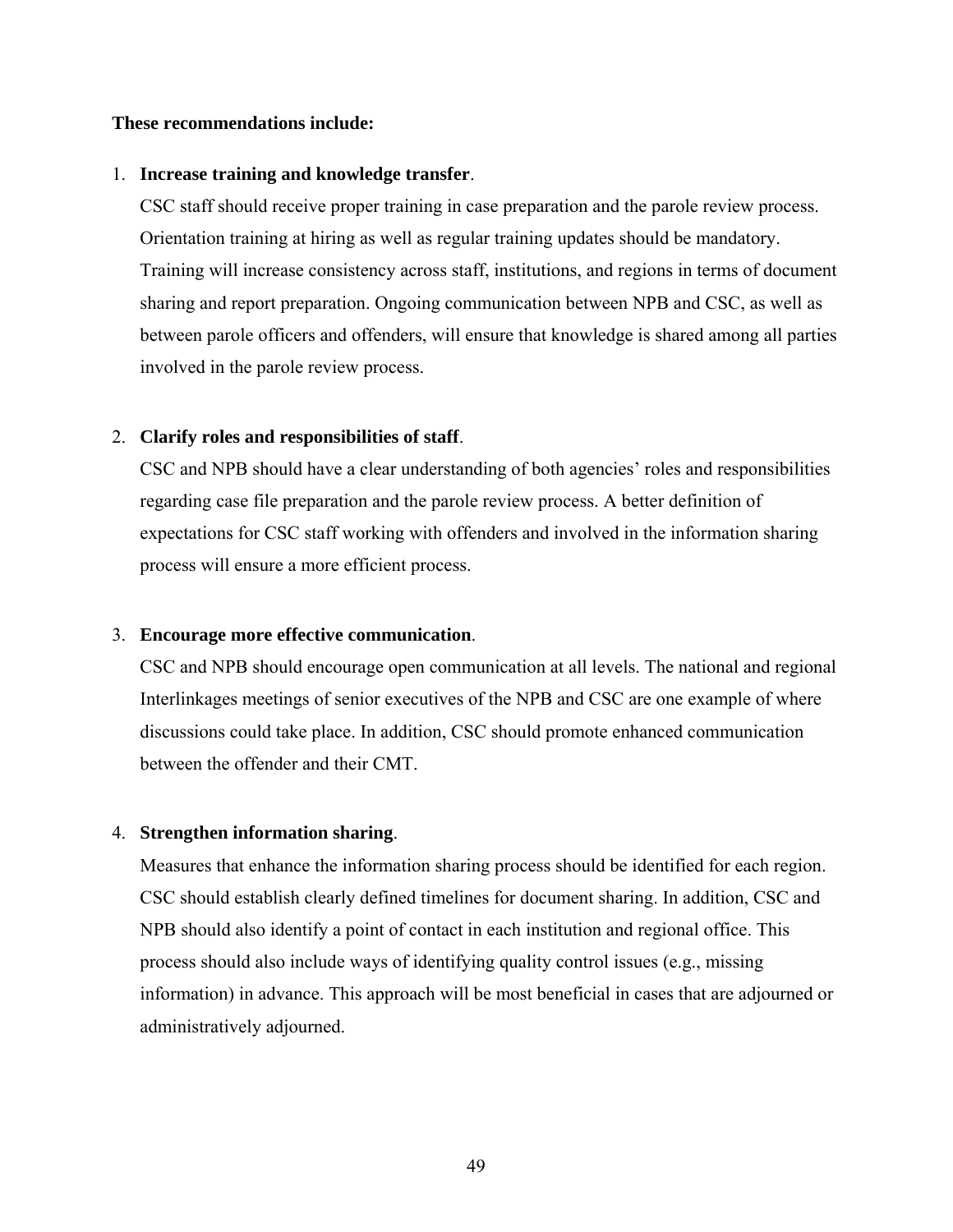## 5. **Enhance offender orientation**.

There is a need for a uniform method of orientating offenders to the parole process, their rights and responsibilities, and the steps that they need to take in order to work toward their release. One low-cost and high-impact approach is to produce an orientation video that could be shown to every offender during the reception process. As many offenders have limited literacy skills, this might be a more effective tool than paper-based materials, such as handouts. Moreover, such a presentation could be produced in a number of languages, including Aboriginal dialects.

## 6. **Expand program availability and completion.**

Keeping in mind that OMS data may over-emphasize the need in this area (e.g., some offenders previously attempted but had not completed programs in question), both waitlists and the availability of programs are important factors contributing to delays and cancellations that require continued efforts. Research should examine the effectiveness of the new Integrated Correctional Program Model in addressing issues of program management and delivery.

#### 7. **Improve case management and early identification**

Earlier identification of cases that are likely to fail to appear before the Board on scheduled dates needs to occur. Further research could inform typical timeframes for decisions to cancel or delay parole reviews and may help develop measures to offer assistance to the offender. Forms of assistance could include information sessions, formal opportunities to ask questions, and/or regularly scheduled meetings with their case management team.

## 8. **Minimize last minute decisions**.

Given that last minute decisions are costly, both in terms of time and financial resources, mechanisms should be developed (e.g., legislation that prevents unwarranted cancellations within a specified timeframe) to minimize and/or eliminate last minute decisions.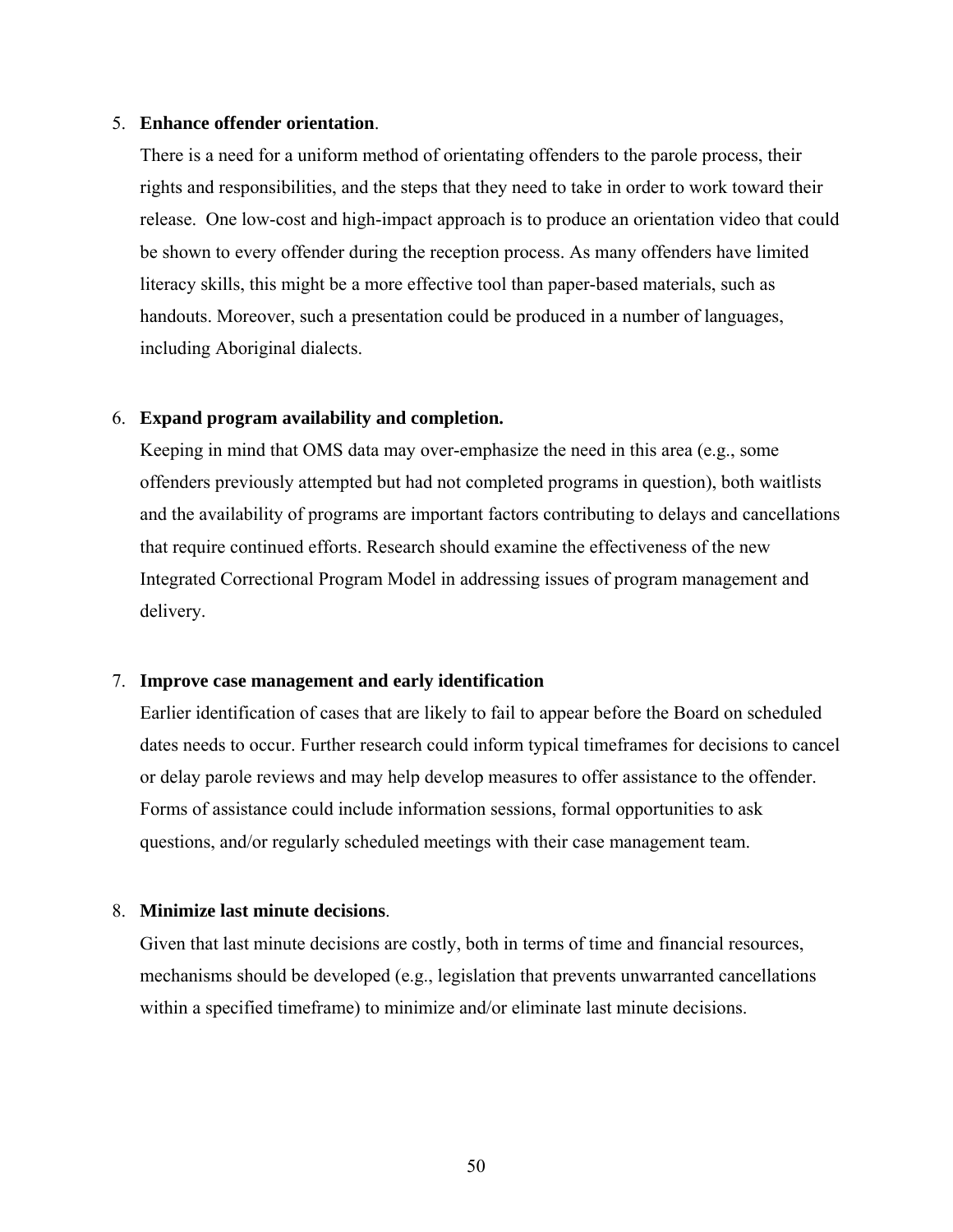## 9. **Improve accuracy of information recorded in OMS**.

Codes used to record waivers, postponements and withdrawals could be expanded to better capture the circumstances under which these decisions are made. Also, greater accuracy in monitoring and reporting on the decision processing timelines would help determine how to best minimize last minute decisions.

#### 10. **Reducing barriers to reviews**.

Strategies should be developed to identify potential problems for the offender or in elements of the review process as early as possible so that there is ample time to address the problem before the parole review. Adhering to many of the recommendations listed above will ensure these proactive approaches are developed.

#### **Concluding Remarks**

The parole review process requires that CSC and NPB work closely to achieve the common goal of ensuring public safety through the safe reintegration of offenders into the community. Given that, offenders, parole officers and NPB staff and Board members have important roles in this process, their perspectives each contribute to a better understanding of the factors leading to delays and cancellations as well as providing better insight into the impacts of these decisions.

The sample of offenders interviewed in this study represents only a small portion of offenders who do not appear before the Board for a parole review each year. Although a broad range of reasons were reported for waivers, postponements and withdrawals of parole application, incomplete correctional programs were the most frequently cited reason. As the CSC Transformation Agenda initiatives move forward, Research should re-examine offender's decisions not to appear before the Board to assess whether these initiatives help reduce the number of delays and cancellations related to programming access and completion. Although interest in this research addressed different needs for CSC and NPB, it is evident that delays and cancellations are a shared concern and efforts to address issues contributing to these decisions will have a greater impact if they are undertaken jointly.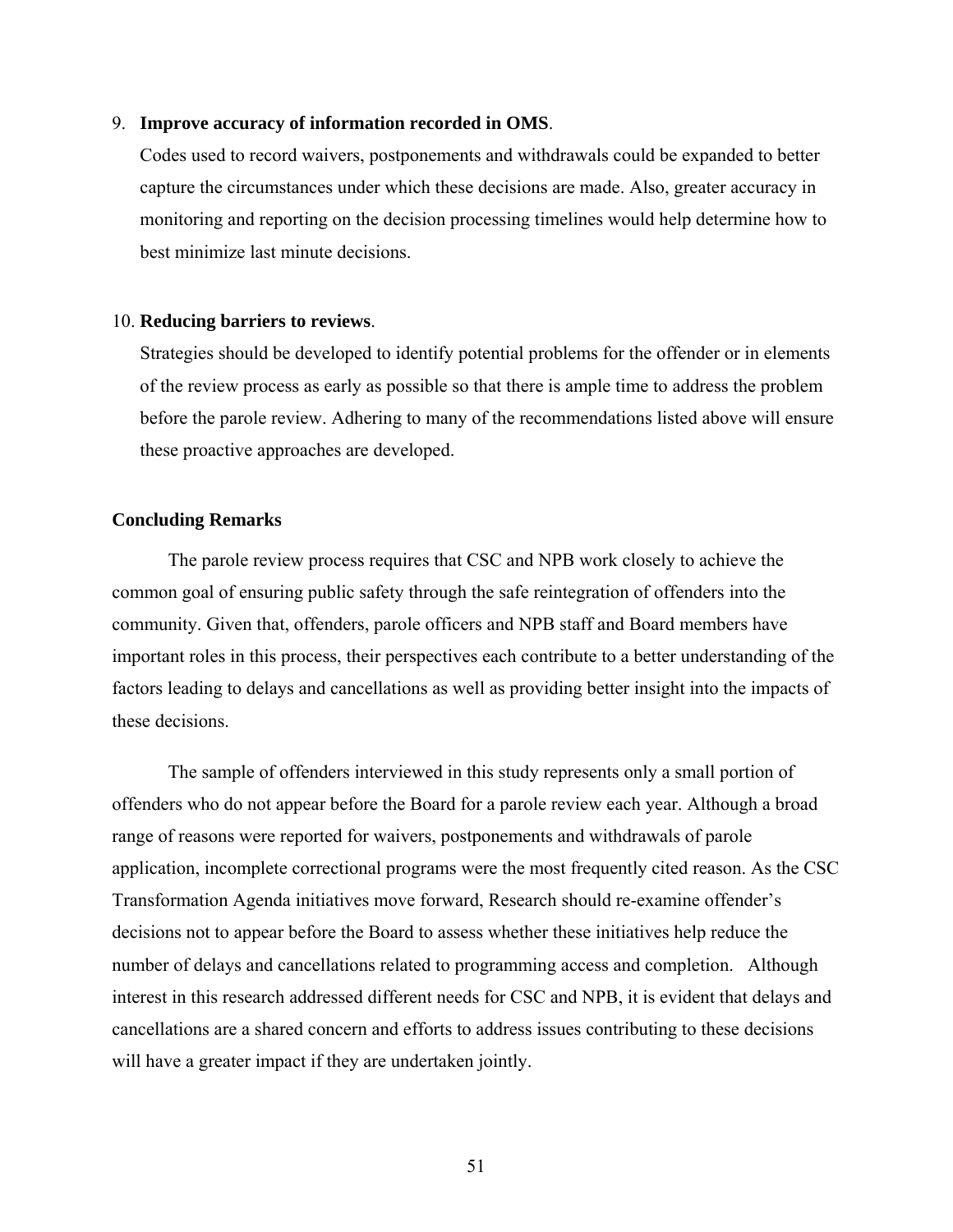## **References**

Bonham, G. (1986). Predicting parole decisions in Kansas via discriminant analysis. *Journal of Criminal Justice*, 14, 123-133.

Bottos, S. (Unpublished research). *A profile of federal offenders who waive, postpone or withdraw their initial parole review*. Ottawa ON: Research Branch, Correctional Service of Canada.

Carroll, J. (1976). Racial bias in the decision to grant parole. *Law and Society*, 11, 93-107.

*Corrections and Conditional Release Act* (1992). C-20.

*Corrections and Conditional Release Regulations* (1992). C-20.

Correctional Service of Canada. (2006). *The changing offender profile: Profiles and forecasts*, 2006. Ottawa, ON: Research Branch, Correctional Service of Canada.

Correctional Service of Canada (2007). *Commissioner's Directive 712-1: Pre-release decision making*. Retrieved June 15, 2009, from Correctional Service of Canada website: http://www.cscscc.gc.ca/text/plcy/cdshtm/712-1-cd-eng.shtml.

Correctional Service of Canada. (2007). *Report of the Correctional Service of Canada .Review Panel: A roadmap to strengthening public safety*. Ottawa, ON: Public Works and Government Services Canada (Cat. No. PS84-14/2007E).

Correctional Service of Canada. (2008). [*Changing offender profile data, general offender population snapshot*, August 14, 2008.] Unpublished raw data.

Correctional Service of Canada. (2009a). *Transforming corrections*. Ottawa, ON: Correctional Service of Canada.

Correctional Service of Canada. (2009b). *Transforming corrections: Integrated correctional program model* (ICPM). Ottawa, ON: Correctional Service of Canada.

Correctional Service of Canada. (2009c). [*CJIL program outcome data, April 15, 2009.*] Unpublished raw data.

Feder, L. (1994). Psychiatric hospitalization history and parole decisions. *Law and Human Behavior,* 18, 395-410.

Gottfredson, M., & Gottfredson, D. (1988). *Decision-making in criminal justice: Towards the rational exercise of discretion.* New York: Plenum Press.

Heinz, A. (1976). Sentencing by the parole board: An evaluation. *Journal of Criminal Law and Criminology,* 67, 1-31.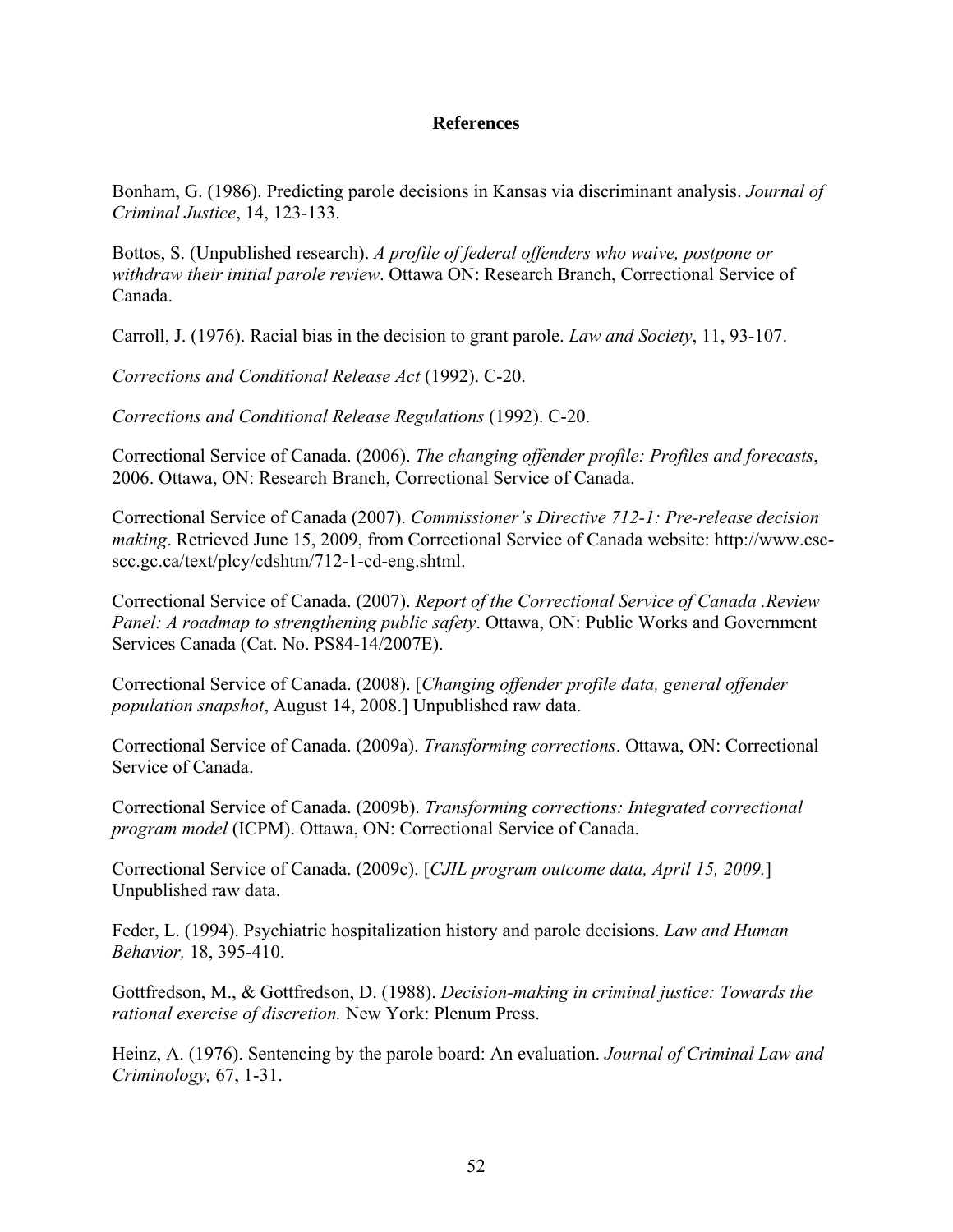Lefebvre, L. (1994). The demographic characteristics of offenders on day parole.Retrieved April 20, 2009 from http://www.csc-scc.gc.ca/text/pblct/forum/e063/063c\_e.pdf

Morgan, K. D., & Smith, B. (2005). Parole release decisions revisited: An analysis of parole release decisions for violent inmates in a southeastern state. *Journal of Criminal Justice,* 33, 277- 287.

Motiuk, L., Cousineau, C., & Gileno, J. (2005). *The safe return of offenders to the community: Statistical overview 2005.* Ottawa ON: Research Branch, Correctional Service of Canada.

Motiuk, L. & Cousineau, C. (2006). *The safe return of offenders to the community: Statistical overview 2006.* Ottawa ON: Research Branch, Correctional Service of Canada.

National Parole Board. (2007). *Performance monitoring report 2006-2007*. Ottawa, ON: Performance Measurement Division, National Parole Board.

National Parole Board. (2008a). *Summary: Determinate sentences commenced and completed between 1992 and 2008*. Ottawa, ON: Performance Measurement Division, National Parole Board.

National Parole Board. (2008b). *National Parole Board performance report*. Ottawa, ON:Policy, Planning and Operations Division, National Parole Board.

National Parole Board. (2008c). [*Snapshot of parole decisions, September 1, 2008*]. Unpublished raw data.

National Parole Board (2009). NPB Policy Manual, vol. 1, 14A. Retrieved June 15, 2009, from the National Parole Board website:

http://www.npb-cnlc.gc.ca/infocntr/policym/PolicyManual\_Vol1No14.pdf.

Office of the Correctional Investigator. (2001). *Annual report of the Office of the Correctional Investigator 2000-01*. Ottawa, ON: Public Works and Government Services Canada.

Office of the Correctional Investigator. (2007). *Annual report of the Office of the Correctional Investigator 2006-07.* Ottawa, ON: Public Works and Government Services Canada.

Office of the Correctional Investigator. (2008). *Annual report of the Office of the Correctional Investigator 2007-08*. Ottawa, ON: Public Works and Government Services Canada.

Public Safety Canada. (2008). *Corrections and conditional release statistical overview* Ottawa, ON: Public Works and Government Services Canada.

Scott, J. (1974). The use of discretion in determining the severity of punishment for incarcerated offenders. *Journal of Criminal Law and Criminology*, 65, 214-224.

Serin, R. (2006). *Understanding parole decision making: History and context for the National Parole Board.* Unpublished manuscript, Carleton University, Ottawa, Canada.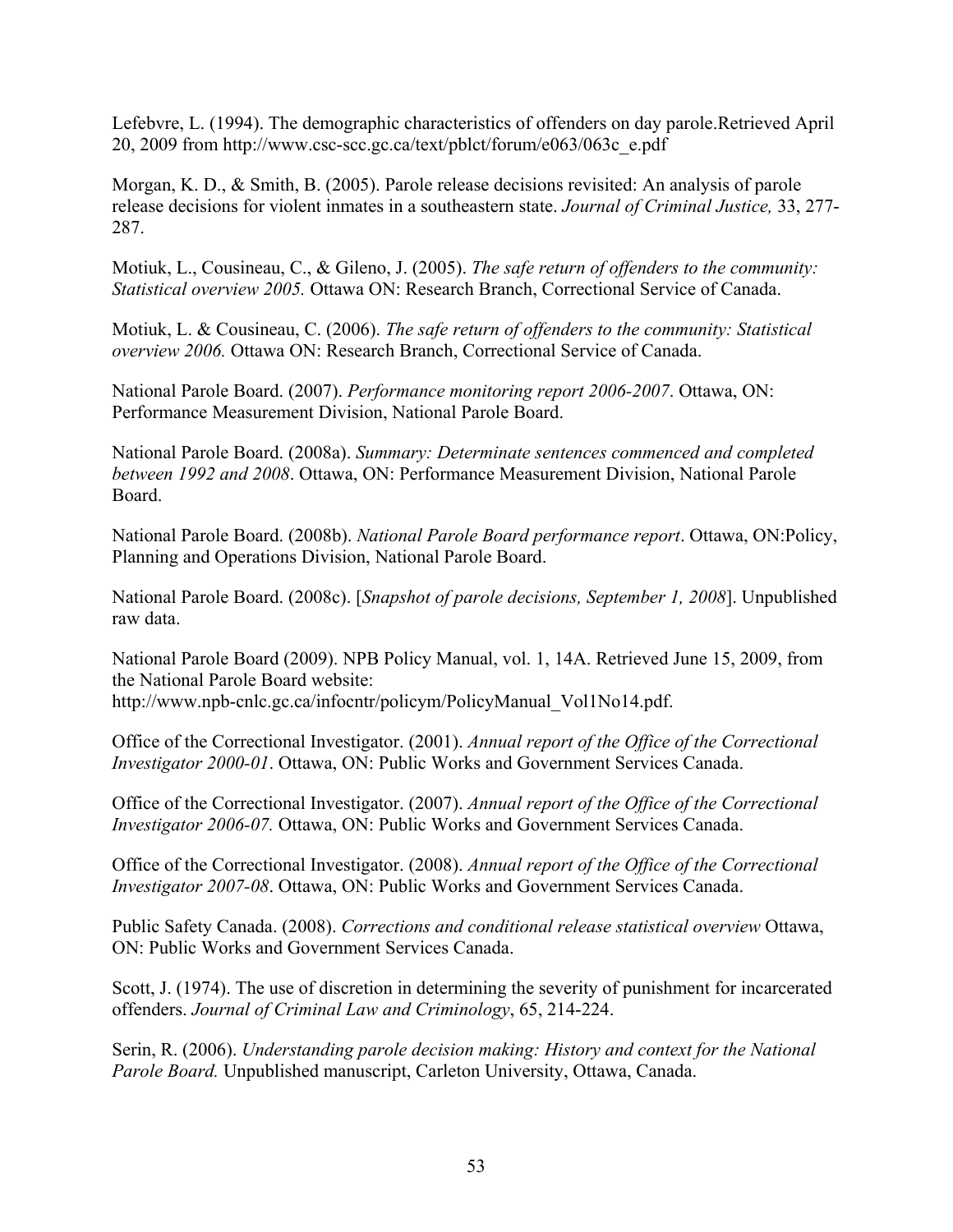Taylor, K., & Flight, J. (2004). A profile of federally-sentenced women on conditional release. *Forum on Corrections Research,* 16, 24-27.

Trevethan, S., Moore, J.P., & Rastin, C.J. (2002). A profile of Aboriginal offenders in federal facilities and serving time in the community. *Forum on Corrections Research*, 14, 17-19.

Trevethan, S., & Rastin, C.J. (2003). A profile of offenders serving time in the community. *Forum on Corrections Research*, 15. 12-15.

Welsh, A. (2000). Aboriginal offenders and full parole: A profile. *Forum on Corrections Research,* 12, 61-64.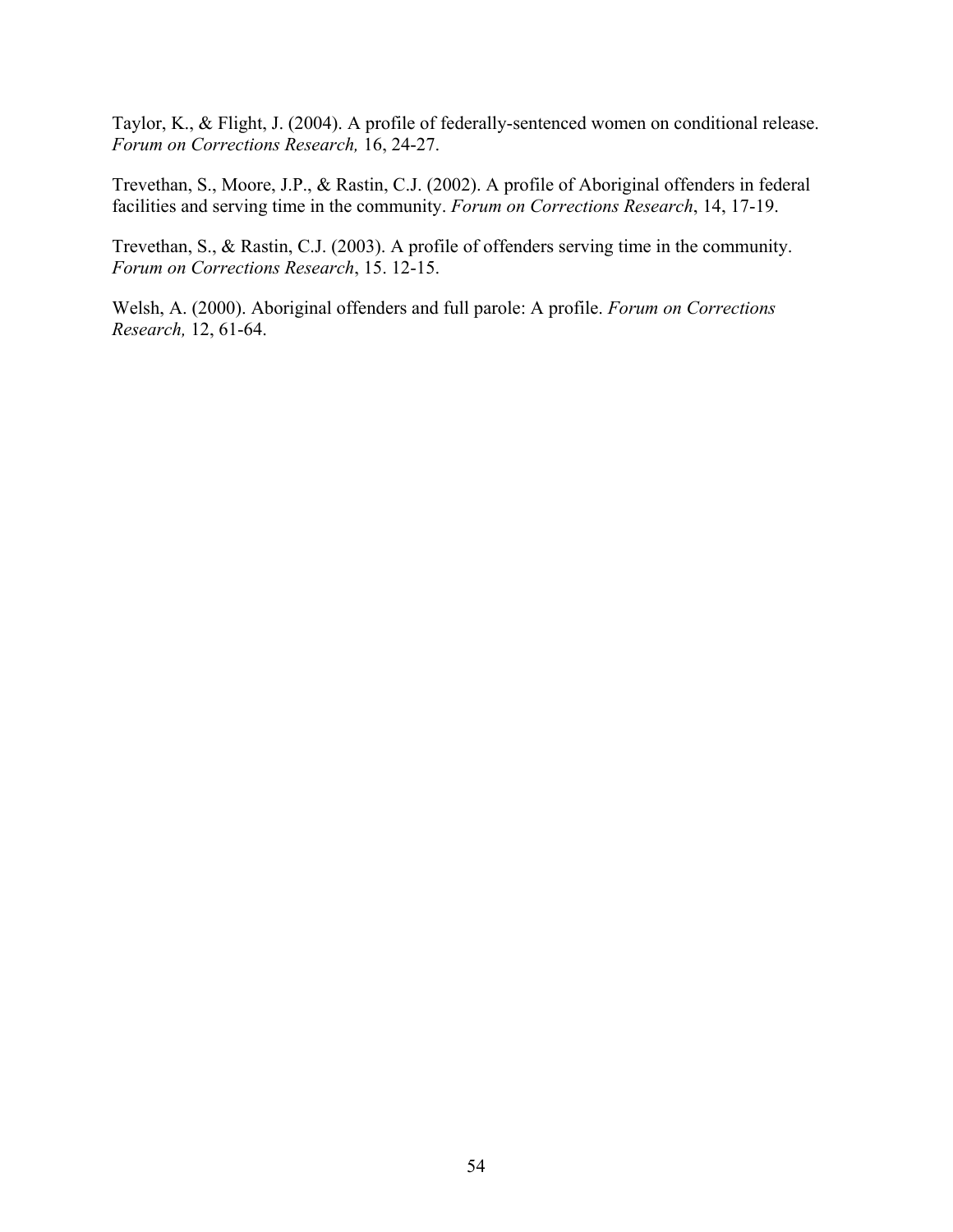# **Appendices**

# **Appendix A: Delays and Cancellations Definitions (CD 712-1)**

*Delays* (includes NPB parole reviews that are postponed, adjourned, or administratively adjourned):

- A **postponement** is a delay of the review or hearing, at the request of the offender, at any time before it begins.
- **Administrative adjournment** is a term used by the NPB to refer to the situation where a decision is taken "in office" to adjourn a case because one or more of the required reports are not available at the NPB office 21 days prior to the scheduled hearing.
- An **adjournment** is a temporary suspension of a hearing or review after the Board members have begun reviewing the information presented for their decision.

*Cancellations* (includes NPB parole reviews that are waived or withdrawn):

- A **waiver** is a written declaration given voluntarily by an offender that explicitly relinquishes the offender's legal right to a hearing and/or a review by the NPB.
- A **withdrawal** is a voluntary request from an offender advising the NPB that he or she no longer wishes to be reviewed for a day or full parole review as indicated by his or her earlier application.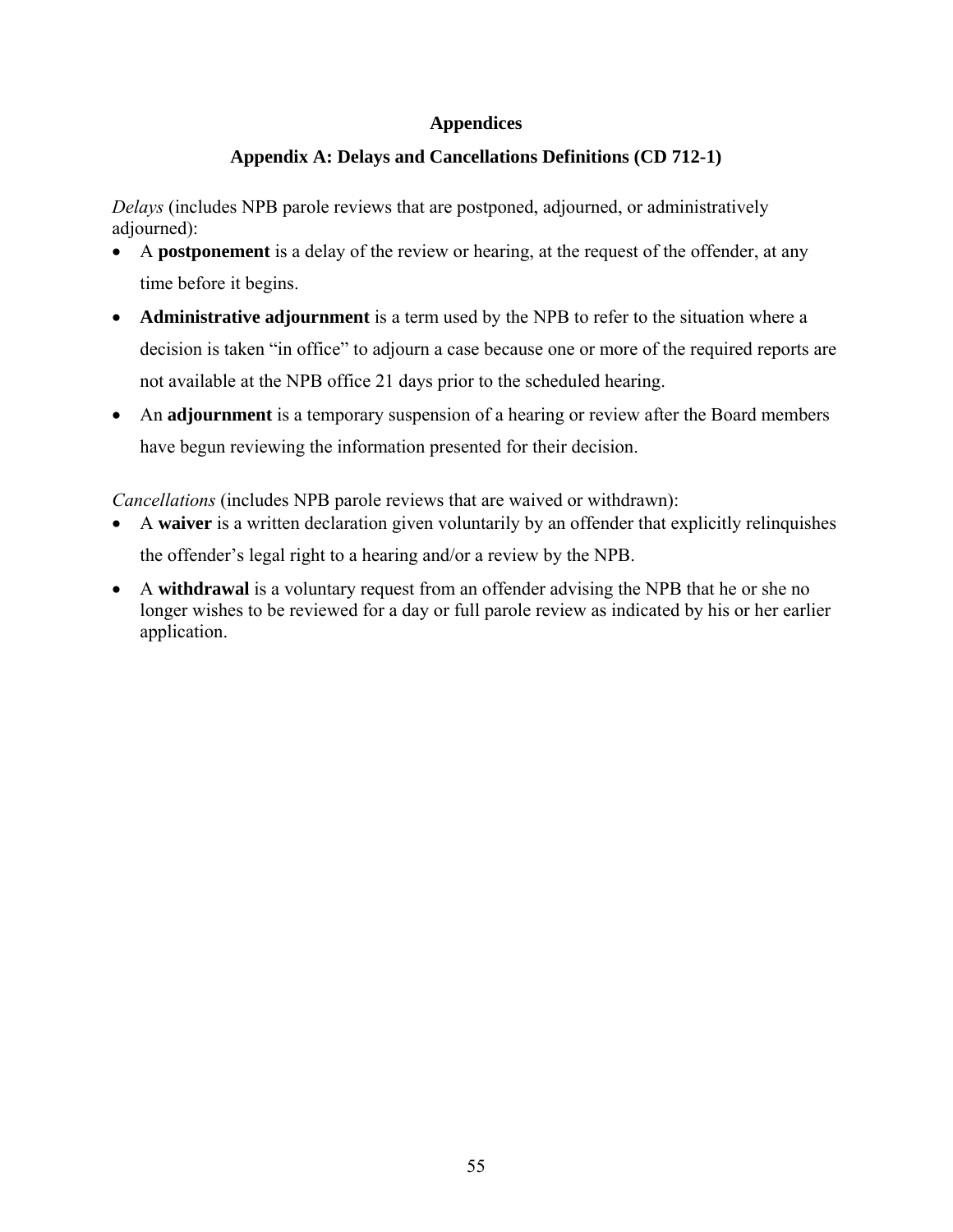# **Appendix B: Sites Visited and Distribution of Offender Interviews within Institutions**

| <b>REGION</b> | <b>INSTITUTION</b> | <b>SECURITY LEVEL</b> |
|---------------|--------------------|-----------------------|
| Atlantic      | Dorchester         | Medium                |
|               | Westmorland        | Minimum               |
| Quebec        | La Macaza          | Medium                |
| Ontario       | Pittsburgh         | Minimum               |
|               | Kingston           | Maximum               |
| Prairie       | Bowden             | Minimum/Medium        |
| Pacific       | Matsqui            | Medium                |

Table B1 : Sites of interviews are indicated below:

Table B2 : The following indicates the breakdown of interviews conducted at each institution

| <b>INSTITUTION</b> | WAIVE,<br>POSTPONE, | <b>ADJOURN,</b><br><b>ADMINISTRATI</b> |
|--------------------|---------------------|----------------------------------------|
|                    | <b>WITHDRAW</b>     | <b>VE ADJOURN</b>                      |
| Dorchester         | 17                  |                                        |
| Westmorland        | 5                   |                                        |
| La Macaza          | 21                  | 3                                      |
| <b>KP</b>          | 13                  |                                        |
| Pittsburgh         | 9                   | 3                                      |
| Bowden             | 22                  | 5                                      |
| Matsqui            | 17                  |                                        |
| <b>TOTAL</b>       | 104                 | 14                                     |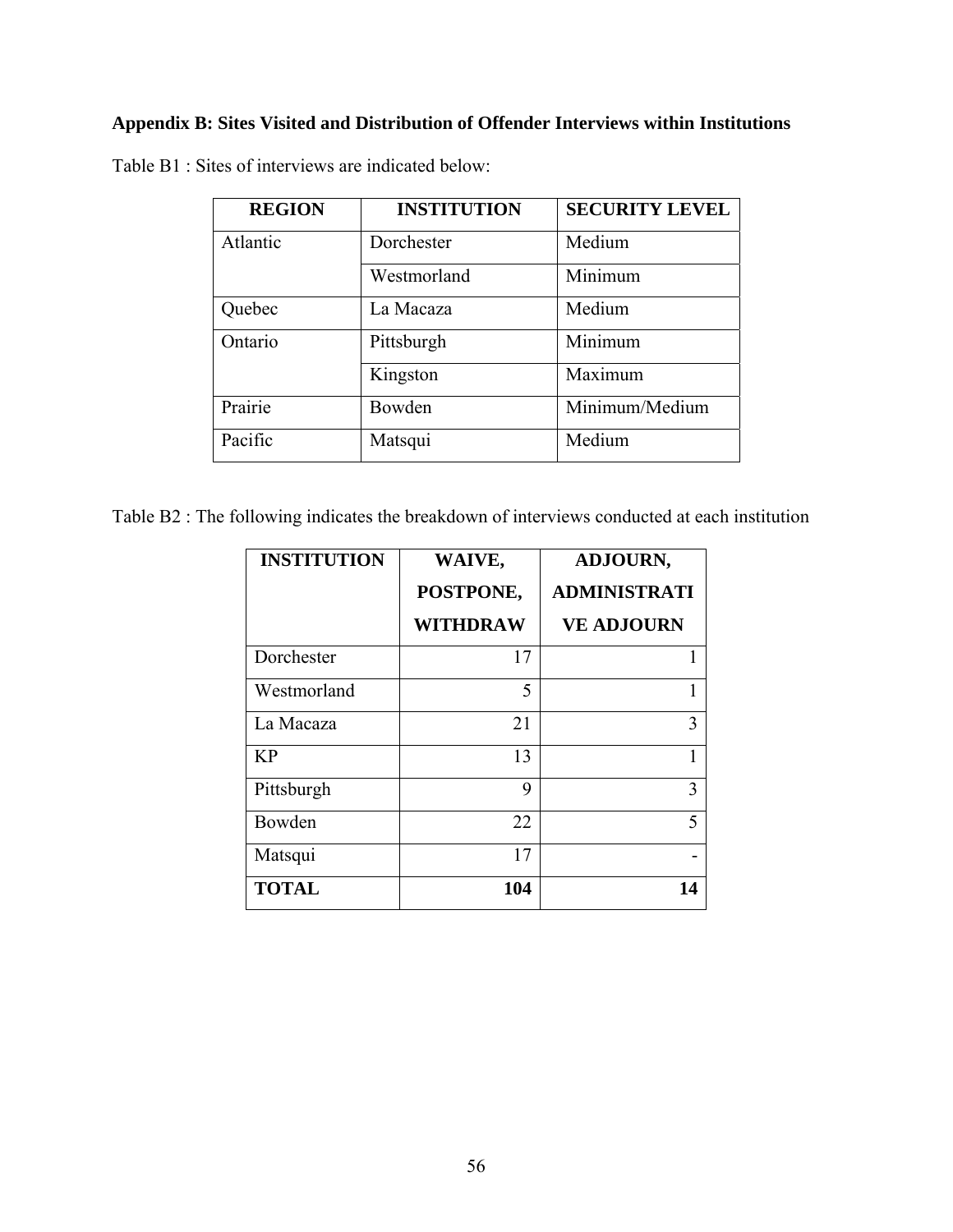# **Appendix C: Sites Parole Waiver Project Research Branch, Correctional Service of CanadaPolicy, Planning & Operations, National Parole Board**

# **What is this study about?**

There has been an increase in the number of offenders who waive, postpone, or withdraw their parole review and who have their parole review adjourned. This study is to help us better understand the reasons offenders decide not to appear before the National Parole Board when they become eligible for a parole review. We will be asking you questions about what influenced this decision, your release and returning to the community, correctional programs, and information you received about parole review in general. This information is meant to help us understand why these rates are increasing and to identify ways that will make it more likely, when appropriate, that offenders go before the Board for a parole review when they become eligible.

# **What will you be asked to do?**

Each person who takes part in the study will be interviewed for approximately 30 to 45 minutes. You will not be asked to write anything, only to answer the interviewer's questions.

# **Why were you asked to participate?**

You were chosen at random among other offenders who waived, postponed, or withdrew their parole review or had their review adjourned in the past year.

## **Who will know about what you tell us?**

Whatever you tell us will be kept strictly confidential. When you agree to the interview you will be assigned a participant number which means that what you tell us cannot be linked to your identity. This confidentiality is guaranteed by the Canadian Human Rights Act, and we will also give our personal guarantee that it is respected. The data will ONLY be used for research purposes. It is also important to understand that we are only collecting information, if you have issues you would like to discuss unrelated to our study, please know that there is nothing we can do to change your current situation. However, if you do agree to take part we will try our best to listen to what you have to say.

We need to inform you that there are circumstances when we can *not* guarantee confidentiality. We are required to report the following: 1) if you tell us anything that threatens the good order or security of the institution, 2) if you give us information about the abuse or maltreatment of a child, and/or 3) if you give us detailed information about a future crime that might cause serious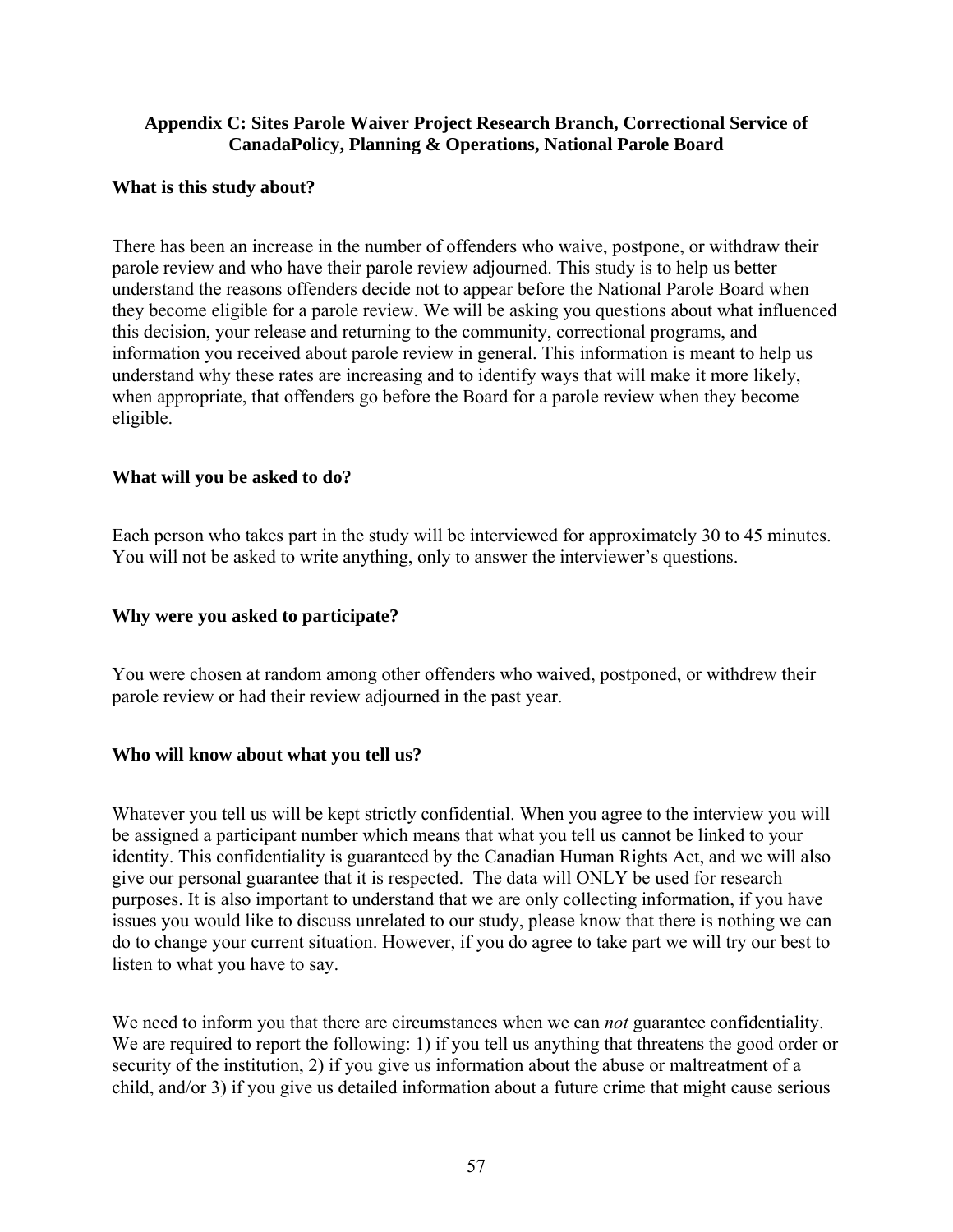harm to someone, including yourself. Please be aware of these limits to confidentiality when you answer our questions.

Your participation in this study is voluntary. Although we would appreciate your participation, you do not have to agree to take part in the study. If you agree to be interviewed, you may stop at any time. Please let us know if there are questions that you do not feel comfortable answering and we will move on. Please feel free to ask us questions during the interview if you need further clarification on anything.

# **Who is conducting the study?**

This study is being conducted by Correctional Service of Canada in close collaboration with the National Parole Board. Interviews will be conducted by research staff under the direction of Shelley Trevethan, Director, Policy, Planning, and Operations, National Parole Board and Kelley Blanchette, Senior Director, Correctional Research, Correctional Service of Canada. If you have any questions about today's interview, please ask a member of the research team. If you have any complaints or questions later, please contact your unit manager or Kelley Blanchette at (613- 947-8866) or by email at **blanchettek**@csc-scc.gc.ca.

Thank you for your participation!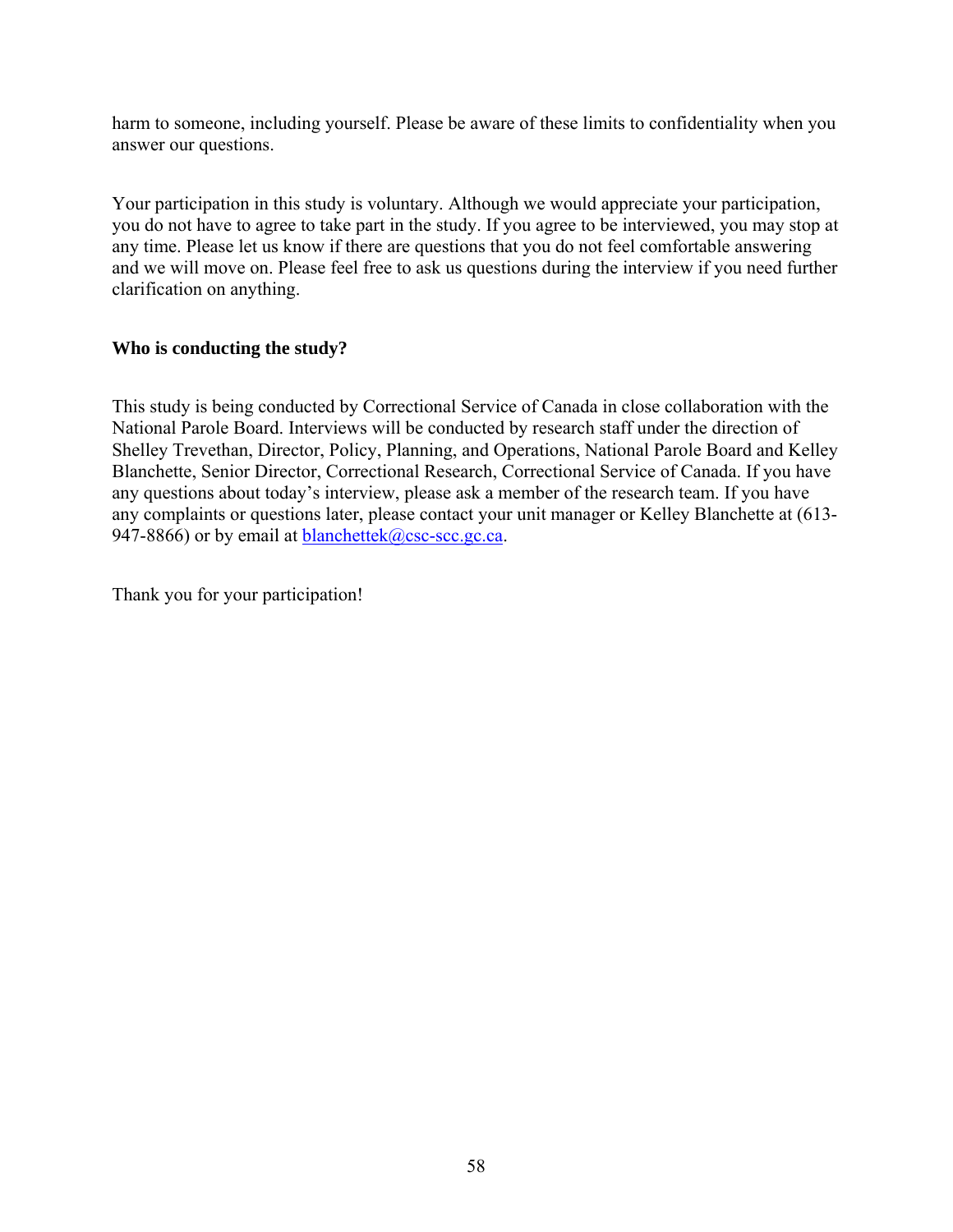# **Parole waiver study**

# **Consent Form**

I have been asked to take part in a research study examining the reasons offenders waive, postpone or withdraw their parole review and/or have their hearing adjourned.

I, \_\_\_\_\_\_\_\_\_\_\_\_\_\_\_\_\_\_\_\_\_\_\_\_\_\_, agree to take part in this study, and to be interviewed about this decision. I understand that I will not be rewarded in any way for participating in this study, nor will I incur any losses for refusing to participate. I also understand that my participation in this study is purely voluntary. I am aware that I may choose not to answer specific questions and that I may withdraw from the study at any time.

I understand that any information I give will be strictly confidential. My answers will be used for research purposes, to help better understand the reasons offenders do not appear before the NPB when they become eligible for parole. I have been told that my answers will be coded or changed so that I cannot be identified in documents reporting the results of this study.

My signature below indicates that I have read the above and I agree to participate in the Parole Waiver study.

Date Participant Name (print please) Participant Signature

Date Interviewer Name (print please) Interviewer Signature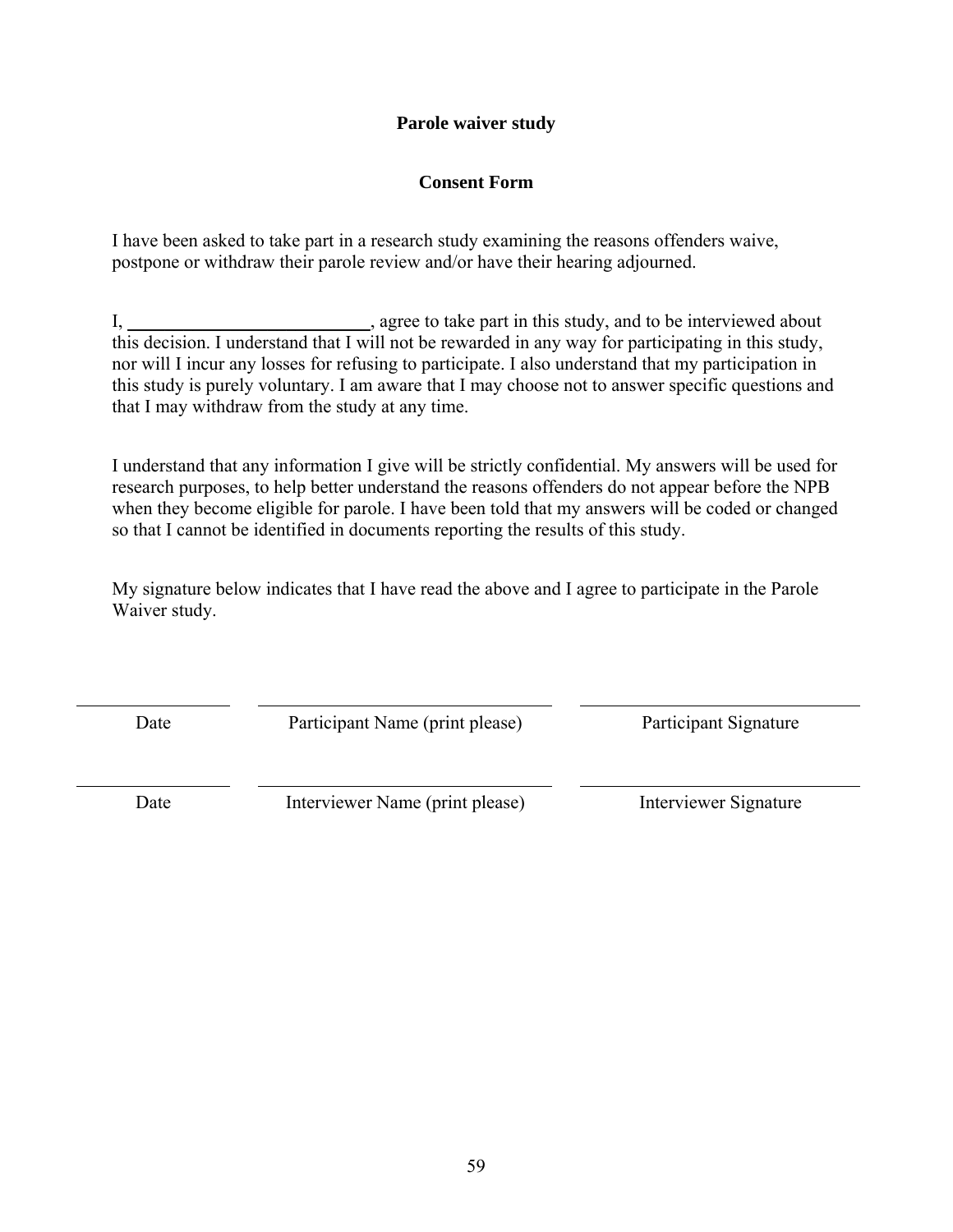# **Appendix D: Offender Interview Questionnaire – Waivers, Postponements and Withdrawals**

## **Offender interview questionnaire**

Parole Waiver Project Extension: Examining Reasons Why Offenders Waive, Postpone and/or Withdraw their Parole Review Research Branch, Correctional Service of Canada Policy, Planning & Operations, National Parole Board

| Interviewer:<br>Region:<br>Respondent#                      |                                                                                                                                                                                                                                                                                                                                                                    | Institution: | Interview Date: |  |
|-------------------------------------------------------------|--------------------------------------------------------------------------------------------------------------------------------------------------------------------------------------------------------------------------------------------------------------------------------------------------------------------------------------------------------------------|--------------|-----------------|--|
|                                                             | <b>SECTION A: OFFENDER INFORMATION</b> (complete from OMS data)                                                                                                                                                                                                                                                                                                    |              |                 |  |
| 1. Parole Review Type:<br>[1] Day Parole<br>[2] Full Parole |                                                                                                                                                                                                                                                                                                                                                                    |              |                 |  |
| 2. Parole Review:                                           | [1] Waived [4] Rescheduled<br>[2] Postponed [5] Adjourned<br>[3] Withdrew $[6]$ Other – specify:                                                                                                                                                                                                                                                                   |              |                 |  |
|                                                             | 3. Reference Date: ___________                                                                                                                                                                                                                                                                                                                                     |              |                 |  |
|                                                             | 4. On <i>[indicate - reference date]</i> , when you became eligible to go before the National Parole<br>Board for your <i>[indicate - day or full]</i> parole review, we have noted that you <i>[indicate -</i><br>waived, postponed, withdrew, rescheduled] the parole review. Is this correct?<br>[1] Yes $[2]$ No (go to follow-up question) [7] DK [8] Refused |              |                 |  |
|                                                             | A. If no, can you describe what happened                                                                                                                                                                                                                                                                                                                           |              |                 |  |
| [77] DK                                                     | [88] Refused                                                                                                                                                                                                                                                                                                                                                       | [99] NA      |                 |  |

*[INTERVIEWER NOTE: if the respondent provides different information than what is in OMS, continue the interview using the information he has provided]*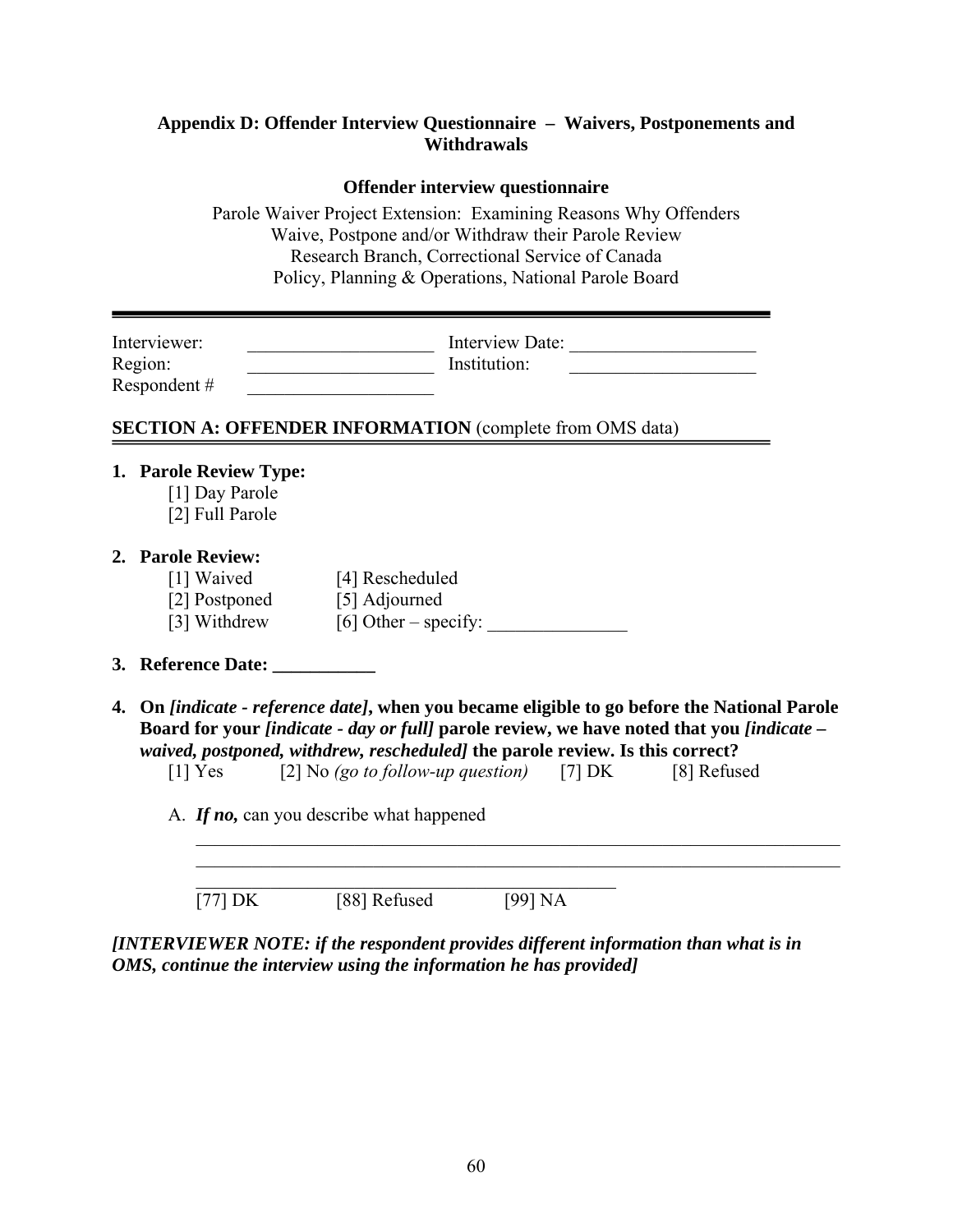# **SECTION B: PAROLE REVIEW**

*In this first section I will ask you about the reasons you decided to waive, postpone or withdraw your parole review.* 

**5. Why did you decide to waive, postpone or withdraw your parole review (***select all that apply***)?** *[Interviewer note: prompt for other reasons]*

Reasons related to **treatment** or **programming**:

- [01] Wanted to complete program currently taking
- [02] Waiting for program availability (waitlist)
- [03] Program not available in institution/region
- [04] Not interested in participating in specific programs in correctional plan
- [05] Other reason related to treatment or training program specify:

## **Not interested**:

- [06] Not interested in being released (*go to follow-up question A*)
- [07] Not interested in appearing before the Board (*go to follow-up question A*)
- [08] Not interested in participating in correctional plan in general (*go to follow-up question A*)

 $\mathcal{L}_\text{max}$  and the contract of the contract of the contract of the contract of the contract of the contract of the contract of the contract of the contract of the contract of the contract of the contract of the contrac

[09] Other reason not interested - specify: (*go to follow-up question A*)

A. *Follow-up question:* Why are you not interested in…?

| $[77]$ DK | [88] Refused | [99] NA |
|-----------|--------------|---------|

 $\_$  , and the contribution of the contribution of  $\mathcal{L}_\mathcal{A}$  , and the contribution of  $\mathcal{L}_\mathcal{A}$  $\_$  , and the contribution of the contribution of  $\mathcal{L}_\mathcal{A}$  , and the contribution of  $\mathcal{L}_\mathcal{A}$ 

## Reasons related to **release plan**:

- [10] Incomplete release plan (*go to follow-up question B*)
- [11] Application to CRF not approved (*go to follow-up question B*)
- [12] Community does not support release (section 84) (*go to follow-up question B*)
- [13] Adequate support system not in place (*go to follow-up question B*)
- B. *Follow-up question:* Why was the release plan…?

 $\mathcal{L}_\mathcal{L}$  , and the set of the set of the set of the set of the set of the set of the set of the set of the set of the set of the set of the set of the set of the set of the set of the set of the set of the set of th

[77] DK [88] Refused [99] NA

 $\mathcal{L}_\text{max} = \mathcal{L}_\text{max} = \mathcal{L}_\text{max} = \mathcal{L}_\text{max} = \mathcal{L}_\text{max} = \mathcal{L}_\text{max} = \mathcal{L}_\text{max} = \mathcal{L}_\text{max} = \mathcal{L}_\text{max} = \mathcal{L}_\text{max} = \mathcal{L}_\text{max} = \mathcal{L}_\text{max} = \mathcal{L}_\text{max} = \mathcal{L}_\text{max} = \mathcal{L}_\text{max} = \mathcal{L}_\text{max} = \mathcal{L}_\text{max} = \mathcal{L}_\text{max} = \mathcal{$  $\_$  , and the contribution of the contribution of  $\mathcal{L}_\mathcal{A}$  , and the contribution of  $\mathcal{L}_\mathcal{A}$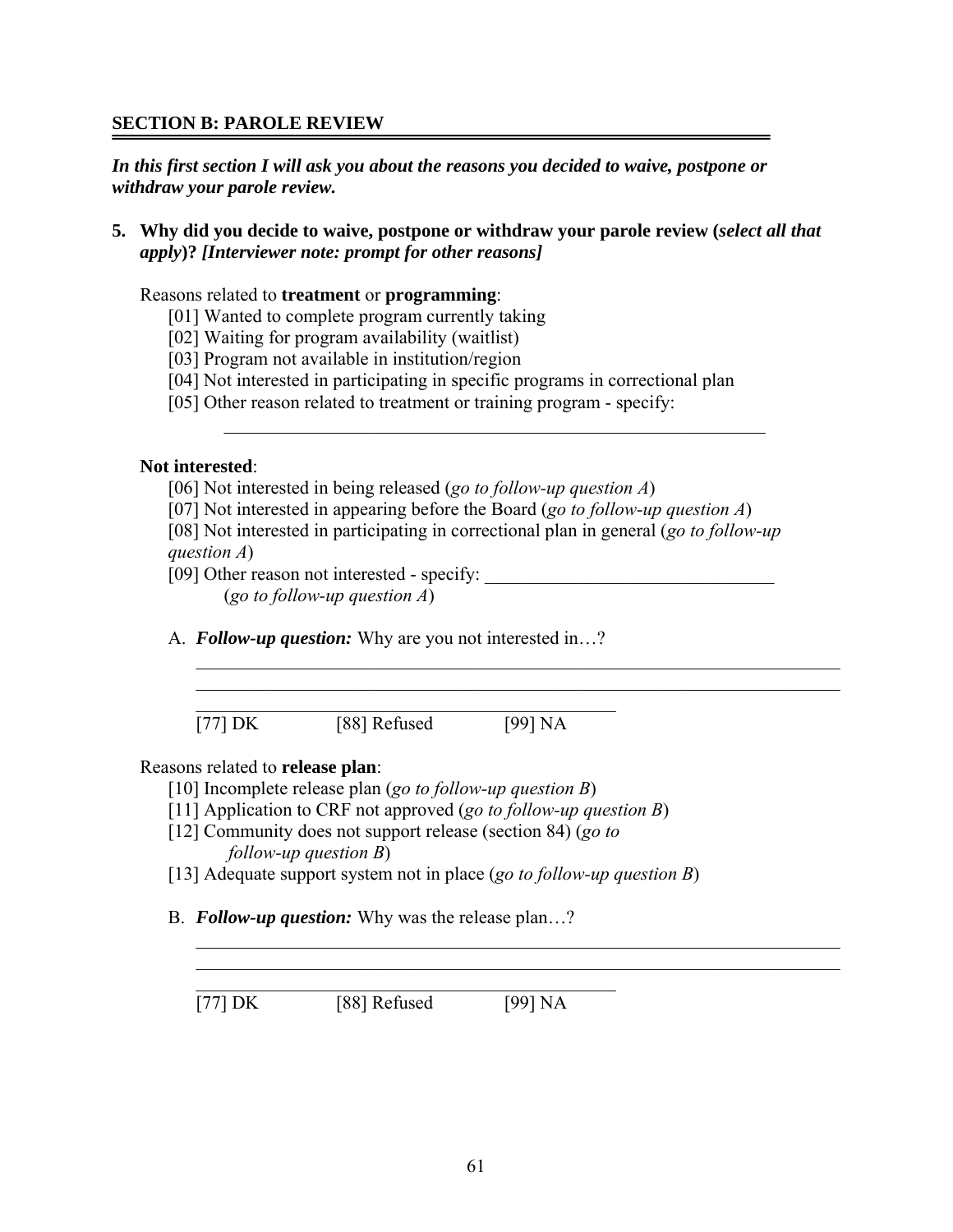#### **Information/records missing**:

- [14] Waiting for psych review
- [15] Waiting for program performance report
- [16] Other reason related to missing information specify:

#### **Assistance not available:**

- [17] Legal aid lawyer not available (*go to follow-up question C*)
- [18] Aboriginal assistant or Elder not available (*go to follow-up question C*)
- [19] Translator not available (*go to follow-up question C*)
- [20] Other type of assistance not available specify:

(*go to follow-up question C*)

C. *Follow-up question:* Why was assistance not available?

 $\mathcal{L}_\text{max}$  and  $\mathcal{L}_\text{max}$  and  $\mathcal{L}_\text{max}$  and  $\mathcal{L}_\text{max}$  and  $\mathcal{L}_\text{max}$ [77] DK [88] Refused [99] NA

#### **Parole review process:**

- [21] Wanted to **avoid a negative recommendation** and/or decision (*go to follow-up question D*)
- [22] Intimidated by parole review process (*go to follow-up question E*)
- [23] Worried about appearing before the Parole Board (*go to follow-up question E*)

 $\mathcal{L}_\text{max}$  , and the contribution of the contribution of the contribution of the contribution of the contribution of the contribution of the contribution of the contribution of the contribution of the contribution of t

- [24] Wanted to avoid a specific board member (*go to follow-up question E*)
- [25] Wanted to avoid facing the victim(s) (*go to follow-up question E*)

\_\_\_\_\_\_\_\_\_\_\_\_\_\_\_\_\_\_\_\_\_\_\_\_\_\_\_\_\_\_\_\_\_\_\_\_\_\_\_\_\_\_\_\_\_\_\_\_\_\_\_\_\_\_\_\_\_\_\_\_\_\_\_\_\_\_\_\_\_

- [26] Victim not able to attend (*go to follow-up question E*)
- D. *Follow-up question:* How would a negative recommendation/decision affect you?

 $\mathcal{L}_\text{max}$  , and the contribution of the contribution of the contribution of the contribution of the contribution of the contribution of the contribution of the contribution of the contribution of the contribution of t

 $\mathcal{L}_\text{max}$  and  $\mathcal{L}_\text{max}$  and  $\mathcal{L}_\text{max}$  and  $\mathcal{L}_\text{max}$  and  $\mathcal{L}_\text{max}$ [77] DK [88] Refused [99] NA

E. *Follow-up question:* Why were you concerned about…?

 $\mathcal{L}_\text{max}$  and  $\mathcal{L}_\text{max}$  and  $\mathcal{L}_\text{max}$  and  $\mathcal{L}_\text{max}$  and  $\mathcal{L}_\text{max}$ 

 $\boxed{77}$  DK  $\boxed{88}$  Refused  $\boxed{99}$  NA

 $\mathcal{L}_\text{max}$  , and the contribution of the contribution of the contribution of the contribution of the contribution of the contribution of the contribution of the contribution of the contribution of the contribution of t  $\mathcal{L}_\text{max}$  , and the contribution of the contribution of the contribution of the contribution of the contribution of the contribution of the contribution of the contribution of the contribution of the contribution of t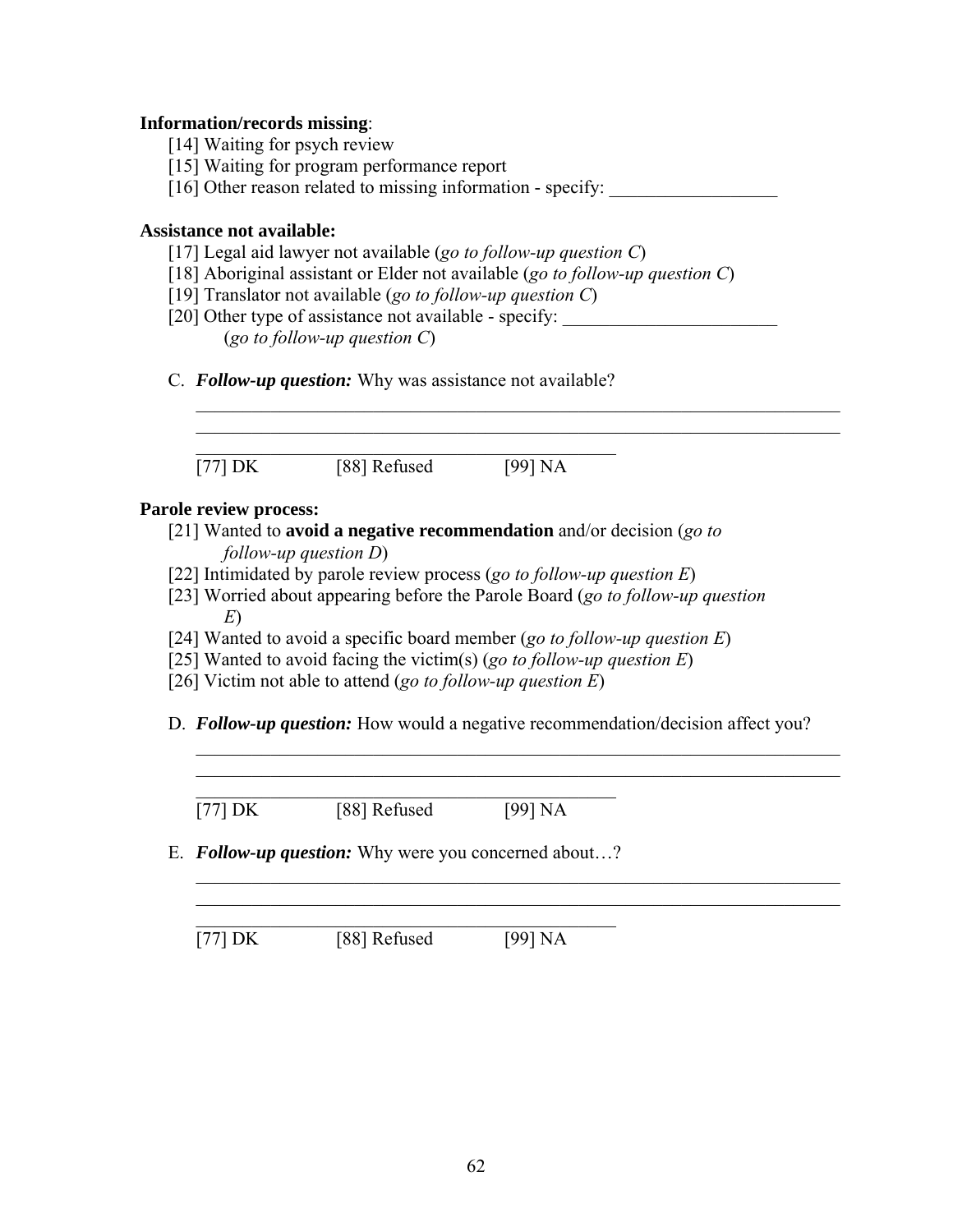**Other** reasons:

- [27] Transfer application
- [28] Pending court or appeal decision
- [29] Illness or medical condition
- [30] Concerns about community supervision
- [31] Other concerns about returning to the community specify:

 $\mathcal{L}_\text{max} = \frac{1}{2} \sum_{i=1}^n \frac{1}{2} \sum_{i=1}^n \frac{1}{2} \sum_{i=1}^n \frac{1}{2} \sum_{i=1}^n \frac{1}{2} \sum_{i=1}^n \frac{1}{2} \sum_{i=1}^n \frac{1}{2} \sum_{i=1}^n \frac{1}{2} \sum_{i=1}^n \frac{1}{2} \sum_{i=1}^n \frac{1}{2} \sum_{i=1}^n \frac{1}{2} \sum_{i=1}^n \frac{1}{2} \sum_{i=1}^n \frac{1}{2} \sum_{i=1}^n$  $\mathcal{L}_\text{max} = \frac{1}{2} \sum_{i=1}^n \mathcal{L}_\text{max} \left[ \mathcal{L}_\text{max} \left( \mathcal{L}_\text{max} \right) - \mathcal{L}_\text{max} \left( \mathcal{L}_\text{max} \right) \right]$ 

[32] Other reason not specified:

[77] DK

[88] Refused

**\*\*\****INTERVIEWER NOTE – ASK: Are there other reasons we haven't talked about that influenced your decision to waive, postpone or withdraw your parole review? [if yes – go back to Q5 and fill in other responses)\*\*\** 

**6. Before [***indicate reference date***], was there any other time where you made this type of decision (to not appear before the National Parole Board at the date set for your parole review)?** 

 $\_$  , and the contribution of the contribution of  $\mathcal{L}_\mathcal{A}$  , and the contribution of  $\mathcal{L}_\mathcal{A}$ 

A. *If yes,* what was the reason for that decision?

| $[77]$ DK | [88] Refused | [99] NA |
|-----------|--------------|---------|

**7. Since your decision to [***waive/postpone/withdraw***], have you been before the National Parole Board for a parole review?** 

 $[1]$  Yes  $[2]$  No  $[7]$  DK  $[8]$  Refused

#### **A.** *If yes,* **what was their decision?**

| [01] Day Parole Granted  | [05] Rescheduled |
|--------------------------|------------------|
| [02] Day Parole Denied   | [06] Adjourned   |
| [03] Full Parole Granted | $[77]$ DK        |
| [04] Full Parole Denied  | [88] Refused     |

#### **B.** *If no***, what do you plan to do the next time you are eligible for a parole review?**

[01] Go before the Board for a decision (*go to follow-up question*)

- [02] Waive parole review
- [03] Postpone review
- [04] Withdraw application for parole review
- [05] Will not have a parole review before stat. release date
- [06] Other specify:
- [77] DK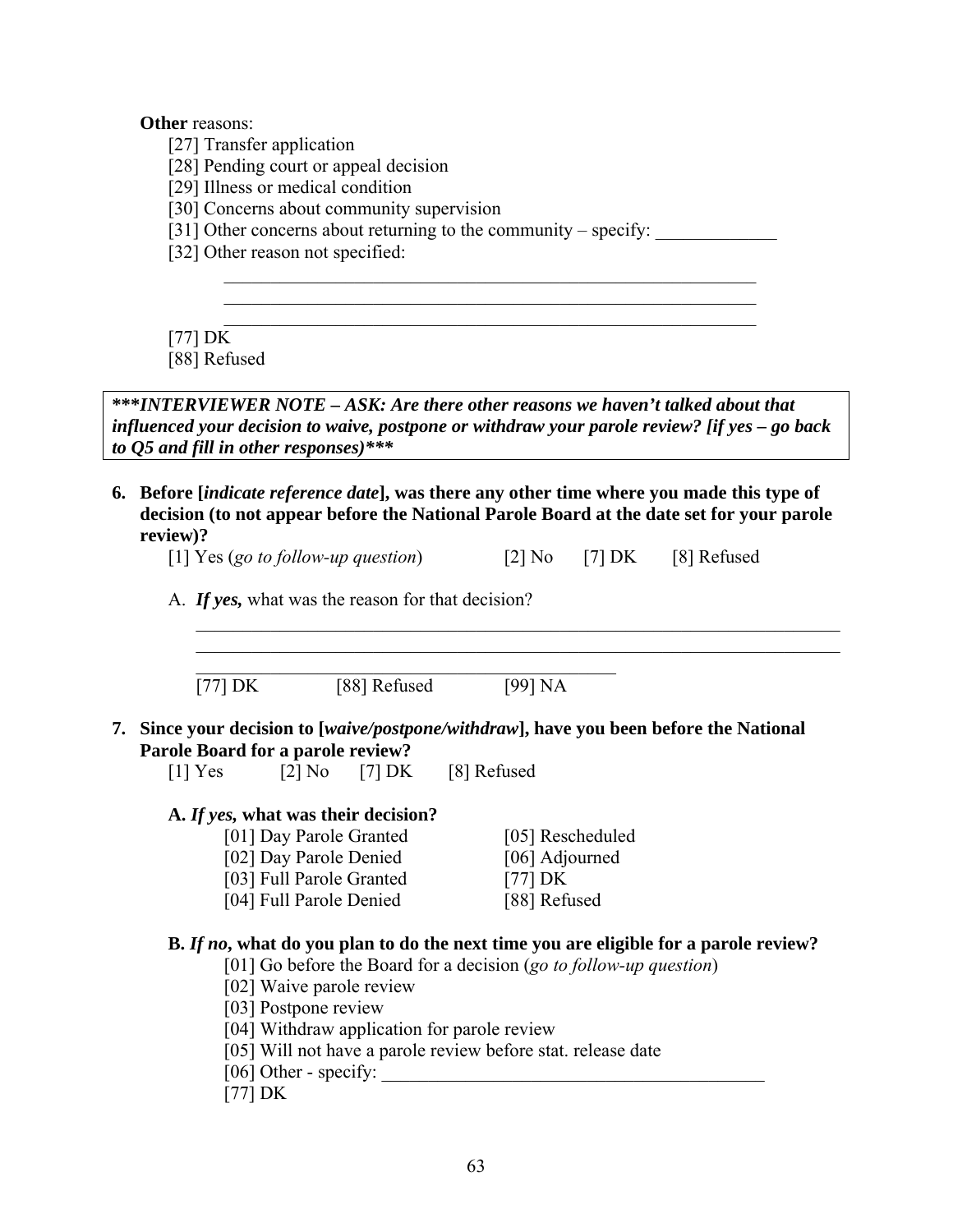[88] Refused

#### **i.** *If would 'Go before the Board for a decision'***, what do you think their decision would be?**

- [01] Day Parole Granted [05] Rescheduled
	-
- [02] Day Parole Denied [06] Adjourned
	-
- [03] Full Parole Granted [77] DK [04] Full Parole Denied [88] Refused
	-

## **SECTION C: COMMUNITY REINTEGRATION**

*The next few questions focus on what you think about being released and returning to the community.* 

**8. On a scale of 1 to 5 (1 being "***not important to me"* **and 5 being "***very important to me"***) how important is it to you to be released when eligibility is reached for:** 

| A. Day Parole:  |                       |  |  |                      |
|-----------------|-----------------------|--|--|----------------------|
|                 | Not important to me   |  |  | Very Important to me |
|                 | [8] Refused<br>171 DK |  |  |                      |
|                 |                       |  |  |                      |
| B. Full Parole: |                       |  |  |                      |
|                 | Not important to me   |  |  | Very Important to me |
|                 | [8] Refused           |  |  |                      |
|                 |                       |  |  |                      |

 $\mathcal{L}_\text{max}$  , and the contribution of the contribution of the contribution of the contribution of the contribution of the contribution of the contribution of the contribution of the contribution of the contribution of t  $\mathcal{L} = \{ \mathcal{L} \mid \mathcal{L} \in \mathcal{L} \}$  , where  $\mathcal{L} = \{ \mathcal{L} \mid \mathcal{L} \in \mathcal{L} \}$  , where  $\mathcal{L} = \{ \mathcal{L} \mid \mathcal{L} \in \mathcal{L} \}$ 

 $\_$  , and the contribution of the contribution of  $\mathcal{L}_\mathcal{A}$  , and the contribution of  $\mathcal{L}_\mathcal{A}$  $\_$  , and the contribution of the contribution of  $\mathcal{L}_\mathcal{A}$  , and the contribution of  $\mathcal{L}_\mathcal{A}$ 

- **9. Are there any advantages to** *not* **being released (i.e., staying inside the institution)?**  [1] Yes (*go to follow-up questions*) [2] No [7] DK [8] Refused
	- A. *If yes*, what are the advantages?

 $\mathcal{L}_\text{max}$  , and the set of the set of the set of the set of the set of the set of the set of the set of the set of the set of the set of the set of the set of the set of the set of the set of the set of the set of the [77] DK [88] Refused [99] NA

\_\_\_\_\_\_\_\_\_\_\_\_\_\_\_\_\_\_\_\_\_\_\_\_\_\_\_\_\_\_\_\_\_\_\_\_\_\_\_\_\_\_\_\_\_\_\_\_\_\_\_\_\_\_\_\_\_\_\_\_\_\_\_\_\_\_\_\_\_\_\_\_

B. *If yes***,** are these advantages important enough for you to think about delaying your release?

|  | [1] $Yes$ | $[2]$ No | $[7]$ DK | [8] Refused | [9] NA |
|--|-----------|----------|----------|-------------|--------|
|--|-----------|----------|----------|-------------|--------|

 $\mathcal{L}_\text{max}$ 

**i.** *Please explain***.** 

 $\mathcal{L}_\text{max}$ [77] DK [88] Refused [99] NA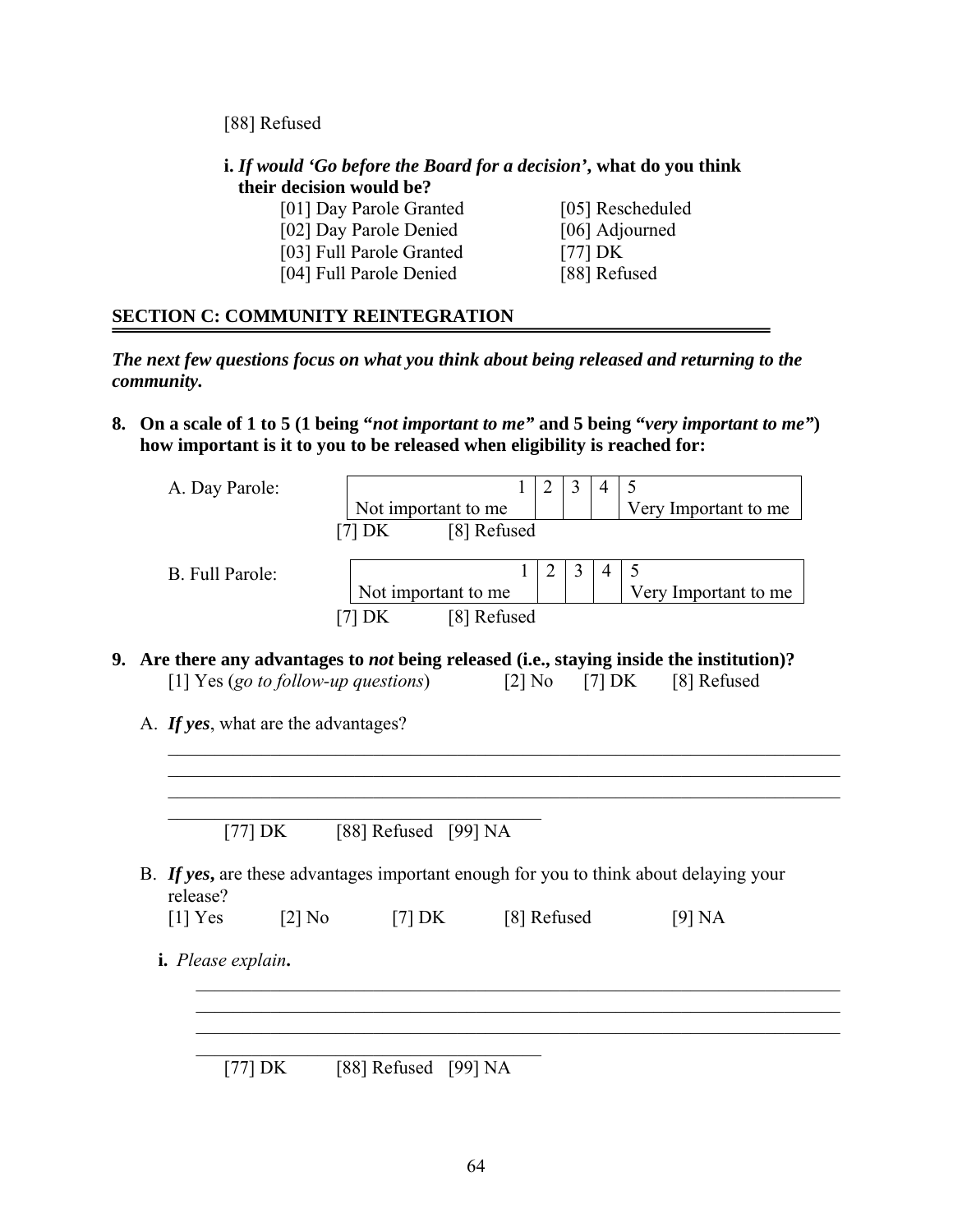#### **10. Do you have concerns about returning to the community?**

| [1] Yes (go to follow-up questions) |  | [2] No $[7]$ DK | [8] Refused |
|-------------------------------------|--|-----------------|-------------|
|-------------------------------------|--|-----------------|-------------|

A. *If yes***,** what are your concerns?

[77] DK [88] Refused [99] NA

B. **If yes,** are these concerns important enough for you to think about delaying your release?  $[1] \text{Yes}[2] \text{No}$   $[7] \text{DK}$   $[8] \text{Refused}$   $[9] \text{NA}$ 

 $\mathcal{L}_\text{max} = \frac{1}{2} \sum_{i=1}^n \mathcal{L}_\text{max}(\mathbf{z}_i - \mathbf{z}_i)$  $\mathcal{L}_\mathcal{L} = \{ \mathcal{L}_\mathcal{L} = \{ \mathcal{L}_\mathcal{L} = \{ \mathcal{L}_\mathcal{L} = \{ \mathcal{L}_\mathcal{L} = \{ \mathcal{L}_\mathcal{L} = \{ \mathcal{L}_\mathcal{L} = \{ \mathcal{L}_\mathcal{L} = \{ \mathcal{L}_\mathcal{L} = \{ \mathcal{L}_\mathcal{L} = \{ \mathcal{L}_\mathcal{L} = \{ \mathcal{L}_\mathcal{L} = \{ \mathcal{L}_\mathcal{L} = \{ \mathcal{L}_\mathcal{L} = \{ \mathcal{L}_\mathcal{$ 

## SECTION D: PROGRAM PARTICIPATION AND COMPLETION

 $\mathcal{L}_\text{max}$  , and the contribution of the contribution of  $\mathcal{L}_\text{max}$ 

*The next set of questions focus on programs in your correctional plan.* 

**11. On a scale of 1 to 5 (1 being "***not important to me"* **and 5 being "v***ery important to me"***), how important is it to you to participate in core programs identified in your correctional plan [**core programs include: Violence Prevention Program, Family Violence Program, National Substance Abuse Program, Sex Offender Program, Reasoning and Rehabilitation/Cognitive Skills]**:** 

| Not important to me             |  |  | Very Important to me                |
|---------------------------------|--|--|-------------------------------------|
| (go to follow-up question $A$ ) |  |  | $(go\ to\ follow\-up\ question\ B)$ |

 $\mathcal{L}_\mathcal{L} = \{ \mathcal{L}_\mathcal{L} = \{ \mathcal{L}_\mathcal{L} = \{ \mathcal{L}_\mathcal{L} = \{ \mathcal{L}_\mathcal{L} = \{ \mathcal{L}_\mathcal{L} = \{ \mathcal{L}_\mathcal{L} = \{ \mathcal{L}_\mathcal{L} = \{ \mathcal{L}_\mathcal{L} = \{ \mathcal{L}_\mathcal{L} = \{ \mathcal{L}_\mathcal{L} = \{ \mathcal{L}_\mathcal{L} = \{ \mathcal{L}_\mathcal{L} = \{ \mathcal{L}_\mathcal{L} = \{ \mathcal{L}_\mathcal{$  $\mathcal{L}_\mathcal{L} = \{ \mathcal{L}_\mathcal{L} = \{ \mathcal{L}_\mathcal{L} = \{ \mathcal{L}_\mathcal{L} = \{ \mathcal{L}_\mathcal{L} = \{ \mathcal{L}_\mathcal{L} = \{ \mathcal{L}_\mathcal{L} = \{ \mathcal{L}_\mathcal{L} = \{ \mathcal{L}_\mathcal{L} = \{ \mathcal{L}_\mathcal{L} = \{ \mathcal{L}_\mathcal{L} = \{ \mathcal{L}_\mathcal{L} = \{ \mathcal{L}_\mathcal{L} = \{ \mathcal{L}_\mathcal{L} = \{ \mathcal{L}_\mathcal{$ 

[7] DK [8] Refused

#### A. *If not important (rating of 1 or 2)***,** why not?

[77] DK [88] Refused [99] NA

B. *If important (rating of 3, 4 or 5)*, why do you see participating in programs identified in your correctional plan as important?

[01] To secure early release

- [02] To obtain transfer to lower security level
- [03] Other external pressure specify: \_\_\_\_\_\_\_\_\_\_\_\_\_\_\_\_\_\_\_\_\_\_\_\_\_\_\_

 $\mathcal{L}_\text{max}$  , and the contribution of the contribution of  $\mathcal{L}_\text{max}$ 

- [04] Want to make permanent lifestyle changes
- [05] Do not want to reoffend
- [06] Other internal motivating factor specify:
- [77] DK
- [88] Refused
- [99] NA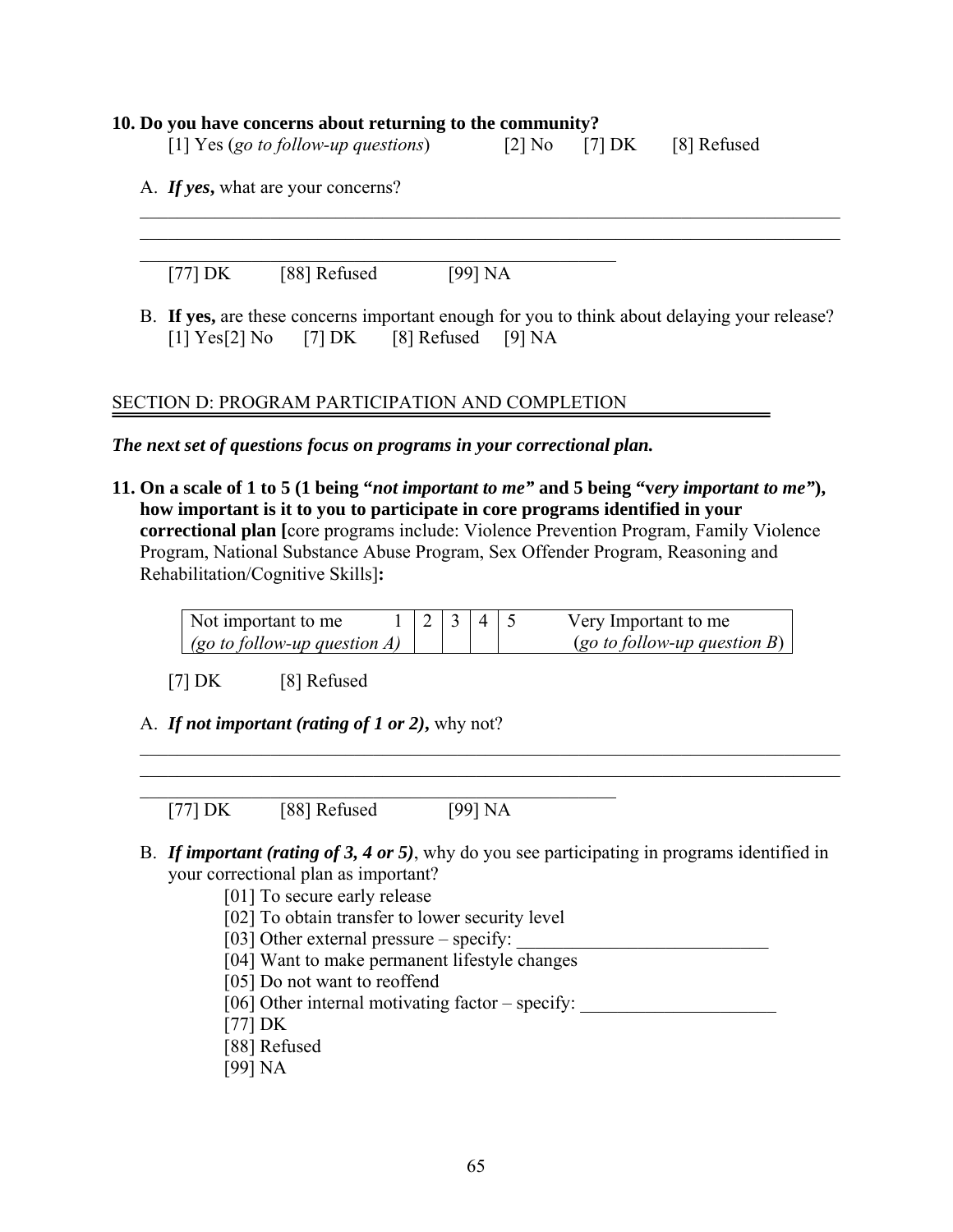#### **12. Were you waiting to complete a program before seeing the National Parole Board for your parole review?**

[1] Yes (*go to follow-up questions*) [2] No [7] DK [8] Refused

#### A. *If yes***,** which program(s) are you waiting to complete?

[01] Violence Prevention Program

[02] Family Violence Program

- [03] National Substance Abuse Program
- [04] Sex Offender Program
- [05] Reasoning and Rehabilitation/Cognitive Skills
- [06] Other specify: \_\_\_\_\_\_\_\_\_\_\_\_\_\_\_\_\_\_\_\_\_\_\_\_\_\_\_\_\_\_\_\_\_\_\_\_\_\_\_\_\_\_
- [77] DK
- [88] Refused
- [99] NA

#### B. *If yes,* what is preventing you from completing the program?

- [01] Currently participating in program, needs to be completed
- [02] Placed on waitlist
- [03] Not available in this institution/region
- [04] Language barrier
- [05] Incompatibles
- [06] Other reason specify: \_\_\_\_\_\_\_\_\_\_\_\_\_\_\_\_\_\_\_\_\_\_\_\_\_\_\_\_\_\_\_\_\_\_\_\_
- [77] DK
- [88] Refused
- [99] NA

## C. *If yes,* have you participated in this program before?

| [1] Yes (go to follow-up question) [2] No [7] DK |  |  | $[8]$ Refused $[9]$ NA |  |
|--------------------------------------------------|--|--|------------------------|--|
|--------------------------------------------------|--|--|------------------------|--|

- i. *If yes***,** why did you not complete the program before?
	- [01] Transfer
	- [02] Dropped-out
	- [03] Disciplinary measures (incl. administrative segregation)
	- [04] Scheduling conflict
	- [05] Missed too many sessions
	- [06] Other reason specify: \_\_\_\_\_\_\_\_\_\_\_\_\_\_\_\_\_\_\_\_\_\_\_\_\_\_\_\_\_\_
	- [77] DK
	- [88] Refused
	- [99] NA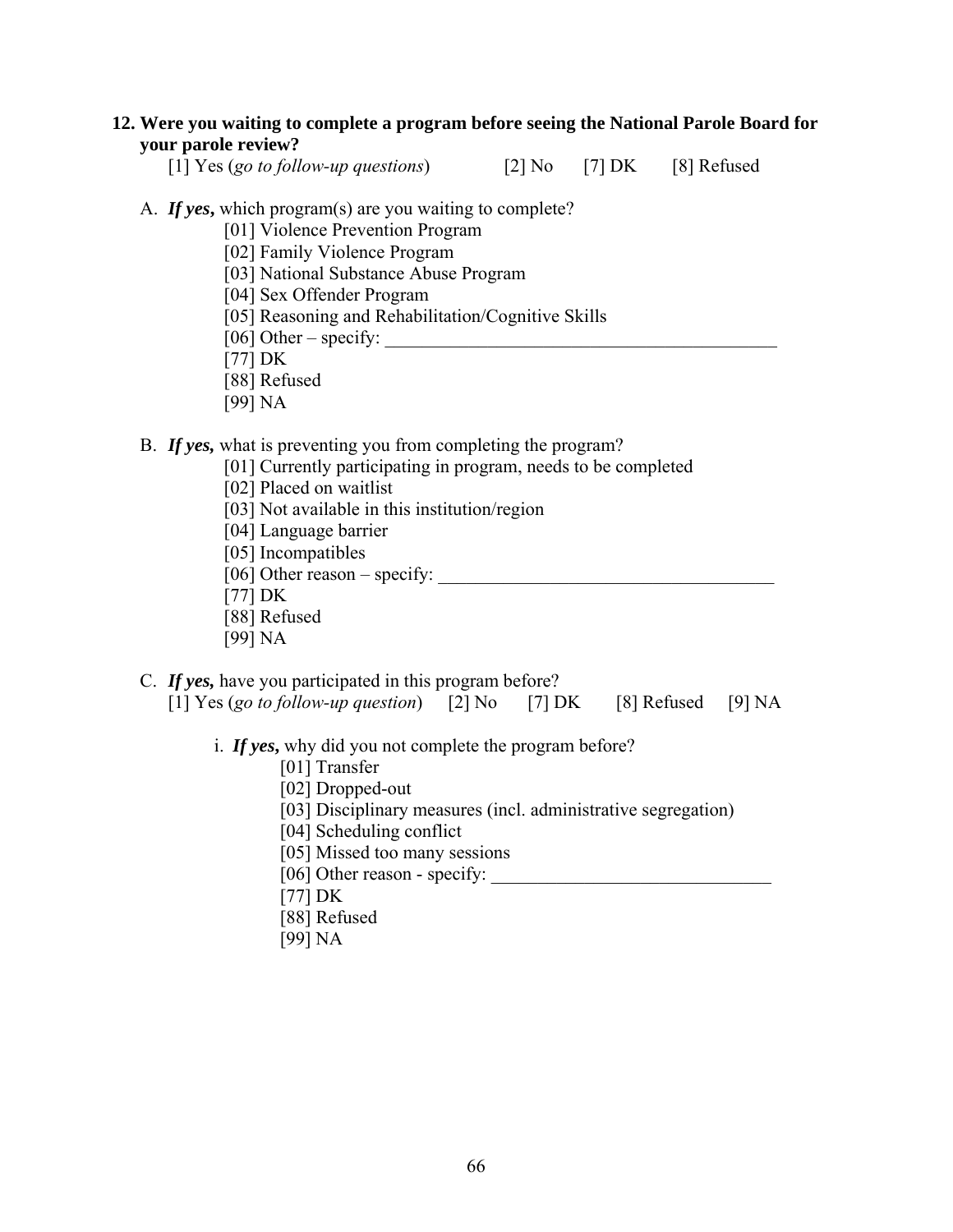## **SECTION E: PAROLE OFFICER (P.O)/CASE MANAGEMENT TEAM (CMT)**

## *This section includes questions about the discussion you had with your parole officer or case management team about appearing before the National Parole Board for a parole review.*

### **13. What did your PO/CMT suggest you do for your parole review?**

- [01] Appear before the Board for parole (*go to follow-up questions A&B*)
- [02] Withdraw the application (*go to follow-up questions A&C*)
- [03] Waive parole review (*go to follow-up questions A&C*)
- [04] Postpone parole review (*go to follow-up questions A&C*)
- [05] Other recommendation specify: \_\_\_\_\_\_\_\_\_\_\_\_\_\_\_\_\_\_\_\_\_\_\_\_\_\_\_\_\_\_\_\_\_\_ *(go to follow-up question A)*
- [77] DK
- [88] Refused
- A. *For all responses*, why do you think your PO/CMT suggested that?

 $[77] \, DK \qquad [88] \, Refused$ 

B. *If PO/CMT suggested appearing before the Board,* since you had the support of your PO/CMT, why did you decide not to appear before the Board for parole?

 $\mathcal{L}_\text{max} = \mathcal{L}_\text{max} = \mathcal{L}_\text{max} = \mathcal{L}_\text{max} = \mathcal{L}_\text{max} = \mathcal{L}_\text{max} = \mathcal{L}_\text{max} = \mathcal{L}_\text{max} = \mathcal{L}_\text{max} = \mathcal{L}_\text{max} = \mathcal{L}_\text{max} = \mathcal{L}_\text{max} = \mathcal{L}_\text{max} = \mathcal{L}_\text{max} = \mathcal{L}_\text{max} = \mathcal{L}_\text{max} = \mathcal{L}_\text{max} = \mathcal{L}_\text{max} = \mathcal{$  $\mathcal{L}_\text{max}$  , and the contribution of the contribution of the contribution of the contribution of the contribution of the contribution of the contribution of the contribution of the contribution of the contribution of t

 $\mathcal{L}_\text{max}$  , and the contribution of the contribution of the contribution of the contribution of the contribution of the contribution of the contribution of the contribution of the contribution of the contribution of t  $\mathcal{L}_\text{max}$  , and the contribution of the contribution of the contribution of the contribution of the contribution of the contribution of the contribution of the contribution of the contribution of the contribution of t  $\mathcal{L}_\text{max}$  , and the contribution of the contribution of the contribution of the contribution of the contribution of the contribution of the contribution of the contribution of the contribution of the contribution of t

 $\mathcal{L}_\text{max}$  , and the set of the set of the set of the set of the set of the set of the set of the set of the set of the set of the set of the set of the set of the set of the set of the set of the set of the set of the  $[77] \text{DK}$  [88] Refused [99] NA

 $\mathcal{L}_\text{max}$ 

C. *If PO/CMT suggested withdrawing/waiving/postponing,* if you had the support of your PO/CMT, would you have gone before the Board for a parole review?  $[1]$  Yes  $[2]$  No  $[7]$  DK  $[8]$  Refused  $[9]$  NA

 $\mathcal{L}_\mathcal{L} = \{ \mathcal{L}_\mathcal{L} = \{ \mathcal{L}_\mathcal{L} = \{ \mathcal{L}_\mathcal{L} = \{ \mathcal{L}_\mathcal{L} = \{ \mathcal{L}_\mathcal{L} = \{ \mathcal{L}_\mathcal{L} = \{ \mathcal{L}_\mathcal{L} = \{ \mathcal{L}_\mathcal{L} = \{ \mathcal{L}_\mathcal{L} = \{ \mathcal{L}_\mathcal{L} = \{ \mathcal{L}_\mathcal{L} = \{ \mathcal{L}_\mathcal{L} = \{ \mathcal{L}_\mathcal{L} = \{ \mathcal{L}_\mathcal{$  $\mathcal{L}_\text{max} = \frac{1}{2} \sum_{i=1}^n \mathcal{L}_\text{max}(\mathbf{z}_i - \mathbf{z}_i)$ 

# **14. Do you agree with your PO/CMT's suggestion for parole review?**

 $\mathcal{L}_\text{max}$  , and the contract of the contract of the contract of the contract of the contract of the contract of the contract of the contract of the contract of the contract of the contract of the contract of the contr

- $[1]$  Yes  $[2]$  No  $[7]$  DK  $[8]$  Refused
- A. Why or why not?

 $[77] \text{DK}$  [88] Refused [99] NA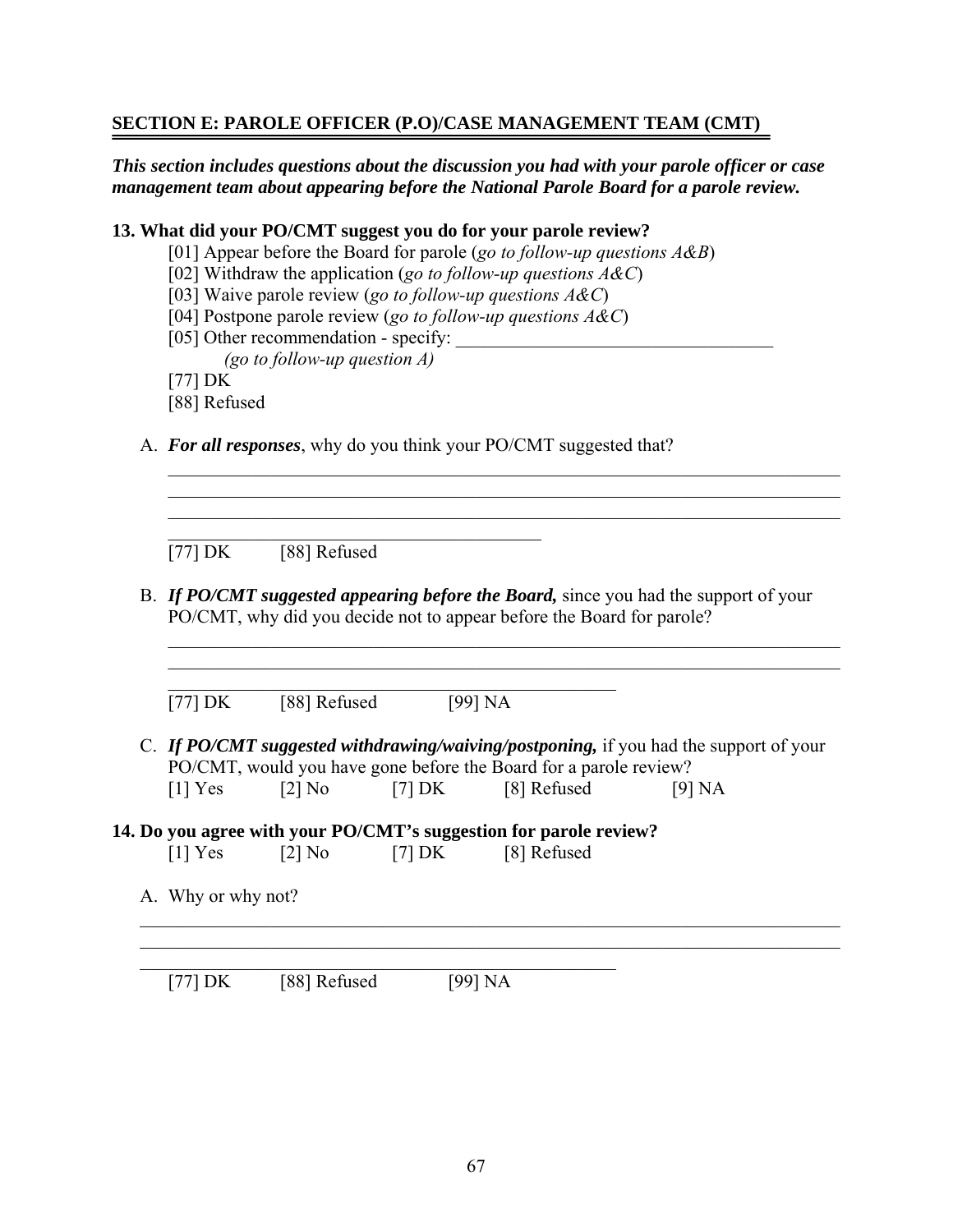#### **SECTION F: INFORMATION/KNOWLEDGE OF PAROLE DECISION-MAKING PROCESS**

*This last set of questions ask about the information you received about how the parole review process works and how satisfied you are with the information you were given.* 

**15. On a scale of 1 to 5 (1 being "***I do not understand the process at all"* **and 5 being "***I understand the process very well"***), how well would you say you understand how the National Parole Board makes decisions about parole?** 

|  | Do not understand the process at all |    |           | Understand the process very well ' |
|--|--------------------------------------|----|-----------|------------------------------------|
|  | [8] Refused                          | 91 | <b>NA</b> |                                    |

**16. Do you think you were given enough information explaining how the parole review process works?**

 $[1]$  Yes  $[2]$  No  $[7]$  DK  $[8]$  Refused

**17. Are there any parts of the parole review process you would have liked to have better explained to you?** 

[1] Yes (*go to follow-up question*) [2] No [7] DK [8] Refused

- A. *If yes***,** which parts of the parole review process would you have liked to have better explained to you? *(check all that apply)*
	- [01] Offender-related factors taken into account in making a parole decision
	- [02] Who will be present
	- [03] File information and records required by the Board to make a decision
	- [04] Services and assistance available to the offender
	- [05] Other specify:
	- [77] DK
	- [88] Refused
	- [99] NA

## *18.* **Who or what were your main sources of information regarding the parole review**

**process?** *(check all that apply)*  [01] Parole officer [06] NPB staff [02] Legal aid  $[07]$  Other – specify: [03] Family member [77] DK [04] Other inmates [88] Refused [05] Commissioner's Directives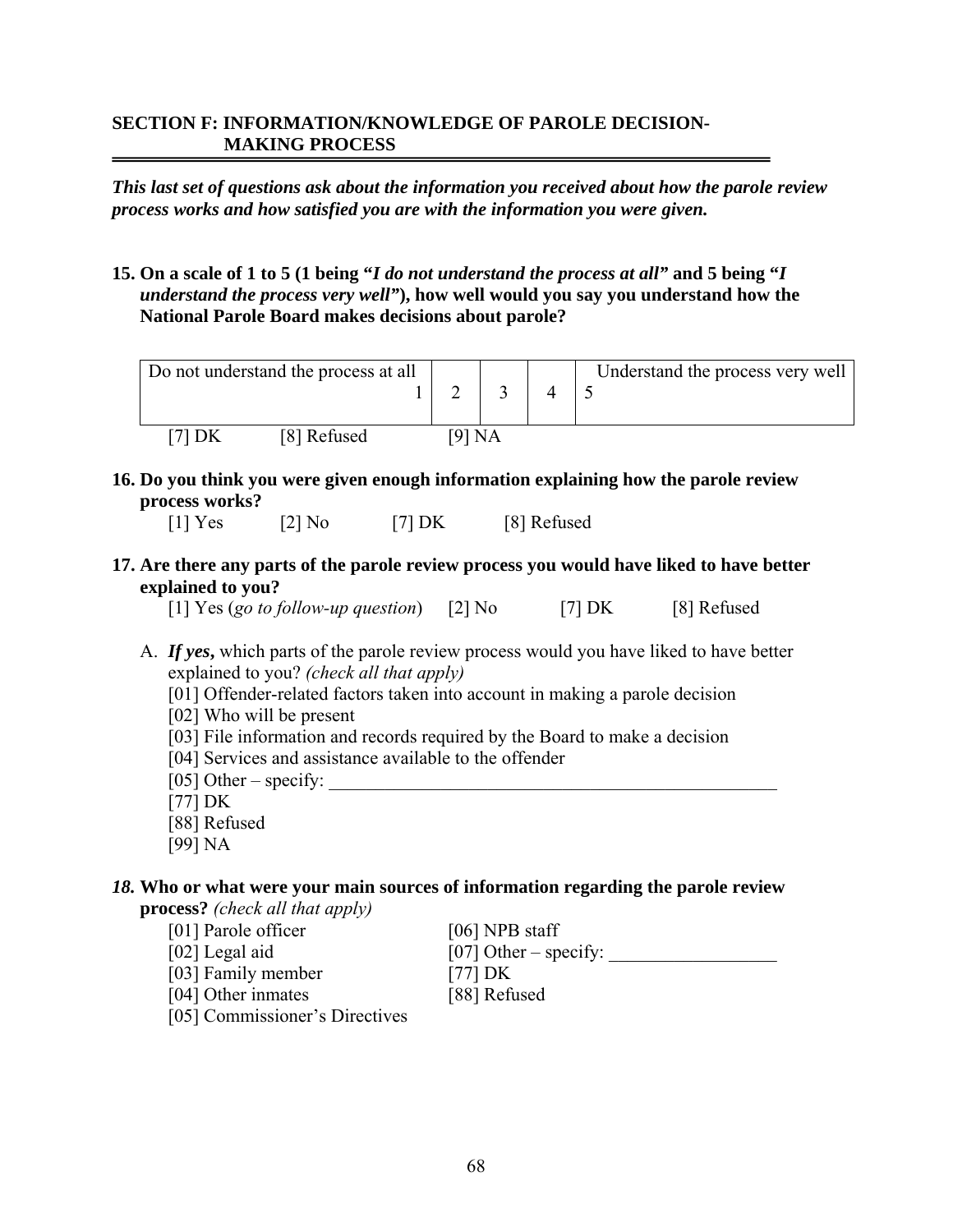**19. In your situation, what do you think would help you get parole? What are some positive things that might help you get a day or full parole?** 

 $\mathcal{L}_\text{max}$  , and the contribution of the contribution of the contribution of the contribution of the contribution of the contribution of the contribution of the contribution of the contribution of the contribution of t

 $\overline{\phantom{a}}$  , and the contribution of the contribution of the contribution of the contribution of the contribution of the contribution of the contribution of the contribution of the contribution of the contribution of the  $\mathcal{L}_\text{max}$  , and the contribution of the contribution of the contribution of the contribution of the contribution of the contribution of the contribution of the contribution of the contribution of the contribution of t \_\_\_\_\_\_\_\_\_\_\_\_\_\_\_\_\_\_\_\_\_\_\_\_\_\_\_\_\_\_\_\_\_\_\_\_\_\_\_\_\_\_\_\_\_\_\_\_

 $[77] \, DK \qquad [88] \, Refused$ 

**20. What do you think would play against you? What negative things might make it more difficult for you to get a day or full parole?**

 $\mathcal{L}_\text{max} = \frac{1}{2} \sum_{i=1}^n \mathcal{L}_\text{max} = \frac{1}{2} \sum_{i=1}^n \mathcal{L}_\text{max} = \frac{1}{2} \sum_{i=1}^n \mathcal{L}_\text{max} = \frac{1}{2} \sum_{i=1}^n \mathcal{L}_\text{max} = \frac{1}{2} \sum_{i=1}^n \mathcal{L}_\text{max} = \frac{1}{2} \sum_{i=1}^n \mathcal{L}_\text{max} = \frac{1}{2} \sum_{i=1}^n \mathcal{L}_\text{max} = \frac{1}{2} \sum_{i=$ 

 $\mathcal{L}_\text{max}$  , and the contract of the contract of the contract of the contract of the contract of the contract of the contract of the contract of the contract of the contract of the contract of the contract of the contr

 $\mathcal{L}_\text{max}$  , and the contribution of the contribution of  $\mathcal{L}_\text{max}$ 

 $\mathcal{L}_\text{max}$  , and the contribution of the contribution of  $\mathcal{L}_\text{max}$ 

 $[77] \, DK \qquad [88] \, Refused$ 

**21. How would you feel about being asked to confirm that you will be at your parole hearing a few days before the hearing?** 

 $\mathcal{L}_\mathcal{L} = \{ \mathcal{L}_\mathcal{L} = \{ \mathcal{L}_\mathcal{L} = \{ \mathcal{L}_\mathcal{L} = \{ \mathcal{L}_\mathcal{L} = \{ \mathcal{L}_\mathcal{L} = \{ \mathcal{L}_\mathcal{L} = \{ \mathcal{L}_\mathcal{L} = \{ \mathcal{L}_\mathcal{L} = \{ \mathcal{L}_\mathcal{L} = \{ \mathcal{L}_\mathcal{L} = \{ \mathcal{L}_\mathcal{L} = \{ \mathcal{L}_\mathcal{L} = \{ \mathcal{L}_\mathcal{L} = \{ \mathcal{L}_\mathcal{$ 

 $\mathcal{L}_\mathcal{L} = \mathcal{L}_\mathcal{L} = \mathcal{L}_\mathcal{L} = \mathcal{L}_\mathcal{L} = \mathcal{L}_\mathcal{L} = \mathcal{L}_\mathcal{L} = \mathcal{L}_\mathcal{L} = \mathcal{L}_\mathcal{L} = \mathcal{L}_\mathcal{L} = \mathcal{L}_\mathcal{L} = \mathcal{L}_\mathcal{L} = \mathcal{L}_\mathcal{L} = \mathcal{L}_\mathcal{L} = \mathcal{L}_\mathcal{L} = \mathcal{L}_\mathcal{L} = \mathcal{L}_\mathcal{L} = \mathcal{L}_\mathcal{L}$  $\mathcal{L}_\mathcal{L} = \{ \mathcal{L}_\mathcal{L} = \{ \mathcal{L}_\mathcal{L} = \{ \mathcal{L}_\mathcal{L} = \{ \mathcal{L}_\mathcal{L} = \{ \mathcal{L}_\mathcal{L} = \{ \mathcal{L}_\mathcal{L} = \{ \mathcal{L}_\mathcal{L} = \{ \mathcal{L}_\mathcal{L} = \{ \mathcal{L}_\mathcal{L} = \{ \mathcal{L}_\mathcal{L} = \{ \mathcal{L}_\mathcal{L} = \{ \mathcal{L}_\mathcal{L} = \{ \mathcal{L}_\mathcal{L} = \{ \mathcal{L}_\mathcal{$ 

 $[77] \, DK \qquad [88] \, Refused$ 

**22. What impact would this have on you?** 

 $[77] \, DK \qquad [88] \, Refused$ 

**23. Is there anything that we haven't talked about that you would like to mention about your decision to waive, postpone or withdraw your parole review?** 

\_\_\_\_\_\_\_\_\_\_\_\_\_\_\_\_\_\_\_\_\_\_\_\_\_\_\_\_\_\_\_\_\_\_\_\_\_\_\_\_\_\_\_\_\_\_\_\_\_\_\_\_\_\_\_\_\_\_\_\_\_\_\_\_\_\_\_\_\_\_\_\_

 $\mathcal{L}_\text{max}$  , and the set of the set of the set of the set of the set of the set of the set of the set of the set of

 $\mathcal{L}_\text{max}$  , and the contribution of the contribution of the contribution of the contribution of the contribution of the contribution of the contribution of the contribution of the contribution of the contribution of t

*Thank you for taking the time to do this interview*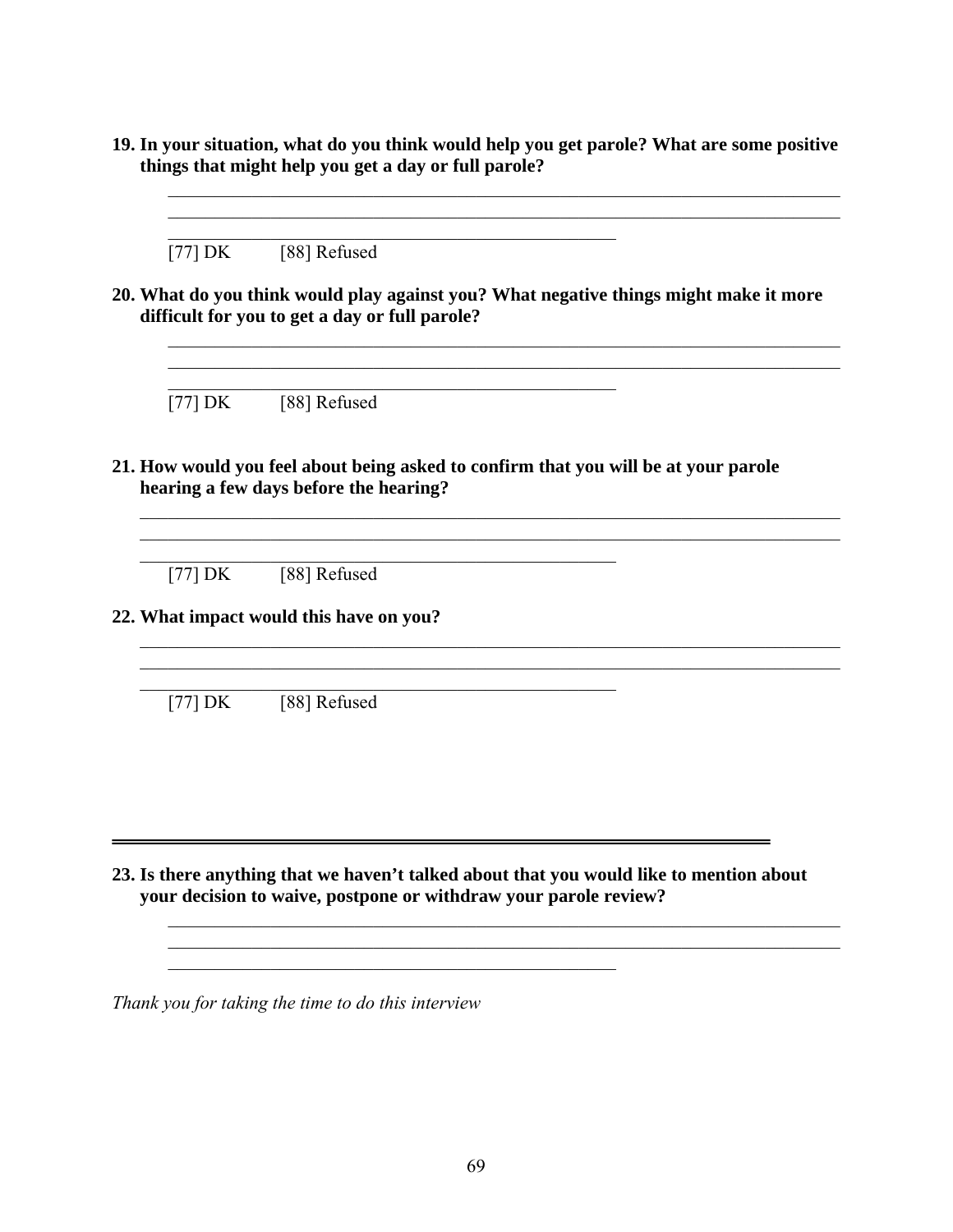## **Appendix E: Offender Interview Questionnaire – Adjournments and Administrative Adjournments**

## **Offender interview questionnaire- adjournments**

Parole Waiver Project Extension: Examining Reasons Why Offenders Waive, Postpone and/or Withdraw their Parole Review Research Branch, Correctional Service of Canada Policy, Planning & Operations, National Parole Board

| Interviewer:<br>Region:<br>Respondent # |                                                             | <u> 1989 - Johann Barn, fransk politik (</u><br><u> 1989 - Johann John Stone, meil in der Stone (d. 1989)</u><br>Respondents Age: | Institution: | Interview Date:                                                                                                                                                                                      |  |
|-----------------------------------------|-------------------------------------------------------------|-----------------------------------------------------------------------------------------------------------------------------------|--------------|------------------------------------------------------------------------------------------------------------------------------------------------------------------------------------------------------|--|
|                                         |                                                             | <b>SECTION A: OFFENDER INFORMATION (complete from OMS data)</b>                                                                   |              |                                                                                                                                                                                                      |  |
|                                         | 1. Parole Review Type:<br>[1] Day Parole<br>[2] Full Parole |                                                                                                                                   |              |                                                                                                                                                                                                      |  |
|                                         | 2. Parole Review:<br>[4] Rescheduled                        | [1] Waived [5] Adjourned<br>[2] Postponed [6] Administratively adjourned                                                          |              |                                                                                                                                                                                                      |  |
|                                         | 3. Reference Date: ___________                              |                                                                                                                                   |              |                                                                                                                                                                                                      |  |
|                                         |                                                             | hearing was adjourned. Is this correct?<br>[1] Yes $[2]$ No (go to follow-up question) [7] DK [8] Refused                         |              | 4. On <i>[indicate - reference date]</i> , when you became eligible to go before the National Parole<br>Board for your <i>[indicate - day or full]</i> parole review, we have noted that your parole |  |
|                                         |                                                             | B. If no, can you describe what happened                                                                                          |              |                                                                                                                                                                                                      |  |
|                                         | $[77] \text{DK}$                                            | [88] Refused                                                                                                                      | [99] NA      |                                                                                                                                                                                                      |  |
|                                         |                                                             | OMS, continue the interview using the information he has provided]                                                                |              | [INTERVIEWER NOTE: if the respondent provides different information than what is in                                                                                                                  |  |

## **SECTION B: PAROLE REVIEW**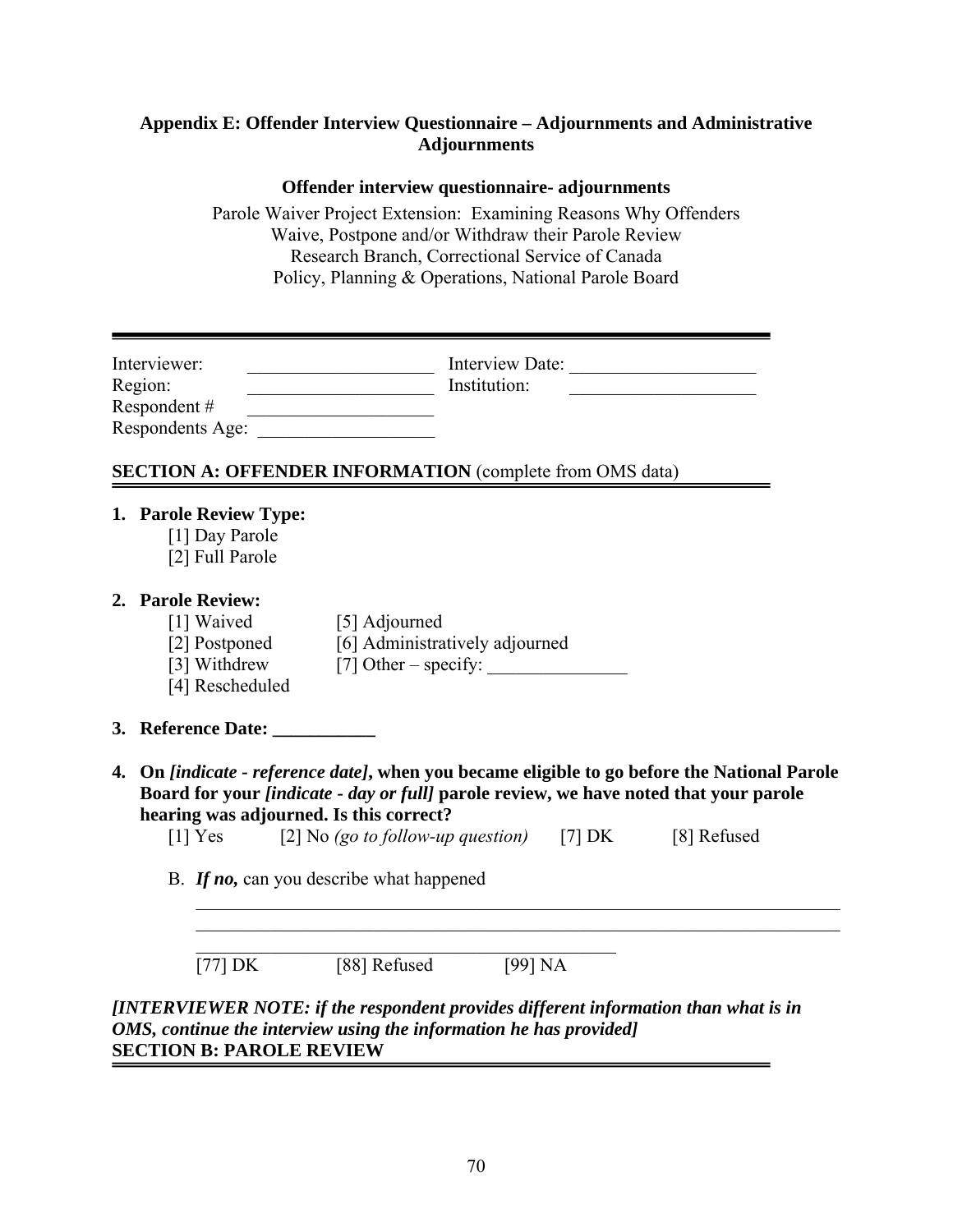#### *In this first section I will ask you some questions about your day or full parole review that was adjourned.*

| 5. Were you aware that your parole review was adjourned?<br>[2] No (go to follow-up questions) [7] DK<br>$[1]$ Yes<br>[8] Refused                                                                        |
|----------------------------------------------------------------------------------------------------------------------------------------------------------------------------------------------------------|
| A. If no, on a scale of 1 to 5 (1 being "no impact" and 5 being "big impact"), how much<br>of an impact would a parole review adjournment have on you?<br>$1 \t2 \t3 \t4 \t5$<br>No impact<br>Big impact |
| [7] DK [8] Refused                                                                                                                                                                                       |
| B. If no, please explain your response.                                                                                                                                                                  |
| [77] $DK$ [88] Refused<br>[99] NA                                                                                                                                                                        |
| 6. On a scale of 1 to 5 (1 being "no impact" and 5 being "big impact"), how big an impact<br>did the parole review adjournment have on you?                                                              |
| $1 \t2 \t3 \t4 \t5$<br>No impact<br>Big impact                                                                                                                                                           |
| $[7]$ DK<br>[8] Refused                                                                                                                                                                                  |
| A. Please explain your response.                                                                                                                                                                         |
| [77] DK [88] Refused                                                                                                                                                                                     |
| 7. Are you aware of why your parole review was adjourned?<br>[1] Yes (go to follow-up questions) [2] No [7] DK [8] Refused                                                                               |
| B. If yes, please explain the reasons why your parole review was adjourned.                                                                                                                              |
| [88] Refused<br>[99] NA<br>$[77]$ DK                                                                                                                                                                     |
| C. If yes, do you agree with the reasons why your parole review was adjourned? [1] Yes<br>[8] Refused<br>$[2]$ No<br>$[7]$ DK<br>[9] NA<br>i. Please explain.                                            |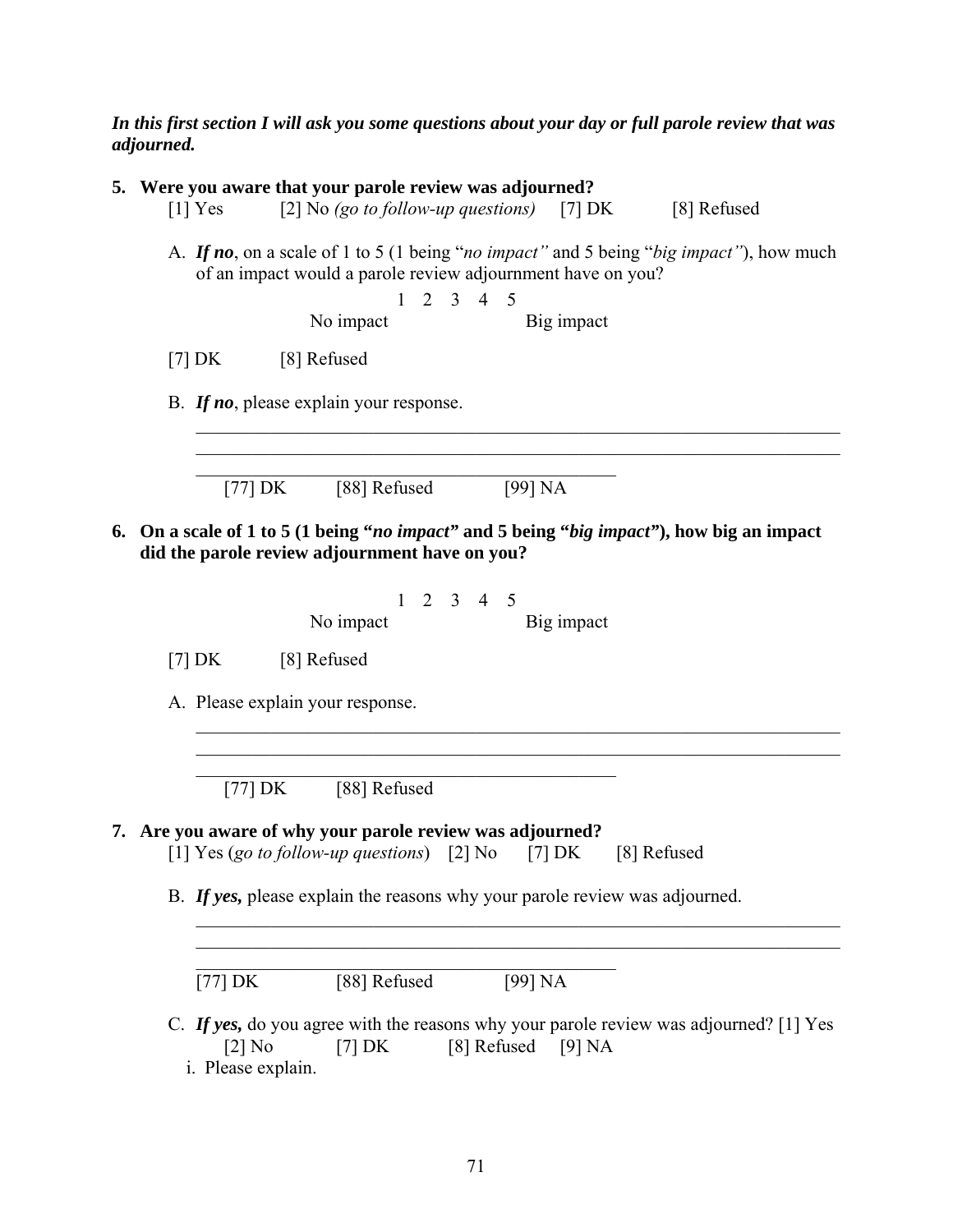|           | $[77]$ DK                                          | [88] Refused                                        | [99] NA                                                                               |
|-----------|----------------------------------------------------|-----------------------------------------------------|---------------------------------------------------------------------------------------|
| $[1]$ Yes | $[2]$ No                                           | $[7]$ DK                                            | 8. Do you have any concerns about your parole review being adjourned?<br>[8] Refused  |
|           | A. Please explain.                                 |                                                     |                                                                                       |
|           |                                                    |                                                     |                                                                                       |
|           | $[77] \text{ DK}$                                  | [88] Refused                                        |                                                                                       |
|           |                                                    |                                                     | 9. If you had gone before the National Parole Board, what do you think their decision |
|           | would have been?                                   |                                                     |                                                                                       |
|           | [01] Day Parole Granted                            |                                                     | [05] Rescheduled                                                                      |
|           | [02] Day Parole Denied<br>[03] Full Parole Granted |                                                     | [06] Adjourned<br>$[77]$ DK                                                           |
|           | [04] Full Parole Denied                            |                                                     | [88] Refused                                                                          |
|           |                                                    |                                                     | 10. What do you plan to do the next time you are eligible for a parole review?        |
|           |                                                    | [01] Go before the Board for a decision             |                                                                                       |
|           |                                                    | [02] Waive parole review (go to follow-up question) |                                                                                       |
|           |                                                    | [03] Postpone review (go to follow-up question)     |                                                                                       |
|           |                                                    |                                                     | [04] Withdraw application for parole review (go to follow-up question)                |
|           | $[77]$ DK                                          |                                                     | [05] Other - specify:                                                                 |

 $\mathcal{L}_\text{max}$  , and the contribution of the contribution of the contribution of the contribution of the contribution of the contribution of the contribution of the contribution of the contribution of the contribution of t  $\mathcal{L}_\text{max} = \mathcal{L}_\text{max} = \mathcal{L}_\text{max} = \mathcal{L}_\text{max} = \mathcal{L}_\text{max} = \mathcal{L}_\text{max} = \mathcal{L}_\text{max} = \mathcal{L}_\text{max} = \mathcal{L}_\text{max} = \mathcal{L}_\text{max} = \mathcal{L}_\text{max} = \mathcal{L}_\text{max} = \mathcal{L}_\text{max} = \mathcal{L}_\text{max} = \mathcal{L}_\text{max} = \mathcal{L}_\text{max} = \mathcal{L}_\text{max} = \mathcal{L}_\text{max} = \mathcal{$ 

 $\mathcal{L}_\text{max}$  , and the contribution of the contribution of the contribution of the contribution of the contribution of the contribution of the contribution of the contribution of the contribution of the contribution of t

 $\mathcal{L}_\text{max}$  and  $\mathcal{L}_\text{max}$  and  $\mathcal{L}_\text{max}$  and  $\mathcal{L}_\text{max}$  and  $\mathcal{L}_\text{max}$ [77] DK [88] Refused [99] NA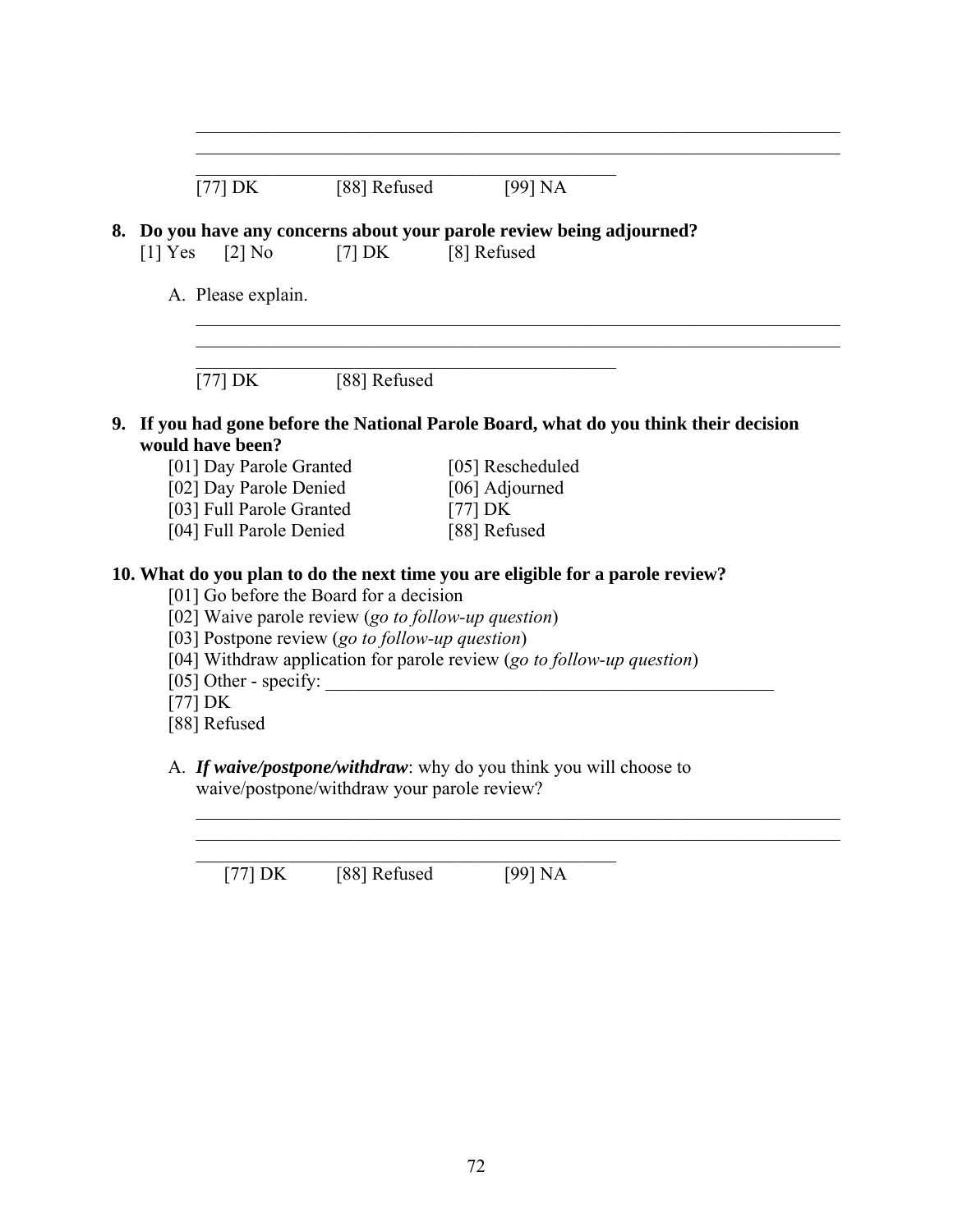|         | 11. During your current sentence, have you previously had a parole review adjourned?<br>[1] Yes (go to follow-up question)   | [2] No [7] DK | [8] Refused |
|---------|------------------------------------------------------------------------------------------------------------------------------|---------------|-------------|
|         | A. If yes, were you given any reasons for the adjournment?<br>[1] Yes (go to follow-up question) $[2]$ No [7] DK [8] Refused |               | [9] NA      |
|         | i. If yes, please explain the reasons you were given for the adjournment.                                                    |               |             |
| [77] DK | [88] Refused                                                                                                                 | [99] NA       |             |

## **SECTION C: PAROLE OFFICER (P.O)/CASE MANAGEMENT TEAM (CMT)**

*This next section includes questions about the discussion you had with your parole officer or case management team about appearing before the Board for the parole review that was adjourned.* 

 $\mathcal{L}_\text{max}$  , and the contribution of the contribution of the contribution of the contribution of the contribution of the contribution of the contribution of the contribution of the contribution of the contribution of t  $\mathcal{L}_\text{max}$  , and the contribution of the contribution of the contribution of the contribution of the contribution of the contribution of the contribution of the contribution of the contribution of the contribution of t  $\mathcal{L}_\text{max}$  , and the contribution of the contribution of the contribution of the contribution of the contribution of the contribution of the contribution of the contribution of the contribution of the contribution of t

## **12. What did your PO/CMT suggest you do for your parole review?**

- [01] Appear before the Board for parole (*go to follow-up question*)
- [02] Withdraw the application (*go to follow-up question*)
- [03] Waive parole review (*go to follow-up question*)
- [04] Postpone parole review (*go to follow-up question*)
- [05] Other recommendation specify:
- [77] DK
- [88] Refused
- D. Why do you think your PO/CMT suggested that?

 $\mathcal{L}_\text{max}$  , and the contract of the contract of the contract of the contract of the contract of the contract of the contract of the contract of the contract of the contract of the contract of the contract of the contr

 $[77] \, DK \qquad [88] \, Refused$ 

## **13. Do you agree with your PO/CMT team's suggestion for parole review?**

- $[1]$  Yes  $[2]$  No  $[7]$  DK  $[8]$  Refused
- B. Why or why not?

 $\mathcal{L}_\text{max}$  , and the contract of the contract of the contract of the contract of the contract of the contract of the contract of the contract of the contract of the contract of the contract of the contract of the contr [77] DK [88] Refused [99] NA

 $\mathcal{L}_\mathcal{L} = \{ \mathcal{L}_\mathcal{L} = \{ \mathcal{L}_\mathcal{L} = \{ \mathcal{L}_\mathcal{L} = \{ \mathcal{L}_\mathcal{L} = \{ \mathcal{L}_\mathcal{L} = \{ \mathcal{L}_\mathcal{L} = \{ \mathcal{L}_\mathcal{L} = \{ \mathcal{L}_\mathcal{L} = \{ \mathcal{L}_\mathcal{L} = \{ \mathcal{L}_\mathcal{L} = \{ \mathcal{L}_\mathcal{L} = \{ \mathcal{L}_\mathcal{L} = \{ \mathcal{L}_\mathcal{L} = \{ \mathcal{L}_\mathcal{$  $\mathcal{L}_\mathcal{L} = \{ \mathcal{L}_\mathcal{L} = \{ \mathcal{L}_\mathcal{L} = \{ \mathcal{L}_\mathcal{L} = \{ \mathcal{L}_\mathcal{L} = \{ \mathcal{L}_\mathcal{L} = \{ \mathcal{L}_\mathcal{L} = \{ \mathcal{L}_\mathcal{L} = \{ \mathcal{L}_\mathcal{L} = \{ \mathcal{L}_\mathcal{L} = \{ \mathcal{L}_\mathcal{L} = \{ \mathcal{L}_\mathcal{L} = \{ \mathcal{L}_\mathcal{L} = \{ \mathcal{L}_\mathcal{L} = \{ \mathcal{L}_\mathcal{$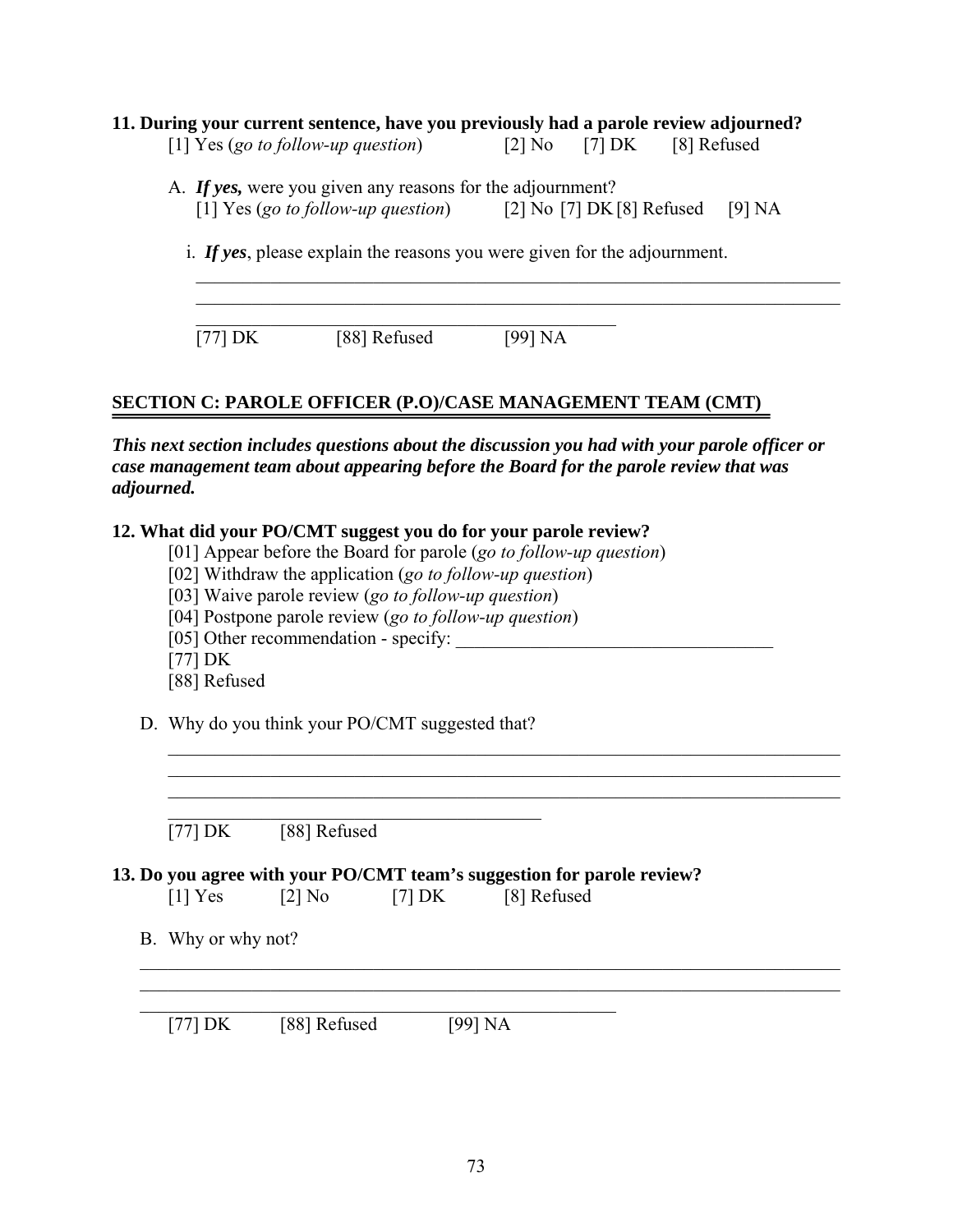## **14. Do you think your PO played a role in the adjournment?**

|                                    | [1] Yes (go to follow-up question)                           | $[2]$ No | $[7]$ DK | [8] Refused                                                                                 |
|------------------------------------|--------------------------------------------------------------|----------|----------|---------------------------------------------------------------------------------------------|
| A. If yes, please explain.         |                                                              |          |          |                                                                                             |
| $[77]$ DK                          | [88] Refused                                                 |          | [99] NA  |                                                                                             |
|                                    | <b>SECTION D: PREVENTING THE ADJOURNMENT</b>                 |          |          |                                                                                             |
| adjournment of your parole review. |                                                              |          |          | This next section includes questions about things that could have been done to prevent the  |
|                                    | [1] Yes (go to follow-up question) [2] No [7] DK [8] Refused |          |          | 15. Is there anything that you could have done to prevent the parole review adjournment?    |
|                                    |                                                              |          |          | A. If yes, please explain what you could have done to prevent the adjournment.              |
| $[77]$ DK                          | [88] Refused                                                 |          | [99] NA  |                                                                                             |
| adjournment?                       |                                                              |          |          | 16. Is there anything that <i>someone else</i> could have done to prevent the parole review |
|                                    | [1] Yes (go to follow-up question) [2] No [7] DK             |          |          | [8] Refused                                                                                 |
|                                    |                                                              |          |          | A. If yes, who could have prevented the adjournment and what they could have done?          |
| [77] $DK$                          | [88] Refused                                                 |          | [99] NA  |                                                                                             |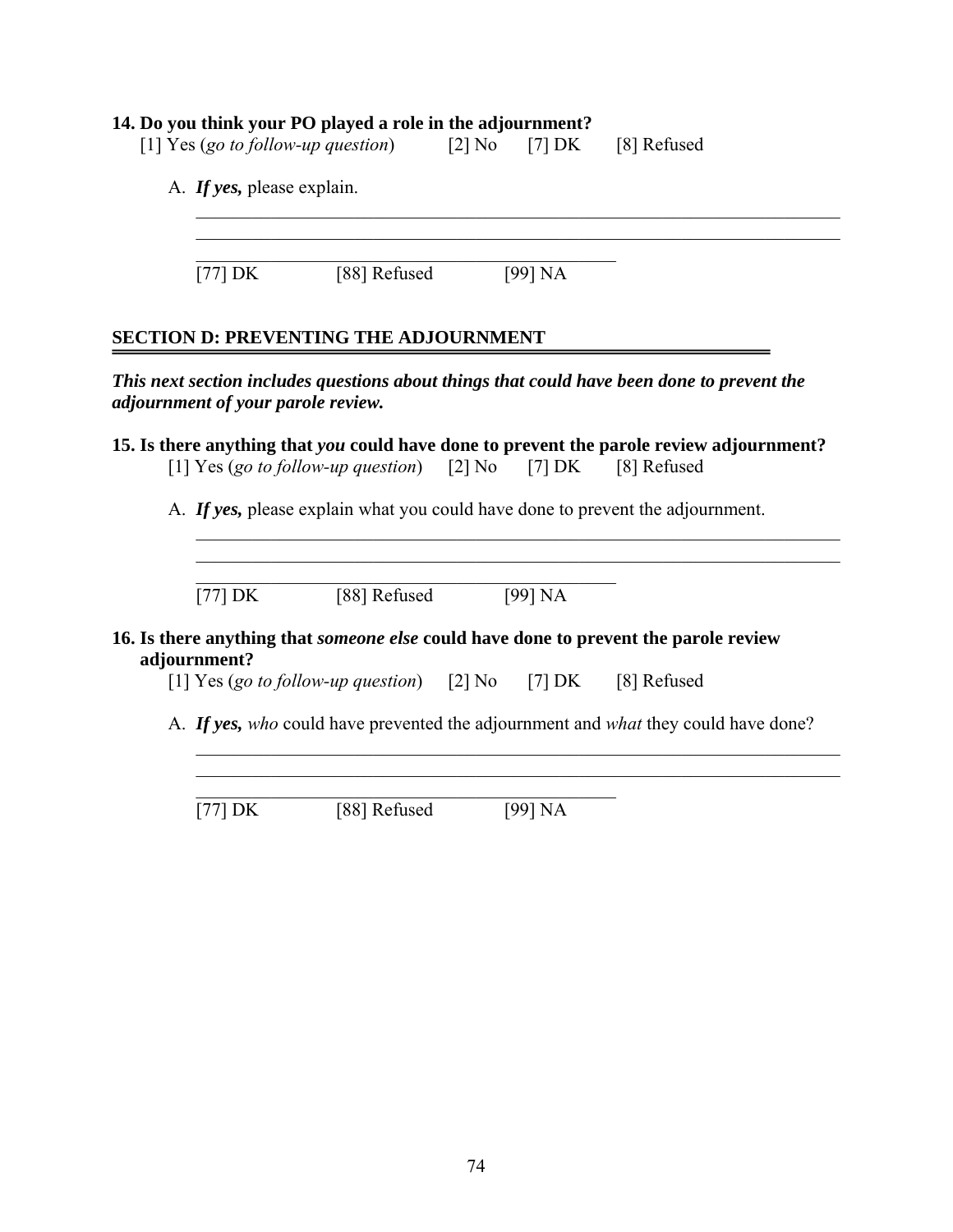#### **SECTION E: INFORMATION/KNOWLEDGE OF ADJOURNMENTS**

*This last set of questions asks about your understanding of adjournments.* 

**17. On a scale of 1 to 5 (1 being "***I do not understand at all"* **and 5 being "***I understand very well"***), how well would you say you understand why the National Parole Board decides to adjourn a parole review?** 

| Do not understand at all                                                    |                                           |  |                     |  | Understand very well                                                                   |
|-----------------------------------------------------------------------------|-------------------------------------------|--|---------------------|--|----------------------------------------------------------------------------------------|
|                                                                             |                                           |  | $1 \t2 \t3 \t4 \t5$ |  |                                                                                        |
| $[7]$ DK                                                                    | [8] Refused                               |  |                     |  |                                                                                        |
|                                                                             | $[1] Yes$ $[2] No$ $[7] DK$ $[8] Refused$ |  |                     |  | 18. Do you think you were given enough information on the reasons for the adjournment? |
| 19. Who or what was your main source of information regarding adjournments? |                                           |  |                     |  |                                                                                        |
| [01] Parole officer                                                         |                                           |  | $[06]$ NPB staff    |  |                                                                                        |
| [02] Legal aid                                                              |                                           |  |                     |  | [07] Other – specify:                                                                  |
| [03] Family member                                                          |                                           |  | $[77]$ DK           |  |                                                                                        |
| [04] Other inmates                                                          |                                           |  | [88] Refused        |  |                                                                                        |
|                                                                             | [05] Commissioner's Directives            |  |                     |  |                                                                                        |
|                                                                             |                                           |  |                     |  |                                                                                        |

**20. Is there anything that we haven't talked about that you would like to mention about the adjournment of your parole review or about adjournments in general?** 

 $\mathcal{L}_\text{max} = \frac{1}{2} \sum_{i=1}^n \mathcal{L}_\text{max}(\mathbf{z}_i - \mathbf{z}_i)$  $\mathcal{L}_\mathcal{L} = \{ \mathcal{L}_\mathcal{L} = \{ \mathcal{L}_\mathcal{L} = \{ \mathcal{L}_\mathcal{L} = \{ \mathcal{L}_\mathcal{L} = \{ \mathcal{L}_\mathcal{L} = \{ \mathcal{L}_\mathcal{L} = \{ \mathcal{L}_\mathcal{L} = \{ \mathcal{L}_\mathcal{L} = \{ \mathcal{L}_\mathcal{L} = \{ \mathcal{L}_\mathcal{L} = \{ \mathcal{L}_\mathcal{L} = \{ \mathcal{L}_\mathcal{L} = \{ \mathcal{L}_\mathcal{L} = \{ \mathcal{L}_\mathcal{$ 

*Thank you for taking the time to do this interview.*

 $\mathcal{L}_\text{max}$  , and the contribution of the contribution of  $\mathcal{L}_\text{max}$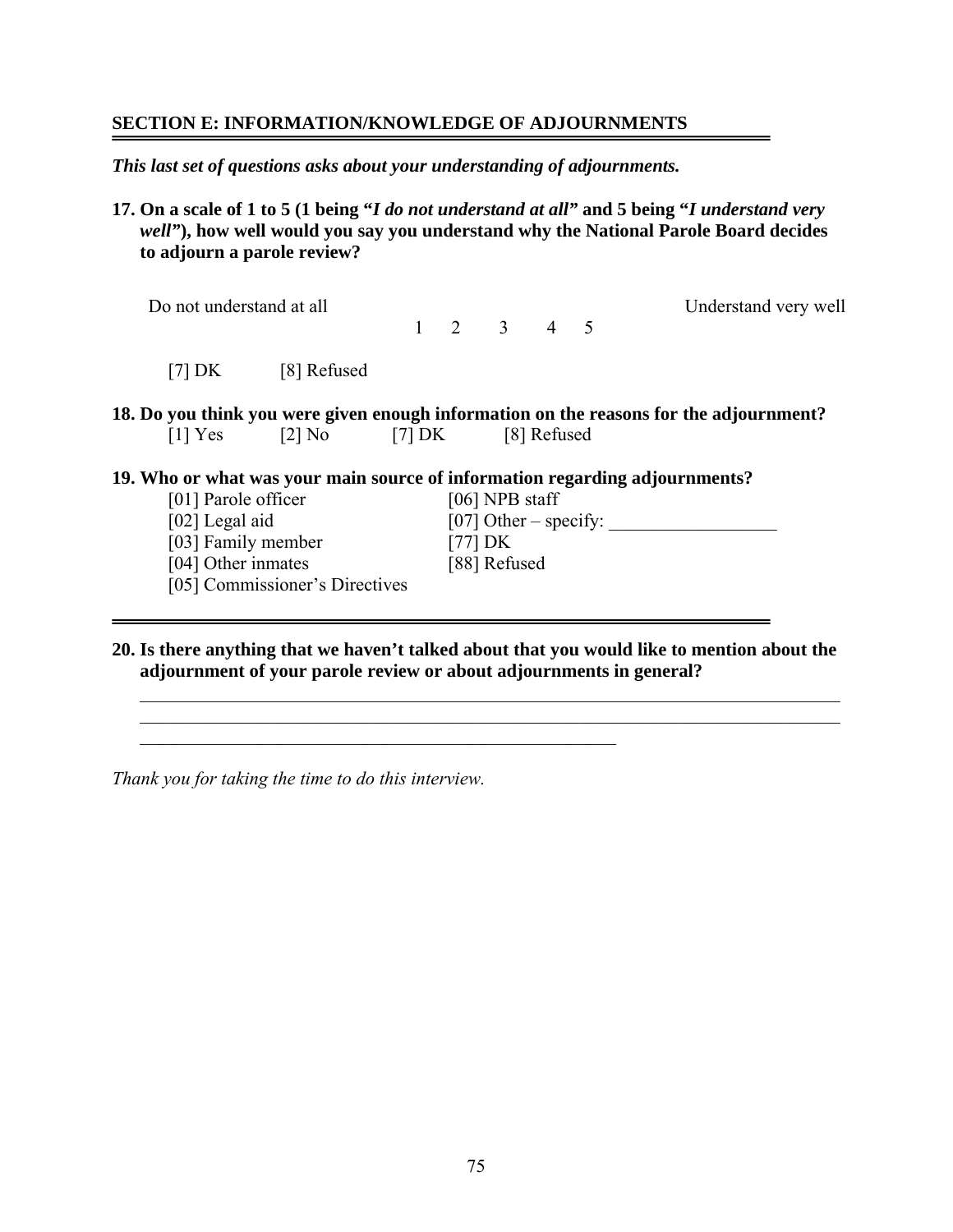## **Appendix F: Parole Officer Interview Questionnaire**

|                          |                                 |                                                                                           |          | Parole officer/case manager interview questionnaire<br>Parole Waiver Project Extension: Examining Reasons Why Offenders<br>Waive, Postpone and/or Withdraw their Parole Review<br>Research Branch, Correctional Service of Canada<br>Policy, Planning & Operations, National Parole Board |       |
|--------------------------|---------------------------------|-------------------------------------------------------------------------------------------|----------|-------------------------------------------------------------------------------------------------------------------------------------------------------------------------------------------------------------------------------------------------------------------------------------------|-------|
| Interviewer:<br>Regions: |                                 | the control of the control of the control of the control of the control of the control of |          |                                                                                                                                                                                                                                                                                           | Date: |
|                          |                                 |                                                                                           |          |                                                                                                                                                                                                                                                                                           |       |
|                          | $[1]$ Yes<br>A. Why or why not? | $\lceil 2 \rceil$ No                                                                      | $[7]$ DK | 1. Do you think that delays and/or cancellations of parole reviews are a problem?<br>[8] Refused                                                                                                                                                                                          |       |
|                          |                                 | [77] DK [88] Refused                                                                      |          | B. If yes, what impact do you think delays and/or cancellations may have?                                                                                                                                                                                                                 |       |
|                          |                                 |                                                                                           |          |                                                                                                                                                                                                                                                                                           |       |
|                          | [77] DK                         | [88] Refused [99] NA                                                                      |          |                                                                                                                                                                                                                                                                                           |       |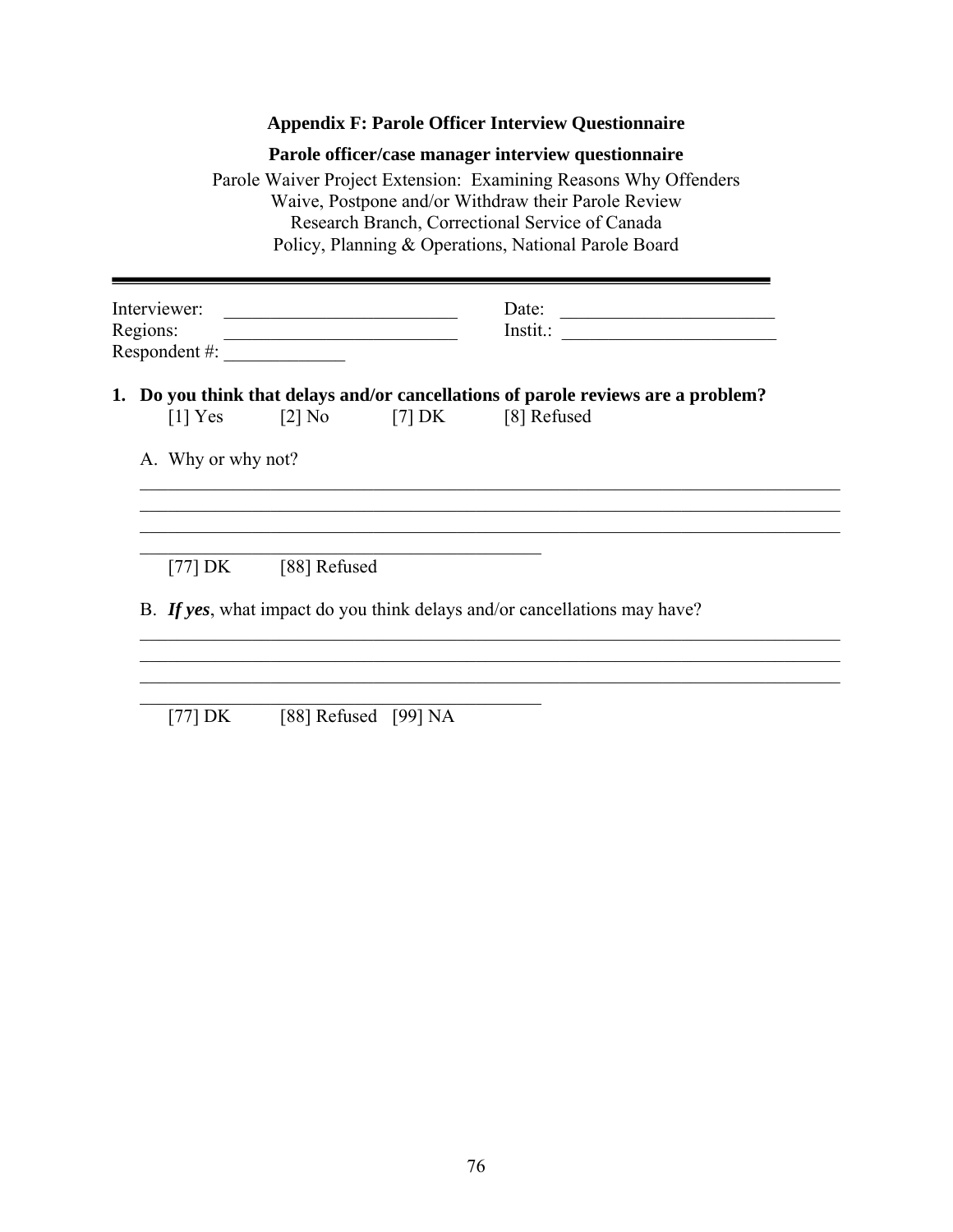#### **SECTION A: WAIVERS, POSTPONEMENTS, WITHDRAWALS**

*In this section I'd like to focus specifically on waivers or postponements of parole reviews, or withdrawals of parole applications.* 

 $\mathcal{L}_\mathcal{L} = \{ \mathcal{L}_\mathcal{L} = \{ \mathcal{L}_\mathcal{L} = \{ \mathcal{L}_\mathcal{L} = \{ \mathcal{L}_\mathcal{L} = \{ \mathcal{L}_\mathcal{L} = \{ \mathcal{L}_\mathcal{L} = \{ \mathcal{L}_\mathcal{L} = \{ \mathcal{L}_\mathcal{L} = \{ \mathcal{L}_\mathcal{L} = \{ \mathcal{L}_\mathcal{L} = \{ \mathcal{L}_\mathcal{L} = \{ \mathcal{L}_\mathcal{L} = \{ \mathcal{L}_\mathcal{L} = \{ \mathcal{L}_\mathcal{$  $\mathcal{L}_\mathcal{L} = \{ \mathcal{L}_\mathcal{L} = \{ \mathcal{L}_\mathcal{L} = \{ \mathcal{L}_\mathcal{L} = \{ \mathcal{L}_\mathcal{L} = \{ \mathcal{L}_\mathcal{L} = \{ \mathcal{L}_\mathcal{L} = \{ \mathcal{L}_\mathcal{L} = \{ \mathcal{L}_\mathcal{L} = \{ \mathcal{L}_\mathcal{L} = \{ \mathcal{L}_\mathcal{L} = \{ \mathcal{L}_\mathcal{L} = \{ \mathcal{L}_\mathcal{L} = \{ \mathcal{L}_\mathcal{L} = \{ \mathcal{L}_\mathcal{$  $\mathcal{L}_\mathcal{L} = \{ \mathcal{L}_\mathcal{L} = \{ \mathcal{L}_\mathcal{L} = \{ \mathcal{L}_\mathcal{L} = \{ \mathcal{L}_\mathcal{L} = \{ \mathcal{L}_\mathcal{L} = \{ \mathcal{L}_\mathcal{L} = \{ \mathcal{L}_\mathcal{L} = \{ \mathcal{L}_\mathcal{L} = \{ \mathcal{L}_\mathcal{L} = \{ \mathcal{L}_\mathcal{L} = \{ \mathcal{L}_\mathcal{L} = \{ \mathcal{L}_\mathcal{L} = \{ \mathcal{L}_\mathcal{L} = \{ \mathcal{L}_\mathcal{$ 

 $\mathcal{L}_\mathcal{L} = \{ \mathcal{L}_\mathcal{L} = \{ \mathcal{L}_\mathcal{L} = \{ \mathcal{L}_\mathcal{L} = \{ \mathcal{L}_\mathcal{L} = \{ \mathcal{L}_\mathcal{L} = \{ \mathcal{L}_\mathcal{L} = \{ \mathcal{L}_\mathcal{L} = \{ \mathcal{L}_\mathcal{L} = \{ \mathcal{L}_\mathcal{L} = \{ \mathcal{L}_\mathcal{L} = \{ \mathcal{L}_\mathcal{L} = \{ \mathcal{L}_\mathcal{L} = \{ \mathcal{L}_\mathcal{L} = \{ \mathcal{L}_\mathcal{$  $\mathcal{L}_\mathcal{L} = \{ \mathcal{L}_\mathcal{L} = \{ \mathcal{L}_\mathcal{L} = \{ \mathcal{L}_\mathcal{L} = \{ \mathcal{L}_\mathcal{L} = \{ \mathcal{L}_\mathcal{L} = \{ \mathcal{L}_\mathcal{L} = \{ \mathcal{L}_\mathcal{L} = \{ \mathcal{L}_\mathcal{L} = \{ \mathcal{L}_\mathcal{L} = \{ \mathcal{L}_\mathcal{L} = \{ \mathcal{L}_\mathcal{L} = \{ \mathcal{L}_\mathcal{L} = \{ \mathcal{L}_\mathcal{L} = \{ \mathcal{L}_\mathcal{$ 

**2. Do you think that waivers, postponements or withdrawals of parole reviews are a problem?** 

 $[1]$  Yes  $[2]$  No  $[7]$  DK  $[8]$  Refused

A. Why or why not?

[77] DK [88] Refused

B. *If yes*, what impact do you think delays and/or cancellations may have?

 $[77] \text{DK}$  [88] Refused [99] NA

#### **3. In your opinion, why would an** *offender* **choose to waive, postpone or withdraw their parole review** *(select all that apply)***?** *[Interviewer note: prompt for other reasons]*

Reasons related to **treatment** or **programming**:

 $\mathcal{L}_\text{max}$  , and the set of the set of the set of the set of the set of the set of the set of the set of the set of the set of the set of the set of the set of the set of the set of the set of the set of the set of the

 $\mathcal{L}_\mathcal{L} = \{ \mathcal{L}_\mathcal{L} = \{ \mathcal{L}_\mathcal{L} \}$ 

- [01] Wanted to complete program currently taking
- [02] Waiting for program availability
- [03] Program not available in institution/region
- [04] Not interested in participating in specific programs in correctional plan

 $\mathcal{L}_\text{max}$  , and the contribution of the contribution of the contribution of the contribution of the contribution of the contribution of the contribution of the contribution of the contribution of the contribution of t

[05] Other reason related to treatment or training program - specify:

#### **Not interested**:

- [06] Not interested in being released (*go to follow-up question A*)
- [07] Not interested in appearing before the Board (*go to follow-up question A*)
- [08] Not interested in participating in correctional plan in general (*go to follow-up question A*)
- [09] Other reason not interested specify: \_\_\_\_\_\_\_\_\_\_\_\_\_\_\_\_\_\_\_\_\_\_\_\_\_\_\_\_\_\_\_

(*go to follow-up question A*)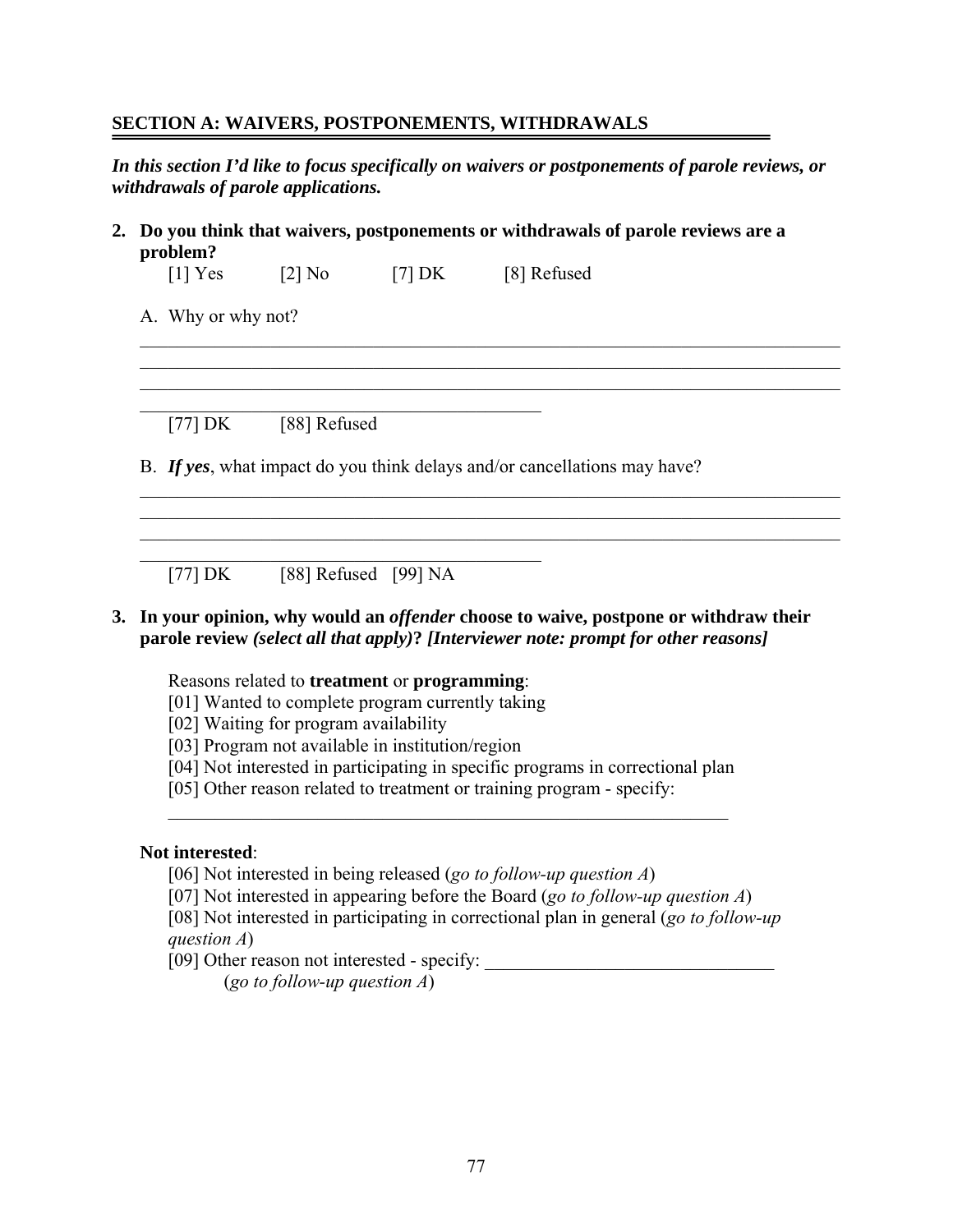C. *Follow-up question:* Why would he/she not be interested in…?

 $\mathcal{L}_\text{max}$  and  $\mathcal{L}_\text{max}$  and  $\mathcal{L}_\text{max}$  and  $\mathcal{L}_\text{max}$  and  $\mathcal{L}_\text{max}$  $[77] \text{ DK}$   $[88] \text{ Refused}$  [99] NA

#### Reasons related to **release plan**:

- [10] Incomplete release plan (*go to follow-up question B*)
- [11] Application to CRF not approved (*go to follow-up question B*)
- [12] Community does not support release (implications of section 84) (*go to follow-up question B*)

 $\mathcal{L}_\text{max}$  , and the contribution of the contribution of the contribution of the contribution of the contribution of the contribution of the contribution of the contribution of the contribution of the contribution of t  $\mathcal{L}_\text{max}$  , and the contribution of the contribution of the contribution of the contribution of the contribution of the contribution of the contribution of the contribution of the contribution of the contribution of t

 $\mathcal{L}_\text{max} = \mathcal{L}_\text{max} = \mathcal{L}_\text{max} = \mathcal{L}_\text{max} = \mathcal{L}_\text{max} = \mathcal{L}_\text{max} = \mathcal{L}_\text{max} = \mathcal{L}_\text{max} = \mathcal{L}_\text{max} = \mathcal{L}_\text{max} = \mathcal{L}_\text{max} = \mathcal{L}_\text{max} = \mathcal{L}_\text{max} = \mathcal{L}_\text{max} = \mathcal{L}_\text{max} = \mathcal{L}_\text{max} = \mathcal{L}_\text{max} = \mathcal{L}_\text{max} = \mathcal{$  $\_$  , and the contribution of the contribution of  $\mathcal{L}_\mathcal{A}$  , and the contribution of  $\mathcal{L}_\mathcal{A}$ 

 $\mathcal{L}_\text{max}$  , and the contribution of the contribution of the contribution of the contribution of the contribution of the contribution of the contribution of the contribution of the contribution of the contribution of t  $\mathcal{L}_\text{max} = \mathcal{L}_\text{max} = \mathcal{L}_\text{max} = \mathcal{L}_\text{max} = \mathcal{L}_\text{max} = \mathcal{L}_\text{max} = \mathcal{L}_\text{max} = \mathcal{L}_\text{max} = \mathcal{L}_\text{max} = \mathcal{L}_\text{max} = \mathcal{L}_\text{max} = \mathcal{L}_\text{max} = \mathcal{L}_\text{max} = \mathcal{L}_\text{max} = \mathcal{L}_\text{max} = \mathcal{L}_\text{max} = \mathcal{L}_\text{max} = \mathcal{L}_\text{max} = \mathcal{$ 

- [13] Adequate support system not in place (*go to follow-up question B*)
- D. *Follow-up question:* Why would …?

 $\mathcal{L}_\mathcal{L}$  , and the set of the set of the set of the set of the set of the set of the set of the set of the set of the set of the set of the set of the set of the set of the set of the set of the set of the set of th  $\boxed{77}$  DK  $\boxed{88}$  Refused  $\boxed{99}$  NA

#### **Information/records missing**:

- [14] Waiting for psych review
- [15] Waiting for program performance report
- [16] Other reason related to missing information specify:

#### **Assistance not available:**

- [17] Legal aid lawyer not available (*go to follow-up question C*)
- [18] Aboriginal assistant or Elder not available (*go to follow-up question C*)
- [19] Translator not available (*go to follow-up question C*)
- [20] Other type of assistance not available specify: \_\_\_\_\_\_\_\_\_\_\_\_\_\_\_\_\_\_\_\_\_\_\_\_\_ (*go to follow-up question C*)
- E. *Follow-up question:* Why might assistance not be available?

 $\mathcal{L}_\text{max}$  and  $\mathcal{L}_\text{max}$  and  $\mathcal{L}_\text{max}$  and  $\mathcal{L}_\text{max}$  and  $\mathcal{L}_\text{max}$ [77] DK [88] Refused [99] NA

#### **Parole review process:**

- [21] Wanted to **avoid a negative recommendation** and/or decision (*go to follow-up question D*)
- [22] Intimidated by parole review process (*go to follow-up question E*)
- [23] Worried about appearing before the Parole Board (*go to follow-up question E*)
- [24] Wanted to avoid a specific board member (*go to follow-up question E*)
- [25] Wanted to avoid facing the victim(s) (*go to follow-up question E*)
- [26] Victim not able to attend (*go to follow-up question E*)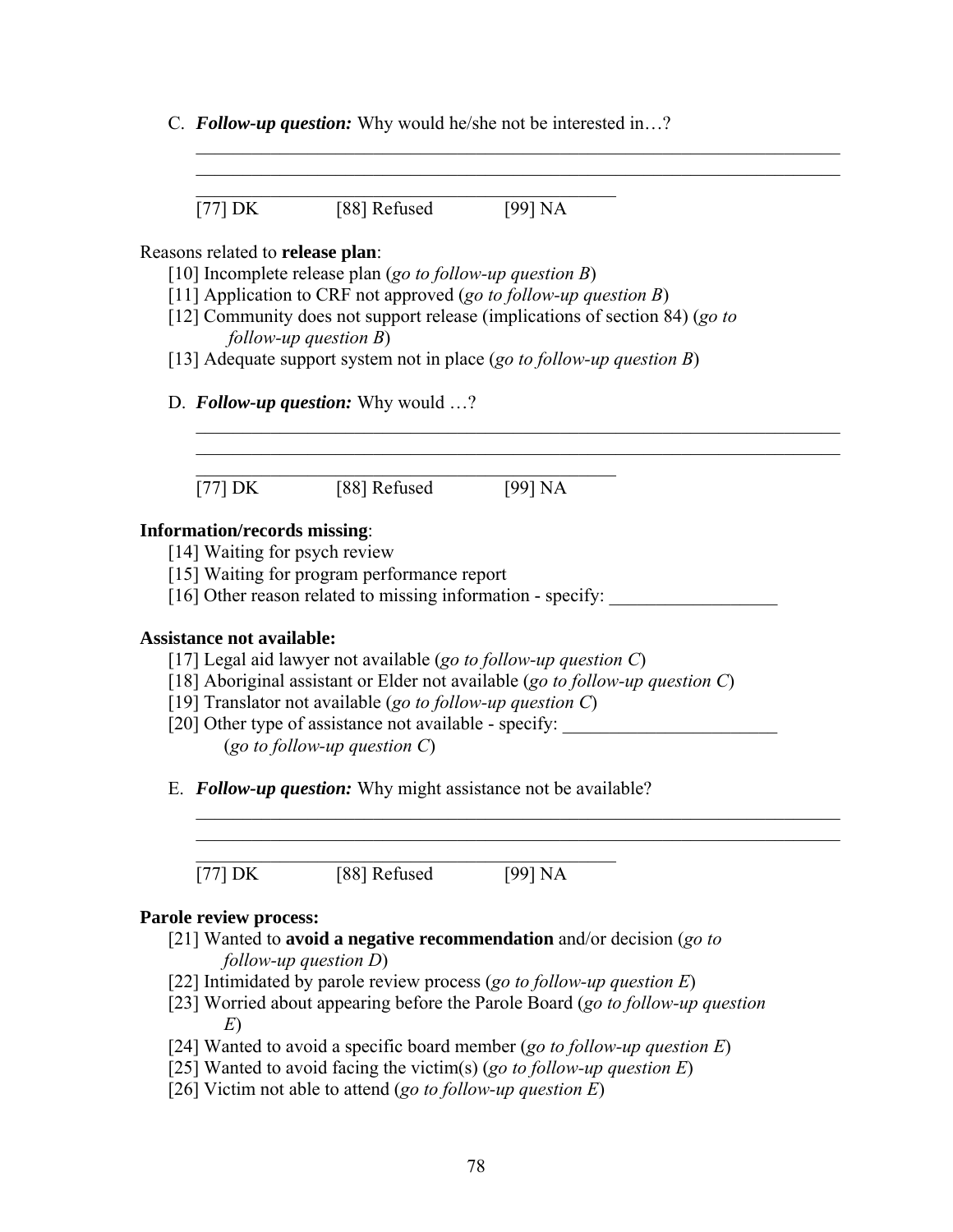F. *Follow-up question:* How might a negative recommendation/decision affect the offender?

 $\_$  , and the contribution of the contribution of  $\mathcal{L}_\mathcal{A}$  , and the contribution of  $\mathcal{L}_\mathcal{A}$ 

| $[77] \text{DK}$                                     | [88] Refused                                                    | [99] NA        |           |                                                                                                                                                                                |
|------------------------------------------------------|-----------------------------------------------------------------|----------------|-----------|--------------------------------------------------------------------------------------------------------------------------------------------------------------------------------|
|                                                      | G. Follow-up question: Why might he/she be concerned about?     |                |           |                                                                                                                                                                                |
| $[77] \text{ DK}$                                    | [88] Refused                                                    | [99] NA        |           |                                                                                                                                                                                |
| <b>Other reasons:</b>                                |                                                                 |                |           |                                                                                                                                                                                |
| [27] Transfer application                            |                                                                 |                |           |                                                                                                                                                                                |
|                                                      | [28] Pending court or appeal decision                           |                |           |                                                                                                                                                                                |
| [29] Illness or medical condition                    |                                                                 |                |           |                                                                                                                                                                                |
|                                                      | [30] Concerns about community supervision                       |                |           |                                                                                                                                                                                |
|                                                      | [31] Other concerns about returning to the community – specify: |                |           |                                                                                                                                                                                |
| $[77]$ DK<br>[88] Refused                            |                                                                 |                |           |                                                                                                                                                                                |
|                                                      |                                                                 |                |           | Where do offenders usually obtain information about the parole review and decision-                                                                                            |
| making process?                                      |                                                                 |                |           |                                                                                                                                                                                |
| [01] Parole officer                                  |                                                                 | [06] NPB staff |           |                                                                                                                                                                                |
| [02] Legal aid                                       |                                                                 |                |           | $[07]$ Other – specify:                                                                                                                                                        |
| [03] Family member                                   |                                                                 | [77] $DK$      |           |                                                                                                                                                                                |
| [04] Other inmates<br>[05] Commissioner's Directives |                                                                 | [88] Refused   |           |                                                                                                                                                                                |
| parole review?                                       |                                                                 |                |           | 5. In helping offenders prepare for the parole review process, are there circumstances<br>where you think an offender should not appear before the National Parole Board for a |
|                                                      | [01] Yes (go to follow-up questions) [02] No                    |                | [77] $DK$ | 88 [Refused]                                                                                                                                                                   |

A. *If yes,* under what circumstances do you think an offender should *not* appear before the NPB for a parole review? *(select all that apply)*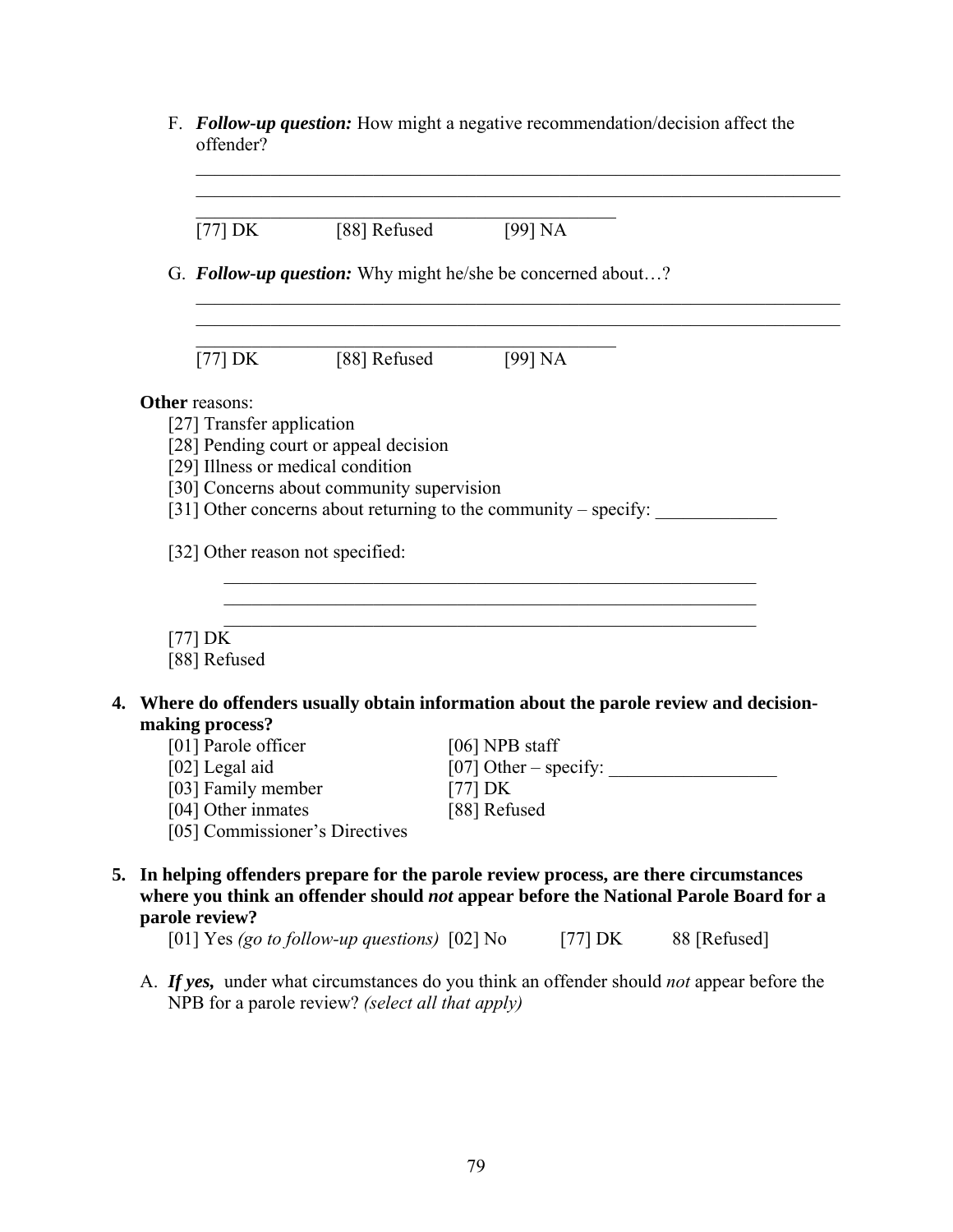#### Reasons related to **treatment** or **programming**:

- [01] Wanted to complete program currently taking
- [02] Waiting for program availability
- [03] Program not available in region
- [04] Not interested in participating in specific programs in correctional plan
- [05] Other reason related to treatment or training program specify:
- i. *Follow-up question:* In these circumstances, why do you think he should not appear before the Board?

 $\mathcal{L}_\text{max}$  , and the contribution of the contribution of the contribution of the contribution of the contribution of the contribution of the contribution of the contribution of the contribution of the contribution of t

 $\mathcal{L}_\text{max}$  , and the contribution of the contribution of the contribution of the contribution of the contribution of the contribution of the contribution of the contribution of the contribution of the contribution of t  $\mathcal{L}_\text{max}$  , and the contribution of the contribution of the contribution of the contribution of the contribution of the contribution of the contribution of the contribution of the contribution of the contribution of t

 $\mathcal{L}_\text{max}$  and  $\mathcal{L}_\text{max}$  and  $\mathcal{L}_\text{max}$  and  $\mathcal{L}_\text{max}$  $[77] \text{DK}$  [88] Refused [99] NA

#### **Not interested**:

- [06] Not interested in being released
- [07] Not interested in appearing before the Board
- [08] Not interested in participating in correctional plan in general
- [09] Other reason not interested specify:
- ii. *Follow-up question:* In these circumstances, why do you think he should not appear before the Board?

 $\mathcal{L}_\text{max}$  , and the contribution of the contribution of the contribution of the contribution of the contribution of the contribution of the contribution of the contribution of the contribution of the contribution of t  $\mathcal{L}_\text{max} = \mathcal{L}_\text{max} = \mathcal{L}_\text{max} = \mathcal{L}_\text{max} = \mathcal{L}_\text{max} = \mathcal{L}_\text{max} = \mathcal{L}_\text{max} = \mathcal{L}_\text{max} = \mathcal{L}_\text{max} = \mathcal{L}_\text{max} = \mathcal{L}_\text{max} = \mathcal{L}_\text{max} = \mathcal{L}_\text{max} = \mathcal{L}_\text{max} = \mathcal{L}_\text{max} = \mathcal{L}_\text{max} = \mathcal{L}_\text{max} = \mathcal{L}_\text{max} = \mathcal{$ 

 $\mathcal{L}_\text{max}$  and  $\mathcal{L}_\text{max}$  and  $\mathcal{L}_\text{max}$  and  $\mathcal{L}_\text{max}$ [77] DK [88] Refused [99] NA

#### Reasons related to **release plan**:

- [10] Incomplete release plan
- [11] Application to CRF not approved
- [12] Community does not support release (implications of section 84)
- [13] Adequate support system not in place
- iii. *Follow-up question:* In these circumstances, why do you think he should not appear before the Board?

 $\mathcal{L}_\text{max}$  , and the contribution of the contribution of the contribution of the contribution of the contribution of the contribution of the contribution of the contribution of the contribution of the contribution of t  $\mathcal{L}_\text{max}$  , and the contribution of the contribution of the contribution of the contribution of the contribution of the contribution of the contribution of the contribution of the contribution of the contribution of t

 $[77] \text{ DK}$  [88] Refused [99] NA

 $\mathcal{L}_\text{max}$  and the contract of the contract of the contract of the contract of the contract of the contract of the contract of the contract of the contract of the contract of the contract of the contract of the contrac

#### **Information/records missing**:

- [14] Waiting for psych review
- [15] Waiting for program performance report
- $[16]$  Other reason related to missing information specify: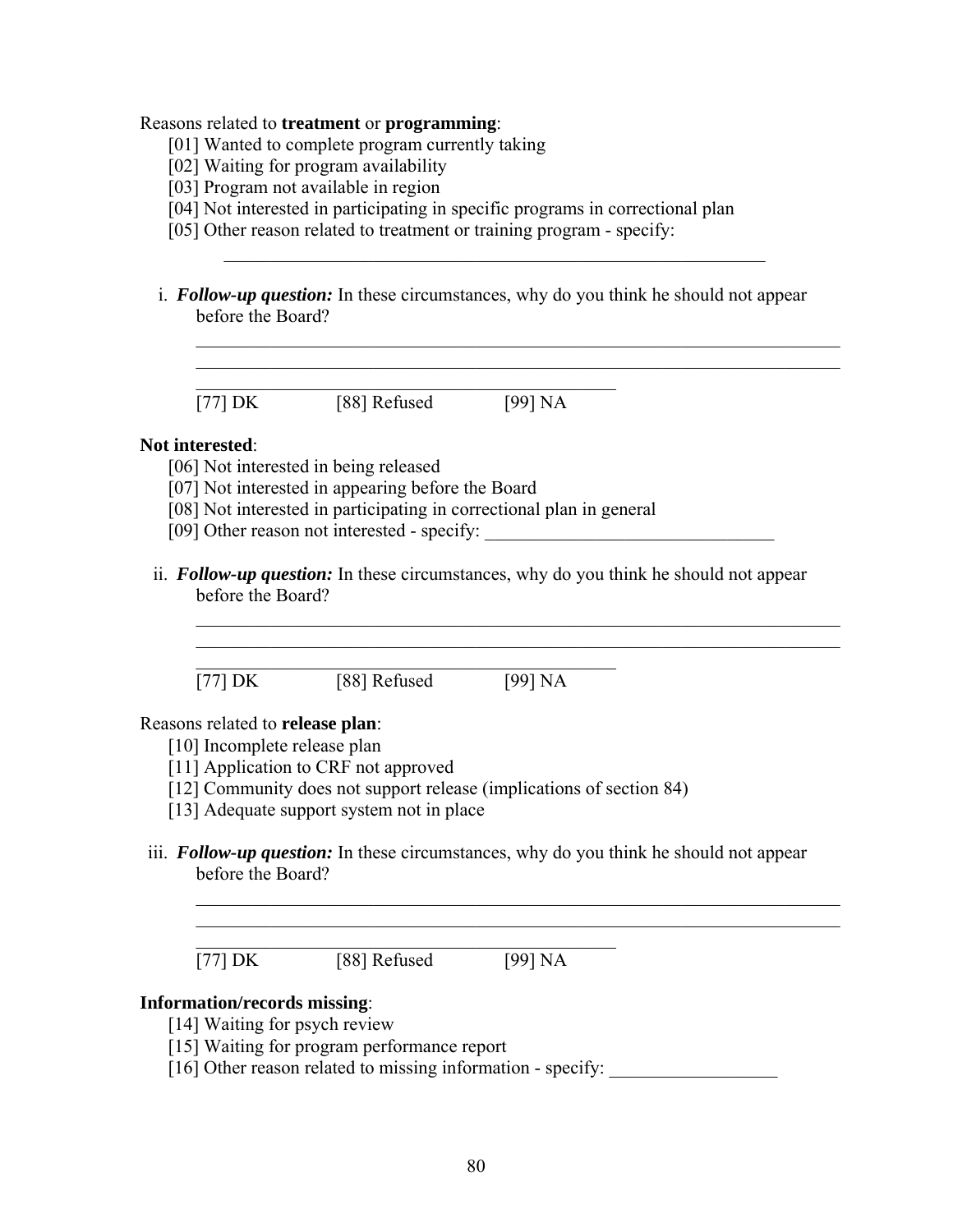iv. *Follow-up question:* In these circumstances, why do you think he should not appear before the Board?

 $\mathcal{L}_\text{max}$  , and the contribution of the contribution of the contribution of the contribution of the contribution of the contribution of the contribution of the contribution of the contribution of the contribution of t

| $[77] \text{DK}$                 | [88] Refused                                                                              | [99] NA                                                                                      |
|----------------------------------|-------------------------------------------------------------------------------------------|----------------------------------------------------------------------------------------------|
| <b>Assistance not available:</b> |                                                                                           |                                                                                              |
|                                  | [17] Legal aid lawyer not available                                                       |                                                                                              |
|                                  | [18] Aboriginal assistant or Elder not available                                          |                                                                                              |
| [19] Translator not available    |                                                                                           |                                                                                              |
|                                  |                                                                                           | [20] Other type of assistance not available - specify:                                       |
| before the Board?                |                                                                                           | v. <b>Follow-up question:</b> In these circumstances, why do you think he should not appear  |
|                                  | [77] DK $[88]$ Refused $[99]$ NA                                                          |                                                                                              |
| Parole review process:           |                                                                                           |                                                                                              |
|                                  |                                                                                           | [21] Wanted to <b>avoid a negative recommendation</b> and/or decision                        |
|                                  | [22] Intimidated by parole review process                                                 |                                                                                              |
|                                  | [23] Worried about appearing before the Parole Board                                      |                                                                                              |
|                                  | [24] Wanted to avoid a specific board member<br>[25] Wanted to avoid facing the victim(s) |                                                                                              |
| [26] Victim not able to attend   |                                                                                           |                                                                                              |
|                                  |                                                                                           |                                                                                              |
| before the Board?                |                                                                                           | vi. <b>Follow-up question:</b> In these circumstances, why do you think he should not appear |
| $[77]$ DK                        | [88] Refused                                                                              | [99] NA                                                                                      |
|                                  |                                                                                           |                                                                                              |
| <b>Other reasons:</b>            |                                                                                           |                                                                                              |
| [27] Transfer application        |                                                                                           |                                                                                              |
|                                  | [28] Pending court or appeal decision                                                     |                                                                                              |

[29] Illness or medical condition

- [30] Concerns about community supervision
- [31] Other concerns about returning to the community specify: \_\_\_\_\_\_\_\_\_\_\_\_\_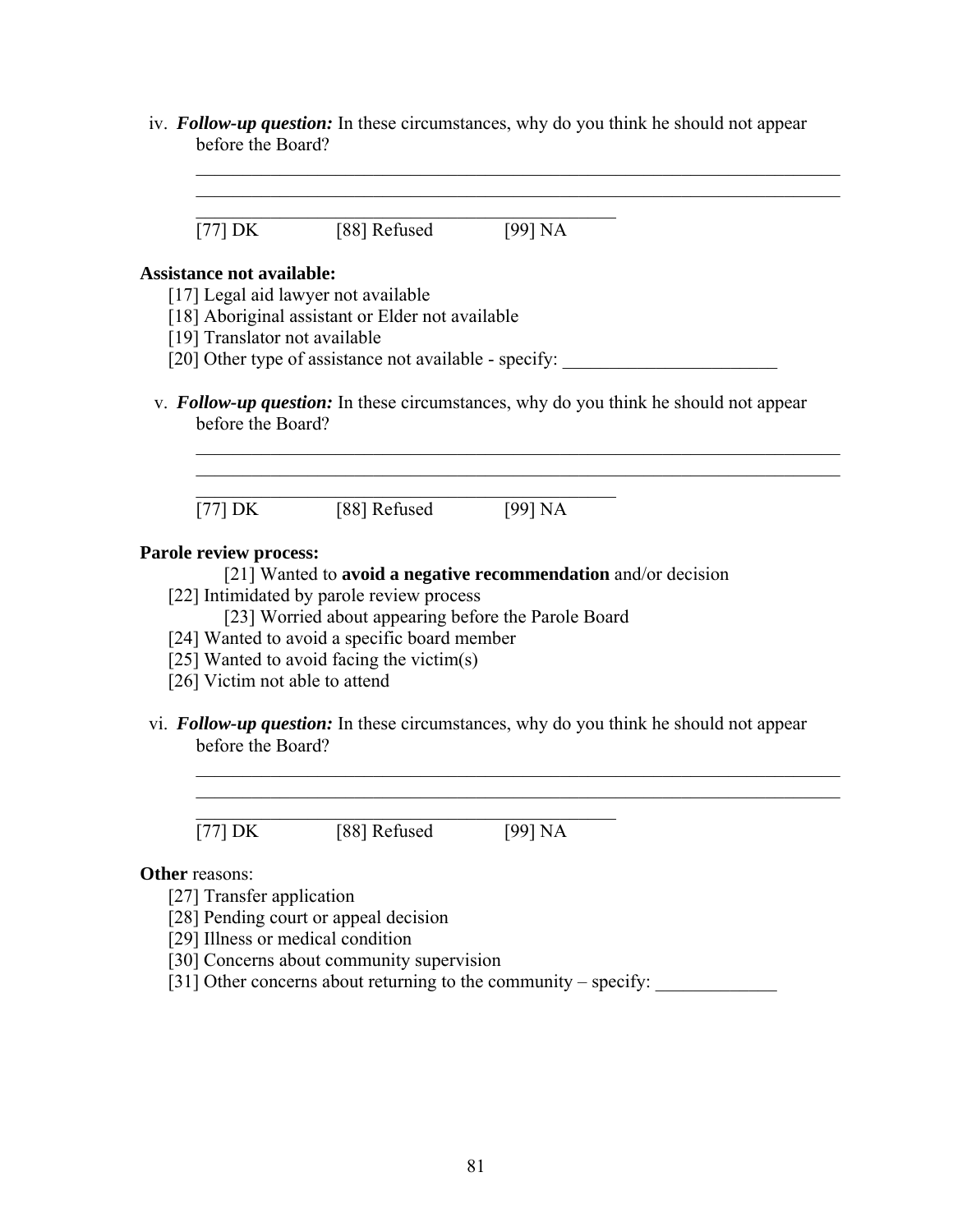vii. *Follow-up question:* In these circumstances, why do you think he should not appear before the Board?

 $\mathcal{L}_\mathcal{L} = \mathcal{L}_\mathcal{L} = \mathcal{L}_\mathcal{L} = \mathcal{L}_\mathcal{L} = \mathcal{L}_\mathcal{L} = \mathcal{L}_\mathcal{L} = \mathcal{L}_\mathcal{L} = \mathcal{L}_\mathcal{L} = \mathcal{L}_\mathcal{L} = \mathcal{L}_\mathcal{L} = \mathcal{L}_\mathcal{L} = \mathcal{L}_\mathcal{L} = \mathcal{L}_\mathcal{L} = \mathcal{L}_\mathcal{L} = \mathcal{L}_\mathcal{L} = \mathcal{L}_\mathcal{L} = \mathcal{L}_\mathcal{L}$  $\mathcal{L}_\mathcal{L} = \mathcal{L}_\mathcal{L} = \mathcal{L}_\mathcal{L} = \mathcal{L}_\mathcal{L} = \mathcal{L}_\mathcal{L} = \mathcal{L}_\mathcal{L} = \mathcal{L}_\mathcal{L} = \mathcal{L}_\mathcal{L} = \mathcal{L}_\mathcal{L} = \mathcal{L}_\mathcal{L} = \mathcal{L}_\mathcal{L} = \mathcal{L}_\mathcal{L} = \mathcal{L}_\mathcal{L} = \mathcal{L}_\mathcal{L} = \mathcal{L}_\mathcal{L} = \mathcal{L}_\mathcal{L} = \mathcal{L}_\mathcal{L}$ 

 $\mathcal{L}_\text{max}$  and the contract of the contract of the contract of the contract of the contract of the contract of the contract of the contract of the contract of the contract of the contract of the contract of the contrac [77] DK [88] Refused [99] NA

 $\mathcal{L}_\text{max} = \frac{1}{2} \sum_{i=1}^n \frac{1}{2} \sum_{i=1}^n \frac{1}{2} \sum_{i=1}^n \frac{1}{2} \sum_{i=1}^n \frac{1}{2} \sum_{i=1}^n \frac{1}{2} \sum_{i=1}^n \frac{1}{2} \sum_{i=1}^n \frac{1}{2} \sum_{i=1}^n \frac{1}{2} \sum_{i=1}^n \frac{1}{2} \sum_{i=1}^n \frac{1}{2} \sum_{i=1}^n \frac{1}{2} \sum_{i=1}^n \frac{1}{2} \sum_{i=1}^n$ 

 $\mathcal{L}_\text{max} = \frac{1}{2} \sum_{i=1}^n \mathcal{L}_\text{max} \left[ \mathcal{L}_\text{max} \left( \mathcal{L}_\text{max} \right) - \mathcal{L}_\text{max} \left( \mathcal{L}_\text{max} \right) \right]$ 

[32] Other reason not specified:

[33] Not a good candidate for parole, would not be approved

[77] DK [88] Refused

*There may be different reasons that you as a parole officer or as part of a case management team would suggest that an offender waive, postpone or withdraw their parole review. We would like to discuss how and when you may suggest that an offender waive or postpone a parole review, or withdraw an application for parole. The next few questions will focus on each separately.* 

 $\mathcal{L}_\mathcal{L} = \{ \mathcal{L}_\mathcal{L} = \{ \mathcal{L}_\mathcal{L} = \{ \mathcal{L}_\mathcal{L} = \{ \mathcal{L}_\mathcal{L} = \{ \mathcal{L}_\mathcal{L} = \{ \mathcal{L}_\mathcal{L} = \{ \mathcal{L}_\mathcal{L} = \{ \mathcal{L}_\mathcal{L} = \{ \mathcal{L}_\mathcal{L} = \{ \mathcal{L}_\mathcal{L} = \{ \mathcal{L}_\mathcal{L} = \{ \mathcal{L}_\mathcal{L} = \{ \mathcal{L}_\mathcal{L} = \{ \mathcal{L}_\mathcal{$  $\mathcal{L}_\mathcal{L} = \{ \mathcal{L}_\mathcal{L} = \{ \mathcal{L}_\mathcal{L} = \{ \mathcal{L}_\mathcal{L} = \{ \mathcal{L}_\mathcal{L} = \{ \mathcal{L}_\mathcal{L} = \{ \mathcal{L}_\mathcal{L} = \{ \mathcal{L}_\mathcal{L} = \{ \mathcal{L}_\mathcal{L} = \{ \mathcal{L}_\mathcal{L} = \{ \mathcal{L}_\mathcal{L} = \{ \mathcal{L}_\mathcal{L} = \{ \mathcal{L}_\mathcal{L} = \{ \mathcal{L}_\mathcal{L} = \{ \mathcal{L}_\mathcal{$ 

**6. Can you describe under what circumstances you would suggest that an offender waivers his/her parole hearing?** 

[77] DK [88] Refused

 $\mathcal{L}_\text{max}$  and the contract of the contract of the contract of the contract of the contract of the contract of the contract of the contract of the contract of the contract of the contract of the contract of the contrac

 $\mathcal{L}_\mathcal{L} = \{ \mathcal{L}_\mathcal{L} = \{ \mathcal{L}_\mathcal{L} \}$ 

A. Would you suggest anything different for day and full parole review?

\_\_\_\_\_\_\_\_\_\_\_\_\_\_\_\_\_\_\_\_\_\_\_\_\_\_\_\_\_\_\_\_\_\_\_\_\_\_\_\_\_\_\_\_\_\_\_\_\_\_\_\_\_\_\_\_\_\_\_\_\_\_\_\_\_\_\_\_\_\_\_\_\_\_\_

 $\mathcal{L}_\text{max}$  and the contract of the contract of the contract of the contract of the contract of the contract of [77] DK [88] Refused

**7. Can you describe under what circumstances you would suggest that an offender postpone his/her parole hearing?** 

 $\mathcal{L}_\text{max} = \frac{1}{2} \sum_{i=1}^n \mathcal{L}_\text{max}(\mathbf{z}_i - \mathbf{z}_i)$  $\mathcal{L}_\mathcal{L} = \{ \mathcal{L}_\mathcal{L} = \{ \mathcal{L}_\mathcal{L} = \{ \mathcal{L}_\mathcal{L} = \{ \mathcal{L}_\mathcal{L} = \{ \mathcal{L}_\mathcal{L} = \{ \mathcal{L}_\mathcal{L} = \{ \mathcal{L}_\mathcal{L} = \{ \mathcal{L}_\mathcal{L} = \{ \mathcal{L}_\mathcal{L} = \{ \mathcal{L}_\mathcal{L} = \{ \mathcal{L}_\mathcal{L} = \{ \mathcal{L}_\mathcal{L} = \{ \mathcal{L}_\mathcal{L} = \{ \mathcal{L}_\mathcal{$ 

 $[77] \, DK \qquad [88] \, Refused$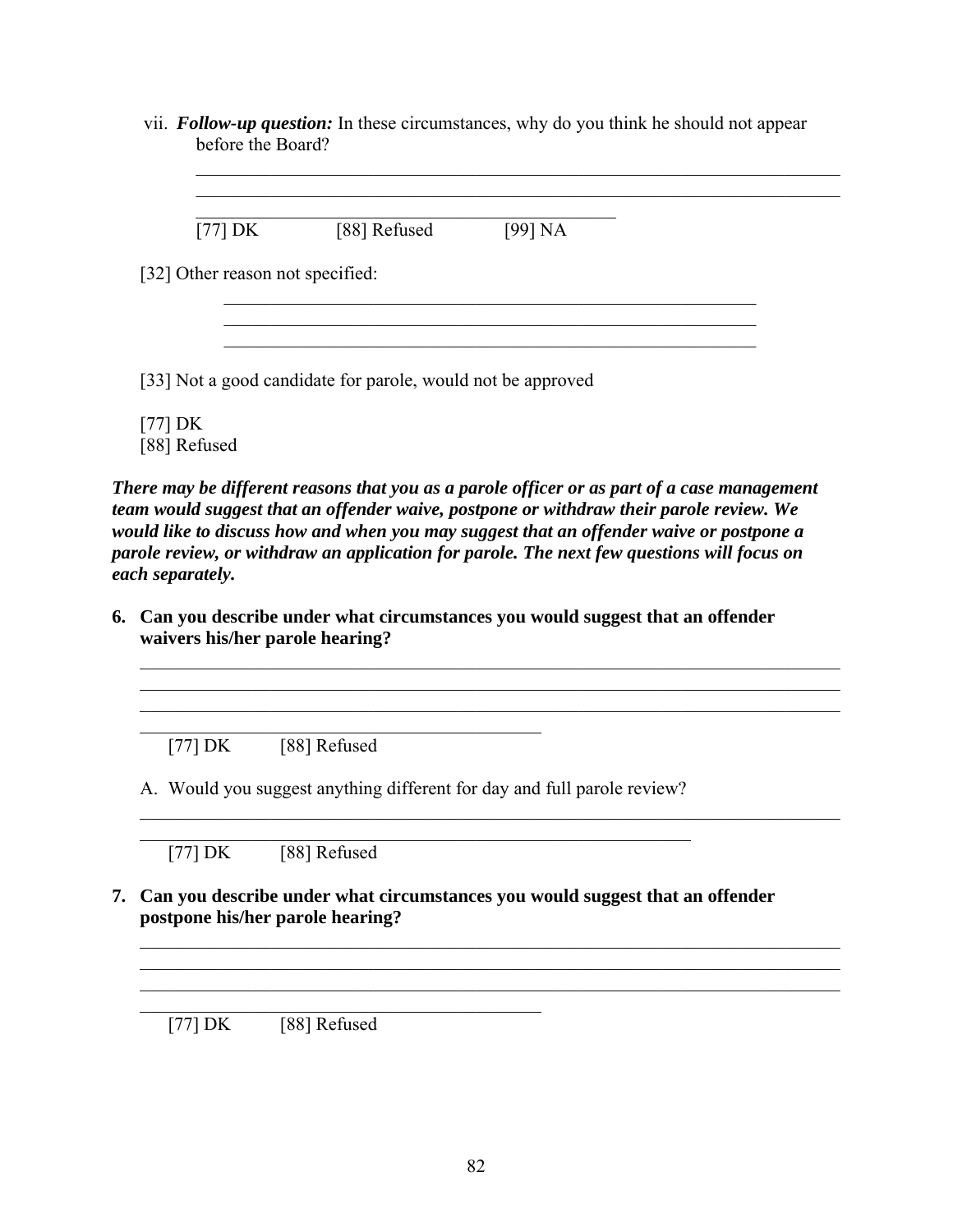A. Would you suggest anything different for day and full parole review?

 $\mathcal{L}_\text{max}$  , and the contribution of the contribution of the contribution of the contribution of the contribution of the contribution of the contribution of the contribution of the contribution of the contribution of t

 $[77] \, DK \qquad [88] \, Refused$ 

#### **8. Can you describe under what circumstances you would suggest that an offender withdraw his/her parole application?**

 $\mathcal{L}_\mathcal{L} = \{ \mathcal{L}_\mathcal{L} = \{ \mathcal{L}_\mathcal{L} = \{ \mathcal{L}_\mathcal{L} = \{ \mathcal{L}_\mathcal{L} = \{ \mathcal{L}_\mathcal{L} = \{ \mathcal{L}_\mathcal{L} = \{ \mathcal{L}_\mathcal{L} = \{ \mathcal{L}_\mathcal{L} = \{ \mathcal{L}_\mathcal{L} = \{ \mathcal{L}_\mathcal{L} = \{ \mathcal{L}_\mathcal{L} = \{ \mathcal{L}_\mathcal{L} = \{ \mathcal{L}_\mathcal{L} = \{ \mathcal{L}_\mathcal{$ 

 $\mathcal{L}_\mathcal{L} = \{ \mathcal{L}_\mathcal{L} = \{ \mathcal{L}_\mathcal{L} = \{ \mathcal{L}_\mathcal{L} = \{ \mathcal{L}_\mathcal{L} = \{ \mathcal{L}_\mathcal{L} = \{ \mathcal{L}_\mathcal{L} = \{ \mathcal{L}_\mathcal{L} = \{ \mathcal{L}_\mathcal{L} = \{ \mathcal{L}_\mathcal{L} = \{ \mathcal{L}_\mathcal{L} = \{ \mathcal{L}_\mathcal{L} = \{ \mathcal{L}_\mathcal{L} = \{ \mathcal{L}_\mathcal{L} = \{ \mathcal{L}_\mathcal{$ 

 $\mathcal{L}_\mathcal{L} = \{ \mathcal{L}_\mathcal{L} = \{ \mathcal{L}_\mathcal{L} = \{ \mathcal{L}_\mathcal{L} = \{ \mathcal{L}_\mathcal{L} = \{ \mathcal{L}_\mathcal{L} = \{ \mathcal{L}_\mathcal{L} = \{ \mathcal{L}_\mathcal{L} = \{ \mathcal{L}_\mathcal{L} = \{ \mathcal{L}_\mathcal{L} = \{ \mathcal{L}_\mathcal{L} = \{ \mathcal{L}_\mathcal{L} = \{ \mathcal{L}_\mathcal{L} = \{ \mathcal{L}_\mathcal{L} = \{ \mathcal{L}_\mathcal{$ 

 $[77] \, DK \qquad [88] \, Refused$ 

 $\mathcal{L}_\mathcal{L} = \{ \mathcal{L}_\mathcal{L} = \{ \mathcal{L}_\mathcal{L} \}$ 

A. Would you suggest anything different for day and full parole review?  $\mathcal{L}_\text{max} = \frac{1}{2} \sum_{i=1}^n \mathcal{L}_\text{max} = \frac{1}{2} \sum_{i=1}^n \mathcal{L}_\text{max} = \frac{1}{2} \sum_{i=1}^n \mathcal{L}_\text{max} = \frac{1}{2} \sum_{i=1}^n \mathcal{L}_\text{max} = \frac{1}{2} \sum_{i=1}^n \mathcal{L}_\text{max} = \frac{1}{2} \sum_{i=1}^n \mathcal{L}_\text{max} = \frac{1}{2} \sum_{i=1}^n \mathcal{L}_\text{max} = \frac{1}{2} \sum_{i=$ 

 $\mathcal{L}_\text{max}$  , and the contribution of the contribution of the contribution of the contribution of the contribution of the contribution of the contribution of the contribution of the contribution of the contribution of t

 $\mathcal{L}_\text{max} = \mathcal{L}_\text{max} = \mathcal{L}_\text{max} = \mathcal{L}_\text{max} = \mathcal{L}_\text{max} = \mathcal{L}_\text{max} = \mathcal{L}_\text{max} = \mathcal{L}_\text{max} = \mathcal{L}_\text{max} = \mathcal{L}_\text{max} = \mathcal{L}_\text{max} = \mathcal{L}_\text{max} = \mathcal{L}_\text{max} = \mathcal{L}_\text{max} = \mathcal{L}_\text{max} = \mathcal{L}_\text{max} = \mathcal{L}_\text{max} = \mathcal{L}_\text{max} = \mathcal{$ 

[77] DK [88] Refused

**9. What would you think about offenders being asked to confirm that they will be at their parole hearing a few days before the hearing?** 

\_\_\_\_\_\_\_\_\_\_\_\_\_\_\_\_\_\_\_\_\_\_\_\_\_\_\_\_\_\_\_\_\_\_\_\_\_\_\_\_\_\_\_\_\_\_\_\_\_\_\_\_\_\_\_\_\_\_\_\_\_\_\_\_\_\_\_\_\_\_\_\_\_\_\_

 $\mathcal{L}_\mathcal{L} = \{ \mathcal{L}_\mathcal{L} = \{ \mathcal{L}_\mathcal{L} = \{ \mathcal{L}_\mathcal{L} = \{ \mathcal{L}_\mathcal{L} = \{ \mathcal{L}_\mathcal{L} = \{ \mathcal{L}_\mathcal{L} = \{ \mathcal{L}_\mathcal{L} = \{ \mathcal{L}_\mathcal{L} = \{ \mathcal{L}_\mathcal{L} = \{ \mathcal{L}_\mathcal{L} = \{ \mathcal{L}_\mathcal{L} = \{ \mathcal{L}_\mathcal{L} = \{ \mathcal{L}_\mathcal{L} = \{ \mathcal{L}_\mathcal{$ 

 $[77] \, DK \qquad [88] \, Refused$ 

**10. What impact do you think this would have?** 

[77] DK [88] Refused

#### **SECTION B: ADJOURNMENTS**

*In this section I'd like to focus specifically on adjournments and administrative adjournments of parole reviews.* 

 $\mathcal{L}_\mathcal{L} = \{ \mathcal{L}_\mathcal{L} = \{ \mathcal{L}_\mathcal{L} = \{ \mathcal{L}_\mathcal{L} = \{ \mathcal{L}_\mathcal{L} = \{ \mathcal{L}_\mathcal{L} = \{ \mathcal{L}_\mathcal{L} = \{ \mathcal{L}_\mathcal{L} = \{ \mathcal{L}_\mathcal{L} = \{ \mathcal{L}_\mathcal{L} = \{ \mathcal{L}_\mathcal{L} = \{ \mathcal{L}_\mathcal{L} = \{ \mathcal{L}_\mathcal{L} = \{ \mathcal{L}_\mathcal{L} = \{ \mathcal{L}_\mathcal{$  $\mathcal{L}_\mathcal{L} = \{ \mathcal{L}_\mathcal{L} = \{ \mathcal{L}_\mathcal{L} = \{ \mathcal{L}_\mathcal{L} = \{ \mathcal{L}_\mathcal{L} = \{ \mathcal{L}_\mathcal{L} = \{ \mathcal{L}_\mathcal{L} = \{ \mathcal{L}_\mathcal{L} = \{ \mathcal{L}_\mathcal{L} = \{ \mathcal{L}_\mathcal{L} = \{ \mathcal{L}_\mathcal{L} = \{ \mathcal{L}_\mathcal{L} = \{ \mathcal{L}_\mathcal{L} = \{ \mathcal{L}_\mathcal{L} = \{ \mathcal{L}_\mathcal{$  $\mathcal{L}_\text{max} = \frac{1}{2} \sum_{i=1}^n \mathcal{L}_\text{max}(\mathbf{z}_i - \mathbf{z}_i)$ 

- **11. Do you think that adjournments of parole reviews are a problem?** 
	- $[1]$  Yes  $[2]$  No  $[7]$  DK  $[8]$  Refused

 $\mathcal{L}_\mathcal{L} = \{ \mathcal{L}_\mathcal{L} = \{ \mathcal{L}_\mathcal{L} \}$ 

 $\mathcal{L}_\text{max}$  and the contract of the contract of the contract of the contract of the contract of the contract of the contract of the contract of the contract of the contract of the contract of the contract of the contrac

A. Why or why not?

 $[77] \, DK \qquad [88] \, Refused$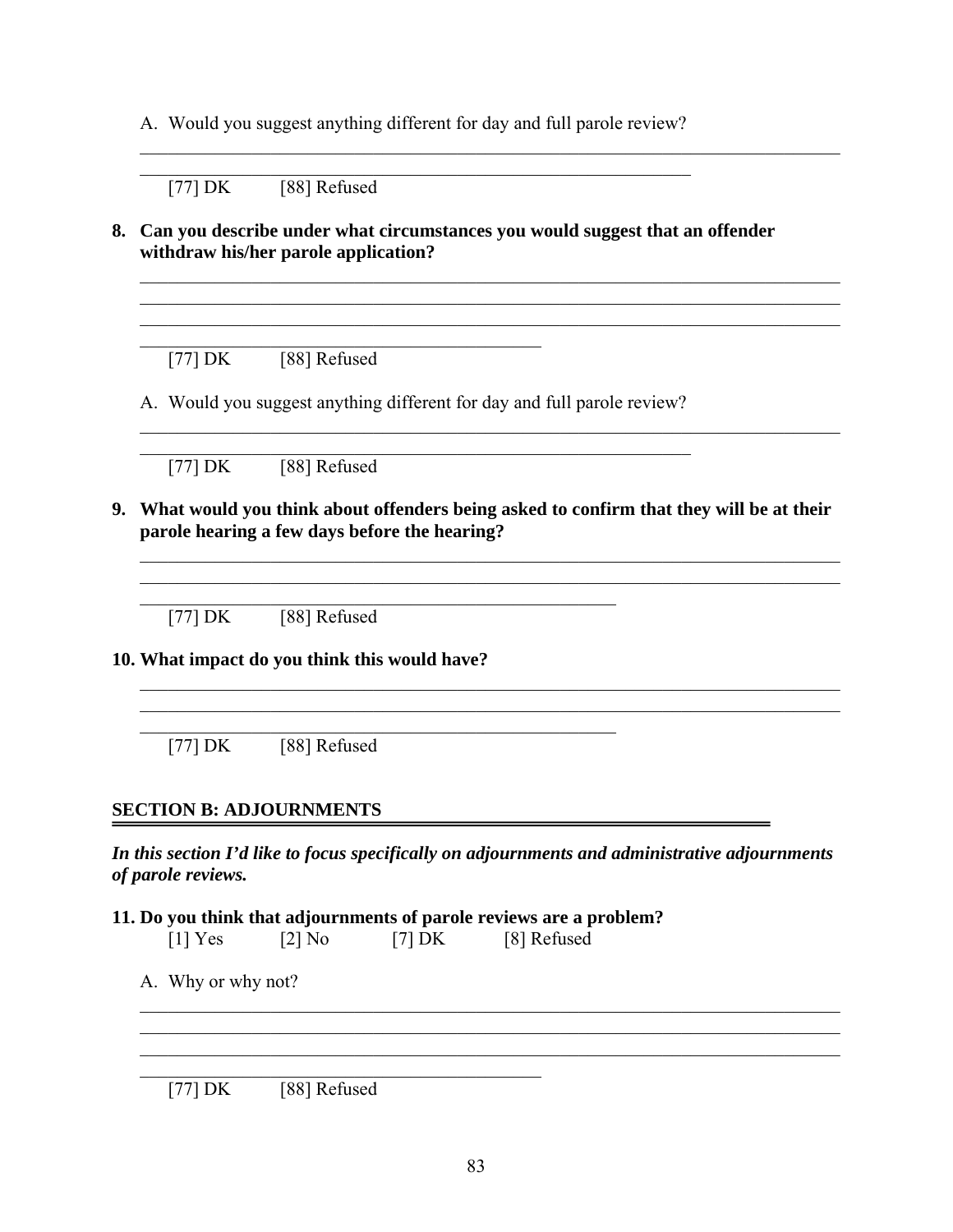B. If yes, what impact do you think adjournments of parole reviews may have?

[77] DK  $\sqrt{88}$  Refused [99] NA 12. Under what circumstances do you think adjournments and administrative adjournments are used? [88] Refused  $[77]$  DK 13. In your opinion, how do adjournments/administrative adjournments impact on offenders?  $[77]$  DK  $[88]$  Refused 14. In your opinion, how do adjournments/administrative adjournments impact on CSC?  $[77]$  DK  $[88]$  Refused 15. In your opinion, how do adjournments/administrative adjournments impact on the NPB? [77]  $DK$  [88] Refused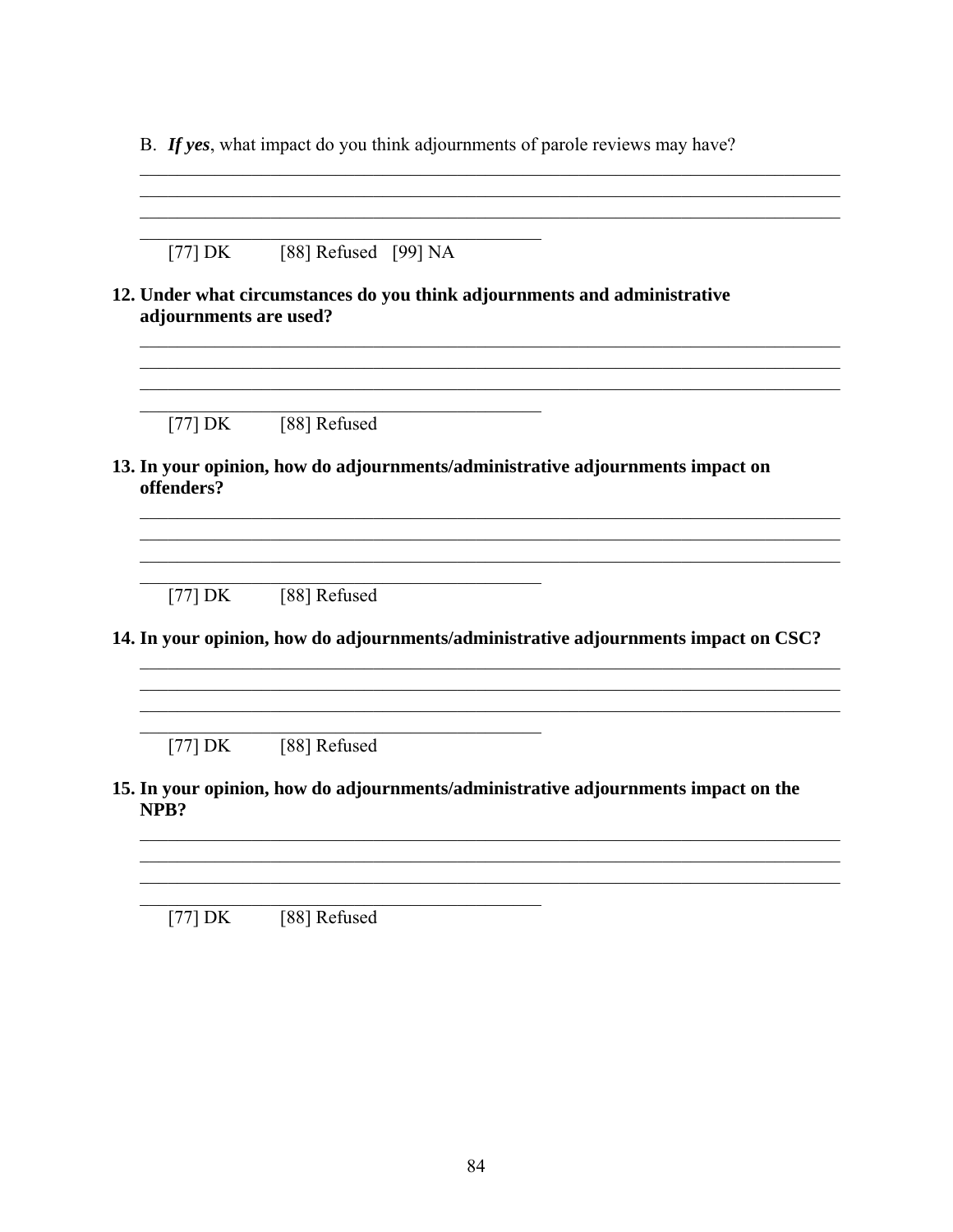#### **SECTION C: OTHER FACTORS**

*I have a final few questions relating to delays and cancellations.* 

 $\mathcal{L}_\mathcal{L} = \{ \mathcal{L}_\mathcal{L} = \{ \mathcal{L}_\mathcal{L} \}$ 

**16. The proportion of full parole pre-release decisions that are cancelled or delayed has been persistently higher for Aboriginal than for non-Aboriginal offenders (as high as 71% vs. 62%). In your opinion, what factors may be contributing to this difference?** 

 $\mathcal{L}_\mathcal{L} = \{ \mathcal{L}_\mathcal{L} = \{ \mathcal{L}_\mathcal{L} = \{ \mathcal{L}_\mathcal{L} = \{ \mathcal{L}_\mathcal{L} = \{ \mathcal{L}_\mathcal{L} = \{ \mathcal{L}_\mathcal{L} = \{ \mathcal{L}_\mathcal{L} = \{ \mathcal{L}_\mathcal{L} = \{ \mathcal{L}_\mathcal{L} = \{ \mathcal{L}_\mathcal{L} = \{ \mathcal{L}_\mathcal{L} = \{ \mathcal{L}_\mathcal{L} = \{ \mathcal{L}_\mathcal{L} = \{ \mathcal{L}_\mathcal{$  $\mathcal{L}_\mathcal{L} = \{ \mathcal{L}_\mathcal{L} = \{ \mathcal{L}_\mathcal{L} = \{ \mathcal{L}_\mathcal{L} = \{ \mathcal{L}_\mathcal{L} = \{ \mathcal{L}_\mathcal{L} = \{ \mathcal{L}_\mathcal{L} = \{ \mathcal{L}_\mathcal{L} = \{ \mathcal{L}_\mathcal{L} = \{ \mathcal{L}_\mathcal{L} = \{ \mathcal{L}_\mathcal{L} = \{ \mathcal{L}_\mathcal{L} = \{ \mathcal{L}_\mathcal{L} = \{ \mathcal{L}_\mathcal{L} = \{ \mathcal{L}_\mathcal{$  $\mathcal{L}_\text{max} = \frac{1}{2} \sum_{i=1}^n \mathcal{L}_\text{max}(\mathbf{z}_i - \mathbf{z}_i)$ 

 $[77] \, DK \qquad [88] \, Refused$ 

**17. In your opinion, for cases where conditional release may be appropriate, what can be done to increase the likelihood that offenders appear before the National Parole Board for a parole review at their earliest eligibility date?** 

 $\mathcal{L}_\mathcal{L} = \{ \mathcal{L}_\mathcal{L} = \{ \mathcal{L}_\mathcal{L} = \{ \mathcal{L}_\mathcal{L} = \{ \mathcal{L}_\mathcal{L} = \{ \mathcal{L}_\mathcal{L} = \{ \mathcal{L}_\mathcal{L} = \{ \mathcal{L}_\mathcal{L} = \{ \mathcal{L}_\mathcal{L} = \{ \mathcal{L}_\mathcal{L} = \{ \mathcal{L}_\mathcal{L} = \{ \mathcal{L}_\mathcal{L} = \{ \mathcal{L}_\mathcal{L} = \{ \mathcal{L}_\mathcal{L} = \{ \mathcal{L}_\mathcal{$  $\mathcal{L}_\mathcal{L} = \{ \mathcal{L}_\mathcal{L} = \{ \mathcal{L}_\mathcal{L} = \{ \mathcal{L}_\mathcal{L} = \{ \mathcal{L}_\mathcal{L} = \{ \mathcal{L}_\mathcal{L} = \{ \mathcal{L}_\mathcal{L} = \{ \mathcal{L}_\mathcal{L} = \{ \mathcal{L}_\mathcal{L} = \{ \mathcal{L}_\mathcal{L} = \{ \mathcal{L}_\mathcal{L} = \{ \mathcal{L}_\mathcal{L} = \{ \mathcal{L}_\mathcal{L} = \{ \mathcal{L}_\mathcal{L} = \{ \mathcal{L}_\mathcal{$  $\mathcal{L}_\mathcal{L} = \{ \mathcal{L}_\mathcal{L} = \{ \mathcal{L}_\mathcal{L} = \{ \mathcal{L}_\mathcal{L} = \{ \mathcal{L}_\mathcal{L} = \{ \mathcal{L}_\mathcal{L} = \{ \mathcal{L}_\mathcal{L} = \{ \mathcal{L}_\mathcal{L} = \{ \mathcal{L}_\mathcal{L} = \{ \mathcal{L}_\mathcal{L} = \{ \mathcal{L}_\mathcal{L} = \{ \mathcal{L}_\mathcal{L} = \{ \mathcal{L}_\mathcal{L} = \{ \mathcal{L}_\mathcal{L} = \{ \mathcal{L}_\mathcal{$ 

 $\mathcal{L}_\mathcal{L} = \{ \mathcal{L}_\mathcal{L} = \{ \mathcal{L}_\mathcal{L} = \{ \mathcal{L}_\mathcal{L} = \{ \mathcal{L}_\mathcal{L} = \{ \mathcal{L}_\mathcal{L} = \{ \mathcal{L}_\mathcal{L} = \{ \mathcal{L}_\mathcal{L} = \{ \mathcal{L}_\mathcal{L} = \{ \mathcal{L}_\mathcal{L} = \{ \mathcal{L}_\mathcal{L} = \{ \mathcal{L}_\mathcal{L} = \{ \mathcal{L}_\mathcal{L} = \{ \mathcal{L}_\mathcal{L} = \{ \mathcal{L}_\mathcal{$  $\mathcal{L}_\mathcal{L} = \{ \mathcal{L}_\mathcal{L} = \{ \mathcal{L}_\mathcal{L} = \{ \mathcal{L}_\mathcal{L} = \{ \mathcal{L}_\mathcal{L} = \{ \mathcal{L}_\mathcal{L} = \{ \mathcal{L}_\mathcal{L} = \{ \mathcal{L}_\mathcal{L} = \{ \mathcal{L}_\mathcal{L} = \{ \mathcal{L}_\mathcal{L} = \{ \mathcal{L}_\mathcal{L} = \{ \mathcal{L}_\mathcal{L} = \{ \mathcal{L}_\mathcal{L} = \{ \mathcal{L}_\mathcal{L} = \{ \mathcal{L}_\mathcal{$ 

 $[77] \, DK \qquad [88] \, Refused$ 

**18. Are there any points we haven't covered in our discussion that you think are important/relevant to reasons offenders waive, postpone or withdraw their parole review or to reasons parole reviews are adjourned?** 

*Thank you for participating in this interview.* 

 $\mathcal{L}_\text{max}$  and the contract of the contract of the contract of the contract of the contract of the contract of the contract of the contract of the contract of the contract of the contract of the contract of the contrac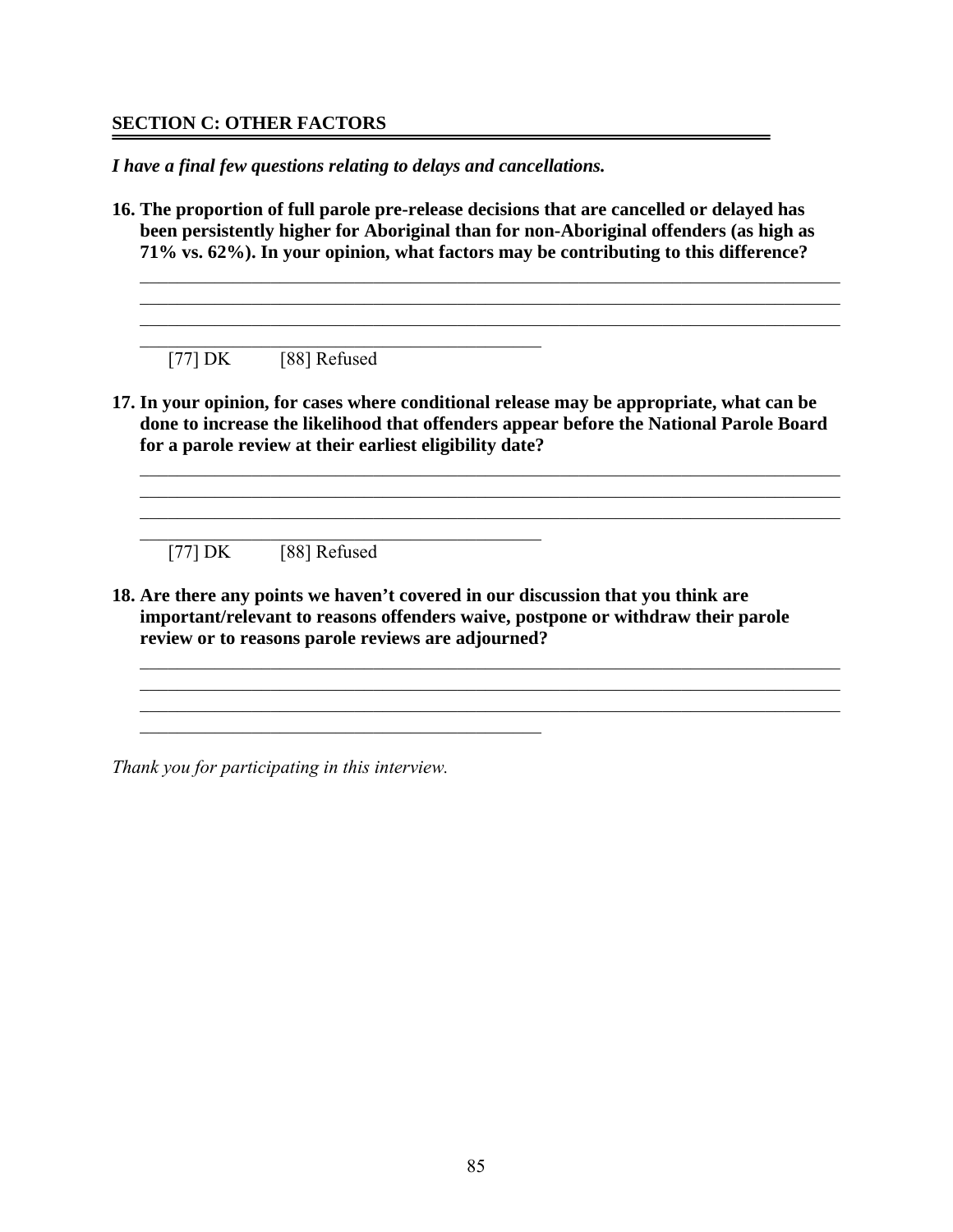## **Appendix G: NPB Staff and Board Member Focus Group Questions**

### *Waivers/Postponements/Withdrawals*

- 1. Overall, do you think that the number of waivers/withdrawals/postponements has increased or decreased in recent years? Why do you think that is?
- 2. Do you think that the number of waivers/withdrawals/postponements is an issue for your region? Why or why not?
- 3. Compared to other regions, do you think you have more or less waivers/withdrawals/ postponements? Why?
- 4. What are the implications of an increase in waivers/withdrawals/postponements? More specifically, how would an increase affect the NPB; CSC; offenders; the community?
- 5. What would be the implications of a decrease in waivers/withdrawals/ postponements? How would it impact offenders, NPB, and CSC?
- 6. What do you think could be done to decrease the number of waivers? Postponements? Withdrawals?
- 7. What do you think would happen if, a few days before their hearing, offenders were asked to confirm that they would be at their parole hearing? What do you think would be the impact on the Board/CSC/offenders? Would you have any concerns about this approach?
- 8. Does your region or the Board in your region have anything in place to address the issue of waivers/postponements/withdrawals?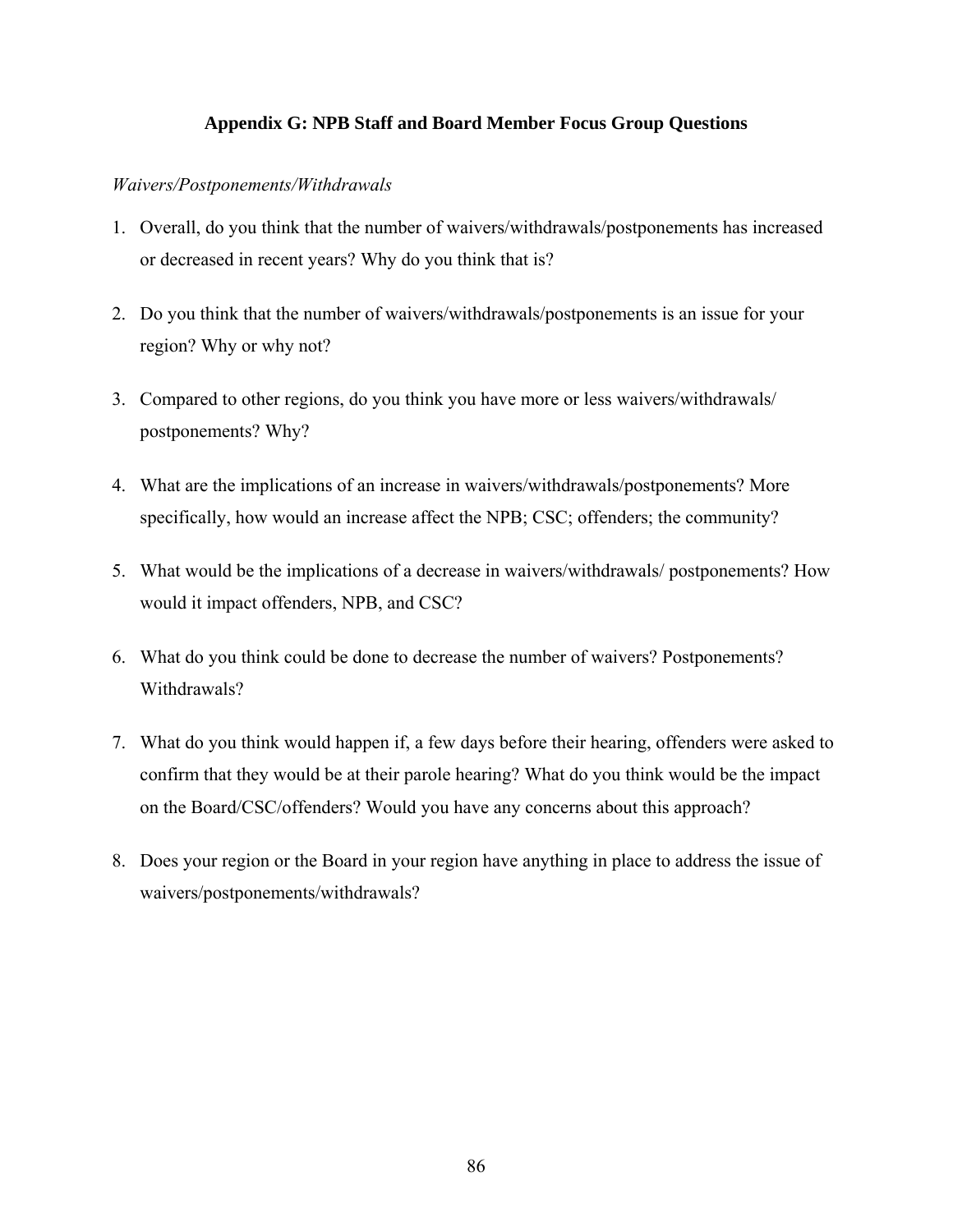#### *Adjournments*

- 9. Compared to other regions, do you think you have more or less administrative adjournments? Why do you think that is?
- 10. What could be done to decrease the number of administrative adjournments?
- 11. What impact do administrative adjournments have on the NPB, CSC, offenders?
- 12. What could be done to decrease the number of adjournments?
- 13. What effect do adjournments have on the NPB, CSC, offenders?
- 14. Does your region or the Board in your region have anything in place to address the issue of administrative adjournments/adjournments?

#### **Any other comments not covered in these questions?**